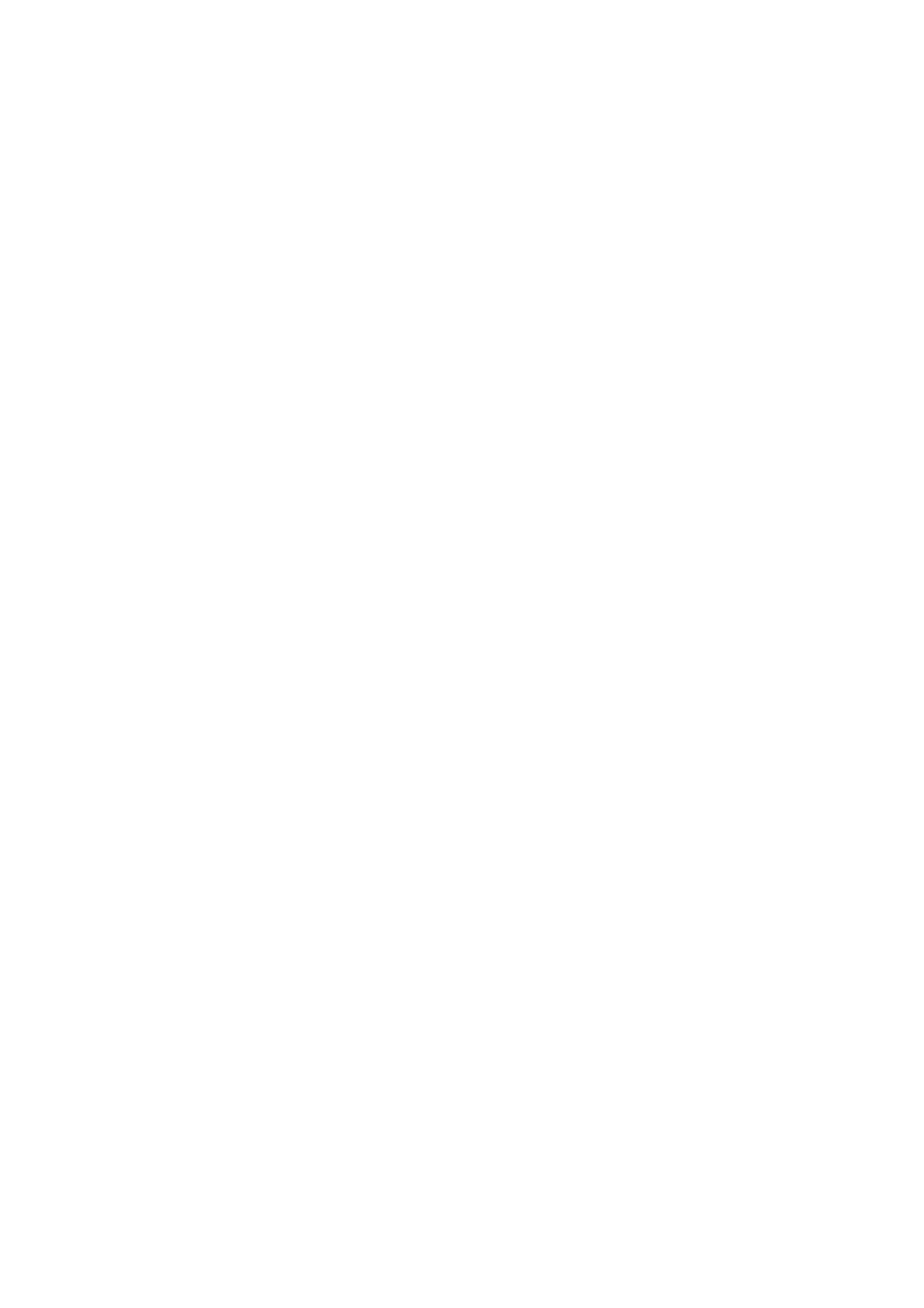## **Key Findings**

- 1) Russia has a very long and involved history with the Arctic, stretching over centuries, which can neither be ignored nor put to one side. This historical record is important for a number of reasons, not least because the current political leadership in the Kremlin – both the President (D Medvedev) and the PM (V Putin) – have openly talked about a "generational debt" being owed by the present generation of Russians to those in the past, who spared no effort in exploring and exploiting the wealth of the Arctic for the benefit of the country, as a whole. Similarly, they both see it as incumbent on them that the Arctic will still provide and ensure the future well-being and prosperity for the country in the years ahead and will strive to maintain their country's hold on the region.
- 2) The potential natural wealth of the Arctic is enormous, not only in the untapped reserves of oil, gas, nickel, platinum, etc., but also the biological wealth of the Arctic's seas, as well as the huge supply of potential fresh water, trapped frozen in the ice.
- 3) Russia has formulated a national policy for the development of the Arctic, namely the Fundamentals of state policy of the Russian Federation on the Arctic for the period 2010 and beyond and has revamped its national Security Strategy, taking into account the everchanging security environment in Russia's Far North. Examining both these documents together they clearly define Russia's national interests in the Arctic and how Russia proposes to safeguard its interests there in the future. NATO should be careful in relation to its involvement, as a bloc in the Arctic, and the proper interpretation of Russia's position on the Arctic. There is a very strong indication that Russia has written a new "red line" in the ice of the Arctic.
- 4) Militarily, thanks to the Northern Fleet primarily, Russia is the dominant power in the region and looks set to further augment its military capability in the region throughout the rest of this decade. Rightly, or wrongly, Russia still views with a degree of mistrust the activities of member-states of the Arctic Five (excluding Russia, this group is made up of USA, Canada, Denmark-Greenland and Norway) and non-member states of the Arctic Five, (China, South Korea, India, etc) and, as detailed in this paper, looks set to keep all options open, should the "Arctic fist" be required, rather than the "gloved hand." As an operational and home base for the country's fleet of SLBM submarine cruisers, the Arctic also has great significance for the country's national security. Thus, there would appear to be every likelihood that, if so required, Russia will use military force to maintain its position in the region.
- 5) With an eye to the future particularly in relation to the possibility of an increase in the traffic of freight along the Northern Sea Route (NSR) – Russia will continue to repair, modernise and upgrade its border security infrastructure and satellite reconnaissance.
- 6) With a decrease in ice pack cover as a result of global warming as well as an improvement in overall facilities and the possibility of the introduction of competitive market rates for the shipping of freight along the NSR, the latter could become a useful and safe trade artery between Europe, Asia and North America in the future. If so, Britain could also gain financially from the movement of freight along the North rather than along the more traditional – and increasingly more dangerous - trade routes in the South. With its impressive Polar past, Britain should look to play a role in the continuing, future development of the Arctic and not sit idly by on the sidelines, looking at the efforts – and profits – of others.
- 7) As there is no equivalent of the 1959 Antarctic Treaty, there is still a lot to play for as regards which country, (particularly those member-states of the Arctic Five) legally gets what of the Arctic's potential wealth. Russia's territorial claim is a strong one, but the United Nations Convention on Law of the Sea (UNCLOS) has still to decide and will not do so for a couple of years yet. However, Russia has set great store on UNCLOS' decision going Russia's way. There would appear to be very little evidence that Russia has a back-up position, should UNCLOS not support Russia's territorial claim on the region.
- 8) In short, as far as both men currently holding the reins of power in the Kremlin are concerned – Medvedev and Putin – there is no doubt that "the Arctic is ours" and both look set to maintain what they see as their country's natural dominance in the region in the future.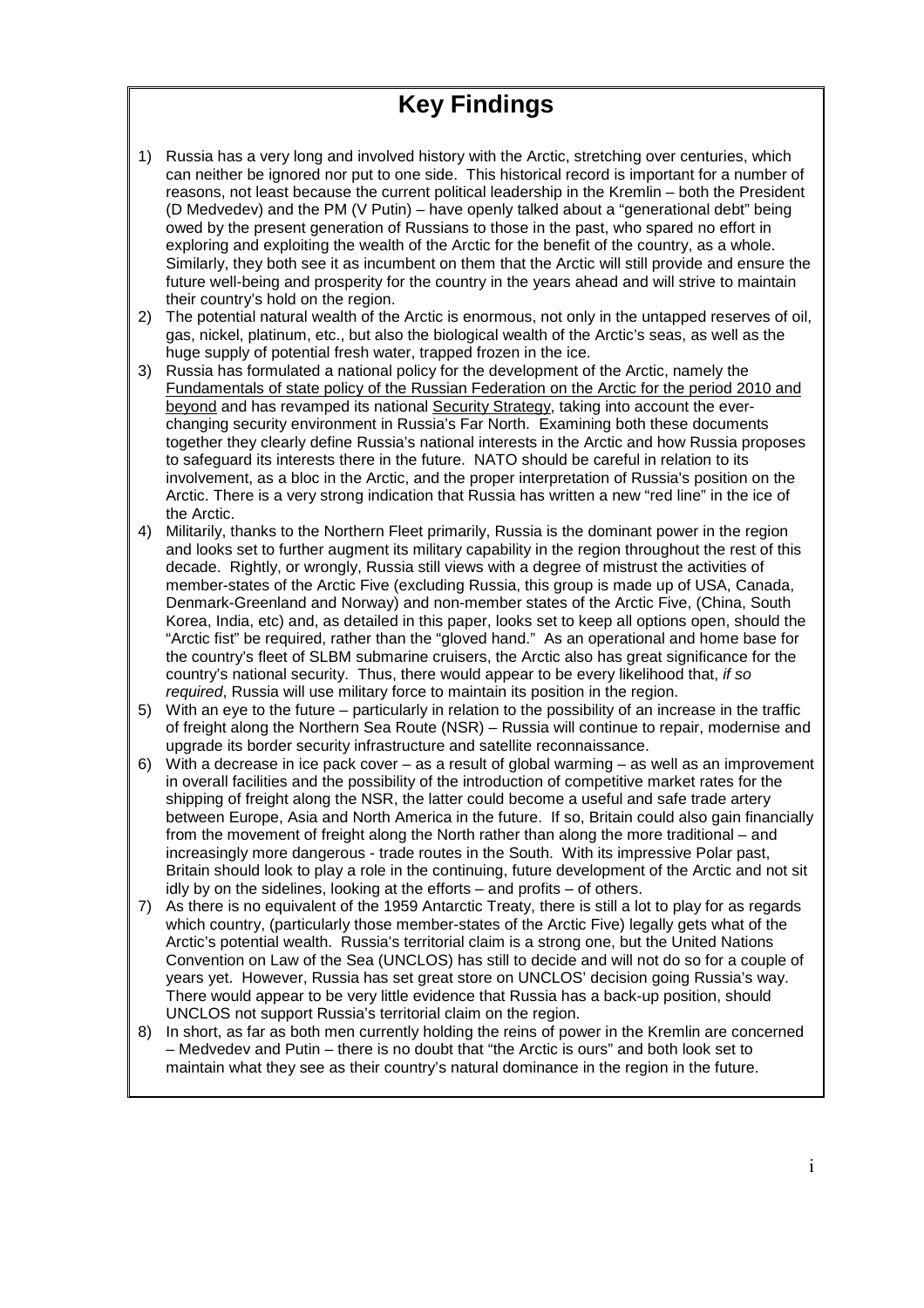### **Contents**

| Introduction                                                                                                        | 1  |
|---------------------------------------------------------------------------------------------------------------------|----|
| Russia's Arctic past                                                                                                | 3  |
| General contemporary importance of the Arctic to Russia                                                             | 7  |
| "The fundamentals of the state policy of the Russian Federation on<br>the Arctic for the period to 2020 and beyond" | 11 |
| Russia and the Arctic – National Security Strategy                                                                  | 14 |
| The Russian military and the Arctic                                                                                 | 17 |
| The Northern Fleet                                                                                                  | 25 |
| Plugging the gaps: resource grab, border security and satellite<br>reconnaissance                                   | 42 |
| Border security                                                                                                     | 44 |
| 'Arktika' for the Arctic                                                                                            | 49 |
| The Northern Sea Route                                                                                              | 51 |
| Russia and the United Nations Convention on Law of the Sea (UNCLOS)<br>Conclusion                                   | 58 |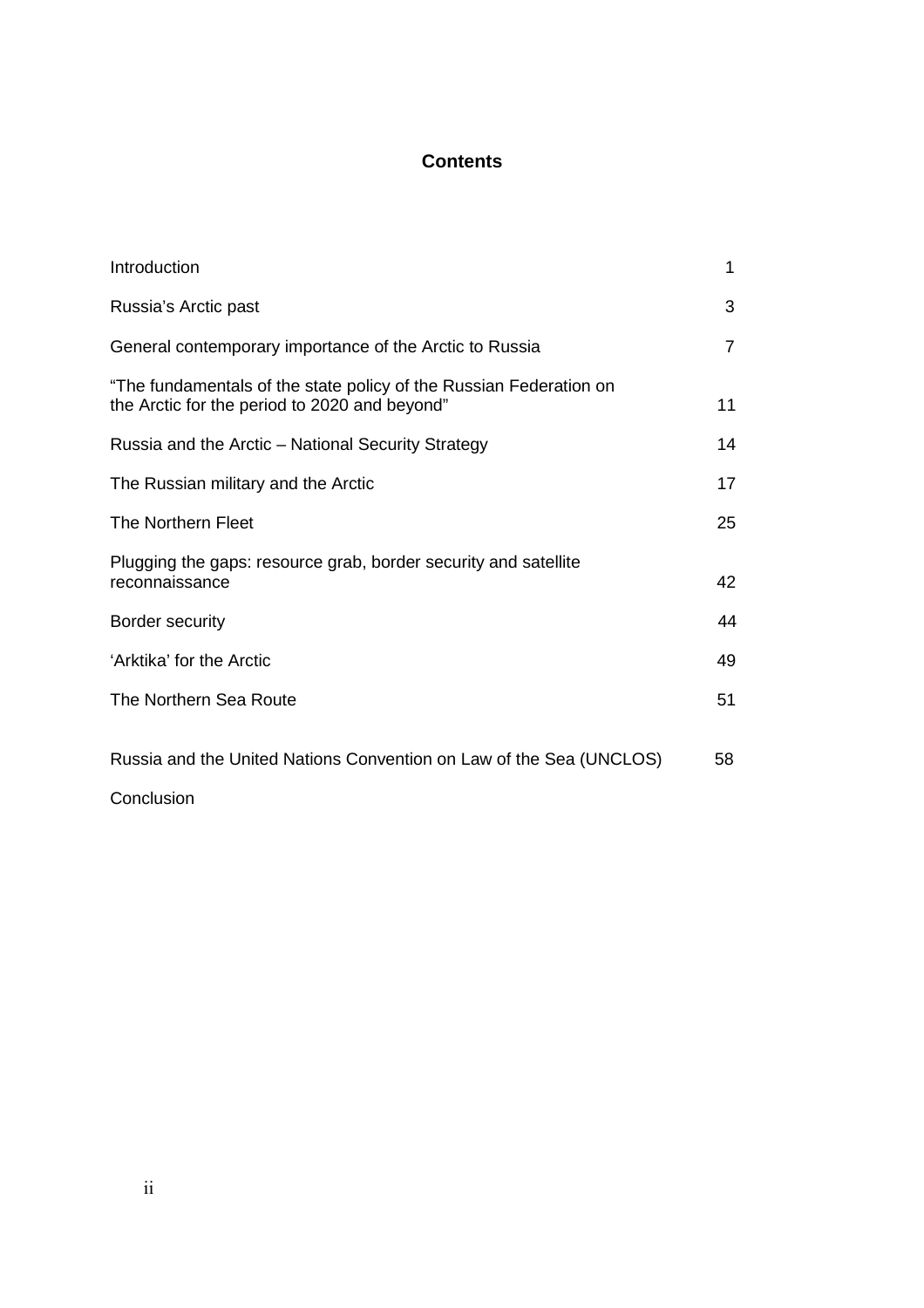#### **If spring comes tomorrow…Russia and the Arctic (2011) Steven J Main**

#### **Introduction**

This is a very important topic, covering many important areas of concern both to Russia and the wider international community, particularly the other member-states of the so-called Arctic Five, (excluding Russia, these are USA, Canada, Norway and Denmark-Greenland), but also such up and coming powers as China and India. If the Northern Sea Route (NSR) ever becomes economically viable in the medium-to long-term future, many other countries both in the Euro-Atlantic region (not least Britain) and Asia, will also have cause to review their current position in relation to the Arctic. As the question of global warming becomes an ever more prominent issue on the global political agenda, there are fewer areas where its impact can be so demonstrably shown and whose long term implications could be extremely unsettling to the established economic and security agendas of many countries, than the Arctic.

Whilst, for some, talking about the Arctic is "boring" and should be replaced by more "action", there can be little doubt that unless more talking is done on certain issues, and not replaced by precipitous action taken on the part of any single state, or group of states, in an effort to secure the potential hydrocarbon and mineral wealth of the region, then the world may end up being if not in a new Cold War, then at least in a hot "ice" war. This is a situation that is eminently avertable if all the main actors involved fully understand each other's positions on the key issues. This paper will attempt to clarify the position of Russia – arguably, the most prominent of the Arctic powers through dint of history, geography, economy – on the Arctic, as the race to decide the region's overall "ownership" reaches its climax within the next few years.

In many respects, events surrounding the Arctic in the 21<sup>st</sup> century partly mirror the scramble for Africa in the  $19<sup>th</sup>$  century, as the contemporary Great Powers then carved up the continent to maximise economic gain. Similarly today, the world's Great Powers are, once again, engaged in a race to decide who gets what of the world's largest untapped natural reserves of hydrocarbons, various mineral deposits and trade routes. As global warming allows the real possibility of easier access to explore and exploit what could turn out to be the world's largest – and last – reserve of natural wealth, greater attention will be paid to the region, as a whole, in all spheres – economic, political, environmental and, of course, security. Unlike Antarctica, there is no comprehensive treaty protecting the Arctic, or its resources, hence the importance of UNCLOS (United Nations Convention on Law of the Sea) and its eventual deliberations in the not too distant future, as regards who gets what of the potential riches which lie above and beneath the Arctic seabed. Whilst there is no denying the fact that there are a number of conventions and declarations on issues relating to the Arctic, the fact is that, as things stand, there is no comprehensive treaty, a situation that may help complicate matters in the future.

This paper will examine the Russian perspective on the Arctic, by looking briefly at the historical record, as well as examining the general importance of the Arctic to contemporary Russia, Russia's general strategic policy towards the Arctic, Russia's defence and security interests in the area, the potential economic impact of further development of the NSR, Russia and UNCLOS. Based largely on Russian source materials, it is hoped that, once the reader has read through either all, or some, of the sections of the paper, he/she will be much better informed about why Russia considers this region to be of vital importance not just to Russia now, but also to Russia's future socio-economic and political development. Whilst some would wish to belittle, even ignore, Russia's historical and practical justification for their territorial claims, nevertheless, Russia is and will continue to be a major influence on, and in, the region for many years to come.

For its part, Britain too must show an increased interest in the future development of the region: for instance, if the NSR was to be actively developed and proved its economic worth, it could well lead to a revival of the old 1970s "Ocean Span" concept, with Scottish ports "serving as the European end of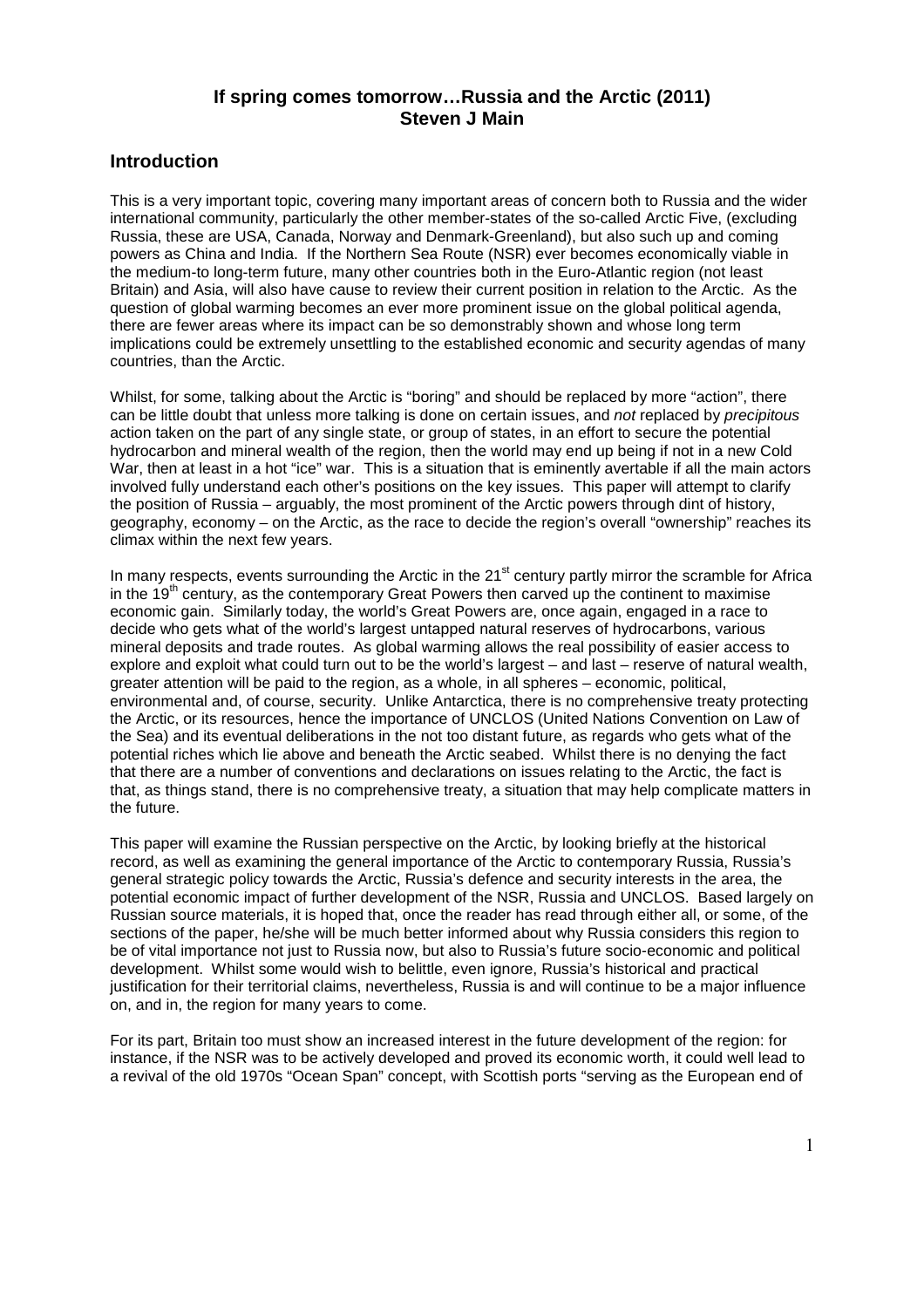a new global maritime trading system."  $^1$  In other words, Britain should not simply stand aloof from what is being discussed as regards the Arctic, especially given its own distinguished Polar past, and should seek to play a greater role in helping shape the informed argument and debate as regards the long-term future of the Arctic.

As with all things, nothing is born isolated from the past and part of the way that one can understand Russia's current stand on the Arctic and its determination to get the wider international community to recognise the fact that as the Russian President, D Medvedev, remarked in September 2010, "the Arctic is ours,"<sup>2</sup> is by briefly examining Russia's historical connections with the Arctic, both as an Empire in the making and during the Soviet period. Russia's connection with the Arctic is very deep, partly reflected in the national culture and should neither be overlooked, nor under-valued. A familiarity with Russia's Arctic past will allow the non-Russian expert and non-expert alike to better understand Russia's overall desire to maintain control over what it considers to be a natural extension of the Russian Motherland.

> If spring comes tomorrow…Russia and the Arctic (2011) Defence Academy of the United Kingdom 978-1-905962-97-6 October 2011

 1 G Kerevan, "Why Scotland must not miss the High North boat", The Scotsman, 23/9/2010. <sup>2</sup> D Medvedev, "Sovmestnaya press-konferentsiya po itogam rossiysko-norvezhskikh peregovorov," (official Presidential website, 15/9/2010).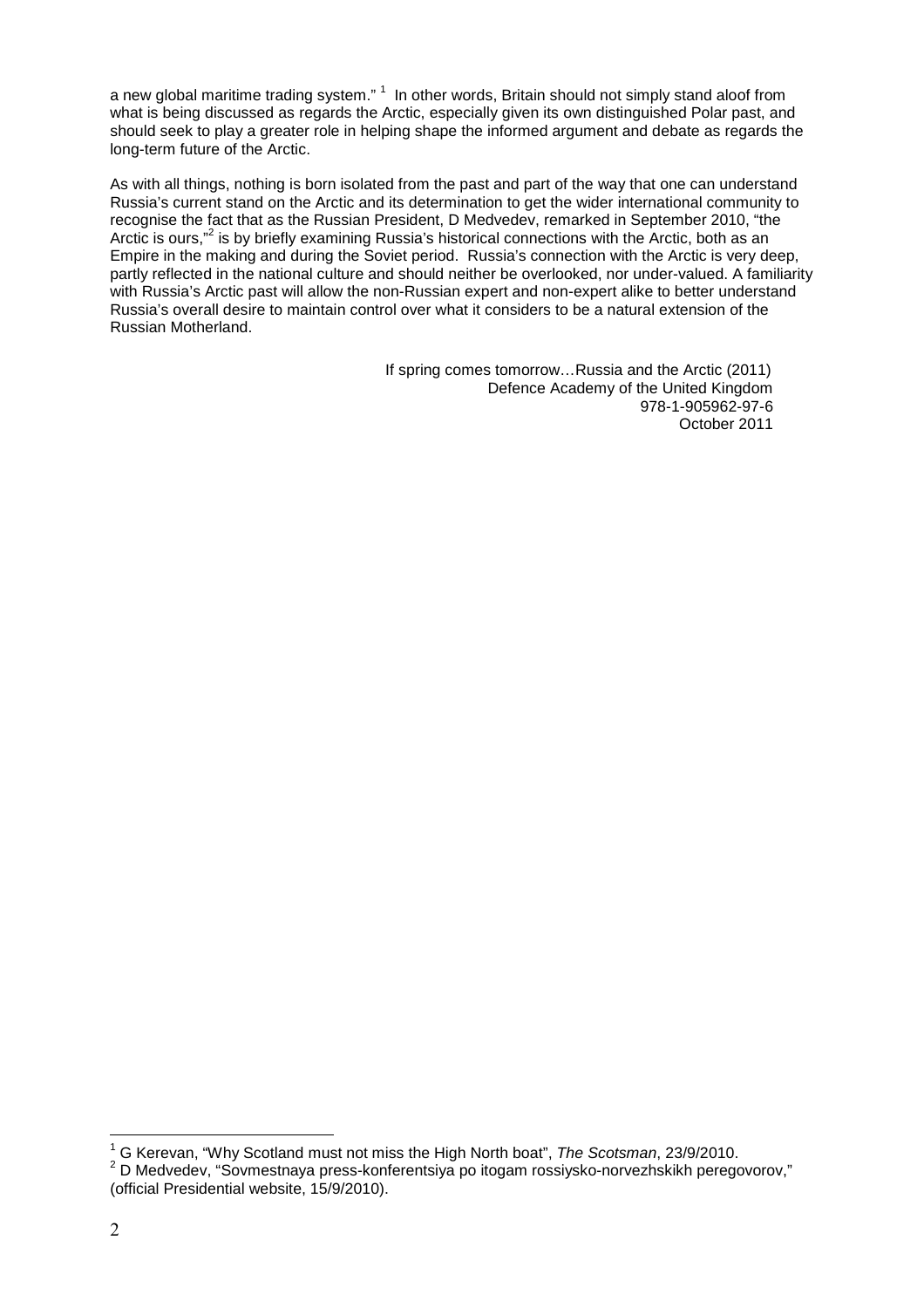#### Russia's Arctic past

As stated in the introduction, Russia's association with the Arctic is centuries old and its history with the region forms an important component of the reasoning behind its current assertions that "the Arctic is ours", (September 2010). Indeed, not only has Medvedev made such a statement , but so has the other half of the political *duumvirate* currently operating in Moscow, the Russian prime minister, Vladimir Putin. In the latter's recent address to the Arctic Forum – held in Moscow under the auspices of the Russian Geographical Society in September 2010, under the overall heading, "the Arctic – territory for dialogue" – not only did Putin make reference to the fact that Russian "sailors" ("*pomory*") had been active in the area since the 11<sup>th</sup> century, but also that 70% of the country is in "the North" and that Russia/the USSR had been at the forefront in many areas in opening up and developing the Arctic over the years, but especially in the  $20<sup>th</sup>$  century:

Russia has played a leading role in the construction of the Northern Sea Route, it has been at the birth of the ice-breaking fleet, Polar aviation, created a whole network of stationary and drift stations on the Arctic.

Regardless of the politics of the regime in power – either in St Petersburg or in Moscow - Russia has had a deep and involved connection with the Arctic, one which should not be dismissed lightly. For, example, a Soviet account of the history of Russia in the Arctic asserted that Russian "pomory", (old Russian word specifically for inhabitants of the White Sea area) had already sailed the Barents and Kara Seas and discovered the islands of Novaya Zemlya and Grumant, (Spitsbergen) by the end of the 12<sup>th</sup> century.<sup>4</sup> A still earlier Soviet account of Russia's Polar past not only described the Russians as being the first to discover Grumant but also that, by the middle of the  $16<sup>th</sup>$  century, "foreigners" knew that Novaya Zemlya was "Russian". Actual written records of Russia's "assault" on the Arctic began to appear from 1633 onwards.<sup>5</sup> In similar vein, a detailed account of Russian/Soviet exploration of the world's oceans and seas also paid great attention to the earlier Russian exploration of the Arctic region and reminded its readers that Russians were the first in the world to propose a potential new trade route between Europe and Asia over the Arctic Ocean, as early as the 15<sup>th</sup> century:

[O]ne should also not forget the fact ["*obstovatel'stvo*"] that in the 15th century, it was namely the Russians who were the first in the world, based on concrete evidence, to propose the idea that it would be possible to reach China and India over the Arctic Ocean.<sup>6</sup>

Thus, long before the Great Northern Expedition of the 18<sup>th</sup> century (one of the major European scientific expeditions of the 18<sup>th</sup> century), the Russian presence and interest in the Arctic was wellestablished and, despite the interest of other powerful naval powers at the time – Great Britain and Holland, for instance - no other country had a "closer interest" in the Arctic at this time than Russia.<sup>7</sup>

The Great Northern Expedition was conceived by Peter the Great and conducted under the overall leadership of the influential Danish explorer, V Bering, (who had earlier been called into Russian government service). The Expedition lasted 10 years and took place between 1733 and 1743. For the first time, the northern shores of both Europe and Asia from the White Sea to Kolyma, the Okhotsk Sea, Kamchatka, the southern and eastern limits of Siberia were described on maps. In assessing the Expedition's overall importance, both Western and Soviet/Russian historians seem to be of one mind. According to Mountfield, the Great Northern Expedition was "the first nationally directed, long term sustained effort in Arctic exploration, carried out to a large extent in a scientific manner. It had been costly, both in lives and money. But it was extraordinarily successful."<sup>8</sup>

 3 V V Putin, "Arktika…", (http://premier.gov.ru/events/news/12304/print/ Accessed 5/10/2010).

<sup>&</sup>lt;sup>4</sup> "O novykh issledovaniyakh sovetskikh uchenykh v Arktike", (M.1955), 3. It is also worth noting here that the original English translation of the Russian word, "pomor", "sailor" was not adequate. Thankfully, it was revised and was eventually replaced with the more accurate, if somewhat longer translation, of "an inhabitant of the sea coast, especially of the White Sea," Russian-English dictionary, 3<sup>rd</sup> edn., London, 1943, 487).

 $<sup>5</sup>$  N N Zubov, "V tsentr Arktiki", (M.1940). 47.</sup>

<sup>6</sup> V S Lupach, "Russkiye moreplavateli", (M.1953), 14.

 $7$  D Mountfield, "A History of Polar exploration", (L.1974), 47.

 $^8$  <u>Ibid</u>.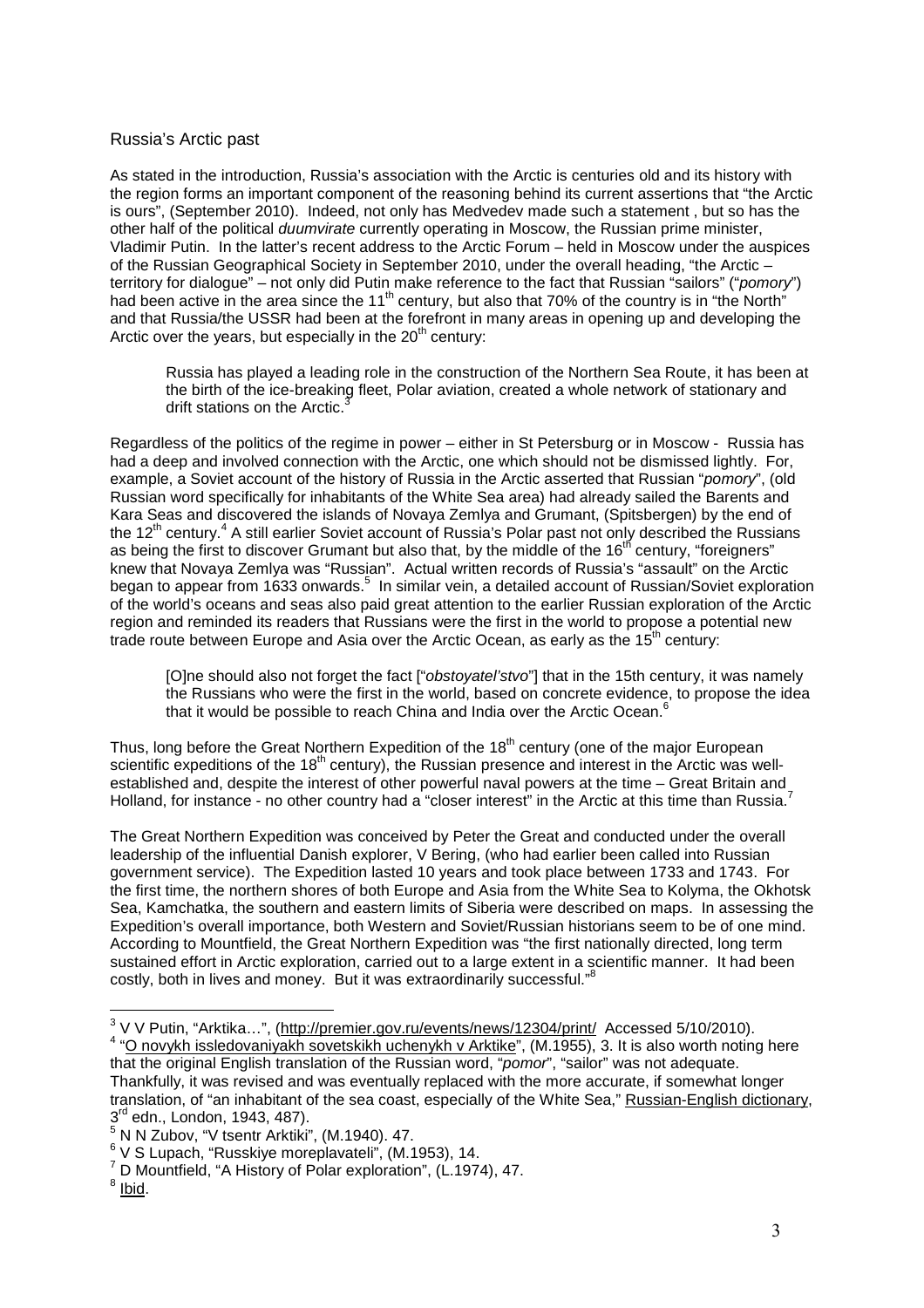Similarly, N Zubov, (himself a prominent Soviet academic on the Arctic), stated that:

…the expedition, in essence, laid the foundation for the scientific investigation of the Arctic and [also] for the first time aroused serious interest in scientific questions in relation to the Arctic.<sup>9</sup>

Partly funded by the great 18<sup>th</sup> century Russian scientist – and founder of Moscow State University – M V Lomonosov, (himself the son of a free fisherman from Arkhangel'sk), Lomonosov voiced the aspirations of many as regards the Arctic, when he stated that the latter was "like a huge, spacious field, where…Russia's glory can be enhanced in conjunction with its unbounded value thanks to the resources of the North Eastern Passage [Northern Sea Route]."<sup>10</sup>

In other words, by the end of the  $18<sup>th</sup>$  century, Russia's presence in the Arctic had been long established and recognised by the other great powers of the world and had assumed a significance way beyond simply flag planting, or extending Russia's territorial limits. The effort expended was not simply material, but also human, designed to further expand Russia's "glory" and tap the region's "unbounded value."

Further Russian exploration of the Arctic took place throughout the  $19<sup>th</sup>$  century, most notably the 1864 S O Makarov expedition, which was instructed "to find the North Pole at any cost."<sup>11</sup> Later, both Makarov and the famous Russian chemist, D I Mendeleyev, (the founder of the modern periodic table of elements), found common cause towards the end of the  $19<sup>th</sup>$  century in proposing to the Russian government – though admittedly for different reasons – to build a powerful fleet of ice-breakers for use in the Arctic. Makarov argued from the point of view for further navigational and scientific exploration of the Arctic, whereas Mendeleyev argued the case from the point of view of finding a "free sea route" through the Arctic, during the summer months, to further bolster Russian economic growth.<sup>1</sup> Interesting: even as early as the 19<sup>th</sup> century, there were those in Russia who made the direct correlation between tapping the Arctic's resources and Russia's economic development and progress.

The early part of the 20<sup>th</sup> century saw further important landmarks in Russia's Arctic history: following the disastrous Russo-Japanese War of 1904-1905, (during which Russia's Baltic Fleet had to literally steam half-way across the world in order to counter the *local* impact of the Imperial Japanese Navy operating in the waters of the Russian Far East for want of an easier, more navigable sea route), the Tsarist government decided to explore the possibility of moving Russian naval vessels along Siberia's northern coastline.<sup>13</sup>

On the outbreak of WW1, Russia confirmed its 12-mile territorial waters, (reaffirmed in 1918 following the Bolshevik Revolution of October 1917).<sup>14</sup> In similar vein, one other important event of the WW1 period in Russia's Arctic history, which took place in September 1916, was the Tsarist government's decision to send an official Note, to the other Allied powers, announcing possession of a significant number of lands and islands in the Arctic.<sup>15</sup> The Note produced no negative official reaction from any of the other Allied powers at the time, a point whose relevance Russian experts are keen to make even today:

l

 $<sup>9</sup>$  Zubov, ibid., 56.</sup>

 $10$  "O novykh issledovaniyakh,,,", ibid., 3. Later, Lomonosov was to make a similar, even more popularly known statement about Russia's economic development being closely linked to exploitation of the country's northern regions: " the wealth of the Russian land will grow by Siberia and the icy seas," (M Ignatova, "Podvodnoi shleyf", Izvestiya, 17/4/2002).

 $11$  Zubov, ibid., 52.

<sup>&</sup>lt;sup>12</sup> Ibid. It is also worth remembering at this point that one of the most famous lines, concerning Russia and the Arctic belong to the pen of Admiral S O Makarov: "Russia is a building with one side facing the Arctic Ocean", (I Mikhailov, "Norvezhtsy i russkiye na Spitsbergene", Mezhdunarodnaya zhizn', 9-10, 2001, 51-54; 51).

 $13$  Zubov, ibid., 58.

<sup>&</sup>lt;sup>14</sup> A L Kolodkin, G G Shinkaretskaya, "O kontinental'nom shel'fe Rossii v Arktike", Gosudarstvo i pravo, 10, October 2009, 21-27; 21.

 $<sup>5</sup>$  Kolodkin, ibid., 21</sup>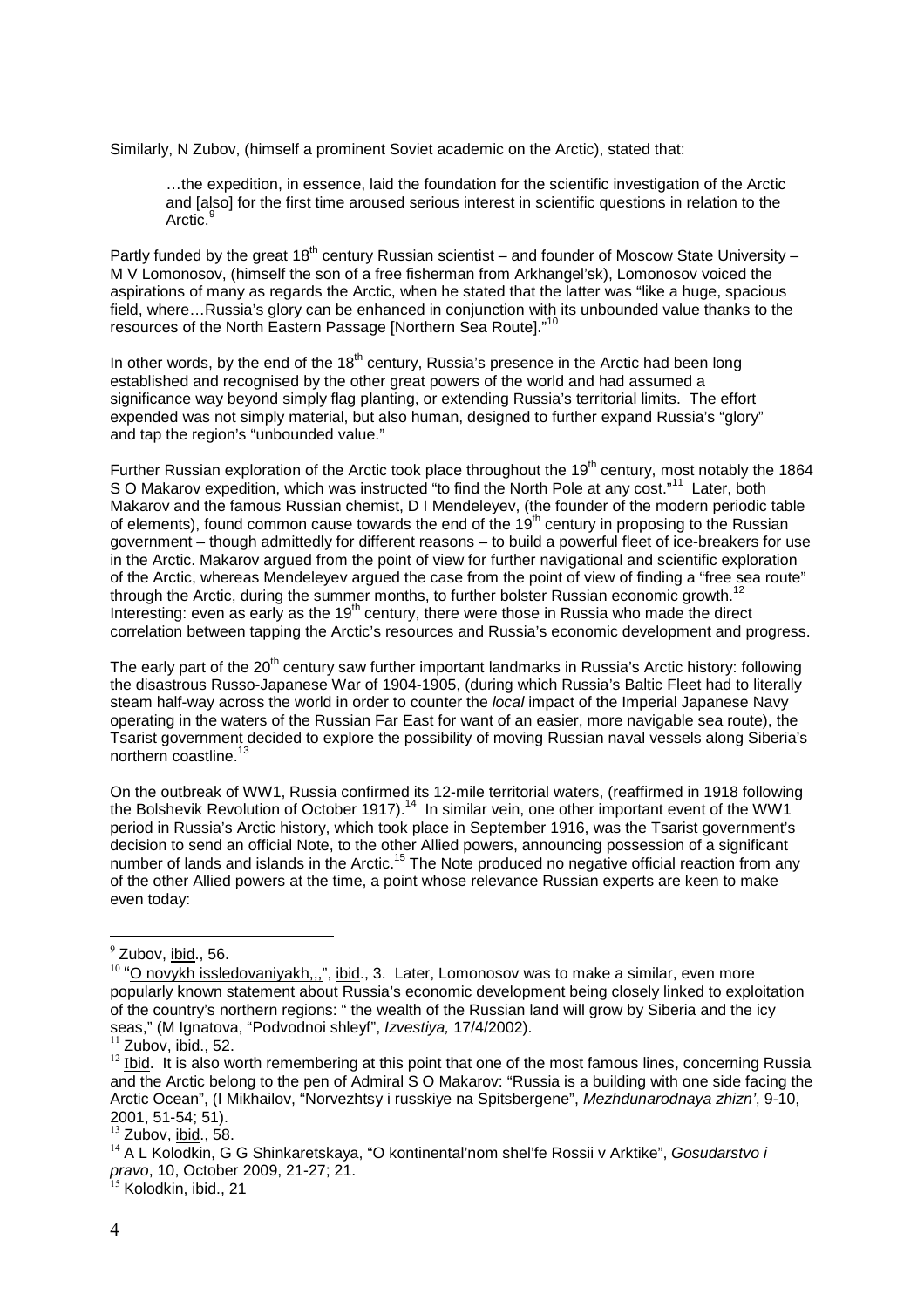not a single protest was sent by any foreign state to the official Note; the ownership ["*prinadlezhnost*"] of the Arctic lands and islands was not disputed.

1916 was also important In terms of the security of the region. The decision was taken to increase Russia's military presence in the Arctic with the formation of the Arctic Ocean Flotilla in July, (initially commanded by Vice-Admiral Ugriumov, subsequently replaced by Vice-Admiral Korovin in October 1916).<sup>17</sup> According to one Western authority on the subject, the decision to create the Arctic Ocean Flotilla was partly in response to increasing German naval activity in the area, as well as "fluctuating" Royal Navy commitments in patrolling and protecting the local sea lanes:

the increasing German naval activity meant that the Russian naval command could not afford to rely on fluctuating British commitments to the region and, during 1916, established a Flotilla of the Arctic Ocean. The establishment of such a force was no easy task given the dispersal of the key units around the world and the lack of suitable facilities for what was an increasingly substantial commitment. The Russian force…would operate from three bases – an operational base on the Kola Inlet…a manoeuvre base a Iokanga and a rear base at Arkhangel'sk.<sup>18</sup>

In effect, the Arctic Ocean Flotilla represented Russia's first independent attempt to create a maritime force able to defend Russia's interests in the Arctic region, but not last at addressing the maritime security interests of the state in the Arctic.

Depending on your reading of subsequent events following the October 1917 Revolution, Russian interest in the area ceased as Soviet interest took over. In a typical pre-1991 interpretation of Russia's Arctic in the immediate aftermath of October 1917;

the planned and systematic analysis of the Arctic became possible, however, only after the Great October Socialist Revolution.<sup>1</sup>

And, however unpalatable it may appear to a contemporary reader-Russian and Westerner alike- the FACTS, not the interpretation, would appear to partially support the essence of the above statement:

in 1918, V I Lenin signed a decree on the organisation of the Great Hydrographic Expedition of the Seas of the Arctic Ocean and, in 1921, the Council of People's Commissars created the [Ice-] Floe Maritime Scientific Institute with its biology, hydrology, meteorological and geologymineral sections. In 1920, the Supreme National Economic Council created the Northern Scientific-Commercial Expedition to study the Arctic, [the forerunner to the All-Union Arctic Scientific Research Institute]…In 1923, regular [scientific] sailings from Vladivostok to Kolyma began.<sup>20</sup>

Given these early steps and the beginning of regular scientific expeditions to the White and Barents Seas, as well as the expeditions to the Kara Sea, it is not hard to accept the fact that these expeditions, in the words of one Soviet account of the early development of the Arctic, "laid the foundations at the beginning of the Soviet period in the study and exploitation of the Northern maritime theatre."<sup>21</sup>

These scientific steps, taken both to further enhance the USSR's presence and reflecting its growing interest in the Arctic, were further strengthened, on the diplomatic front, when the Commissar for Foreign Affairs, G V Chicherin, reasserted Soviet control over the Arctic lands and islands, (previously announced "Russian" by the Tsarist government in 1916), with the publication of a further Note, issued

<sup>&</sup>lt;sup>16</sup> Kolodkin, <u>ibid</u>., 21.

<sup>&</sup>lt;sup>17</sup> I A Kozlov, V S Shlomin, "Severniy Flot", (M.1966), 35; A Hill, "Russian and Soviet naval power and the Arctic from XVII century to the beginning of the Great Patriotic War", Journal of Slavic Military Studies, 3, July-September 2007, 359-392; 372.

 $18$  Hill, ibid., 372.

 $19$  "O novykh issledovaniyakh...", ibid., 4.

<sup>&</sup>lt;sup>20</sup> Ibid.; also M S Volin, "Organizatsiya izucehniya estestvennykh resursov sovetskoi strany v 1917-1920 godakh", Vorposy istorii, 2, 1956, 80-88.

 $21$  Kozlov, ibid., 71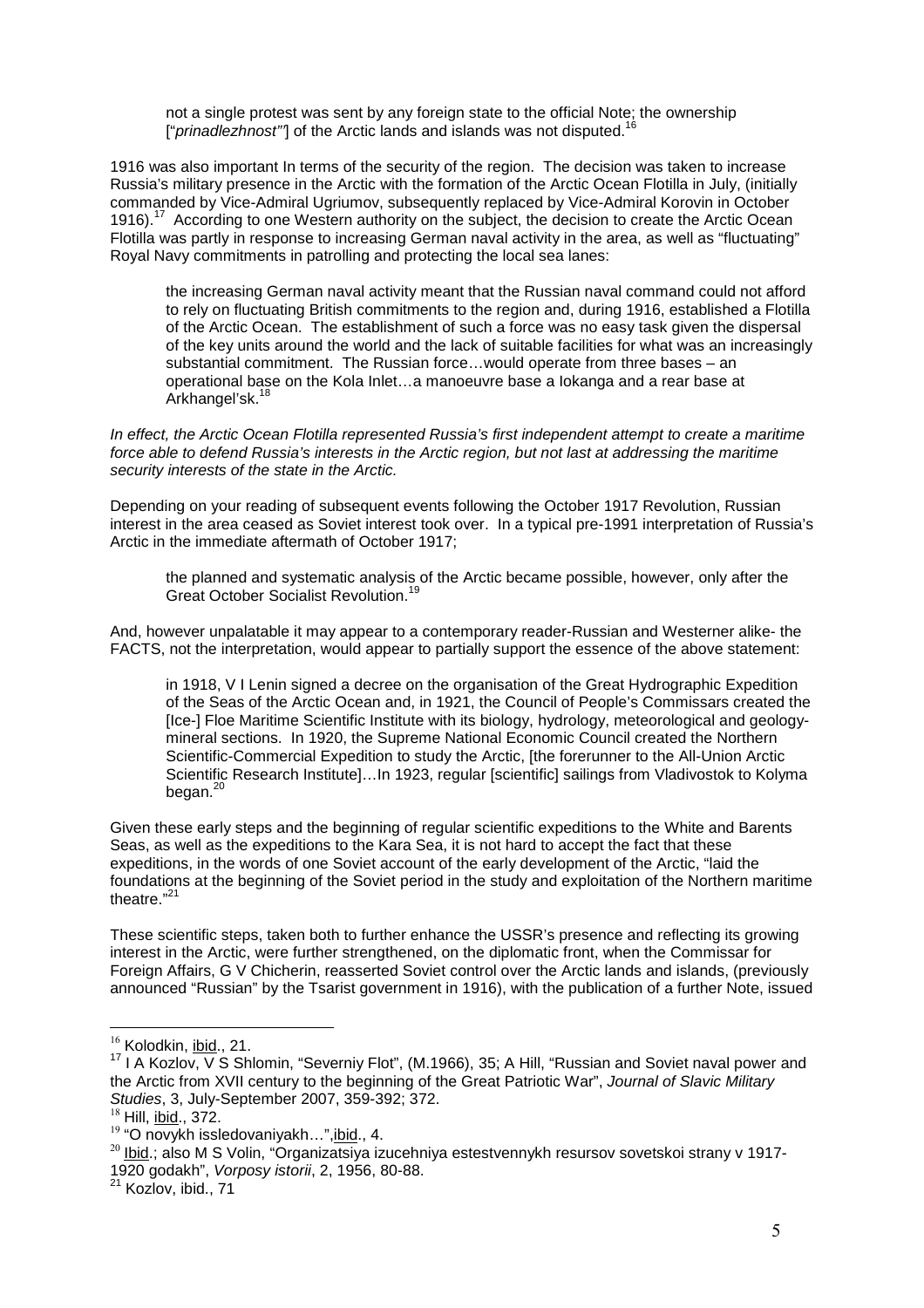in November 1924, by a decree passed by the Council of People's Commissars (Sovnarkom) in April 1926.<sup>22</sup>

In other words, the Soviet Russians took over where the imperial Russians left off. Increasing scientific and diplomatic interest ensuring questions of science, economy and security were never far removed from Soviet Russia's Arctic agenda and, indeed, it could be easily argued that, even today, these issues are still very much part and parcel of Russia's contemporary Arctic agenda. Throughout the 1920s and 1930s, the Russians continued developing their interests in the Arctic, producing "valuable material on the hydrology and climate of the Northern seas", according to one work.<sup>23</sup> With the successful sailing, in one season, (July-November) of the Northern Sea Route in 1932 by the "A Sibiriakov", it was only a question of time before the Soviet government paid closer attention to the operation of the Northern Sea Route. Thus, on 17th December 1932, Sovnarkom passed a decree, creating the Main Administration of the Northern Sea Route, (GU SMP). Its main task was: "to lay the definitive sea route from the White Sea to the Bering Straits, to equip the route, to maintain it in good, working order and ensure safe passage along the route."

The NSR – a topic which will be examined in more detail below – had a strategic, as well as economic importance: if fully operational, it could allow the safe and quick transfer of ships from West to East, i.e. to the Pacific Ocean. Remembering the fate of the Imperial Russian Navy in the Russo-Japanese War of 1904-1905, the NSR in the 1930s must have looked a safe way to enhance the country's ability to defend itself.

The organisation and development of the drift stations ("North Polar-1", "G Sedov"), as well as Polar aviation (particularly the operational flights of SSSR N-169), in the 1930s, also helped the Soviet state to delve ever further into the mysteries of the Arctic Ocean. Although, obviously, the outbreak of War in 1941 put an effective block on any further investigation of the USSR's Arctic region, not long after the War finished in 1945 did the USSR resume its study of the Arctic ice cover. Particularly in relation to contemporary events, another major milestone in the country's Arctic history was made in 1948: Soviet scientists discovered the Lomonosov ridge, a fact referred to recently by S Lavrov (Russian Foreign Minister) during his press conference with the Canadian Foreign Minister, Lawrence Cannon, in September 2010:

with particular reference to the Lomonosov ridge, it was discovered by Russian explorers. $^{25}$ 

In short, contemporary events as regards Russia and the Arctic have a long tail in history, from the earliest origins of the Russian state itself, through War and Revolution, construction and collapse of Empire(s), straight through to the contemporary period, with discussions still ongoing as to exactly who owns what in the region itself. Russia's Arctic story has involved many of its most famous political, scientific and military figures and, given the potential wealth of its largely untapped reserves of hydrocarbons and various minerals, as well as the economic consequences of global warming on the navigability of the Northern Sea Route, the Arctic looks set to play a very prominent part in Russia's future history. Thus, Putin's recent statement, concerning Russia's long-term interest in the region and Medvedev's simple statement that "the Arctic is ours", especially to the ears of a Russian audience, would carry great resonance and simply represent a long-standing historical truth. The next few pages of Russia's Arctic history are going to prove very interesting and could have great significance in the future course of Russia's development as a state.

Kozlov, ibid., 72.

 $^{24}$  Ibid., 74.

 $22$  The original decree of 15 April 1926 stated that "the Praesidium of the Central Executive Committee of the Union of Soviet Socialist Republics hereby decrees: are declared forming part of the territory of the Union of Socialist Soviet Republics all lands and islands already discovered, as well as those which are to be discovered in the future, which at the time of the publication of the present decree are not recognised by the Union of Socialist Soviet Republics as the territory of any foreign state, and which lie in the Arctic north of the coast of the Union of Socialist Soviet Republics up to the North Pole, within the limits of between the meridian longitude of 32 [degrees]-4'-35" east from Greenwich...and the meridian longitude 168 [degrees]-49'-36" west from Greenwich", (T A Taracouzio, Soviets in the Arctic, New York, 1938, 381).

 $25\overline{{}^{25}}$  "O novykh issledovaniyakh...", ibid., 11; Transcript of Russian, Canadian foreign ministers' news conference, (BBCM, 16/9/2010).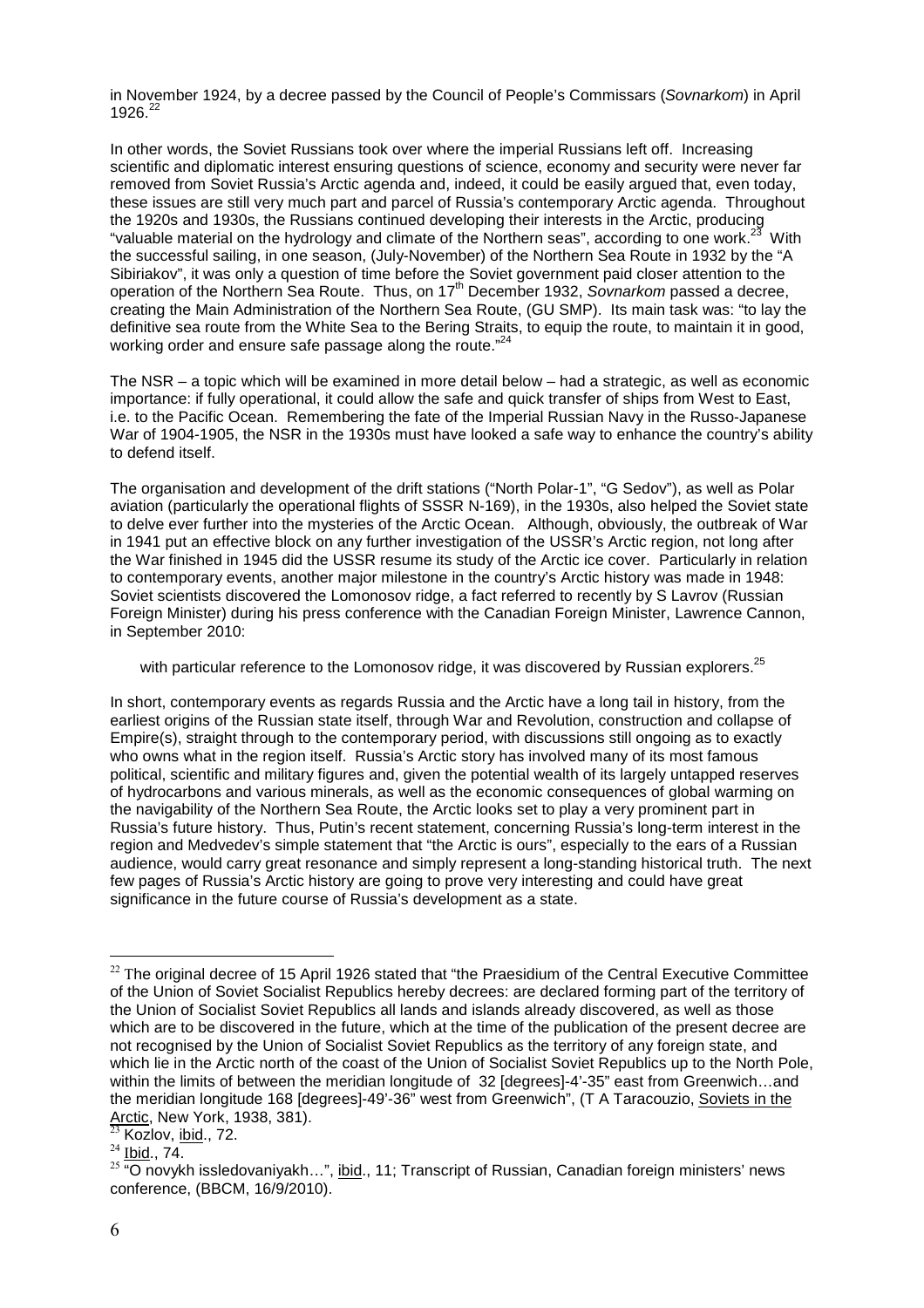Before examining the military and security importance of the region to Russia, the paper will next examine the overall, general importance of the Arctic to contemporary Russia, providing a necessary and useful backdrop to understanding Russia's growing concerns about the security of the region.

#### General contemporary importance of the Arctic to Russia

Leaving aside, for the time being, the defensive-strategic significance of the Arctic to Russia, in general terms, the Arctic is important for a number of other reasons. For a start, the Arctic itself contains territories, continental shelf claims and exclusive economic zones, belonging to eight states, in total.<sup>26</sup> Other than Russia, the eight states include the other member-states of the Arctic Five, (those states that have a direct border with the Arctic, or have land which border the Arctic) the USA, Norway, Canada and Denmark-Greenland. The remaining three states are Iceland, Finland and Sweden. Russia's border with the Arctic is the longest, measuring just under 20,000 kms. $^{27}$  By nature of the sheer physical size of Russia's Arctic border, it behoves the Russians, to put it mildly, to be very interested and involved in Arctic affairs! After all, much of Russia's Arctic region is thinly populated, thus leaving it open to illegal activities on a wide scale, as well as presenting the local and central authority with a potential national security threat.

As shown earlier, as far as the central Russian/Soviet governments were concerned, Russian claims on Arctic territory have been well advanced over the years but, even so, it was not until comparatively recently that an attempt was made to define exactly what was meant by the phrase, "Arctic Zone." Thus, by decision of the State Commission on Arctic Affairs (USSR Council of Ministers), passed on  $22<sup>nd</sup>$  April 1989, the Arctic Zone was defined. In terms of its actual physical size, it measured 3.1 million square kms, (or 18% of the total land mass of the Russian Federation). The area of the continental shelf, also enclosed in Russia's Arctic Zone, is an estimated additional 4 million square kms, (about 70% of the total size of Russia's continental shelf).<sup>28</sup> In other words, this is an enormous physical mass of territory, containing, potentially, a huge amount of hydrocarbons and other raw materials. However, even the physical territory, as pointed out by a couple of Russian experts recently, may also still have an important bearing on Russia's development:

for the new Russia, today the Arctic sector has become the most important reserve of land, ["prostranstvenniy rezerv"]…Under conditions when the independent living space,["zhiznennoye prostranstvo"] of our country continues to be reduced and become exhausted, in the future, [the Arctic] will assist and become the fundamental [raw material] reserve for the Russian economy.<sup>29</sup>

No country, Russia included, would be comfortable to lose control over such a huge mass of physical territory. It may not be fashionable, in today's multi-polar world, but actual, physical territory is still important and no single state would be prepared to cede control over such a huge expanse of sovereign territory.

 $\overline{a}$  $26$  To quote the standard Soviet/Russian definition of the Arctic, the latter is described as "the northern polar region of the globe, including the outskirts of Eurasia and North America and nearly all of the Arctic Ocean (except the eastern and southern areas of the Norwegian Sea) and all of its islands (except the coastal islands of Norway), as well as the adjoining sections of the Atlantic and Pacific Oceans", (Great Soviet Encyclopedia, M. 1970, vol 2, 267).

<sup>27</sup> M Shestopalov, "Vektor ustremleniy-Arktika", Vozdushno-kosmicheskaya oborona, 6, 2008, 16-24; 16.

 $28$  Shestopalov, ibid., 16. According to the United Nations Convention on the Law of the Sea, the continental shelf is defined as follows: "the continental shelf of a coastal State comprises the sea-bed and subsoil of the submarine areas that extend beyond its territorial sea throughout the natural prolongation of its land territory to the outer edge of the continental margin, or to a distance of 200 nautical miles from the baselines from which the breadth of the territorial sea is measured where the outer edge of the continental margin does not extend up to that distance", (The Law of the Sea. United Nations Convention on the Law of the Sea with Index and Final Act of the Third United Nations Conference on the Law of the Sea, United Nations, New York, 1983, 27).

<sup>29</sup> S Koz'menko, S Kovalev, "Morskaya politika v Arktike i sistema natsional'noi bezopasnosti", Morskoi sbornik, 8, 2009, 57-63;57.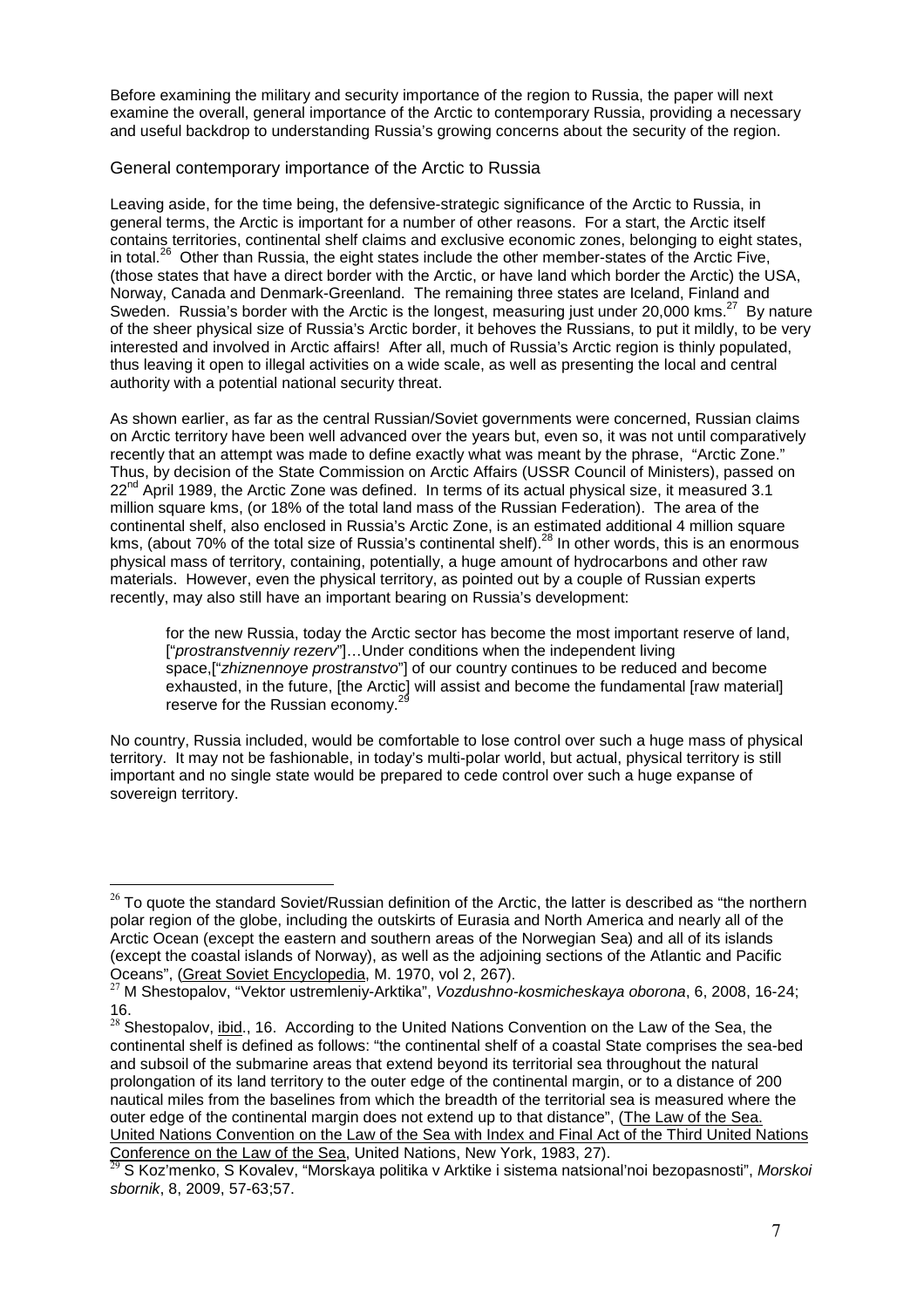In terms of the reserves of hydrocarbons and minerals in Russia's Arctic zone, the figures are very significant and simply underline why the area is of such great significance to Russia's future economic and political development. According to one Russian expert, the zone contains:

- 80% of Russian's known reserves of industrial gas, 91% of [country's] natural gas;

- 90% of recoverable resources of hydrocarbons of Russia's entire continental shelf;
- an estimated 15-20 billion tonnes of hydrocarbons is to be found in the deep water region of the Arctic Ocean.<sup>30</sup>

Other than the hydrocarbon reserves, the Arctic is also estimated to contain more than 90% of Russia's reserves of apatite coal; virtually all of the country's nickel reserves; 60% of its copper reserves; more than 95% of its rare earth minerals; more than 98% of its reserves of platinum, etc.<sup>31</sup> Shestopalov quotes a figure, based on the calculations of others, that the total monetary value of the Arctic's combined mineral wealth could lie within the region of \$1.3-2 trillion. If the latter figure is anywhere near accurate, then it goes a long way to explain why Russia wants to hold onto as much of the Arctic as it possibly can – as well as explaining the interests of others in wishing to exploit the Arctic for their own interests.

Despite containing only 1% of the country's total population, Russia's Arctic zone accounts for 11% of the country's GNP and 22% of the total volume of Russian exports.<sup>32</sup> The potential reserves of oil and gas in Russia's continental zone, beyond its established 200-mile limit, could amount to 9-10 billion tonnes.<sup>33</sup> Of course, what lies in Russia's Arctic zone is of primary interest to Russia, but there is increasing interest in what lies in the Arctic from other states in the region, as well as the huge and expanding economies of China and India. Largely using data provided by the US Geological Survey, (USGS), the generally accepted wisdom is that the Arctic could contain as much as 90 billion barrels of oil (12 billion tonnes) – enough to last the US for a dozen years at its present rate of consumption – as well as 47.3 trillion cubic metres of gas.<sup>34</sup> Although these numbers are big, representing, if accurate, a significant proportion of the calculated world total of oil and gas reserves, it should always be remembered that these figures are estimates, not proven facts. The geologists could have got it wrong and, in actual fact, the recoverable reserves - regardless of where they are located – could turn out to be considerably less. The other factor which should be borne in mind here is that for the reserves to become a significant "player" in the further development of the economies of Russia. China, USA, etc., they not only have to be physically recoverable, but also economically recoverable, at a cost which still makes them attractive to be extracted from a part of the world which is still pretty inhospitable to both man and machine. The cost factor alone, never mind the harshness of the physical environment for a lot of the year, could still militate against exploitation of the region's potential reserves for some time to come.

Thus, assuming the best case scenarios, both in terms of the reserves of hydrocarbons and minerals in the region, as well as the economic case for profitable exploitation of the region's resources, Russian analysts are under no illusion concerning the economic "attractiveness" of the region to other states. Needless to say, this has led a few Russian analysts to express concern over Russia's future ability to counteract the influence of third countries in the area. One article expressing such concern – written before the signing of the recent Russo-Norwegian agreement on the so-called "grey zone" of the Barents Sea – stated the following:

conflict already exists between Russia and Norway over the famous 'grey zone'…although the strategic interests of these countries – opposing the expansion of third countries – should coincide, as it is more than likely that within a few years, [both] the USA and China will arrive in the Arctic, interested in lowering the price of oil. Under such circumstances, will Russia be able to oppose the geopolitical influence of these powers? $35$ 

 $\overline{a}$ <sup>30</sup> Shestopalov, *ibid.*, 16.

 $31$  Ibid.

 $32$  Shestopalov, ibid., 16.

<sup>33</sup> Ibid., 17.

 $34$  A Diyev, "Arkticheskaia strategiya Rossii", Krasnaya Zvezda, 8/4/2009; A Granberg, "Morskaia strategiya kak osnova proizvoditel'nykh sil v Arktike", Morskoi sbornik, 8, 2006, 52-54; 53.

<sup>&</sup>lt;sup>35</sup> S Savel'eva, G Shiyan, "Geopliticheskiye predposylki ekonomicheskogo osvoeniya Arktiki", Morskoi sbornik, 2, 2010, 47-53;49.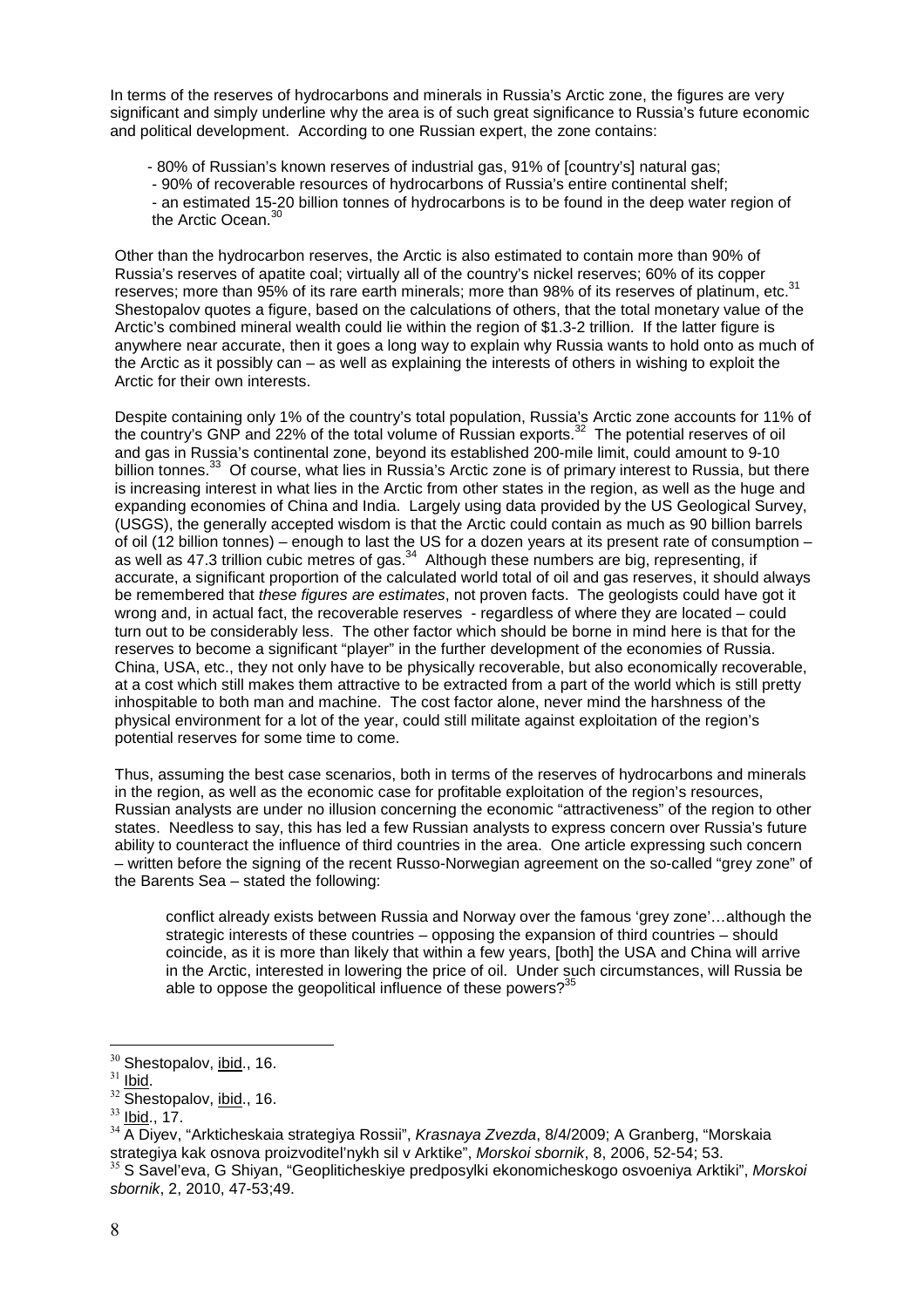In other words, the oil and gas potential of the Arctic region will attract the interests of other states, keen to drive the price of world oil down, in order to facilitate their own national economic growth, thereby decreasing the oil and gas revenues for countries like Russia and Norway, who need the price of either of the main hydrocarbon fuels if not high, then at least predictable in order to promote their own national economic growth. Although this is speculation, it could be that this was one of the hidden factors in the decision to bring the forty-year old dispute over the "grey zone" in the Barents Sea to an end.

Other than the Arctic region's potential hydrocarbon reserves, one other factor which makes the region important to Russia is the regions bio-resources. For example, although the Barents Sea has less potential significant oil deposits than other areas of the Arctic Ocean, it is recognised as being in the top fifty of the world's maritime zones for bio-resources:

in terms of biological productivity, the Barents Sea is second only to the seas of the Far East and is in the top 50 of bio-resource zones of the World's oceans. $\dot{3}$ 

Over the past decade, Russia's fishing fleet, operating in the seas of the High North, has pulled in an annual catch, on average, of 500,000-600,000 tonnes, approximately 50% of Russia's total annual catch.<sup>37</sup> One other author pointed out that Russia has also begun the commercial fishing of salmon, cod, Kamchatka crab, in the area. In relation to that particular species, one of the most commercially valuable, the plan is to produce some 3 million specimens for the tables of the best restaurants. Again, an indication of the potential non-hydrocarbon related wealth of the region.<sup>38</sup>

Similarly, one Western study in examining the potential for future co-operation amongst the Arctic Five, also made an interesting remark about the region's food and non-food potential:

living resources of the deep Arctic seabed…have not been catalogued exhaustively. With deep areas lying generally beyond the limits of conventional fisheries operations and research, the varieties and quantities of food stocks have not been properly assessed…Nonfood resources such as pharmaceuticals and DNA material might also be extracted from certain life forms that develop and flourish under the Arctic's unique environmental conditions (low temperatures, alternating seasons of light and darkness, and diminished oceanatmosphere exchanges on account of permanent ice-cover.<sup>39</sup>

Whilst it is unlikely that serious conflict would erupt over the Arctic's bio-resources, nonetheless the latter could become a source of additional tension between states, both local and non-local to the area. After all, as the stock of the world's natural resources – in all areas – diminishes, what is left increases in importance. In a detailed article examining the future of the Arctic and its potential to become a source of tension between states, one author made a passing reference concerning the region's bio-resources and, somewhat ominously, the region's importance as a source of one commodity of greater use and higher value than the Arctic's reserves of oil and gas, rare earth minerals, platinum, etc – simple, fresh, drinking water:

in the opinion of many experts, international rivalry will be exacerbated over the Arctic not only because of energy resources, but also bio-resources, fresh water. $4$ 

Whilst, thanks to mighty Siberian rivers like the Ob, Yenisei and the Lena, Russia does not lack a supply of fresh drinking water, other states bordering Russia are not so well-supplied – China being the most obvious example. Although there is no imminent prospect of the Arctic being embroiled in any 'water war' in the foreseeable future, nevertheless as a potential additional source of tension between states, it cannot be excluded. Interestingly enough, back in April 2000, when Putin was

 $\overline{a}$ <sup>36</sup> I Solov'eva,"Globalizatsiya i korporativnye otnosheniya v morskoi ekonomike severa", Mors*koi* sbornik, 11, 2006, 51-56; 53.

 $37$  Koz'menko, Kovalev, ibid., 60.

 $38$  N Sorokina, "Opasnaya Arktika", Rossiyskaia gazeta, 27/7/2007.

 $39$  R MacNab, P Netto, R van de Poll, "Cooperative preparations for determining the outer limit of the judic(i)al continental shelf in the Arctic Ocean: a model for regional collaboration in other parts of the world?" IBRU Boundary and Security Bulletin, spring 2001, 86-95;88.

<sup>40</sup> A Slizhevsky, "Arktika: eshchyo odna 'kholodnaya voina'?", Nezavisimoye voennoye obozreniye, 11 (608), 26/3-1/4/2010, 10-11; 11.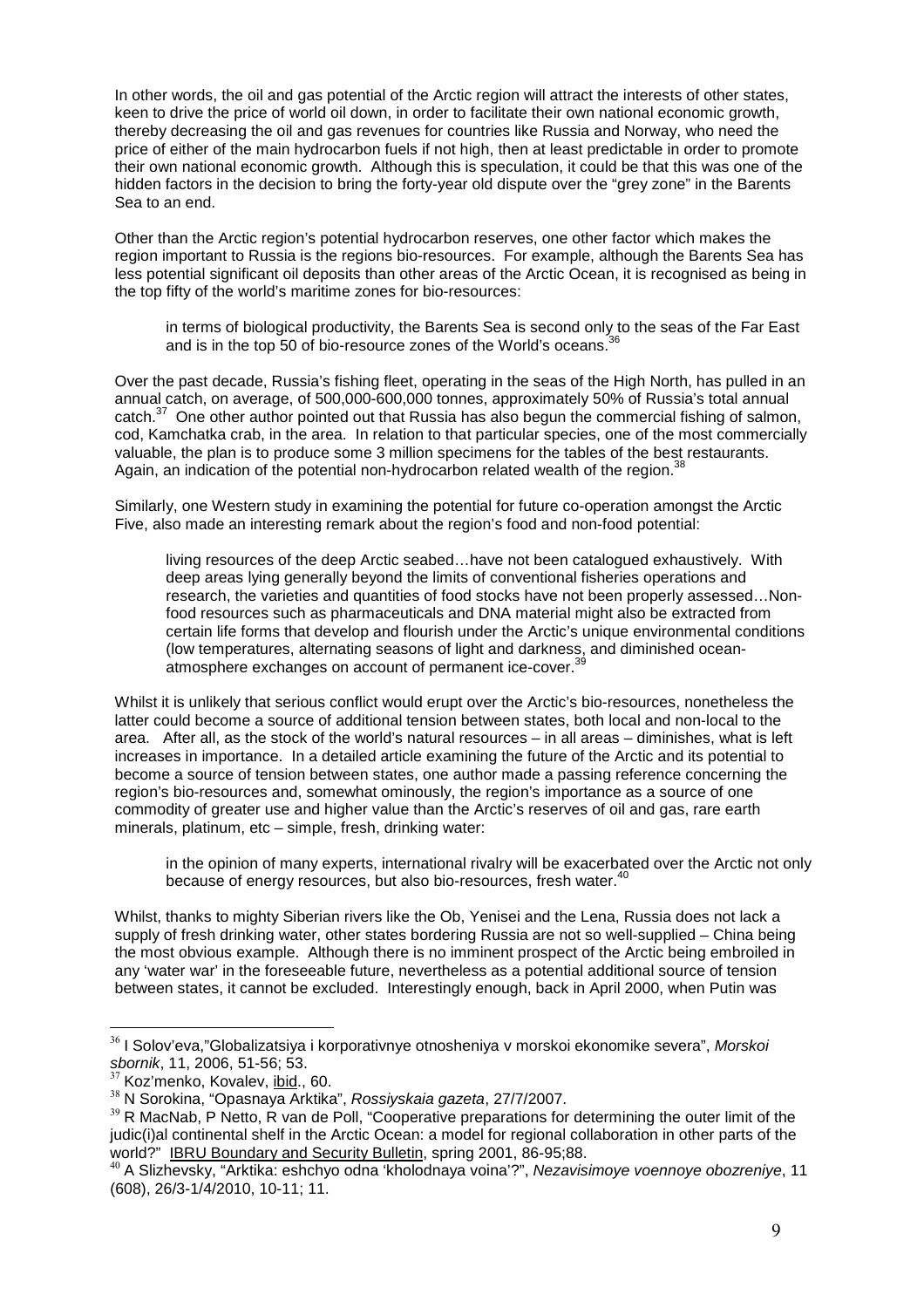acting President, at a meeting in Murmansk, he did make a passing reference to the potential of the North as a supplier of fresh water:

in the future, we may find a foreign consumer for our pure, fresh drinking water which exists in abundance in the North.<sup>4</sup>

The most recent statements made by both halves of the *duumvirate* (Medvedey and Putin), currently running Russia, testify to the fact that Russia's senior political leadership are as one in making the Arctic one of Russia's key policy issues over the next decade – and beyond. This increasing attention was demonstrated when, a mere six months after taking office as President, Medvedev presided over his first session as Chairman of the national Security Council. And the title of his first session as Chairman? "Defending Russia's national interests in the Arctic."4

Medvedev opened the session by emphasising the overall importance of the Arctic to Russia's future:

Without exaggeration, this region has a strategic significance for our country and with its [Arctic] development is directly connected the solution of long-term issues associated with the development of the state, its competiveness on the global market.

According to figures which we have to hand, about 20% of Russia's GDP and 22% of Russia's exports are produced in the region. We extract rare and precious metals in the Arctic region. Here are located the largest oil-gas provinces such as Western Siberia, Tiuman-Pechora and Eastern Siberia. According to experts, the Arctic's continental shelf could contain bout % of all…the reserves of hydrocarbons in the world. The use of these energy reserves, these resources is a security guarantee, an energy security guarantee for Russia, as a whole.<sup>43</sup>

Thus, in a few short paragraphs, not only did Medvedev outline the current importance of the region, but also the long-term plans which the men in the Kremlin have in relation to the Arctic. In order to maintain what Medvedev dubbed the country's global competitiveness, he emphasised the importance of the area's NSR "able to link in one the European and Far Eastern maritime and water transport systems and able [also] to lower transport costs, significantly invigorating business links of Russian and foreign business partners."4

Although the NSR will be examined in much greater detail below, suffice it to say that Medvedev was simply reiterating the hopes and aspirations of many in Russia itself that the NSR, with the proper necessary levels of investment in infrastructure could provide an alternative, viable transport corridor between East and West, vying competitively for maritime freight trade competing along side the Suez and Panama Canals.

Medvedev went on to state that Russia's "first and main task" in relation to the Arctic is to turn the latter into "the resource base of Russia for the 21<sup>st</sup> century." For this to be realised, in his own words, the authorities must "secure the steadfast defence of Russia's national interests in the region" involving "the legal delineation of the outer limit of [Russia's] continental shelf."<sup>45</sup>

In a bow to the sacrifices of previous generations of Russian and Soviet sailors, explorers, scientists and leading pubic figures, Medvedev remarked:

I want to especially underline that this is our duty, this is simply a direct debt [we owe] to those who have gone before us. We must firmly, and for the long-term future [of our country], secure the national interests of Russia in the Arctic.<sup>4</sup>

 41 S Sokut, "Putin povorachivayet stranu litsom k Severu", Poliarnaya pravda, 6/7/2000.

<sup>42</sup> "Sostoyalos' zasedaniye Soveta Bezopasnosti 'o zashchite natsional'nykh interesov Rossii v Arktike' , 17/9/2008, (http://www.kremlin.ru/news/1434. Accessed 29/1/2010).

<sup>43</sup> "Vystupleniye na zasedanii Soveta Bezopasnosti, 'o zashchite natsional'nykh interesov Rossii v Arktike'," 17/9/2008, ibid.

 $44$  Ibid.

<sup>&</sup>lt;sup>45 "</sup>Vystupleniye...", lbid.

 $46$  Ibid.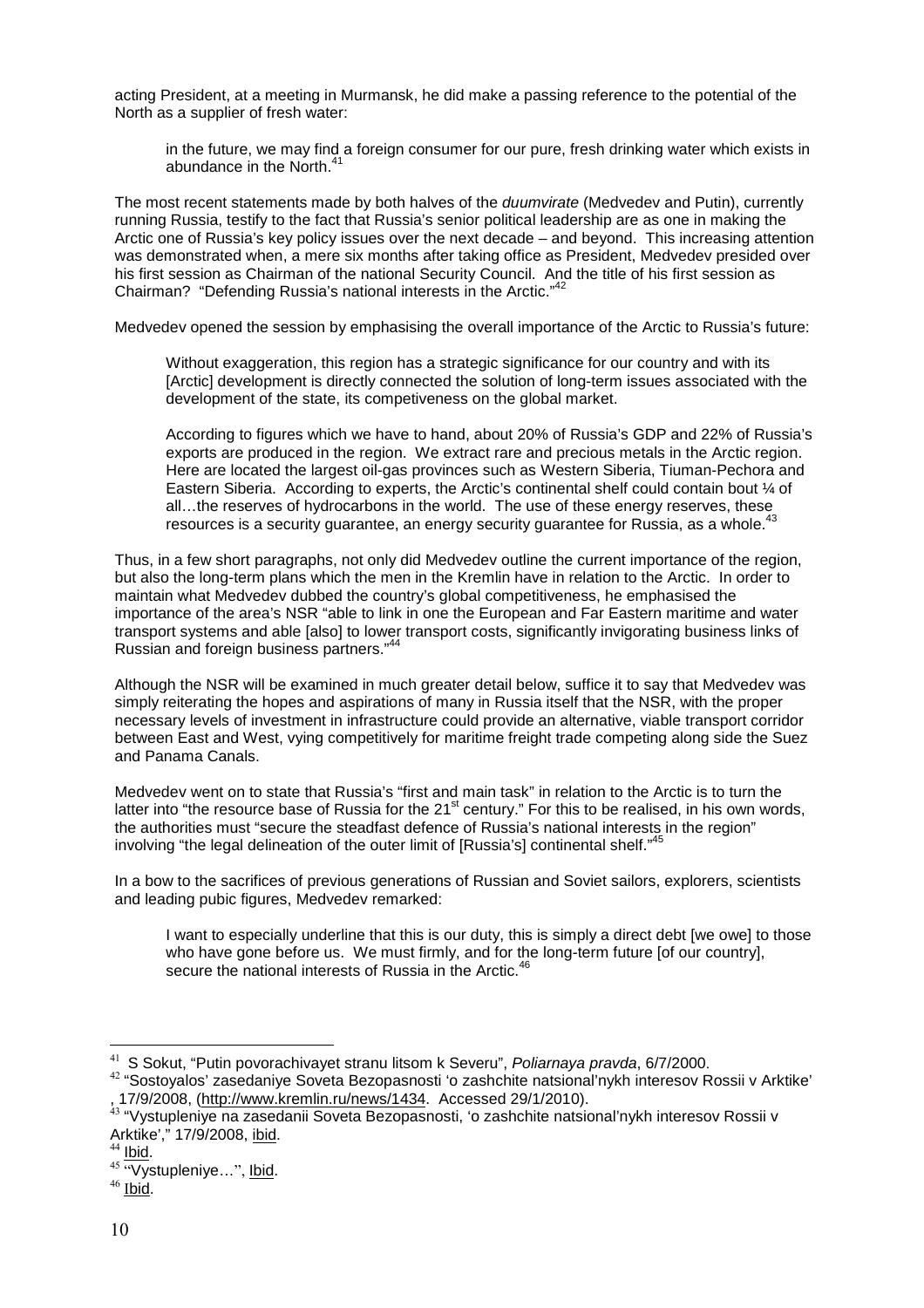The statement is unequivocal. As shown in the previous section, Russia's Arctic history stretches back over hundreds of years and contains many dramatic and tragic pages in the history of the country. Medvedev's remark that the Arctic is almost akin to a "generational debt" for Russia does resonate in the popular psyche. In order to further strengthen Russia's general strategy towards the Arctic, the session of Russia's Security Council approved "the fundamentals of the Russian Federation's state policy in the Arctic to 2020 and beyond" and it is that which this paper now examines.

"The fundamentals of the state policy of the Russian Federation on the Arctic for the period to 2020 and beyond"

Although the document was approved by Medvedev on  $18<sup>th</sup>$  September 2008, it was not actually published until 30<sup>th</sup> March 2009.<sup>47</sup> The document is composed of six main sections – "general statements", "national interests of the Russian Federation in the Arctic"; "main aims and strategic priorities of the Russian state's policy in the Arctic"; "basic tasks and steps to put into effect the Russian state's policy on the Arctic" and, finally, the timetable "for implementing the Russian state's policy on the Arctic." In effect, it is nothing less than a formal declaration of Russia's plans to develop its strategic interests in the Arctic over the next few years and, as such, goes a long way to explaining Russia's current and future stance on Arctic issues. A proper knowledge and understanding of the document could assist the other member-states of the Arctic Five, and elsewhere, for instance, to better able understand Russian policy on the Arctic, thereby helping to reduce the potential both for misunderstanding and misinterpretation.

In the opening section of the document – "general statements" – is contained the definition of Russia's Arctic zone, as defined by decree of the Council of Ministers of the USSR, (22/4/1989) and reinforcing an earlier decree of the Praesidium of the Central Executive Committee of the USSR, (15/4/1926). Thus, officially, Russia's Arctic zone is defined as:

…fully, or partly, the territories of the Republic of Sakha (Yakutia), Murmansk and Arkhangel'sk oblasts, Krasnoyar krai and the Nenetsk, Yamalo-Nenetsk and Chukotka autonomous districts.<sup>48</sup>

The section also describes "the specific features" which influence Russia's policy on the Arctic such as the extreme weather conditions, the permanent ice-cover, drifting ice, as well as the low population density, the remoteness from other large industrial centres, etc.

The next section, detailing Russia's "national interests", as opposed to "strategic priorities", although comparatively brief, outlines the future, practical importance of the region to Russia's long-term economic survival:

the fundamental national interests of the Russian Federation in the Arctic are:

- a) utilising the Arctic zone of the Russian Federation as the strategic resource base for the Russian Federation, ensuring…the socio-economic development of the country;
- b) preserving the Arctic as a zone of peace and security;
- c) protecting the Arctic's unique ecological systems;
- d) utilising the Northern Sea Route as a seasonal, unified transport route.<sup>50</sup>

"National interests" clearly outlined, the document proceeded to detail Russia's "main aims and strategic priorities":

a) in the sphere of socio-economic development – to broaden the resource base of Russian Federation's Arctic capable, to a significant extent, of meeting Russia's [future] demands for hydrocarbons, maritime biological resources and other strategic raw materials;

<sup>47</sup> Rossiyskaya gazeta, 30/3/2009.

 $^{48}_{49}$  Ibid.

 $^{49}$  Ibid.<br> $^{50}$  Ibid.

Ibid.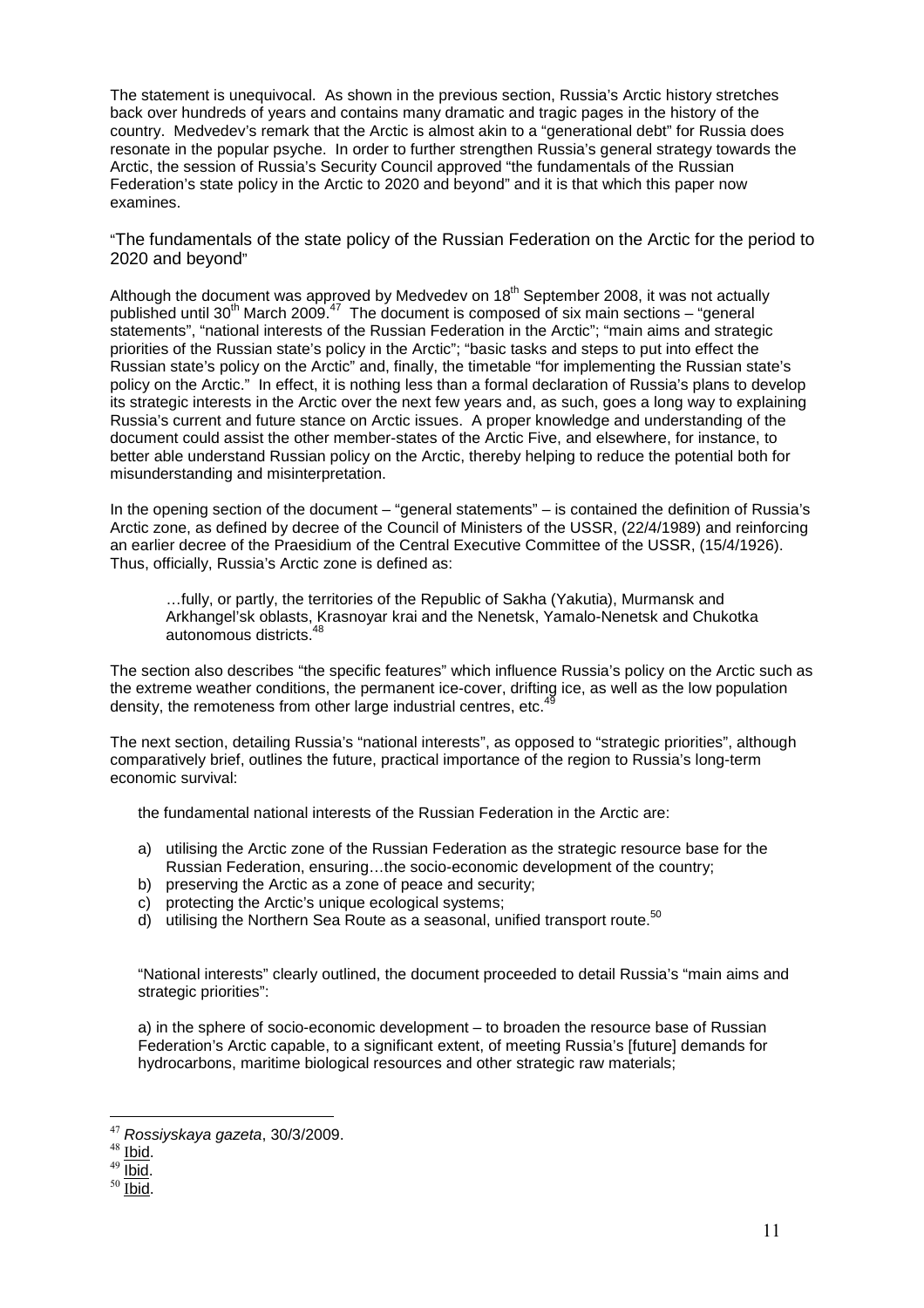b) in the sphere of military security, defence and protection of the Russian Federation's state border...to maintain a favourable operating regime ["blagoprivatniy operativniy rezhim"] in the Russian Federation's Arctic zone, including support for the necessary [minimum] combat potential of the general purpose group of forces…other types of troops, combat units and organs [based] in the region;

c) in the sphere of ecological security – to maintain and preserve the ecology of the Arctic, eliminate the ecological consequences of economic activity due to conditions of growing economic activity and global climate change;

d) in the sphere of information technology and communications – creating a unified information space of the Russian Federation in the Arctic zone, taking into account [local] environmental conditions;

e) stimulate the participation of Russia's state agencies and public organisations in the work of international *fora*, dedicated [to analysing] the Arctic, including inter-parliamentary interaction within the framework of the Russia-EU partnership;

f) delimitation of the sea area in the Arctic Ocean and maintaining the mutually advantageous presence of Russia on the Spitsbergen archipelago;

g) improving the system of state administration of the socio-economic development of the Russia's Arctic zone by the expansion of fundamental and applied scientific research in the Arctic;

h) improving the quality of life of the indigenous peoples and social conditions of economic activity in the Arctic;

i) developing the resource base of Russia's Arctic zone through the sue of future technology" and, finally,

j) modernising and developing the infrastructure of the Arctic's transport system and the fisheries complex in Russia's Arctic zone.<sup>5</sup>

Thus, as detailed above, Russia's "strategic priorities" in relation to the Arctic, other than developing it as the country's future resource base, are very much focussed on collaborative work with other states and international organisations in helping to further open up and develop the region, as a whole. Obviously, in its ability to exploit further the regions' natural resources, Russia will have to rely on international investment and the skills and expertise of others if it is to fully exploit the region for the benefit of the whole of the Federation and not simply those parts which are closest to the point of extraction and passage. Taken at face value, this part of Russia's formal declaration of its Arctic policy is an assured assessment of the way ahead, full of positive phrases and words like "active mutual assistance", "pulling efforts", "cooperation", etc. In overall terms, this part of Russia's officially declared Arctic policy would imply that the Arctic is less "ours" in the strictly commercial sense of the word and more to be developed "mutually" i.e. involving the participation of non-Russian "actors", for the benefit of a wider, non-Russian, audience.

However, judging by recent statements, as well as a number of concrete steps, it would appear that Russia's position has changed, quietly, over the past couple of years – possibly as a result of the global financial crisis of 2008. Although, on the surface, both members of Russia's political tandem are still keen to publicly voice that co-operation is the way forward on a number of Arctic issues,<sup>52</sup> as Russia gets close to re-submitting its claim on the ownership of the continental shelf, there seems to be a change in the mood music emanating from the Kremlin, a greater stridency to assert Russia's position in the Arctic. As will be shown in more detail later, Russia is improving its military and security capability in the area and looks set to adopt a more "exclusive" position on certain Arctic affairs. It will seek co-operation, for instance, in the area of deep oil exploration, "cooperation" which will be of demonstrable utility to Russia, but not in areas that may jeopardise Russia's hold on the region, like the "internationalisation" of the NSR. In itself, this should not come as too surprising, or alarming. After all, as the world continues to come to terms with the decreasing quantity of exploitable and recoverable natural resources, what is left will command a higher premium and, in itself, may force states, not just Russia, to adopt a greater autarkic approach in the future. Even the recent Russo-Norwegian agreement on the "grey zone" in the Barents Sea whilst, on the surface, apparently indicative of a more collaborationist approach, may hide slightly darker tones: agreement between two prominent members of the Arctic Five does

<sup>&</sup>lt;sup>51</sup> Rossiyskaya gazeta, <u>ibid.</u>

 $52$  Both Medvedev and Putin, at different fora in September 2010, were publicly talking about "cooperation" in the Arctic as solving "existing problems" in the Arctic, ("Sovmestnaya press-konferentsiya poi togam rossiysko-norvezhskikh peregovorov," 15/9/2010, http://www.kremlin.ru/transcripts/8924. Accessed 16/89/2010; H Devlin, "Putin offers rivals a 'spriti of co-operation'in scramble for stake in Arctic gas and oil", The Times, 24/9/2010.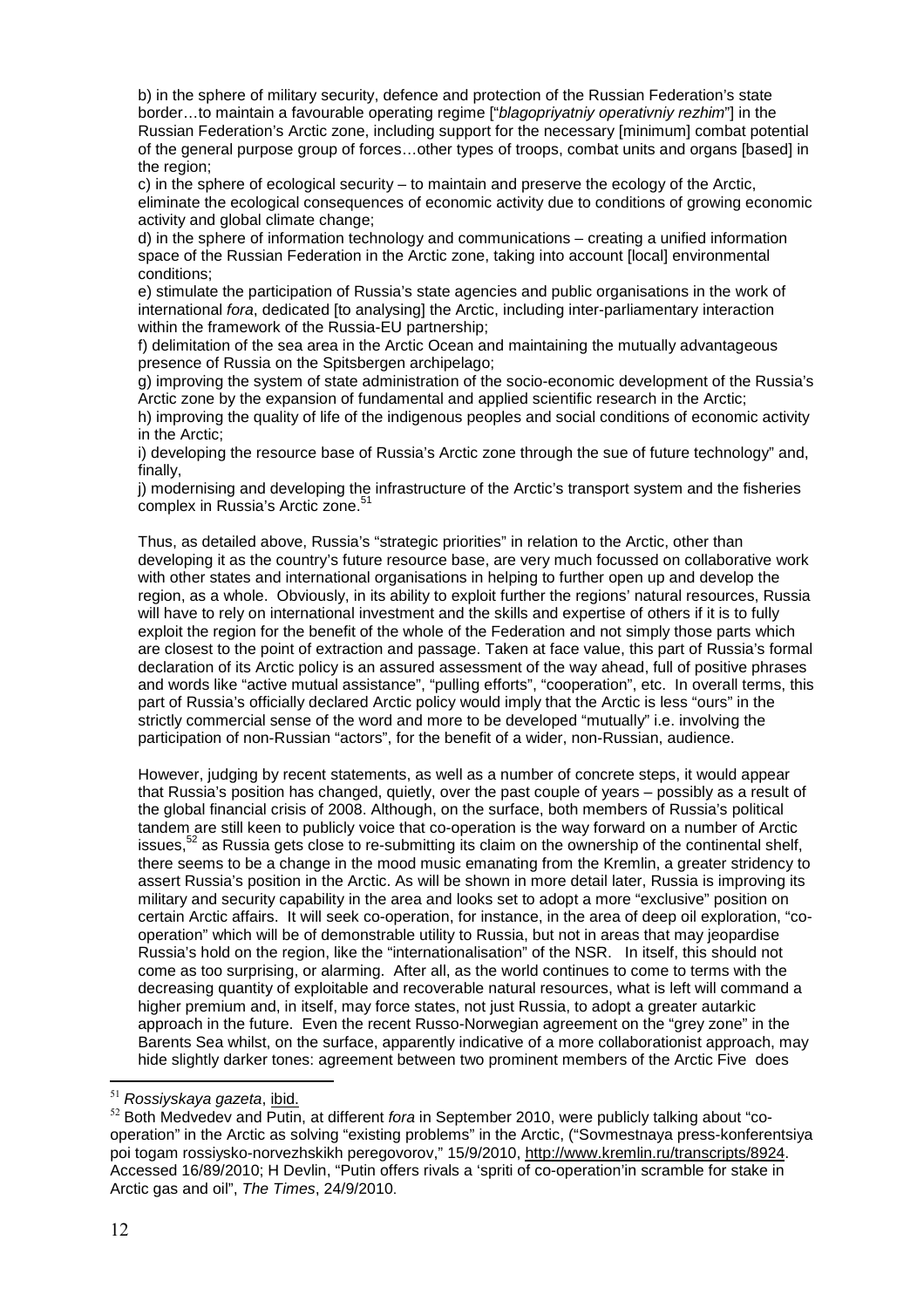not necessarily have to indicate that collaboration is on the cards, involving non-Arctic Five states. Logically, given the potential wealth of the region, joint efforts involving the Arctic Five states could well be seen by those states themselves as being much more acceptable than unilaterally taking action on issues. It is also the case that there is an economic incentive, if nothing else, of not inviting, or encouraging, "outsiders" to get too involved in Arctic matters: less states involved means that there will be more wealth to be distributed amongst the members of the Arctic Five.

The next main section of the document – "fundamental tasks and steps to put into effect the state policy of the Russian Federation in the Arctic" – examined in more detail the socio-economic development of the region, military security, ecological security, information technology and, finally, various measures in the sphere of science and technology. With particular reference to the overall theme of the paper, only the section on military security will be quoted at length here, as this is the one which created the greatest stir in the West when the document eventually saw the light of day.<sup>53</sup>

The section begins thus:

In the sphere of military security, defence and protection of the state border of the Russian Federation…it is necessary:

to create groups of general purpose forces from the Armed Forces of the Russian Federation, other troops, military formations and organs (in the first instance, border organs) in the Russian Federation's Arctic zone, capable of proving military security under various militarypolitical conditions;

optimise the system of complex control over the situation in the Arctic, including border control at the points of entry along the length of the state border of the Russian Federation, introducing a regime of border [guard] zones in the administrative-territorial units of the Russian Federation's Arctic zone and the organisation of the instrumental-technological control over the gulf zones, tributaries of rivers, estuaries along the length of the Northern Sea Route;

bringing border organs up to [full] capability in accordance with the nature of the threat in the Russian Federation's Arctic zone.<sup>54</sup>

The "fundamental measures" to be undertaken to enhance the security of Russia's Arctic zone included:

…creation of an Arctic system of the coast guard of the Federal Security Service of the Russian Federation in the Arctic zone and increasing the effectiveness of interaction with the border guard services of the adjacent states on matters of combating terrorism on the sea, suppressing illegal activity, illegal migration, protecting water biological resources; developing the border guard infrastructure of the Russian Federation's Arctic zone and the technical reequipment of the border guard organs; creating a system of complex control of the above surface situation, strengthening state control over gulf activity in the Russian Federation's Arctic zone.<sup>55</sup>

As outlined above, all Russia would appear to be proposing is an improved border guard/coastal guard/ service in the region with a small set of general purpose forces in the background. There is very little, if anything, in the proposals which should have upset many Western capitals. Although Russia's military stance will be examined in more detail later, what should be noted at this point is that this section was less a declaration of intent to militarise the region and more an expression of intent on how best to safeguard Russia's interests, in the form of border security, more a public declaration of how best to "securitise" the area, rather than militarise. This is further borne out by the other main sections in the document – ecological security, information technology, scientific

 $\overline{a}$  $53$  T Parfit, "Russia plans military force to patrol Arctic as 'cold rush' intensifies", The Independent, 28/3/2009; "Russia's Arctic designs", The Daily Telegraph, 18/9/2008; "Skating on thin ice", The Times, 14/5/2009; T Halpin, "Russia warns of war within decade over the hunt for oil and gas", The Times, 14/5/2009; B Maddox, "Kremlin carries on playing James Bond theme", The Times, 14/5/2009. <sup>54</sup> Rossiyskaya gazeta, 30/3/2009.

 $55$  Ibid.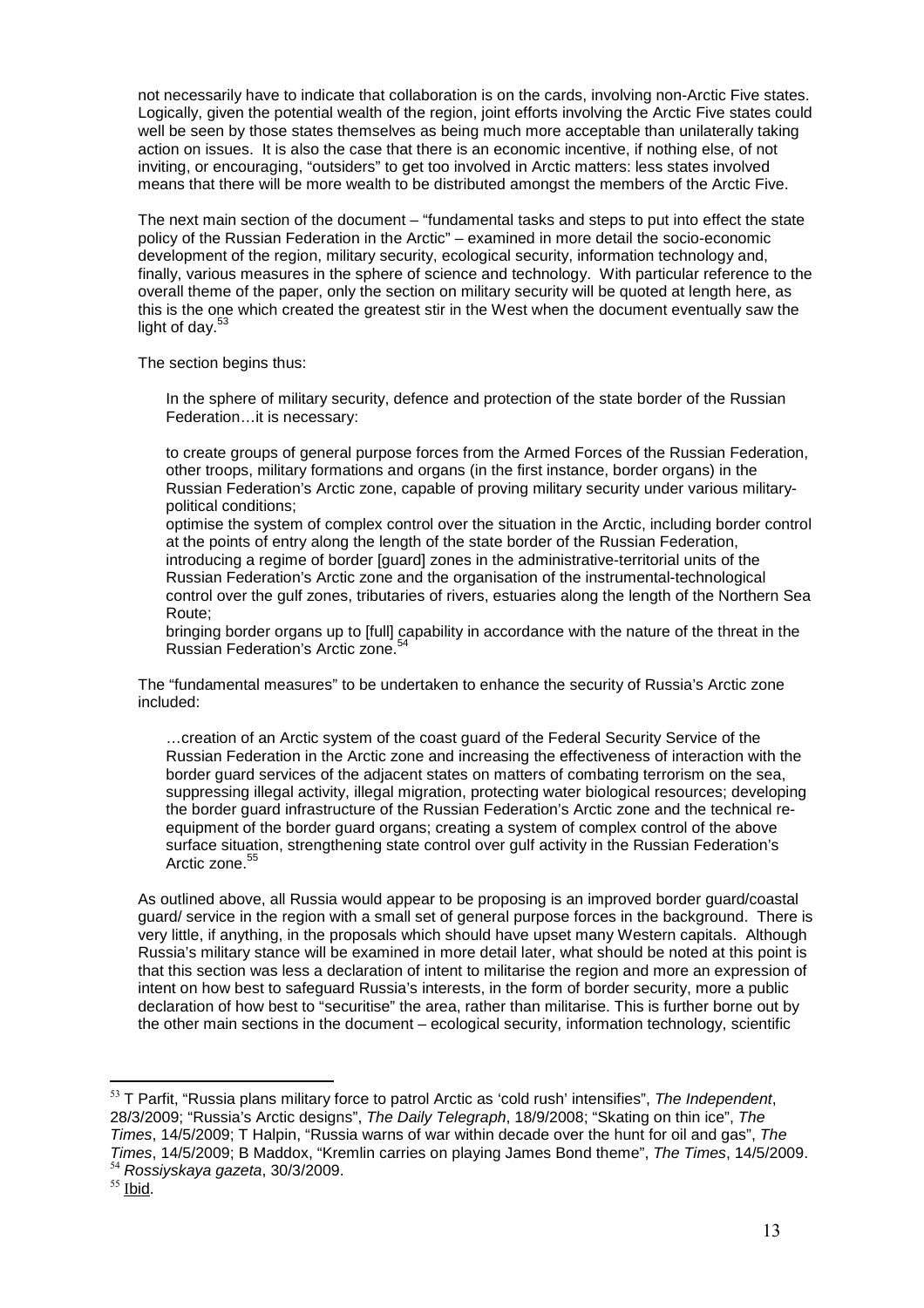and technical services."<sup>56</sup> There is much more in the document on these areas than on the military sphere and, given the earlier statements on the advantages to be had through "mutual work" involving the other member-states of the Arctic Five, put into the overall context, the section on military and border security appears considerably less menacing than it would appear at first glance, or interpretation.

The final two sections of the document concerned the mechanisms and the projected timetable of implementation of the programme. The timetable is interesting: divided into three periods, Russia is now entering the second period of implementing the policy. By the end of the second period, (2015), the following should have been realised:

The international-legal demarcation of the Russian Federation's Arctic zone's external border should be recognised and, on the basis of Russia's competitive advantages, the realisation of the extraction and transport of [the zone's] energy resources; solving problems [associated with] the structural reorganisation of the economy of the Russian Federation's Arctic zone on the basis of exploiting the raw material/mineral base and the region's water biological resources; creating and developing the infrastructure and communication systems of the Northern Sea Route up to solve problems of the Eurasian transit; completion of the creation of a unified information space for the Russian Federation's Arctic zone.<sup>57</sup>

According to the document, the main aim of the policy in relation to the proverbial "medium term" is to turn Russia into the Arctic's "leading power" – no mean feat considering the other members of the Arctic Five include USA, Canada, Norway and Denmark-Greenland-and an increasingly obvious and important Arctic 'player' in the future, China. By the end of the third period – 2020 – the policy's declared aim is simply "to turn the Russian Federation's Arctic zone into the leading strategic resource base for the Russian Federation."

These are very significant objectives and could be easily influenced by a whole range of internal and external factors, not least being the increasing competitiveness for the world's declining natural resources and the current Russian President's policy of modernisation. The latter could increase the overall importance of the Arctic to Russia's medium to long-term future and encourage a more entrenched position on the part of the Kremlin to developing Russia's Arctic zone. But what cannot be in much doubt is that Russia has produced a comprehensive, clearly defined Arctic policy for the next decade. The implementation of that policy, as well as its eventual results, may still not match the objectives outlined, but at least Russia has enunciated a basic framework for development of the Arctic.

Russia and the Arctic – National Security Strategy

Within a comparatively short period of time after publication of its policy on the future development of the Arctic, Russia revised and published a new national security strategy, designed to reflect the changes which had taken place both within Russia, as well as within the world at large. Approved by Medvedev in May 2009 at a session of the country's national Security Council, the document contained a number of references to both the increasing political and strategic importance of the struggle for the world's diminishing reserves of natural resources, as well as the significance of the Arctic to Russia's future.<sup>5</sup>

The new National Security Strategy (hereinafter simply referred to as NSS) opened with a generally confident statement about how Russia had came through a particularly difficult period in its recent past:

Russia has overcome the consequences of the systemic political and socio-economic crisis of the late 20<sup>th</sup> century – stopped the fall in the level and quality of life of [its] citizens, withstood the phenomena of nationalism, separatism and international terrorism, prevented [the further] discreditation of the constitutional structures, maintained its sovereignty and territorial integrity,

<sup>59</sup> Strategiya natsional'noi bezopasnosti Rossiyskoi Federatsii do 2020 goda, (http://www.scrf.gov.ru/documents/99.html Accessed 3/2/2010).

 $\overline{a}$ <sup>56</sup> Rossiyskaya gazeta, 30/3/2009.

 $57$  Ibid.

 $58$   $\overline{I$  bid.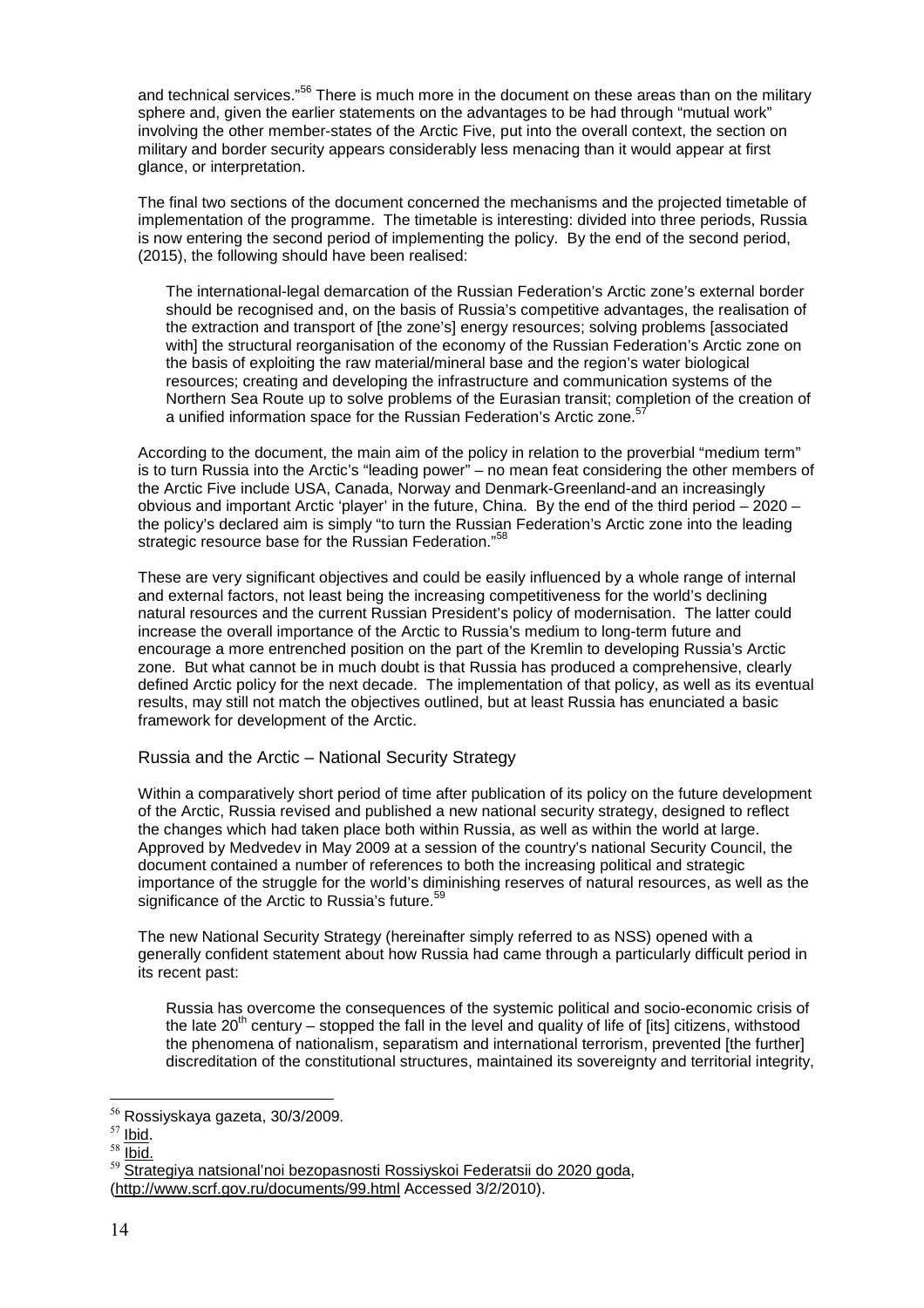restored the possibility, by strengthening its [global] market competitiveness and defending its national interests, of becoming a key element in forming multi-polar international relations.

Slightly further on in the document's preamble, the latter reinforces the political leadership's desire "to turn Russia into one of [the world's] leading states in terms of technological progress, quality of life for the population and influence on global processes." $61$ 

However, despite these opening, confident remarks, the NSS became less optimistic and more realistic as regards various local and global threats to international security over the coming decade, stating that the "globalisation process" carried its own risks, not least being "the inequality of development...the deepening of the gulf in levels of prosperity between countries" as well as an increase in the "tendency" of various "non-regional actors" to become involved in solutions to "existing regional problems and crises situations".<sup>62</sup>

And if anyone was in any doubt as to which "non-regional actor" the NSS had in mind, the next point made it clear:

The unsustainability of the existing global and regional [security] architecture orientated, particularly in the Euro-Atlantic region solely on the North Atlantic Treaty Organisation, as well as the imperfection ["nesovershenstvo"] of the legal instruments and mechanisms, more and more creates a threat to maintaining international security.<sup>63</sup>

Thus, already quietly, subtly being put in place in the NSS are two-related points of significance in relation to Russia's security stance on the Arctic: first, non-regional actors becoming involved in regional security disputes and, secondly, the 'unsustainability' of the current security structure, specifically NATO and particularly the Alliance's conduct in the Euro-Atlantic region (which, obviously, includes the Arctic). Alarmed and concerned at NATO's increasing involvement in non-NATO member state theatre operations, as well as its more recent record of interpreting flexibly various UN mandates, Russia has not hesitated in expressing its own fears that the current NATO-dominated global and regional security structures poses a threat to wider international security. As reflected also in the latest version of the country's Military Doctrine, this emphasis in official Russian security/defence documents that NATO is a threat to international security has still to be addressed by NATO and Russian fears on this particular issue assuaged. Hence, as will be examined in greater detail below, Medvedev's statement – whilst applauding the recent treaty signed with Norway on resolving the disputed area of Barents Sea, (September 2010) – was also quick to point out that "the Arctic is ours" and that "it [Arctic] can completely do without NATO."<sup>64</sup>

In the document, Russia counter-poses NATO with its own shift away from 'bloc' politics and a move towards 'multi-vector diplomacy':

the transformation from bloc-to-bloc confrontation to the principles of multi-vectored diplomacy, as well as the resource potential of Russia [with or without the Arctic] and a pragmatic policy of its exploitation should increase the possibilities of the Russian Federation to strengthen its influence on the world stage. $65$ 

Following the demise of the Warsaw Pact, NATO, as far as the Russians are concerned, has not moved on sufficiently from its Cold War past to meet the ever changing global and regional security picture. However, given the fall of that self-same pact and the increasing presence and influence of NATO, both within the territory of the fSU and along the length of the border of the Russian Federation, what choice did the Russians have BUT to adopt a 'multi-vectored' foreign policy? By necessity, Russia had to adopt a much more flexible foreign policy approach if it was to avoid a further decline in its influence on the world stage. Given the continuing influence of fossil fuels on the world's economies – and the immense raw material resources located within the boundaries of the Russian

<sup>&</sup>lt;sup>60</sup> Strategiya natsional'noi... ibid..

 $61$  Ibid.

 $62$  Ibid.

 $63$  Ibid.

 $64$  D Medvedev, "Sovmestnava press-konferentsiya po itogam rossiysko-norvezhskikh peregovorov", (official Presidential website, 15/9/2010)

Strategiya natsional'noi bezopasnosti..., ibid.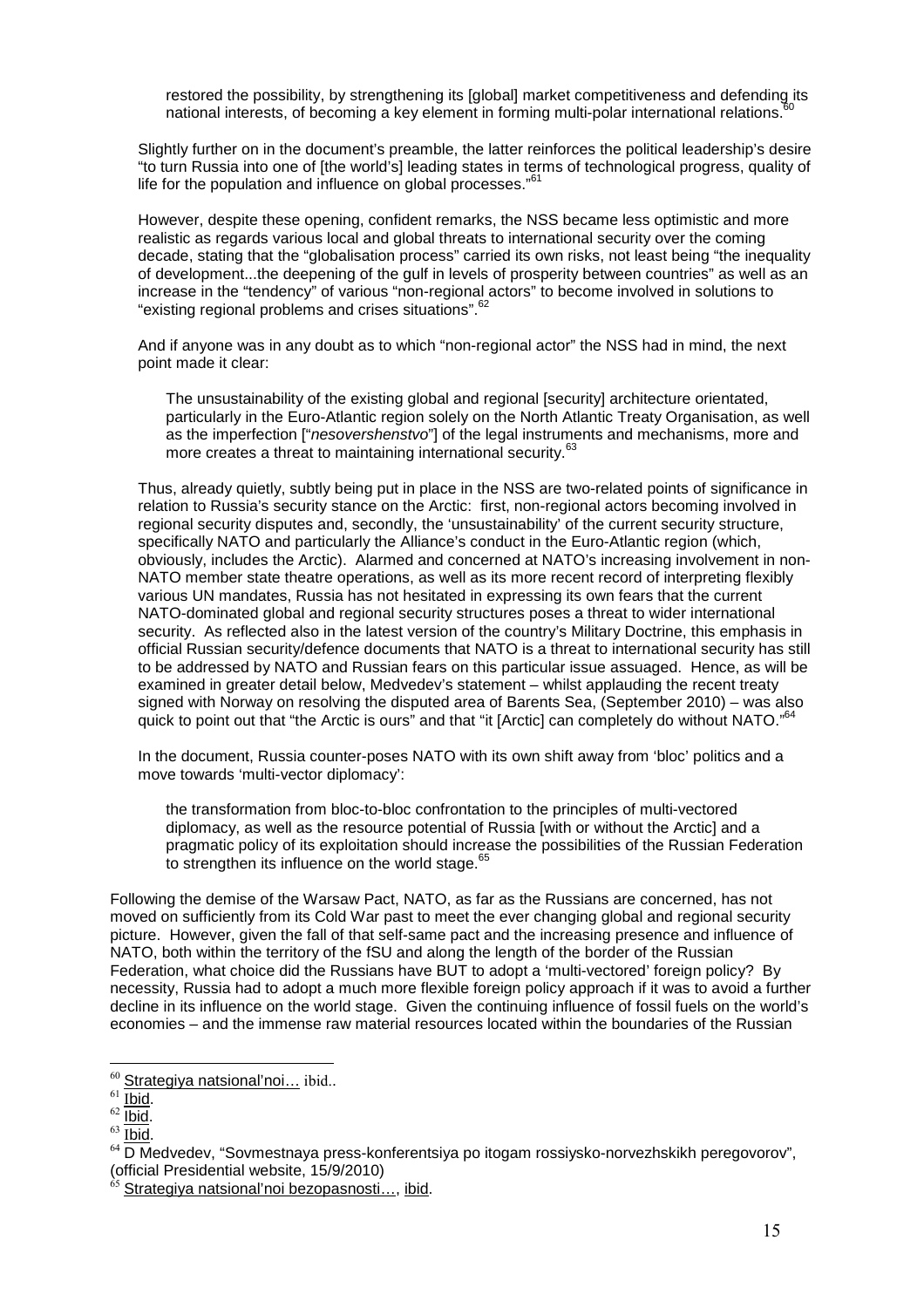Federation itself – Russia has also displayed (in its various gas disputes with Ukraine, Belarus' over the past decade), that its has fully comprehended the practical power of its natural wealth and, when needs be, will use its natural wealth to protect, or advance, Russia's national interests. Unlike NATO, in advancing or protecting its national interests, Russia does not seem to be too inclined to seek anyone else's prior permission or, for that matter, blessing. Who can argue with its assertion that a "pragmatic policy" towards their natural resources will not increase Russia's influence on the world stage?

Listing a whole series of threats facing the world in the coming decade – ranging from disagreements between the world's leading states, weapons of mass destruction falling into the hands of terrorists, cyber-warfare, illegal migration, to the "increasingly noticeable deficit in fresh drinking water" – an important future source of which could be the Arctic itself – the Strategy proceeded to outline what it thought would be the main 'focus' of international politics in the years ahead:

The focus of international politics in the long term…will be concentrated on securing sources of energy, including the Middle East, on the shelf of the Barents Sea and in other regions of the Arctic, in the Caspian Sea Basin and in Central Asia.<sup>66</sup>

Given the geographical location of the overwhelming majority of the areas listed, Russia's influence, whether benign or otherwise, could be a major determining factor in deciding the outcome of geopolitical tensions surrounding the future of fossil fuel energy supplies to the rest of the world. As if to underline the potential for military force to be used, slightly further on, the point is made that "under conditions of the competitive struggle for resources, solutions to the arising problems involving the use of military force cannot be excluded – the existing balance of power along the borders of the Russian Federation and its allies could be broken."<sup>67</sup>

Pointing out the risks associated with the growing number of states seeking to acquire nuclear weapons, US plans to deploy a new ABM system in Europe – recent talk of Russian involvement has still to be firmed up and concrete proposals worked out – the continuing fall out from the recent global financial–economic crisis, the Strategy sought to underline the importance, once again, of the UN Security Council and the UN itself as a "central element in a stable system of international relations."<sup>68</sup>

Once again, the NSS described "the further advancement of the military structure" of NATO to Russia's borders as "unacceptable" as well as "attempts to give it [NATO] global functions, sharply digressing from the norms of international law."<sup>69</sup>

Thus, it is fairly clear from what has been quoted from the NSS that Russia will have problems with NATO getting involved in Arctic affairs on any level, as a bloc, regardless of the fact that 4/5 of the Arctic Five are NATO members. In other words, Moscow will have considerably less problems dealing with members of the Arctic Five on a bilateral basis, even, perhaps, as a collective bloc, despite being NATO members, rather than dealing with NATO, as a bloc on Arctic affairs. On the surface, this may seem to be a bit of mental gymnastics, on the part of the Russians but, as has been recently shown by the agreement with Norway over the Barents Sea, Moscow can deal with Oslo, representing Norway, than dealing with Norway-NATO member state. Russian can better understand Norway's national interests in the region, but would argue against NATO having any interests in the region. Russia would find NATO's involvement in the Arctic disputatious, to say the least, for a number of reasons:

- 1) the unwelcomed influence/interference of a non-regional actor in a region of particular importance to Russia's national security;
- 2) in principle, further concern over NATO's security over-reach;
- 3) growing concern over NATO's military 'creep' towards Russia's borders: a formal NATO security presence in the Arctic would simply confirm to many in Russia's senior political and military leadership that NATO is intent on hemming Russia in, on all points of the compass and, therefore, represents a recognisable threat to Russia;
- 4) if, as a bloc, NATO succeeds in establishing a presence in the Arctic, from Russia's point of view, this could easily be interpreted as a further attempt to thwart Russia's ambitions to turn the Arctic into Russia's future strategic resource base and, thus, hinder Russia's attempts to

 $^{66}$ Strategiya natsioanl'noi..., ibid.

Ibid.

 $68$  Ibid.

 $69$  Ibid.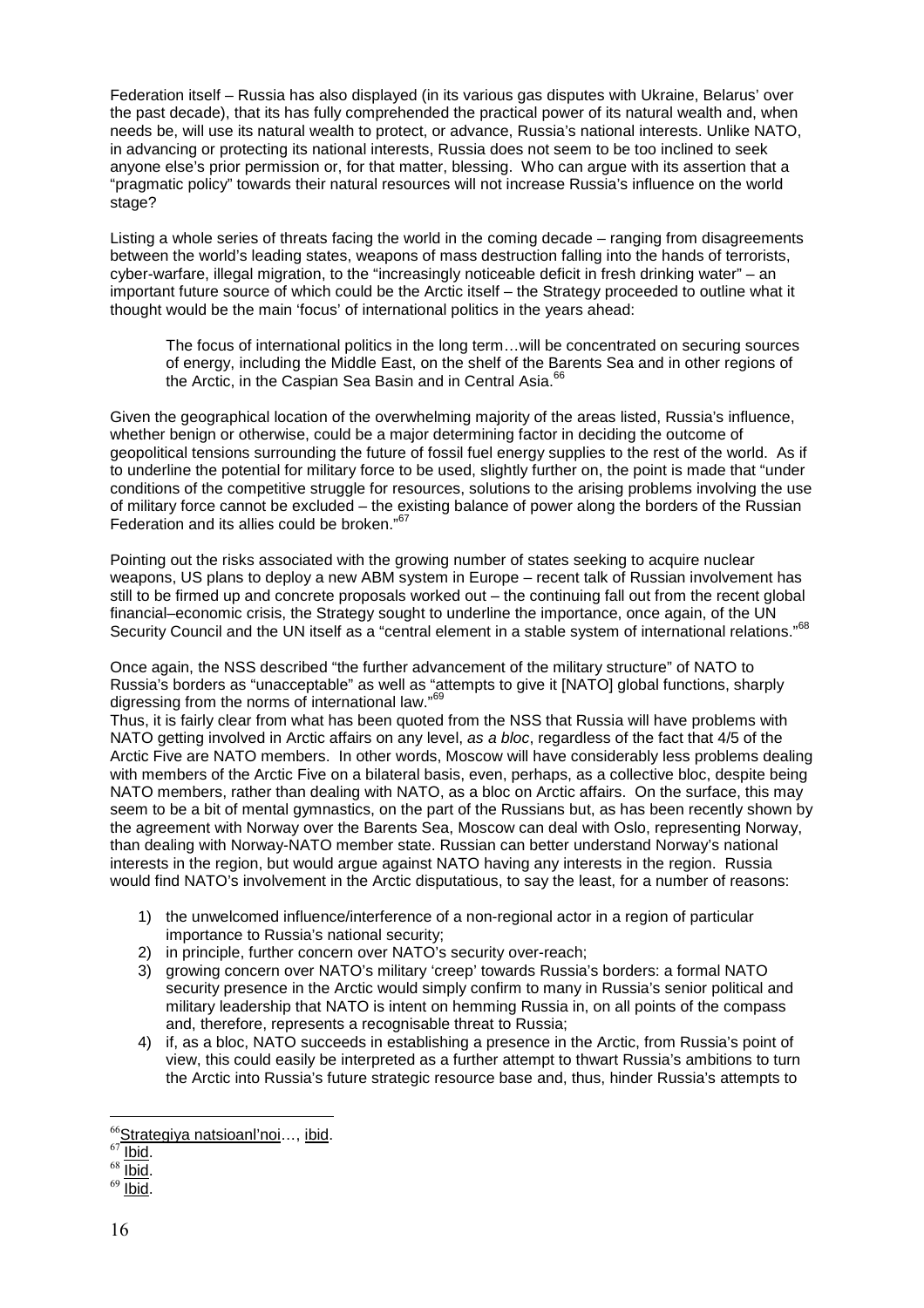influence global politics, either through diminishing access and control of the region's potential hydrocarbon/mineral/biological/ wealth; reduce state control of the potentially lucrative NSR; enhanced monitoring of the Russian military activity in the Northern region, (one should always remember that the Arctic Ocean is still a very significant area for SLBM operations, both as a base for operations as well as a test firing range for the country's sea-borne strategic nuclear deterrent).

Further on, in the section entitled, "on state and public security", concerning maintaining the security of the border region, the document discussed "increasing the effectiveness of the security of the state border, particularly in the Arctic zone of the Russian Federation."<sup>70</sup> Similarly, in the section on "economic growth", it stated:

In the interests of maintaining national security in the medium term…the energy, information and military infrastructure, particularly in the Arctic zone...must be developed.

Thus, although specific individual references to the Arctic are few and far between in the NSS, in overall terms, they clearly pointed out that the Russian intent was NOT to militarise the region, but to maintain the necessary level of security infrastructure, allowing the economic and social development of the region. As stated before, the NSS, similar to the Fundamentals…were more explicit on securitisation of the Arctic, rather than militarisation of the Arctic.

However, as will be shown below, it would be foolhardy to think that Russia's future military presence/activity/ in the region will not change in accordance with a new assessment being made concerning the threats to Russia's national interests in the Arctic. Both the Fundamentals…and the NSS clearly demonstrate that Russia has a well-defined national future strategy, designed to promote, secure and protect Russian national interests in the region in the coming decade. Bearing this in mind, despite the potential for change following the Russian Presidential election in 2012 in certain areas of Russia's national development, it is unlikely that Russian national strategy towards the Arctic, in overall terms, will see much change: both Putin and Medvedev seem to be as one in ascertaining that "the Arctic is ours". This is not be a view shared by other members of the Arctic Five – nor by other significant global players like China – and, by itself, may eventually become a source of tension between Russia and the other players in the area, (especially if the UN Commission does not accept Russia's evidence concerning the limits of Russia's continental shelf in the Arctic Ocean). But the documents detailed and examined here give a very clear indication of Russian policy in relation to the Arctic and, as such, should also help those other players in the area better understand Russian intentions in the coming decade concerning the Arctic.

In summary, the Arctic is seen as crucial in terms of Russia's future economic well-being, going way beyond the next decade and well into the rest of the century and, as such, a cornerstone to the very existence and viability of the state within its current borders. The weight of history adds further to Russia's public determination to hold and, if needs be, defend Russian interests in the region. This paper will now examine the Russian military dimension to the Arctic.

#### The Russian military and the Arctic

Following the publication of the "Fundamentals…" in March 2009, RIA-Novosti published a lengthy commentary on the strategic and military importance of the Arctic to Russia:

Increased traffic along the Northern Sea Route will require the development of the coastal infrastructure along the length of the Route…This will require tighter military and border control to check any attempt to violate the freedom of the seas. Busy maritime traffic is often accompanied by smuggling, poaching and piracy. Growing seaports will also need greater protection as they will become attractive military targets. The Russian Security Council's decision to maintain a military force…in the Arctic is aimed at enhancing such protection. To control the Arctic region an effective coast guard system should be established, as well as a developed border [guard] infrastructure in Russia's Arctic zone and strong, well-equipped military contingents in the military districts. Russia's Northern and Pacific Fleets will shoulder the greatest burden in protecting the Arctic and sub-Arctic regions.

 $\frac{70}{71}$  Strategiya national's bezopasnosti..., ibid.

Ibid.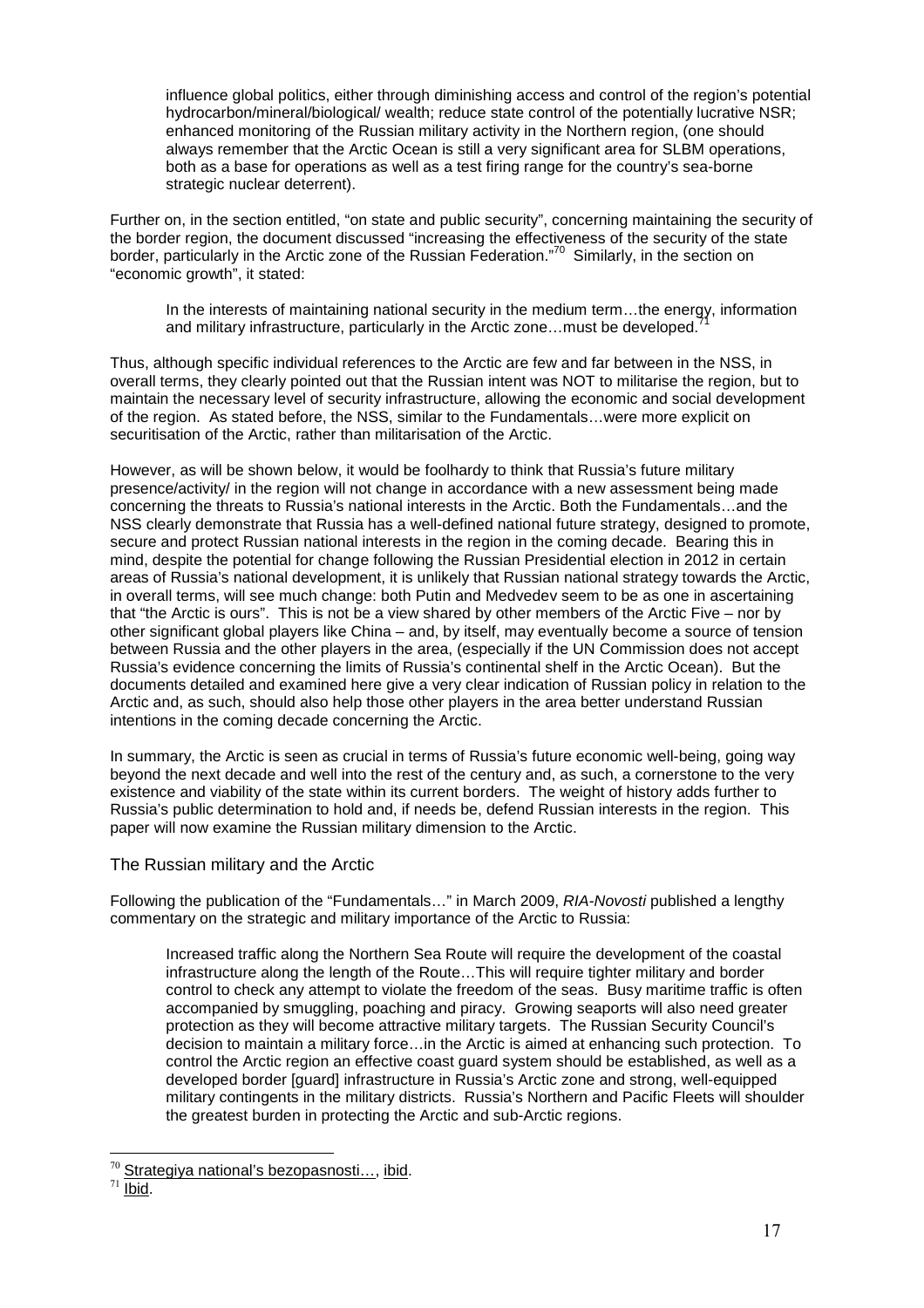Commenting on Russia's ability to successfully defend its influence and interests in the Arctic, this country currently has the strongest standing position in the impending race for the Arctic. Russia controls the Northern Sea Route and has some infrastructure along the Route, including cities and seaports that could be used as bases for further development.

Finally, Russia today has the greatest military potential in the Arctic, as its Northern Fleet is stationed there along with several air force units. These forces are far superior to those [which] other countries in the region could deploy in the Arctic. $<sup>7</sup>$ </sup>

In general terms, the commentary more or less accurately reflected the security picture surrounding the Arctic - the importance of maintaining the NSR in good order; the necessity to make sure that the border was adequately protected, including the ports and the towns along the northern coastline, and a few references to the "proper" military force required for the area, including the presence of the Northern Fleet and units of the Russian Air Force.

Slightly more succinctly, a former C-in-C of the Northern Fleet, Admiral V Popov tied in both the economic and security aspects of Russia's presence in the Arctic in a couple of sentences:

In relation to the Arctic, [a region] possessing enormous mineral resources and having a significant transit-freight potential, its control by Russia is directly connected to ensuring the country's national security, both in the economic and military plan.<sup>73</sup>

More telling was an article, written by a couple of economists, specialists on the Arctic who, somewhat straying from their normal academic beat, so to speak, also touched on the challenges facing Russia's defence capability in the Arctic:

Great is the role of the Arctic in maintaining the defence capability of Russia in controlling the sea, air and space expanse ["prostranstvo"] of our country. However, its main [importance] is to contain the growing military-political pressure and deep penetration of NATO and the USA in Russia's northern geopolitical space, aimed at neutralising Russia's nuclear deterrent potential.

The thought that both NATO and the US are using the Arctic to further encroach on Russia's national interests finds common ground among many commentators on military affairs in Russia and helps to increase Russia's concerns over the future "internationalisation" of many issues dealing with the Arctic. After all, if the US and NATO have increased access to the region, under whatever pretexts, this obviously would impact on Russia's ability to use the area for its own purposes, away from the prying eyes and ears of others, so to speak. As has happened before – largely unsuccessfully in the 1990s – Russia has displayed a tendency to write red lines in the sand. It could well be the case that Russia seeks to write a red line, only this time in the ice.

One article, published in the authoritative and influential journal of the Academy of Military Science, openly postulated about an attack being launched against the Russian North, using Norway, for instance, as a "lead platform" for a NATO-inspired attack, and the other Scandinavian states, as a "buffer zone". In the same article, the author also postulated an "occupation" of a number of military sites in Tiumen oblast' by American forces, as a result of the "deterioration in the military-political relationship between Russia and the US."<sup>7</sup>

Yet another, discussing the actions of Russia's neighbours, partly reflecting Korabel'nikov's concerns, simply stated that:

 $72$  I Kramnik, "Russian Security Council turns to Arctic", RIA-Novosti, 30/3/2009.

<sup>73</sup> V Popov, "Zakondatel'noye obespecheniye natsional'noi Morskoi politiki i ekonomicheskoi deyatel'nosti v Arktike", Morskoi sbornik, 9, 2006, 46-50; 46.

S Koz'menko, V Selin, "Kontseptsiya soglasovaniya ekonomicheskoi i oboronnoi deyatel'nosti v Arktike", Morskoi sbornik, 4, 2009, 55-60; 55.

 $75$  Colonel A A Korabel'nikov, "Ob ugrozakh na severe Rossii i vozmozhnosti adekvatno reagirovat' na nikh", Vestnik Akademii Voennykh Nauk,4 (21), 2007, 33-38; 35, 36.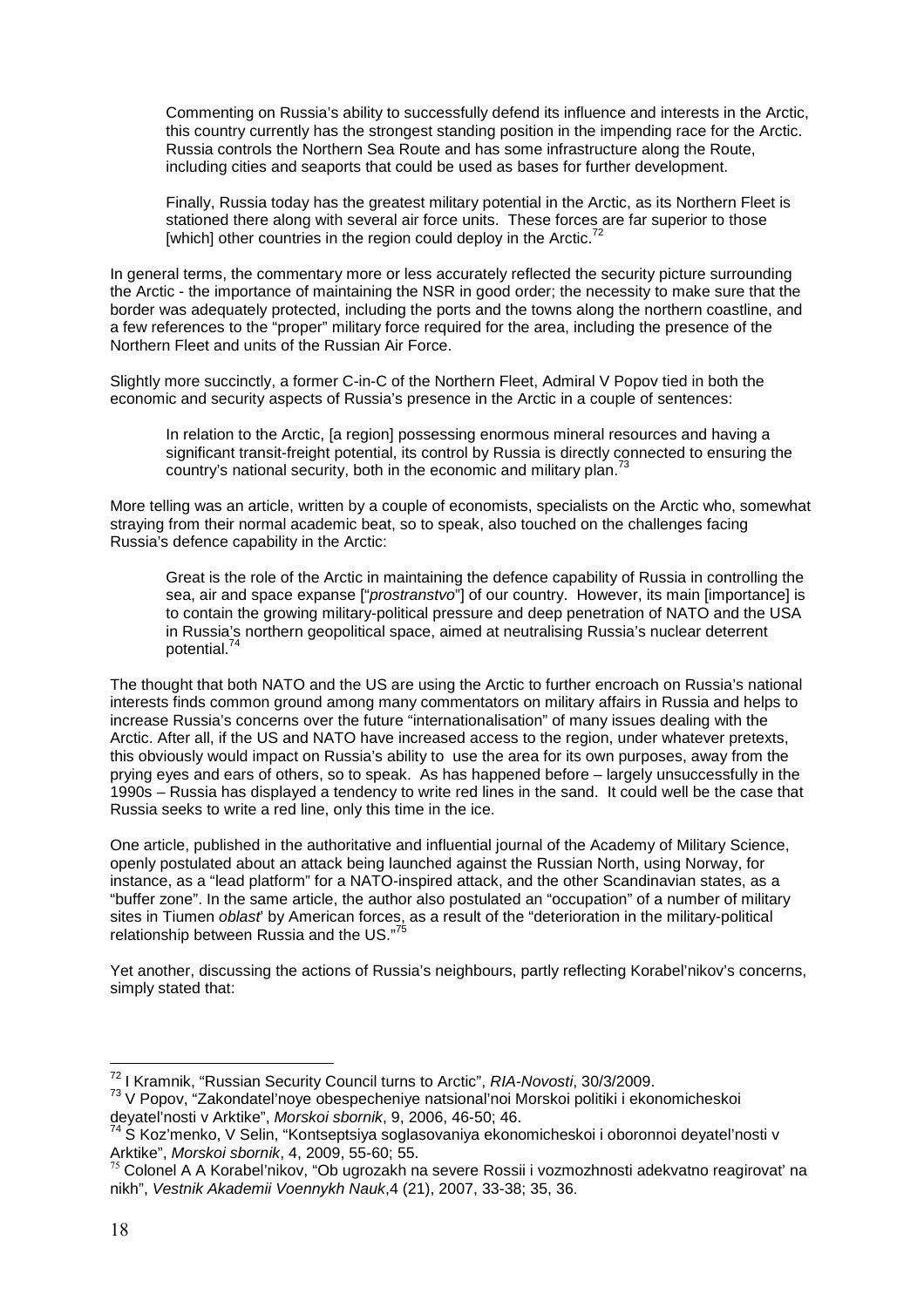…the neighbours, sensing Russia's weakness, momentarily, have been squeezing against Russia's Arctic expanses.<sup>7</sup>

In harsher tones did one senior military figure describe the actions of what he described as Russia's "state-competitors" ["gosudarstava-konkurenty"] in the Arctic, realising:

The gigantic possibilities of the region…are moving the fight beyond the edges of the diplomatic table…masking their activities by the desire to solve ecological issues.<sup>7</sup>

In short, this is simply a representative snapshot of what is being publicly and openly discussed in various Russian military journals, concerning the general picture surrounding the military's concerns over the Arctic. They are quoted here, not simply to give the reader an idea of what the militarypolitical specialists are writing on this general theme, nor even because they reveal a deep seated mistrust of the West's activities in the Arctic, but also because, as in other areas, the bulk of what is actually published in the military-scientific literature in Russia does not seem to be being read by analysts who should be reading this and factoring it in their counsel to the people who make the decisions on how best to deal with Russia, especially more so in relation to an issue of such importance to Russia like the Arctic.

Thus, the concern surrounding the continuing expansion of NATO and the USA in a very sensitive area for Russia would, arguably be the equivalent if potential hostile forces were to begin "penetrating", say the Gulf of Mexico from the perspective of the USA, or the North Sea, from the point of view of Britain. Similarly, any attempt to advance the cause of "internationalising" – as will be examined in more detail below – of the NSR is also viewed by many in Russia as a further attempt to wrest control of the Arctic from Russian influence. Again, this is an area which the Russians are very sensitive about and they will do what they can to ensure that, in this particular case, the NSR remains under Russian jurisdiction and control.

One Western source would appear to have at least a degree of sympathy for Russian security concerns in the Arctic:

Russia has important strategic interests in the High North. These have not lost their relevance with the end of the Cold War… Hence, developments in the region ought to be seen from a long-term view, with an assumption that the military situation may develop in different directions and perhaps not all of them that pleasant for neighbouring states.<sup>7</sup>

Depending on the steps taken by other countries in the Arctic, not solely the member-states of the Arctic Five, the race to control either the mineral wealth of the region or the potentially lucrative trade route represented by the NSR, there is the possibility of increasing deployment of military assets to the region as states simply attempt to bolster their claims to the area's potential wealth. As far as the Russians are concerned, Russia views the Arctic not only through the country's historical and scientific association, but also from an eminently pragmatic point of view: rightly, or wrongly, Russia views the Arctic as being crucial to the country's future socio-economic development and essential to the country's national security. Its most powerful navy – the Northern Fleet – is based there, as well as a number of air and ground force units and there is very little sign that Russia's local military strength is destined to become weaker.

In June 2008, an article appeared in one of the quality English papers, making reference to an interview given by the then Head of the Russian Armed Forces' Combat Training directorate, General V Shamanov, in which, according to the newspaper, Russia had announced its plans to beef up its military presence in the Arctic further. In particular, the article quoted him as saying:

We have a number of highly professional military units in the Leningrad, Siberian and Far Eastern military districts [the statement was made prior to the reform of the country's military-

 $\overline{a}$  $^{76}$  Yu Golotiuk, "Na strazhe belogo bezmolviya", *Rossiya v global'noi politike*, no3,vol.6, 2008, 1-11; 2. <sup>77</sup> Major-General V I Sosnin, "Arktika – slozhniy uzel mezhgosudarstvennykh protivorechiy", Voennaya Mysl', 7, 2010, 3-9; 6.

 $^{\circ}$ K B Zsyk, "Russian military power and the Arctic", No. 8: Russian Foreign Policy (EU-Russia Centre, Brussels, 2008, 80-86; 85).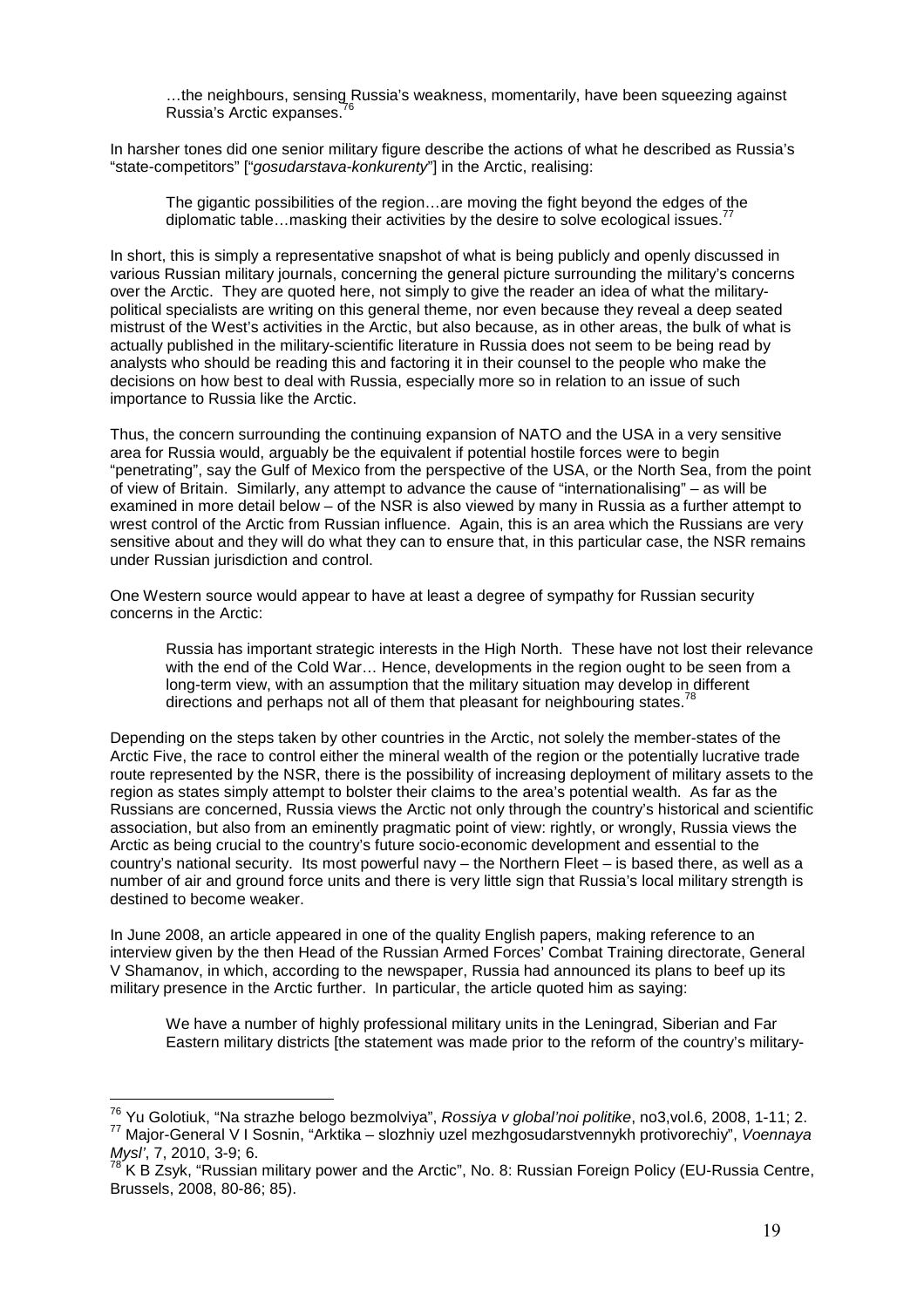administrative system carried out in December 2010 – SJM] which are specifically trained for combat in the Arctic regions.<sup>79</sup>

The Russian version of Shamanov's interview revealed both the concern of the senior Russian military leadership to the activities of the "neighbours", as well as the proposed steps to be taken in order to defend Russia's national interests in the Arctic:

The talk was about a number of amendments to the combat training plans for troops from the Leningrad, Siberian and Far Eastern military districts. After leaders from a number of states disputed Russia's stated claims to the rich resources of the Arctic Ocean's shelf, the Main Combat-Training directorate immediately introduced clarification into the combat training plans for these units...which could be called upon to carry out combat tasks in the Arctic. Because modern wars are won, or lost, long before they begin, [my emphasis]. For instance, the Americans, after these statements, held a 12-day exercise in Alaska – 'Northern Region-2008' – in which 5,000 soldiers, 120 planes and a number of naval vessels took part.

In a further interview, published roughly the same time as his interview in Krasnaya Zvezda, Shamanov expanded his assessment of the US military exercise in Alaska, as well as reassure the reader that Russia was prepared for any eventuality in the region:

At one point, Vladimir Vladimirovich Putin uttered a memorable phrase [when he stated] that we will not go ape ["*obez'yanichat"*] in reacting to every kink and grimace ["*vyvikh ili grimacu*"] of our nearest and furthest [away] neighbours. We do not intend to militarise the Arctic, although our interests there are no less than others. We have units in a number of districts capable of conducting active combat and training tasks in the conditions of the Far North. If required, we can prepare larger-scale units. We have the invaluable experience of the Great Patriotic War in conducting military operations in the Far North [to draw on]. However, it is to be hoped that such experience will not be demanded.<sup>81</sup>

In a recent statement, the C-in-C Ground Troops, Colonel-General A Postnikov, confirmed that "issues" surrounding the creation of "Arctic brigades" were being worked out, including their "deployment, structure…equipment, making them air-mobile, training to a special regime."<sup>82</sup>

According to "information agencies", "a special motor-rifle battalion for operations in the Arctic is planned to be deployed in the Kola peninsula already this year. The new unit is to be formed on the basis of the 200<sup>th</sup> MRB and will be based in Pechenga. Other than the usual weapons, the brigade's personnel will also be supplied with special clothing and technology for operating in the complex climatic conditions of the Arctic. The infrastructure of the unit will be created taking into account the experience of the neighbouring countries - Norway and Finland."<sup>83</sup>

The article also pointed out that this was in conformity with the decision announced in the "Fundamentals..." about the creation of a group of forces in the Arctic and closed with reminding its readers that "basic structures ["osnovnye struktury"] of the country's Armed Forces were already deployed in Murmansk and Arkhangel'sk oblasts, as well as on Novava Zemlva.<sup>84</sup>

Although it would appear NOT to be Russia's avowed intent to militarise the region – and one should always be wary of declaratory statements more designed to placate, rather than inform – nevertheless, it would also appear to be the case that Russia is prepared for any eventuality in the region, including force, should the "Arctic fist" be required more than the gloved hand. Interestingly

 $\overline{a}$  $79$  A Blomfield, "Russia plans military build up in the Arctic", The Daily Telegraph, 12/6/2008.

<sup>&</sup>lt;sup>80</sup> Lieutenant-General V Shamanov, "Podgotovka i oblik armii budut menyatsya", Krasnaya Zvezda, 24/6/2008.

<sup>81</sup> Lieutenant-General V Shamanov, "Aktsent na kachestvo", Armeyskiy sbornik, 7, 2008, 2-3;3. 82 V Khodolevev, "Oblik 'arkticheskikh' brigad", Krasnaya Zvezda, 18/5/2011. It is also interesting and worth noting that this issue of the paper also carried a detailed article on the training of the fighter pilots based on the Northern Fleet's "heavy aircraft-carrying cruiser", the Admiral of the Fleet of the USSR A Kuznetsov – and the training simulator NITKA, based in Ukraine - A Pinchuk, "Nad okeanom", ibid.

<sup>83</sup> Khodeleyev, ibid.

 $84$  Ibid.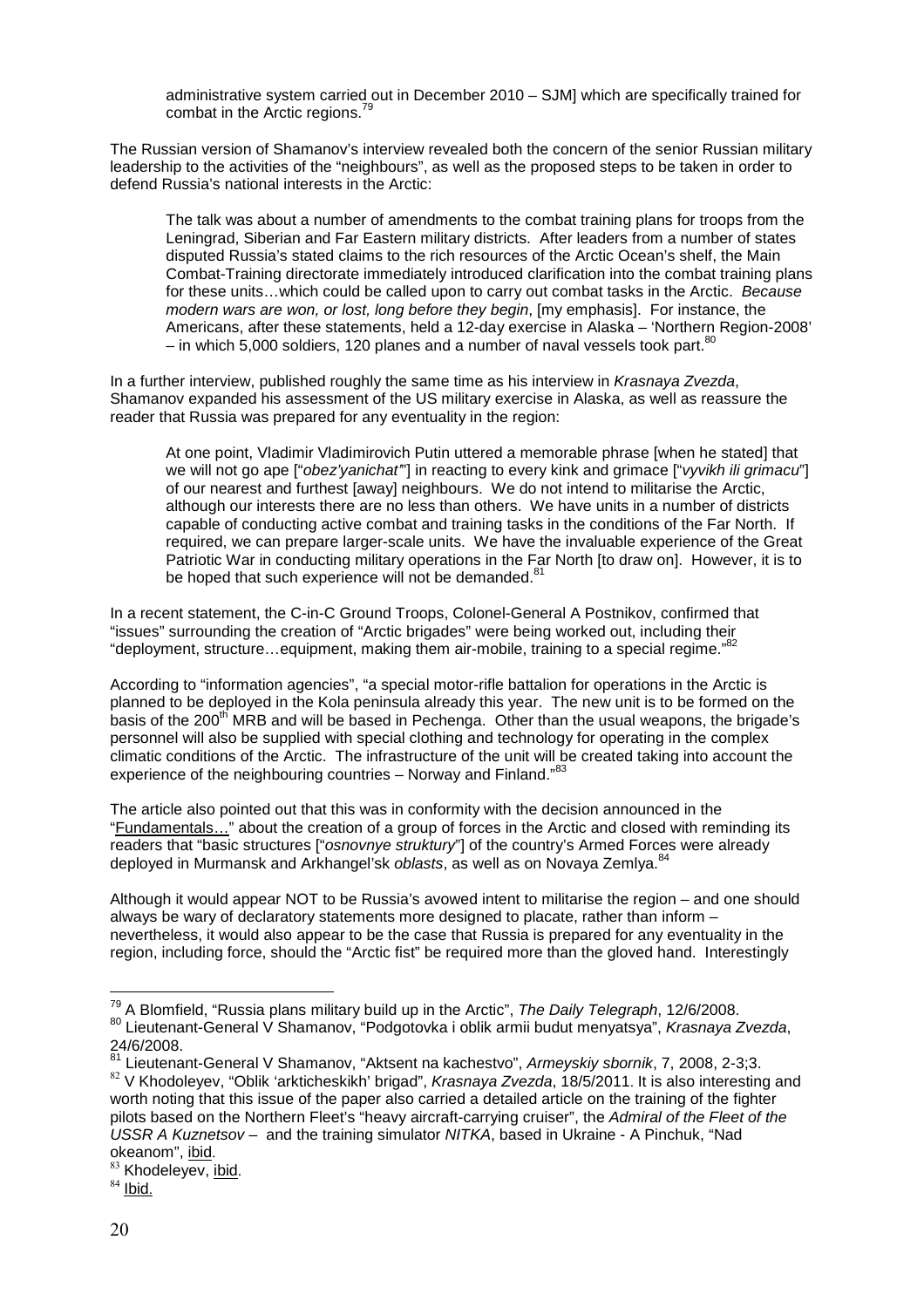enough, in his address to the specific session of the Security Council, dealing with Russia's national interests in the Arctic, held just a few months after Shamanov's published remarks, Medvedev made no direct reference to Russia's current, or future, military plans to the Arctic, simply reaffirming the "strategic significance" of the region to Russia:

Without exaggeration, this region has strategic significance for our country, its development is directly linked to the solving of long-term issues in relation to the evolution of the state, its competitiveness in global markets…Of course, our first task is to turn the Arctic into Russia's resource base for the 21<sup>st</sup> century and, already, in [seeking to] solving this problem, we must solve a whole number of special issues, the main one [being] – maintaining the secure defence of Russia's national interests in the region.<sup>8</sup>

Thus, Medvedev did not avail himself of the opportunity to announce – unlike Shamanov earlier – any major military plan to defend Russia's national interests in the Arctic, despite being the Supreme Commander-in-Chief of the country's Armed Forces and this being a session of the nation's Security Council, specifically devoted to examining Russia's national interests in the Arctic, a region which he had already publicly recognised on a number of occasions as being of "strategic significance" to his country's future socio-economic well-being. Why he chose not to do this on this particular occasion may have been due to a number of reasons: his natural inclination – as a civilian politician – not to over-play the military card; his professional instinct not to reveal, both as his country's President and as his country's Supreme Commander-in-Chief, too much, especially in the area of expressing views on his country's potential military intent in a region dubbed of "strategic significance" to his country and, finally, confirmation of his country's previously and oft-repeated declaration that Russia has no plans "to militarise" the region, only "to securitise" it.<sup>86</sup> This can be viewed as a bit of verbal, if not quite intellectual, gymnastics on the part of the Russians, but the inference would appear to be that in enhancing security in terms of the border guard infrastructure and the likes in the region, this should be viewed simply as an attempt to increase the general law and order in the area, whereas the introduction of ground force units and the like is a reaction to a more military threat, real or potential.

Even if we assume that all, or most, of these points are accurate, they do not devalue the pronouncements of the professional military on this issue, but does help place the latter in a broader political context. Occasionally, interpreters of events in countries like Russia do tend to over-(rarely, under-)exaggerate the import which should be attached to statements of senior members of the country's political-military leadership. However, what is always important in helping to se the full gauge of a statement is not only to place it in the contemporary framework, but also historical. The professional military, as a result of their training, experience, both personal and historical, will examine what lessons are to be learnt from past experience in an attempt to avoid the mistake of repeating past failures in the future. Almost as a question of personal, rather than simply professional, creed will they assume the worst and attempt to forestall, not just simply forewarn, potential military threats to their country. As Shamanov himself declared, most wars are lost before they have even been fought.

Therefore, Shamanov's views on the Arctic are not at great variance with those of Medvedev's. Both at a practical, as well as at an intellectual level, Shamanov is not talking up the potential of open conflict breaking out in the region, but simply preparing for a situation which could take occur in the future, should Russia not be seen, by others, as not being overly serious in its desire to hold on to this strategically important region. Given both Russia's physical size, as well as the nature and complexity of a number of the governing regimes bordering Russia, Russia faces many potential and very varied military and security threats throughout the rest of this century, hence the continuing – if not even growing – military and economic importance of the Arctic to Russia.

<sup>85</sup> D Medvedev, "Vystupleniye na zasedanii Soveta Bezopasnosti, 'o zashchite natsional'nykh interesov Rossii v Arktike'", (http://www.kremlin.ru/transcripts/1433, 17/9/2008). Accessed 29/1/2010. 86 As one contemporary analysis of the "Fundamentals..." noted, the latter outlined plans for "strengthening border guard units" and "the necessity to create coastal protection units", there being not a hint of "militarisation" occurring in the area, no "nuclear-powered aircraft carriers" or "special units of combat penguins" (!) being deployed, (T Borisov, "No combat penguins", Rossiyskaya gazeta, 30-3-2009). Of course, any astute soldier worth his salt, serving in the Arctic, would immediately be suspicious of seeing any penguins in the Arctic, combat, or otherwise. They live in the Southern hemisphere, not the Northern, which is one of the reasons why they are not a staple of the diet of polar bears!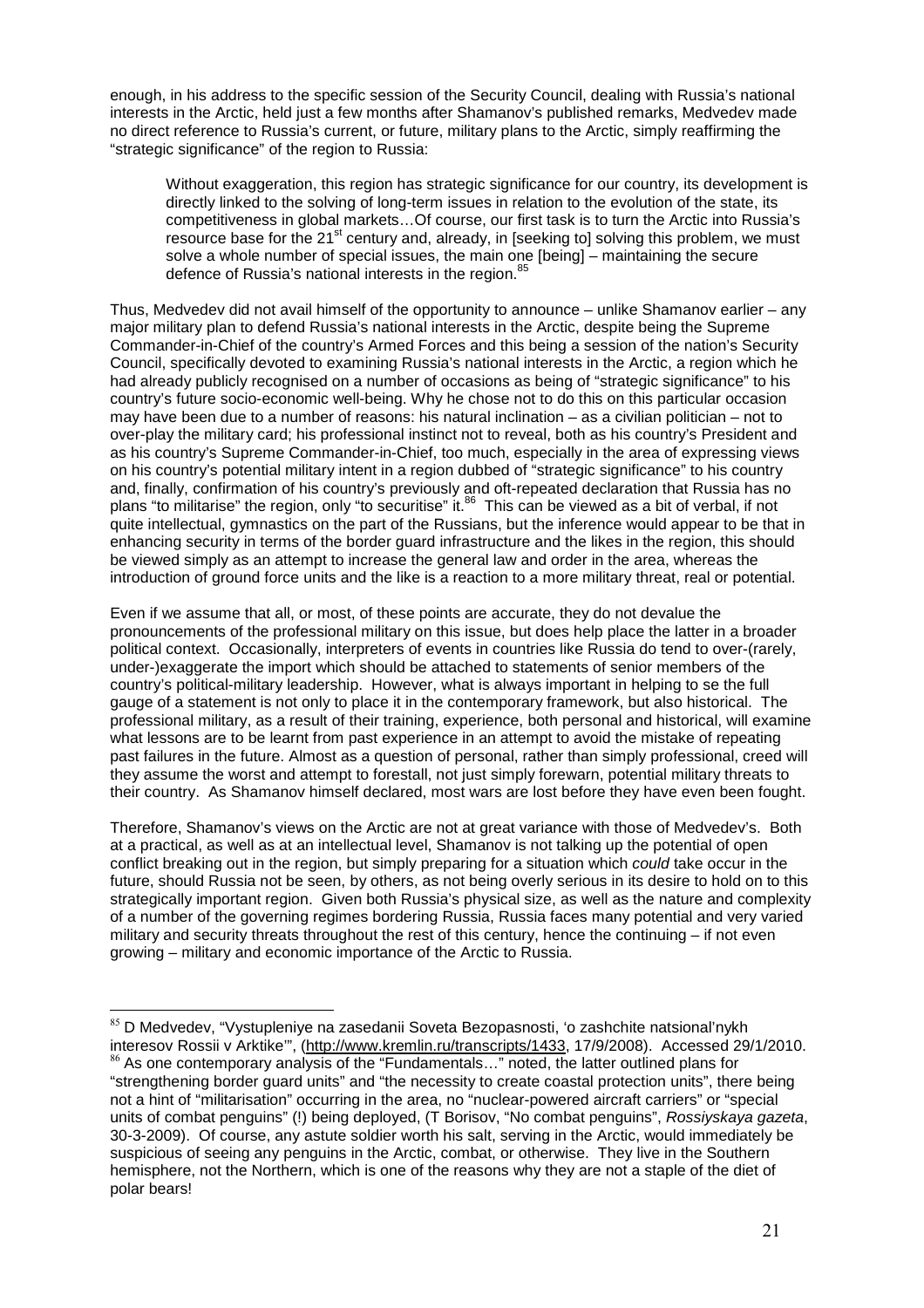During a number of the country's most threatening periods in its history, its sheer physical size meant that it could not be conquered, in any practical sense. At most, it could only be subdued. Victory, in the classical military sense, could not be obtained and, despite the expenditure of vast military force, arguably would always remain an unachievable aim. However, its geo-strategic position and its natural wealth, have proven both a curse and a blessing for Russia/USSR, as one noted Russian academic wrote:

Russia is a great continental and sea power. It has no equal in the world in relation to the size of the country, the length of the state border, the variety of its environment and the abundance of its natural resources, [all] combining to make up the natural wealth of the country.<sup>8</sup>

However, given the conduct of war over the past twenty years, or so, Russia's sheer physical size can no longer be counted upon, as was the case in the earlier half of the twentieth century, in coming to Russia's aid should military conflict break out. According to Lysukhin, the changing nature of modern military technology had degraded the value of Russia's sheer physical size:

As distinct from previous wars, today, in[side] Russia, despite its huge expanse, there is no spot hidden from observation from space, or unreachable by a precision-guided weapon.<sup>86</sup>

What has made this position even worse was the comparative state of the country's Armed Forces, now "not in a position to maintain reliably the military security of our country by means of a balanced concentration of strength along the huge border perimeter."<sup>89</sup>

Not only was Russia not able to militarily adequately protect itself along its border, but recent technological developments have further complicated matters by increasing the accuracy of conventional weapons, thereby allowing the potential opponent the real possibility of successfully launching a conventional military strike which could not only have a significant impact on Russia's civil and military infrastructure, but also reduce Russia's retaliatory capability:

The position has become even more complicated in connection with our potential enemies acquiring modern strike weapons, including long-range precision guided weapons, the use of which grants [the enemy] the possibility of launching attacks over the whole of Russia, including the operational areas of missile units... [emphasis mine- SJM] Under certain conditions, existing strike weapons [could] allow the enemy to achieve his political aims…without seizing territory, even if the defending side still has significant military capability.<sup>90</sup>

Thus, within the context of Lysukhin's broader analysis of the changing nature of war in the past two decades, the Arctic becomes even more important to Russia, in that it allows an effective – still – launch area for the country's main nuclear deterrent force, its arsenal of SLBMs. Although the Arctic, as stated above, is largely seen as a potentially important strategic resource base, there can be no denying the region's continuing – and growing - importance to Russia from the point of view of providing an operational area which allows it still to maintain an effective nuclear deterrent force**.** 

**It can be predicted that further unregulated and unwelcomed international encroachment in the area will be resisted by Russia as it seeks not only to exploit the region's natural wealth for its own economic and socio-political development, but also because the region provides Russia's strategic nuclear submarine force not only with a valuable home base, but also a credible operational environment.**

Along with Russia's Eastern regions, Lysukhin, in short, sees "the good order" of Russia's Eastern and Northern regions, as not a question of "whim, but…an urgent necessity as we are talking about the survival of the nation."<sup>9</sup>

 $87$  Prof N Ya Lysukhin, "Fiziko-geograficheskiye osobennosti oboronnogo prostranstva Rossii", Voennaya mysl',12, 2005, 14-19; 14.

<sup>88</sup> Lysukhin, ibid., 15.

 $89$  Ibid.

 $90$  Ibid.

 $91$  Lysukhin, ibid., 16.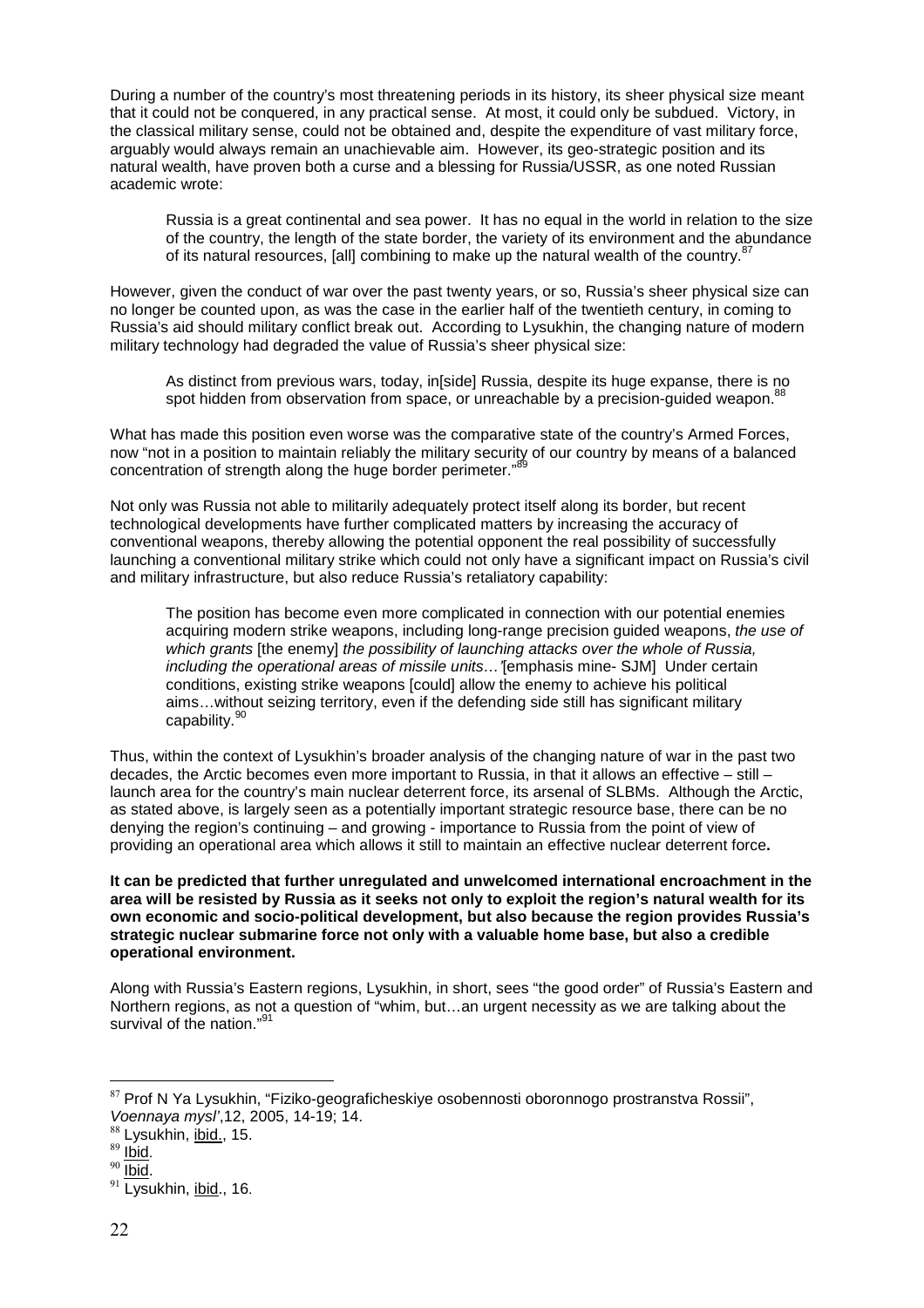Reiterating the overall future importance of the region to Russia, as well as outlining a number of steps which Russia should undertake to maintain its security and economic interests in the Arctic, one of the country's most prominent civilian specialists on contemporary Russian military affairs, A A Kokoshin, interviewed shortly after the Security Council session devoted to the Arctic stated the following:

The task facing our Armed Forces is to maintain the military security of the economic interests of Russia in the Arctic region. Thus, we must strengthen the Navy, the border [guard] units, we must develop the infrastructure of the Air Force. We must, by all possible means, include [steps] strengthening the combat capabilities of the Fleet…We must strengthen the Northern and Pacific Fleets – both in terms of the numbers of submarines, surface ships and aircraft. We must build a new design [of ship] able to operate effectively in this zone with its particularly severe weather conditions, [we must] develop the necessary satellite-reconnaissance infrastructure. In this we are not alone – all the neighbours are improving their combat capabilities in the Arctic. The Arctic is becoming an increasingly important region for the world economy and an increasingly important factor and object of dispute in world politics."<sup>9</sup>

Like many in Russia's current senior political leadership, Kokoshin reiterated the economic importance of the Arctic to Russia but, unlike Medvedev and, to a lesser extent, Putin, was less coy about outlining a number of military/overall security steps which he thought had to be adopted in order to secure Russia's national interests in the region, particularly in relation to the country's local naval force. Given the potential economic wealth of the area, as well as the close physical proximity of former enemies or errant allies, Kokoshin was in no doubt that Russia will have to rely on its own military forces in the region to secure its position there. Whilst others in Russia's senior political leadership may be less direct than Kokoshin in stating what needs to be done in the Arctic to secure Russia's interests there, as will be shown later, there is already an accumulated body of evidence that, in relation to his views concerning the country's naval forces in the Arctic, for instance. Russia looks set to continue developing its naval forces there, particularly its powerful Northern Fleet, both historically, and currently, still its most powerful fleet, even in comparison with the Pacific Fleet. In the words of another Russian analyst, how will the other member states of the Arctic Five –never mind those outside the Arctic Five – take seriously Russia's claims to the region, unless it has a semblance of a creditable "Arctic fist"?<sup>93</sup>

This may sound slightly primitive to our Western, early 21<sup>st</sup> century ears, but as natural resources become fewer and fewer and "resource nationalism" becomes an ever real factor in the pursuit of both national and international realpolitik, it would be unwise to deny the increasing possibility that nation states will resort to non-diplomatic methods in order to secure the means for national survival. As shown above, a number of senior Russian analysts and prominent political figures do not baulk at drawing such a conclusion and urge their government to take all necessary steps – including military – in order to protect and, if needs be, defend Russia's national interests**.** We in the West have to realise, once and for all, that Russia clearly perceives that it has vital national interests, particularly in this region and, like other great powers, will do what it feels has to be done in order to protect and defend its interests there, as well as in other parts of its geopolitical space.

In a recent issue of the Russian Navy's main journal, Morskoi sbornik, the links between Russia's geostrategic position, natural resources and the role of the Navy were clearly outlined:

To achieve the strategic aim of strengthening Russia's geo-strategic position and restoring its status as a naval power is the synergic result of the coming together of two other aims. Only the effective use of the sea's natural resource potential will allow the national economy to gain the competitive advantage (and ensure the high levels of socio-economic development) and only the Navy can ensure national security which will assist the strengthening of Russia's geostrategic position. At the same time, the increase in the political influence of the RF [Russian Federation] in the world and the restoration of its status as a naval power will assist the

 $92$  I Klimenko, I Lavrovsky, "Arkticheskiye prioritety Rossii", Pravitel'stvennaya gazeta, 14-10-2008; K Atland, "The introduction, adoption and implementation of Russia's 'Northern strategic bastion' concept, 1992-1999," Journal of Slavic Military Studies, 20, 2007, 499-528.

 $93$  O Aleksandrov, "Labirinty arkticheskoi politiki", Rossiya v global'noi politike", 4, 2007, 114-123;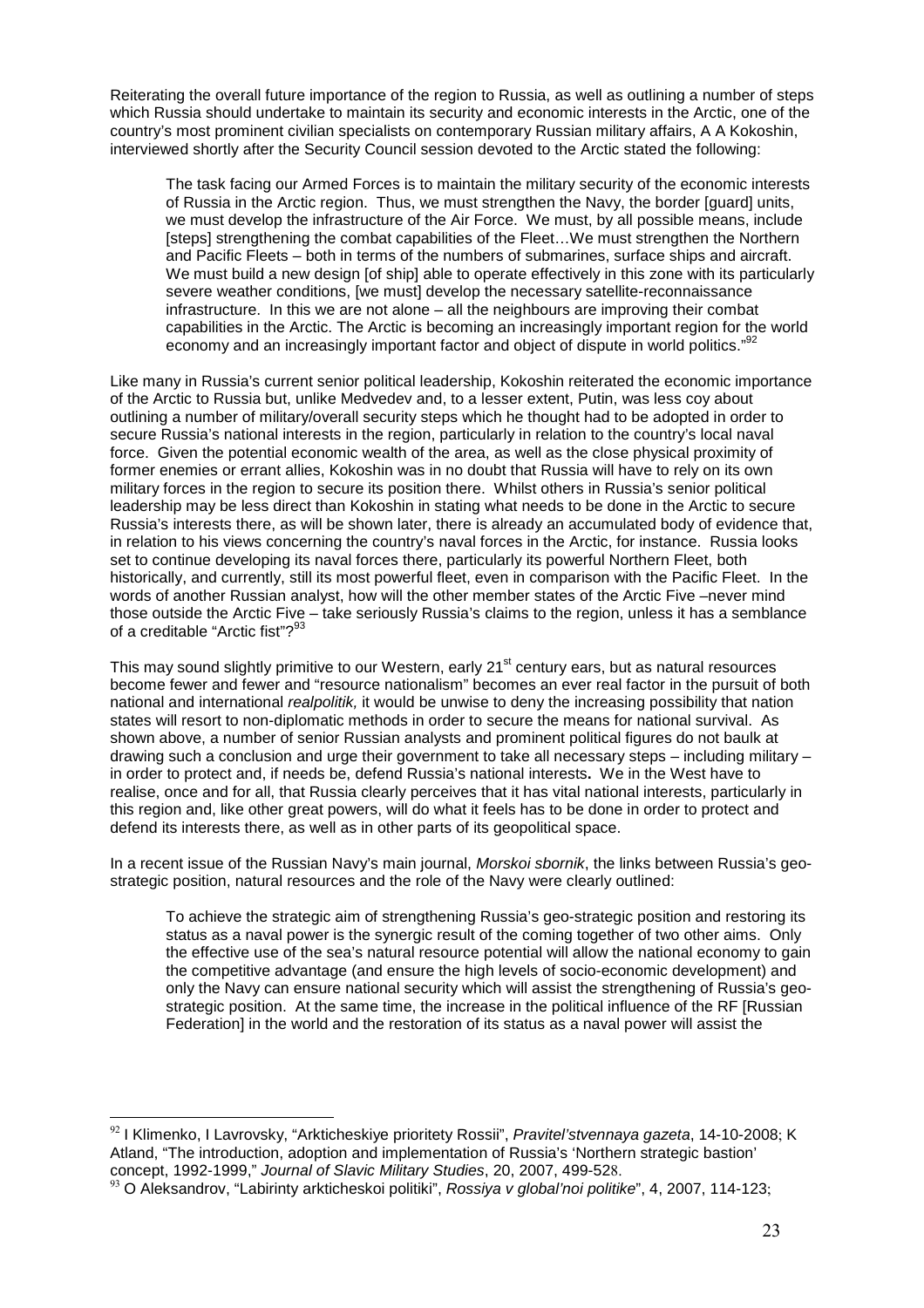broadening of its possibilities for a greater exploitation of the sea's natural resources and [its] maritime potential.<sup>94</sup>

In order for Russia to regain its former geo-strategic position, it has to make greater use of the natural resource potential of the sea which, in itself, requires Russia to re-create a powerful Navy able, in turn, to defend Russia's economic interests. The creation of such a powerful Navy will not only create the necessary capability of Russia being able to defend its national interests, but will also aid considerably Russia to regain political influence worldwide. Admiral of the Fleet of the USSR Gorshkov himself could have written such a statement! But unlike Soviet times, there would appear neither to be the will nor, realistically, the means, to re-create such a powerful Russian Navy, at least not in the foreseeable future.

However, leaving aside their dreams for the future, specifically in relation to the Arctic, the authors stated:

The organisation of naval activity in the Arctic region should be made on the basis of the region's geopolitical significance in the [overall] system of the country's national interests. The change in the geopolitical status of the Russian Arctic is determined not only by the growing threat from the Atlantic to Russia's borders, with the advancement of NATO, but also [due to] the growing significance of the sea's natural resources of which the Arctic continental shelf is rich. Such states like the USA, Great Britain, Norway, Finland, even Germany and Japan, consider the wealth of the Russian Arctic sector a resource for the whole world community.<sup>95</sup>

If the authors were being both honest and fair, they should also have included China in the list of states that consider the wealth of the Arctic as belonging to the world community and not the sole preserve of Russia. Both authors were in no doubt, however, about the intentions of the world's leading naval powers in relation to Russia:

The leading naval powers are striving to limit Russia's access to the resources and expanse of the world's oceans, international sea lanes, applying economic, political and legal pressure on the Russian Federation with the intent of limiting its naval activity.

Under these circumstances, in order to secure Russia's national interests on the world's oceans and, in particular, in the seas of the Russian Arctic, the Northern Fleet must have sufficient naval potential."<sup>96</sup>

In a slightly different guise, we have the age-old fear of Russia being hemmed in, now not only on land, but also at sea. Ever since the collapse of the USSR, (once the initial honeymoon period in relations between the West and Russia had worn of), a number of Russians in various positions have expressed their concern time and time again about NATO enlargement, the danger of including former Warsaw Pact members, and then former Soviet republics, in the military infrastructure of NATO. The West took no heed. The publication of the latest Russian Military Doctrine in 2010 in which Russia stated that the "no 1" military threat to Russia in the West was NATO invoked a howl of protest from the West, stating that, to all intents and purposes, Russia "had got it wrong." On the eve of the Lisbon Summit in November 2010, the Secretary-General of NATO, Anders Fogh Rasmussen, once again reiterated NATO's continuing need to exercise military power "beyond our [NATO] borders."<sup>97</sup> The recent decision to carry out air interdiction operations against Libya would, once again, appear to confirm Russian suspicions that NATO is way too keen to employ military force "to solve" a myriad of international problems, well outwith NATO's borders. As far as the Russians are concerned, too many precedents have been established, and numerous pretexts invoked, with or without the sanction of the UN Security Council, over the past two decades, enabling and almost encouraging NATO powers to resort to military force and, **as Russian military power grows – as it will due to the increase in the monies flowing into the Russian coffers as a result of the huge leap in the world price for both oil and gas – it can only be a question of time before the bear stops simply growling, but flashes its teeth or, worse, begins to unsheathe its claws.** 

 $\overline{a}$ <sup>94</sup> A Stolbov, N Portunov, "Optimizatsiya strategii razvitiya Morskoi deyatel'nosti v Arktike", *Morskoi* sbornik, 1, 2009, 56-63; 58.

 $95$  Ibid., 59.

<sup>96</sup> Stolbov, Portunov, ibid., 59.

 $97$  J Kirkup, "NATO 'must be ready to tackle overseas wars", The Daily Telegraph, 19/11/2010.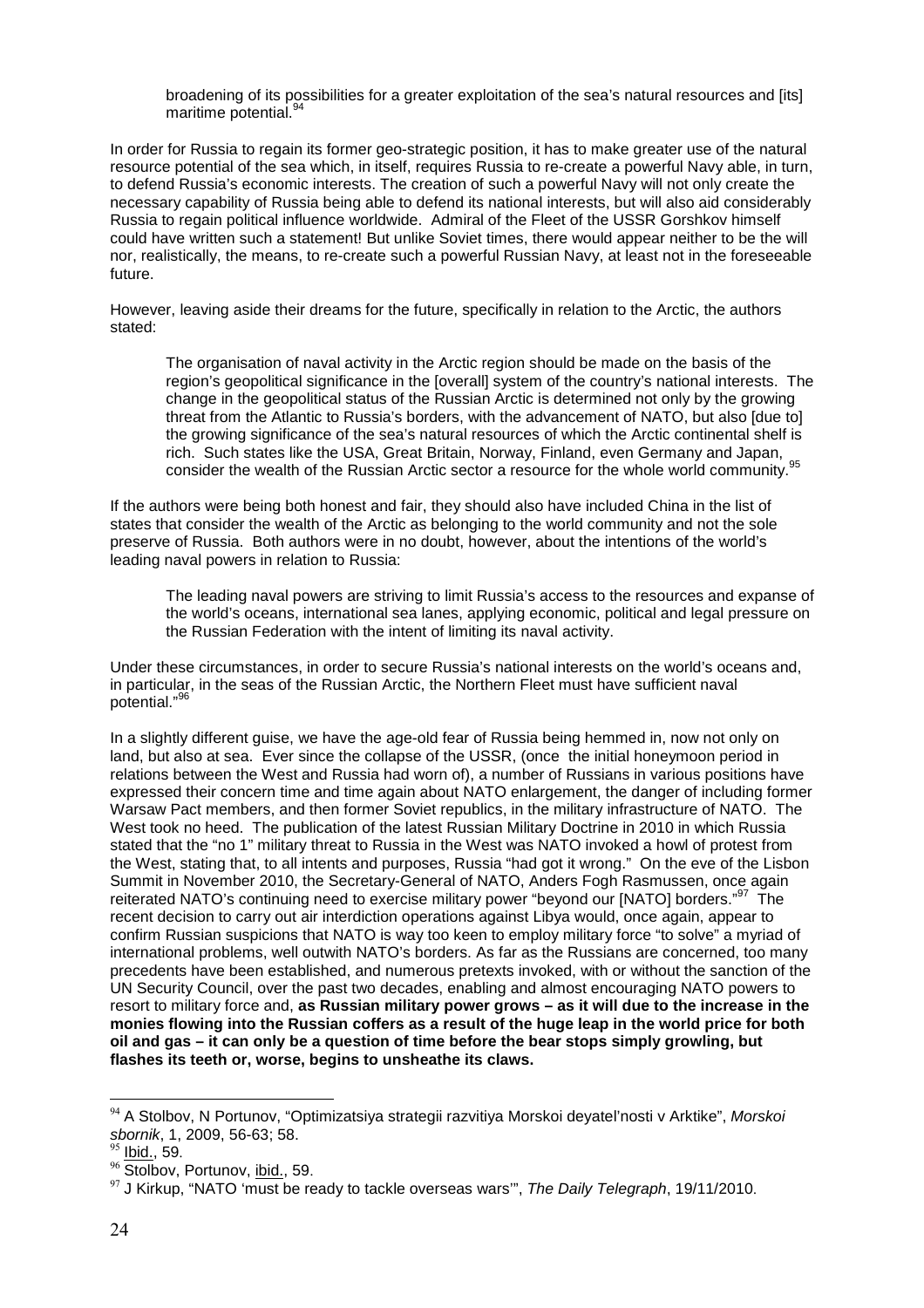Russia, rightly or wrongly, perceives that, slowly but surely, it is being hemmed in and even in what it considers to be traditional areas of Russian influence, NATO seems to be ever ready to ignore Russian security concerns and fears in order to further extend its own influence. Even the recent flare up with Japan, in relation to the long running dispute over the Kurile Islands is, in its own way, a further indication of Russian sensitivity to the territorial issue and, in relation to the Arctic, Russia will do what it considers it must in order to defend and protect its interests there.

For Russia, it is an unfortunate coincidence that four out of five of the Arctic Five are already members of NATO and, whether or not, NATO has an independent interest in Arctic affairs, outside of the 4/5 NATO members of the Arctic Five, whilst not being an irrelevance as far as Russia is concerned, is a moot point. Russia's senior political leadership have warned against NATO becoming involved directly in Arctic affairs, but given the geo-political reality of the membership of the Arctic Five, NATO is already involved.

To summarise: there is much at stake for Russia in relation to the Arctic – a combination of history, security, economics and, no less important, national pride as the country attempts to reclaim global influence. As shown in the preceding sections, Russia has invested a lot of time and effort, spread over centuries, in opening up and developing the Arctic, when few other states were much interested in the cold, icy wastes and it is not prepared to see all that investment count for nothing in the years ahead. Part of its national edifice, so to speak, had a very pronounced northern wing and, given both the region's potential natural wealth, as well as Russia's very strong reassertion of its traditional claims to the region, the Arctic is set to become of increasing importance to Russia's future. The August 2007 Arctic gesture of Chilingarov et al. – the planting of a Russian titanium tricoleur at the bottom of the Arctic Ocean - was not a territorial claim per se, but more a reaffirmation of what many Russians consider rightfully theirs: the Arctic. The Western powers – and others – should have been more careful to interpret the gesture made properly: for Russians, the planting of the flag was not a new claim being made, but an old claim being reaffirmed.

No one should be in any doubt about the seriousness of the claim being reaffirmed, either or the steps being taken to defend Russia's economic interests in the region. Although the interests of the leadership are not to encourage militarisation of the region, nevertheless they are very aware of steps being taken by the US, Canada and Denmark, which seem to be designed to increase their respective military assets in the region, virtually guaranteeing that the Russians will react in a similar manner.<sup>98</sup> Of course, of all the member states of the Arctic Five, Russia, in a purely conventional military sense, has the obvious upper hand in the Arctic region – after all, it has the Northern Fleet – Russia's most powerful fleet – operating from its home base of Severomorsk. Thus, in examining Russia's hold on the Arctic, an examination of the capability and functions of the Northern Fleet are crucial to understanding Russia's military posture in the area, an important factor should the local situation undergo its own non-climate related "warming".

#### The Northern Fleet

 $\overline{a}$ 

As stated before, nothing is born in a vacuum and, as Russia's policy towards the Arctic was not developed overnight, but was centuries in the making, similarly in relation to its military presence in the region. Therefore, in order to better understand Russia's current military position in the North, it will be necessary to look back, particularly into the history and operations of the Northern Fleet – Russia's primary military asset in the North – and examine its development throughout the length of the  $20<sup>t</sup>$ century, in order to better understand its current status and be better placed to examine public statements concerning its immediate future. The more we understand the past, the better we understand the present and the *greater* the possibility that we will not repeat the same (past) mistakes in the future.

<sup>&</sup>lt;sup>98</sup> See, for example, Korabel'nikov, <u>ibid.</u>; V Nestyorkin, "Voennaya deyatel'nost' Kanady v Arktike", Zarubezhnoye voennoye obozreniye, 11, 2007, 28-32; A Barannik, I Vozniuk, "Arktika kak vazhniy geostrategicheskiy region stolknoveniya natsional'nykh interesov vedushchikh zrubezhnyk stran", Zarubezhnoye voennoye obozreniye, 1, 2009, 3-11; A Khramchikhin, "V perspective – Articheskiy fronmt", Nezavisimoye voennoye obozreniye, 6/2/2009; A Khramchikhin, "Severniy ledovitiy TVD", Voenno-promyshlenniy kur'er, 28/4/2010; A Diyev, "Arktika – eto ne dikiy Zapad", Krasnaya Zvezda, 2/3/2011.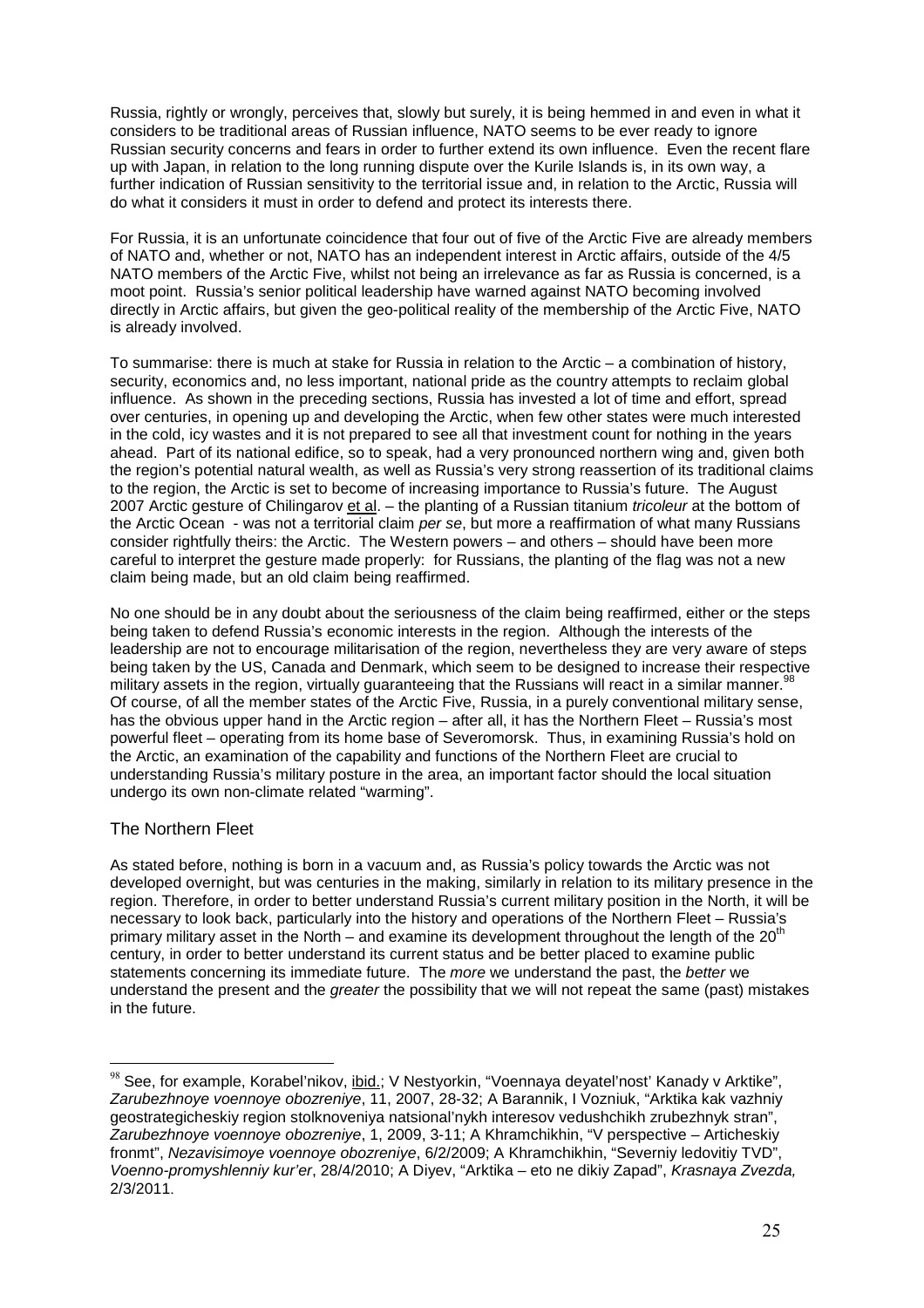There has been a specific Russian naval presence in the Arctic region for less than a hundred years: the Arctic Ocean Flotilla was created in June 1916, following an earlier decision to both significantly enhance the port facilities at Murmansk and build a railway line in order to assist the movement of military freight to and from Murmansk in 1915.<sup>99</sup> In assessing the overall importance of the Russian military freight to and from Murmansk in 1915.<sup>99</sup> In assessing the overall importance of the Russian military performance in WW1 in the North, the authoritative historical account of the Northern Fleet stated the following:

The First World War particularly convincingly underlined the enormous significance of the Northern maritime theatre for Russia. This war, like no previous war, showed the exceptional importance of having…a sufficiently strong fleet. In may respects, the weakness of the Russian naval flotilla eased the operations of the German submarines in the North…The experience of the war also testified to the complete possibility of conducting combat operations in the conditions of the Polar region, including anti-submarine [operations].<sup>100</sup>

A more recent assessment, however, of German naval activity in the First Word War, underlines the relevance of studying the lessons of that conflict almost 100 years after the end of the War itself:

The lessons of the past are very instructive even for today. At the time, after defeat in the First Word War, the Germans, having analysed the whole path of the War, realised that one of the reasons for their defeat was the insufficient activity of their navy. Even then they realised the role of the northern freight shipments from the Allies in supporting Russia and showed a great interest in [both] studying the Arctic and particularly the Northern Sea Route. One does not need to convince the reader that today interest in this transport artery has grown considerably as many countries, particularly the USA, apply great effort in order to obtain 'international status' for the Route, although historically, it is clear that it is an internal Russia route, flowing through Russia's internal water network.

Obviously, it could be argued that the author made such a statement more with an eye to contemporary events, rather than just illuminating a historical event in a different light, but it is a point worth making. As stated before, there is a lot to be learnt from re-examining the historical record and, given the nature of the debate currently going on as regards Russia's claim to the "treasure" lying underneath, and above, the Arctic seabed, Russians themselves have been very keen, almost strident, in emphasising the historical record, as part justifying their initial claim, made in 2001, (not long before this article was published) and their re-submitted claim, (2013? 2014?). As in most things, the weight of history has a bearing on contemporary events and, as has been shown in statements by various members of Russia's senor political and military leadership, no less so than in relation to the Arctic.

Almost immediately following the victory of the Bolsheviks in October 1917, Civil War in Russia broke out. The war in the North of the country ebbed and flowed, made less predictable due to the presence of foreign troops fighting on Russian soil, attempting to protect their own interests in the region, as well as assisting the anti-Bolshevik forces in their attempts to overthrow the new order being established in the political heart of the country at the time. Thus, in July 1918, the Northern Dvinsk River Flotilla was created and took part in a number of military engagements in the Northern theatre, particularly in assisting the Bolshevik Sixth Army throughout 1919-1920.<sup>102</sup> The Bolshevik capture of Murmansk in March 1920 effectively signalled the end of the Civil War in the North, leading to a further re-organisation of the naval forces in the region, concluding in the creation of the White Sea's Naval Flotilla, (March 1920), subsequently re-named the Naval Forces of the Northern Sea.<sup>103</sup>

Needless to say, lessons were to be learnt following the conclusion of the Civil War:

The experience of the Civil War in the North that even using a conventional, developed navy, this theatre was [still] open to attack. [For instance, despite] its extreme locale, the possibility [still remained] of supplies by sea [which, in turn] created favourable conditions for supplying

<sup>&</sup>lt;sup>99</sup> Great Soviet Encyclopaedia, vol.23, M.1976, 22; Kozlov, Shlomin, <u>ibid</u>., 263.

<sup>100</sup> Kozlov, Shlomin, ibid., 43.

<sup>&</sup>lt;sup>101</sup> V Kulinchenko, "Maloizvestnye stranitsy istorii. Morskaya voina v Arktike", Morskaya gazeta, 2/10/2001.

<sup>&</sup>lt;sup>102</sup> Kozlov, Shlomin, ibid., 55-65.

 $103$  Ibid., 71.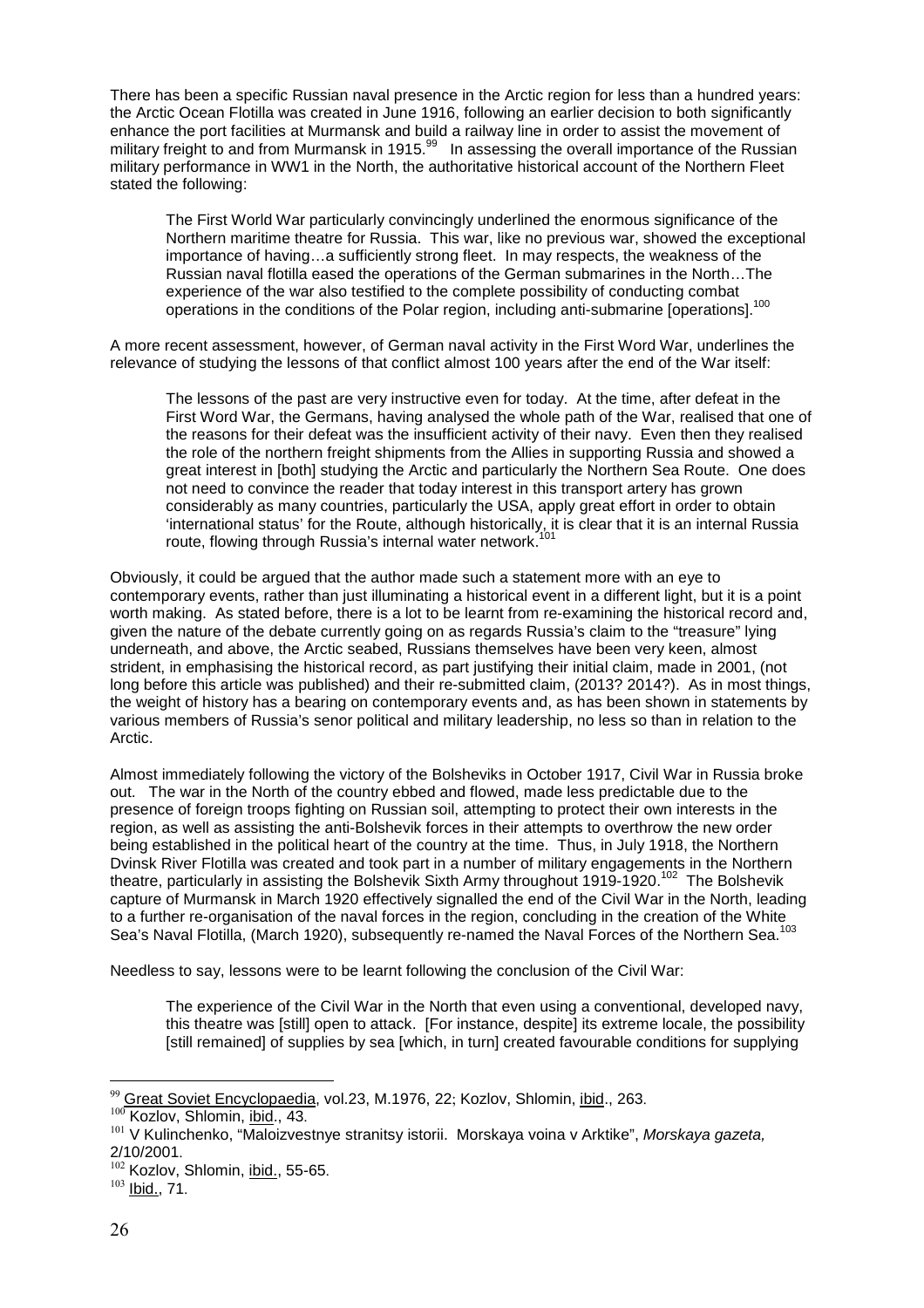the interventionists and allowing them to broaden their aggression. During the course of the war, the interest of the imperialists in the northern areas of our country grew, understandably given he natural wealth of the region, its close proximity to the country's main [population] regions, as well as to Britain, the presence of ice-free, open access to the sea. All this helped to increase the importance of the Northern maritime theatre in defence of the Soviet state. One of the factors which facilitated the…invasion of Murmansk and Arkhangel'sk by the interventionists was the weakness of the Armed Forces of the young republic, above all, its naval forces in the North…The experience of war in other naval theatres, particularly in the Baltic Sea [area] showed that the presence of a sufficient naval force could serve as a serious obstacle to the fulfilment of the enemy's plans."<sup>104</sup>

Thus, the Soviet analysis of the first two significant periods in the combat history of the background to the creation of the Northern Fleet has a number of important points for the contemporary audience, keen to arrive at a better understanding of Russia's military posture in the Arctic:

- 1) the need for a strong military presence in the region, particularly a strong naval presence;
- 2) the interests of foreign states to the area's natural wealth;
- 3) the importance of the physical locale both in terms of access to the sea, as well as to the country's internal market;
- 4) the exceptional importance, in overall terms, of the North, not only to the country's socioeconomic development, but also its military security.

All the factors, earlier discussed – economic, military security, the interests of non-local actors – are here, in different forms but, in essence, still here. In other words, the contemporary military posture of the Russian state in the North has been built on old, historical roots: a mixture of fear of the true intentions of non-local actors, as well as a very real need for a strong military – especially naval – presence in the region. Russia still has much to protect in the area, even without the Arctic, and already has had to fight to retain what it has on at least three occasions in the twentieth century, WWI, Civil War and, of course, WW2. Thus, through bitter experience, Russia knows how to fight to retain its northern territories.

In terms of the further local naval history, the Northern Dvinsk River Flotilla and shore batteries were reorganised and, in 1920, the Naval Forces of the Northern Sea came into being, (headed by V N Varvatsi), based in Arkhangel'sk. However, despite its somewhat grandiose title, the Forces did not last too long – the men and ships being transferred to maritime coastal protection duties following the decision to abolish the Naval Forces in 1922.<sup>105</sup> Similar to more contemporary events, this was due to a shortage of funds and the necessity to concentrate on building up a naval presence in more vital regions to the young republic at the time:

In view of the economic difficulties in the country, the decision was taken, as a matter of priority, to restore the more important fleets for us [at the time] - the Baltic and Black Sea .<br>Fleets.<sup>106</sup>

As described earlier, however, the interest of the Soviet state in the Arctic did not diminish throughout the 1920s – the range and regularity of the various Soviet scientific expeditions to the Arctic alone is proof of that. The decision to downgrade the naval presence in the North was adopted simply due to economic expediency, allied to a fundamental re-examination of the main maritime threat to the USSR at that time, the threat seeming to come mainly from the West and the South, not from the Far East or the North. However, as events were to unfold throughout the 1920s and, particularly in the 1930s, the maritime naval threat was re-assessed and the USSR, once again, began to look at the necessity of building up its naval forces in both the North and the Far East. This became possible also thanks to the significant growth in the country's economic development, brought about as a result of enforced industrialisation and mass collectivisation of agriculture, leading to an increase in revenue which was then quickly re-channelled, partly, to increases in defence spending. On a strategic level, the actions of the other Great Powers at the time seemed designed to simply contain the USSR – there was little appetite amongst many of the contemporary Great Powers, with one notable exception, to engage in military operations against the "land of the Soviets." However, for the USSR, looking out at a benignly

 $\overline{a}$ <sup>104</sup> Kozlov, Shlomin, <u>ibid</u>., 68.

 $105$  Ibid., 71.

 $106$ Ibid.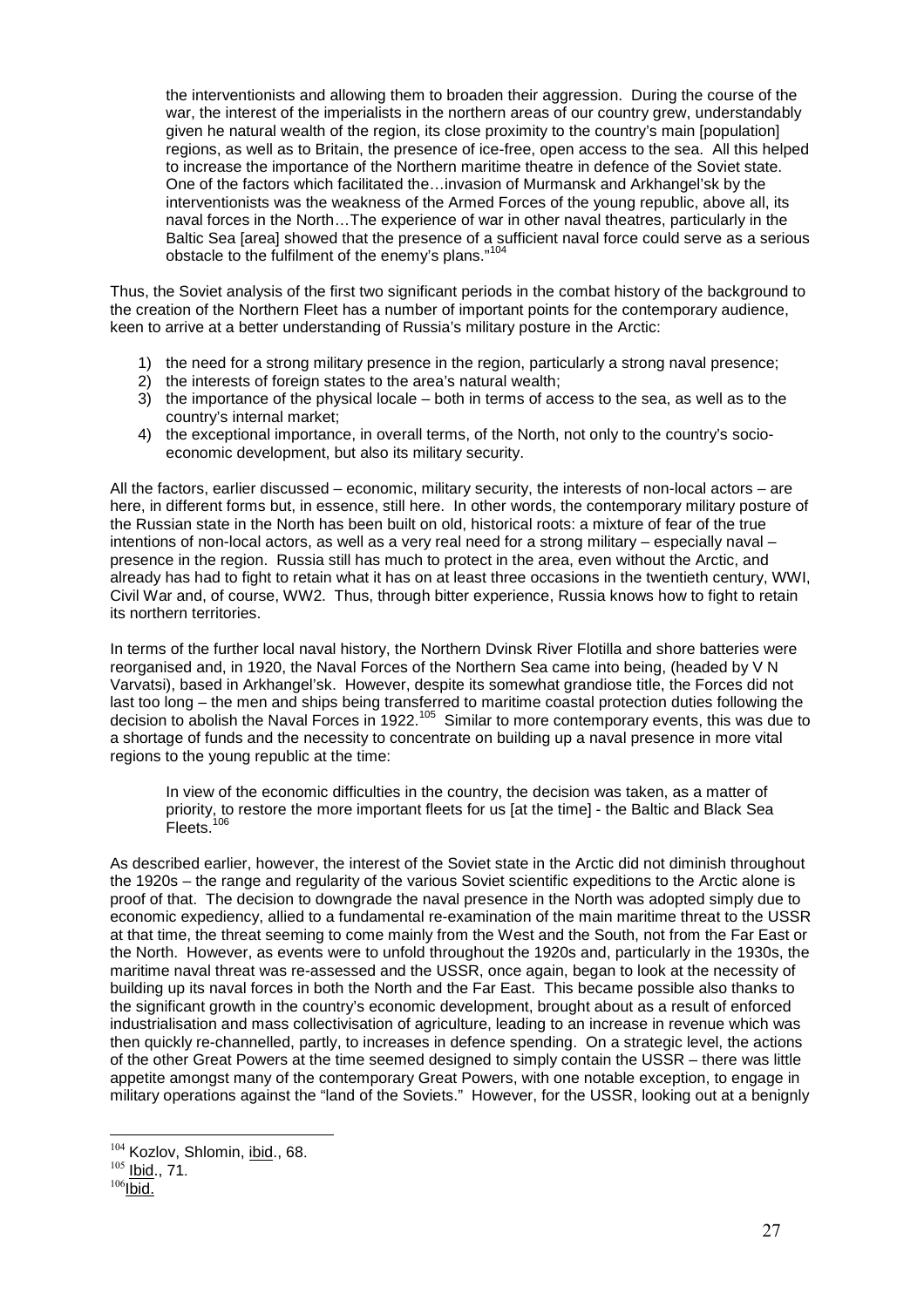hostile world, a strategic reassessment of the main military threats to the country not only became necessary, it became essential:

At the beginning of the 1930s, in connection with the increase in tension in international relations and the growing threat of attack by Hitlerite Germany and Imperialist Japan against the USSR, the Communist Party and the Soviet government took the decision to create Fleets in the Far East and the Extreme North, able to defend securely the maritime borders of the Soviet Union.<sup>107</sup>

Following the successful completion of the White Sea Canal, ships were moved from their bases in the Baltic Sea to the north in order to begin the actual physical construction and organisation of what, initially, was called the Northern Naval Flotilla, created on 1st June 1933, (its first commander being Z A Zakupnev, former CoS to the Baltic Fleet).<sup>108</sup> Gradually, over the ensuing months and years, more ships and men were duly despatched north and an intensive naval construction programme carried out, in and around Murmansk, to turn the latter into a proper naval base, able to house the increasing contingent of men and ships.

In 1935, a new Commander was appointed – K I Dushenov – and, within two years of the latter's appointment, the People's Commissariat of Defence, on 11<sup>th</sup> May 1937, issued a decree formally reorganising the Northern Flotilla into the Northern Fleet.<sup>109</sup> However, curiously enough, in deference to the initial order creating the Flotilla, the Northern Fleet's official "birthday", so to speak, is still commemorated on 1<sup>st</sup> June.<sup>110</sup> As part of its new organisation, more submarines were added and personnel given all-year, all-weather training.<sup>111</sup> In the words of one recent English analysis of the early origins of the Northern Fleet, the re-designation of the Flotilla was of strategic significance, further underlining the growing significance of the naval presence in the North:

The renaming of the Northern Flotilla as the Northern Fleet certainly signified a substantial increase in Soviet naval strength in the Far North, in later Soviet terms the intention to establish an 'operational-strategic' capability there as opposed to merely an 'operational' one, suggesting in this instance the conduct of a range of operations of strategic, rather than merely local maritime significance.<sup>112</sup>

Within only a matter of a couple of years of its formal creation, the Northern Fleet was in action, against the Finns in the so-called Winter War, (1939-1940).<sup>113</sup> Designed to secure extra physical protection for Leningrad and the important local military-industrial complex, the USSR militarily performed very badly against the Finns and, indeed, it has even been said that the military action against Finland, designed to make the USSR more secure against its potential enemies, ironically only helped embolden Hitler in his idea that the USSR could be successfully attacked and overcome by a sufficiently strong military force. In terms of the Northern Fleet, however, the military experience gained was of limited value, but the whole military operation did show that the USSR was not averse in using military force in a region of the world that it saw as vital to its survival.

<sup>&</sup>lt;sup>107</sup> Kozlov and Shlomin, *ibid.*, 79.

<sup>108 &</sup>lt;u>Ibid.,</u> 81.

<sup>&</sup>lt;sup>109</sup> An early memoir of the Northern Fleet's first Commander was published in 1965: Captain P Klipp, "Flgman Severnogo flota", Voenno-istoricheskii zhurnal, 1965, 7, 56-63; A Bereznev, "U istokov sozdaniya Severnogo flota", Voenno-istoricheskii zhurnal, 7, 1981, 85.

<sup>&</sup>lt;sup>110</sup> Kozlov and Shlomin, ibid., 84.

 $111$  Ibid., 84, 86.

 $112$  A Hill, "Russian and Soviet naval power and the Arctic from the XVI century to the beginning of the Great Patriotic War", Journal of Slavic Military Studies, vol 20, September 2007, 359-392, 380;

<sup>&</sup>lt;sup>113</sup> In the prelude to the outbreak of war between the two countries, the local Leningrad Party chief, A A Zhdanov, memorably warned against small nations becoming involved in the power machinations of great powers. At the 8<sup>th</sup> Congress of Soviets, held in November 1936, he stated: "watching from the window on Europe [a famous allusion to St.Petersburg/ Leningrad being, in the words of the great Russian poet, A S Pushkin, Russia's window on Europe] at what is happening outside, we can hear, ever more loudly, the howling of the fascist beasts and the snapping of their jaws…And if, in some of these little countries, for example Finland, feelings of hostility to the USSR are being kindled by larger and more adventurist countries…in the long run, it is these little countries alone which will be the losers. It does not pay for little countries to get entangled in big adventures,", (J Degras, ed., Documents on Soviet foreign policy, vol 3, OUP, Oxford, 1953, 270).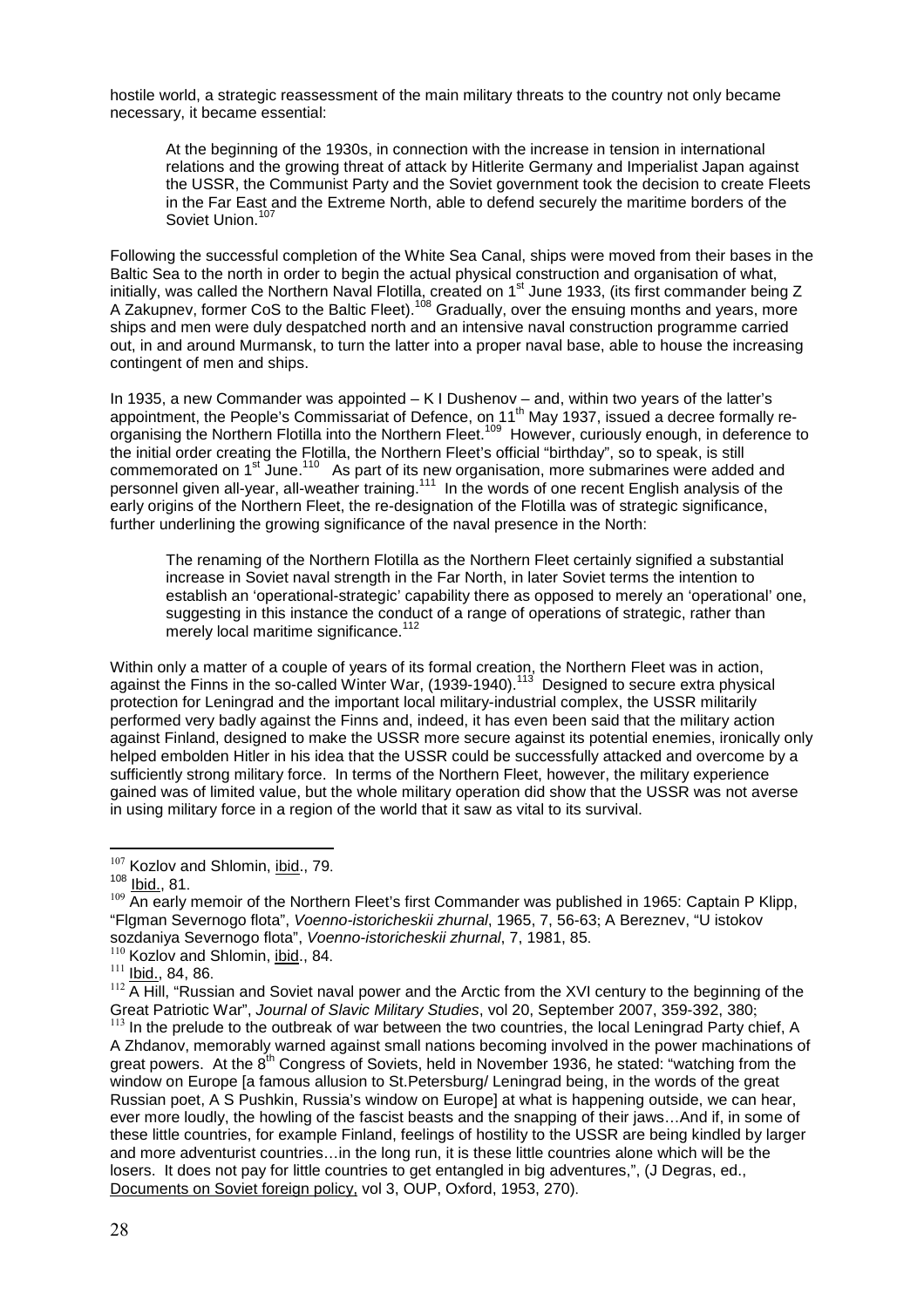This was further reaffirmed by operations carried out during the Soviet-German War, (1941-1945), usually known in Russian as the "Great Patriotic War". According to Kozlov and Shlomin, once again, the War proved the importance of the Northern maritime theatre to the centralised political leadership of the Soviet state:

The War affirmed the important significance of the Northern maritime theatre and confirmed the timeliness of the steps taken by the Communist Party and the Soviet government in creating the Northern Fleet. The significance of the theatre was underlined, first and foremost, by allowing vital and safe passage on the internal and external river-transport system of the  $USSR$ <sup>1</sup>

The early Soviet history of the Northern Fleet also pointed out the importance of the Fleet to ground operations:

The experience of the War showed the importance of Fleet's operations…in rendering assistance to ground forces. This support was dictated by specific geographical conditions [in the area]: strongly broken up country, poorly developed road system, jutting deeply into the shoreline of the fjords. In these conditions, the most effective [operation] is the parachute [airborne] drop. They can assist in holding back the attack of the enemy.

And the importance of the Fleet in disrupting the enemy's communication lanes:

The experience of the Northern Fleet…demonstrated that success against communication lanes of the enemy was achieved by systematic, often continuous, actions of various branches of the Fleet against the full length of the enemy's lanes of communication and in the ports.

This examination of the early history of the organisation of the naval military presence in the North during the early Soviet period shows that, even when the centralised state was either relatively weak, or even internationally isolated, it knew the importance of what it had and took steps to protect its presence in the region. The Stalinist political/military leadership did not have the knowledge of the huge, potential natural wealth of the area which, obviously, the current Russian leadership has, but was obviously more than aware of the strategic importance of the Arctic to the defence of the wider USSR, as a result of its physical proximity, as well as the potential of it becoming an active theatre of military operations.

It would be logical to assume that, given growing "resource nationalism" and the recently announced significant rearmament plans for the Russian military - the equivalent of just over £400 billion is to be spent on equipment for the Armed Forces between now and 2020 - the importance of the area to Russia will not diminish and neither will Russia's resolve to take whatever steps it feels necessary to maintain and enhance its naval presence in the Arctic.<sup>117</sup> In the construction of the White Sea Canal, the Russians literally moved the earth to be able to base the Northern Fleet in the Kola peninsula. It took a lot of effort, sacrifice and blood to get the Northern Fleet to the Kola peninsula, in order to begin the creation of a realistic "Arctic fist." It was not created there for "show", but had a definite military purpose and, to this day, Russia's most powerful fleet, still has a very distinctive role to perform. Although, thankfully, the most recent large-scale combat experience of the Northern Fleet is now 70 years old, it should not be overlooked, that despite the changes elsewhere in the land mass that was once the USSR, there has been no territorial loss for Russia in the North, that what was the USSR in the North is the same as Russia in the North. Thus, the defence issues of Russia in the area are similar to those faced by the USSR and the solutions in holding onto its northern bastion, in essence, are similar to those advanced and realised by the USSR: first and foremost, a significant and strong naval presence. Russia is not the USSR, but it still is the world's physically largest country. **The regime has changed, the country which decreed the very creation of the Northern Fleet no** 

<sup>&</sup>lt;sup>114</sup> Kozlov, Shlomin, <u>ibid</u>., 241; O Rybak, "Severniy flot v gody Veliko Otechestvennoi voiny", Na strazhe Zapolyar'ya, 7/5/2011. Interesting, as will be described later, paras are due to be deployed in the new combined force currently being readied for the Arctic.

<sup>&</sup>lt;sup>115</sup> Kozlov, Shlomin, ibid., 243.

<sup>116</sup> Kozlov, Shlomin, ibid., 244.

<sup>&</sup>lt;sup>117</sup> A Tikhonov, "Novoi armii – novoye oruzhiye", Krasnaya Zvezda, 26/2/2011; A Osborn, "Russia goes on arms spending spree", The Daily Telegraph, 25/2/2011.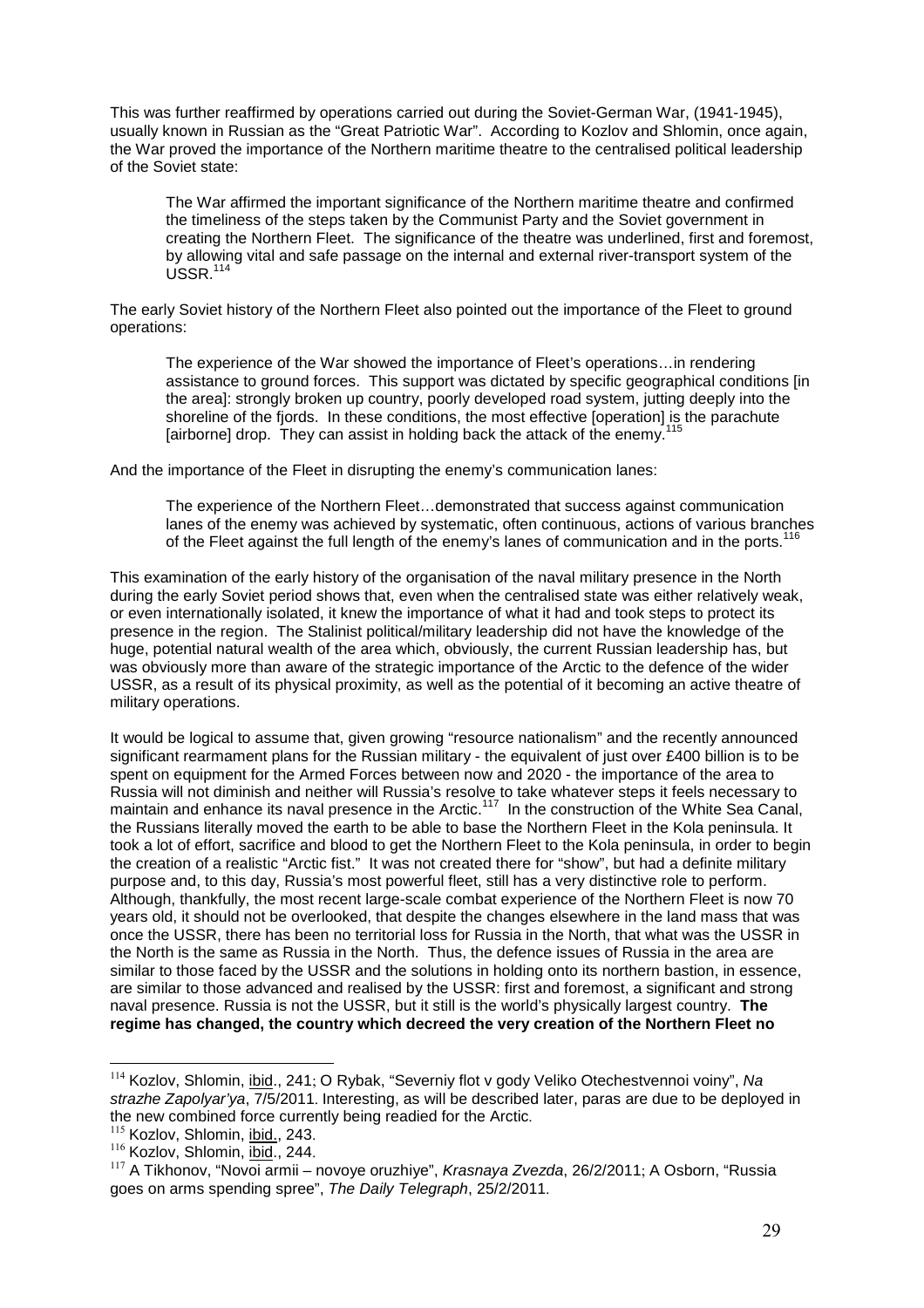#### **longer exists, but the perceived need for the Fleet still does exist: its main purpose is simply to protect Russia's national interests in the Arctic in the most obvious way possible – by force of arms, if so required.**

In light of the 70<sup>th</sup> anniversary of the creation of the Fleet, in 2003, the contemporary C-in-C Northern Fleet, Admiral G Suchkov, published a comprehensive analysis of the development of the Fleet in the post-Word War Two period, analysing how its development and mission reflected the changing operational environment. The article divided the post-WW2 history into four distinct periods which can be summarised as follows: the first period was simply entitled, "the immediate post-war years" – characterised by analysing and working out "independent and joint operations" aimed at "wiping out the enemy's forces." In chronological terms, Suchkov identified this period as covering the years, 1945-early 1960s.<sup>118</sup>

The next period, covering the rest of the 1960s, taking into account the development and deployment of the USSR's nuclear missile force, was more complex and, subsequently, required more detailed examination. Suchkov described the operational role of the Northern Fleet as including "operations aimed at liquidating naval group of forces and important surface targets of the enemy. Its aim being, within a set period of time, to win control of the sea and air space in a particular region and weaken the military and economic possibilities [to wage war] of the enemy."<sup>119</sup>

The Northern Fleet was also heavily involved in developing a number of new "forms" of operations, specifically "complex" convoy patrols [tackling] the wide deployment of mines", as well as "liquidating troop and cargo transport ships". The Fleet was also training for a very specific operation, namely "operation to liquidate the aircraft carrier strike force". Needless to say, on a more practical level, there was a significant increase in combat patrols, undertaken by the Northern Fleet, in the Atlantic.<sup>120</sup> The other main operational and theoretical elements associated with the continuing improvement in the Fleet's capabilities lay in the area of the decision taken "to create a powerful ocean-going nuclear missile fleet."<sup>121</sup>

The penultimate period in the development of the role and capabilities of the Northern Fleet, in Suchkov's analysis, lasted from the beginning of the 1970s to the collapse of the USSR in 1991. According to Suchkov:

It can be characterised as a period of fundamental change, a period of consolidating and developing a qualitatively new fleet, a logical consequence of the influence of the scientifictechnical revolution on military art. By the beginning of the 1970s, the combat composition of the Northern Fleet allowed it to perform tasks in any region of the World's oceans [original emphasisl.<sup>122</sup>

With such a capability, the Northern Fleet would have been a significant adversary on the world's oceans. However, closer to home, Suchkov listed the main duties of the Northern Fleet as follows:

To secure the country's northern maritime border, it being vital to maintain the deployment of such a force as the Northern Fleet which was able to match the enemy's [forces] should he use his forces in a first strike; to create the [necessary] preconditions to undermine [the effects] of an initial, powerful nuclear strike launched, initially, by nuclear-powered submarines. The key to solving this problem lay in the necessity of having [in a state] of constant readiness specialised groups of maritime forces, specifically tasked to attack the enemy in the areas of [combat] patrol of [both] the enemy's submarines and the aircraft-carrier strike force so that, on receiving [the appropriate] signal, their quick elimination would be quaranteed.<sup>123</sup>

- $121$   $\underline{I}$   $\underline{I}$   $\underline{I}$   $\underline{I}$   $\underline{I}$   $\overline{I}$   $\overline{I}$   $\overline{I}$   $\overline{I}$   $\overline{I}$   $\overline{I}$   $\overline{I}$   $\overline{I}$   $\overline{I}$   $\overline{I}$   $\overline{I}$   $\overline{I}$   $\overline{I}$   $\overline{I}$   $\overline{I}$   $\overline{I}$   $\overline{I}$   $\overline{I}$   $\overline{I}$
- $122$   $\overline{Ibid}$ ., 77.

 $118$  Adm G A Suchkov, "Severniy flot: 70 let na zashchite natsional'nykh interesov", Voennaya mysl', 6, 2003, 67-79, 72.

 $119$  Ibid., 75.

 $120$  Ibid., 75-76.

 $123$  Suchkov, ibid., 78.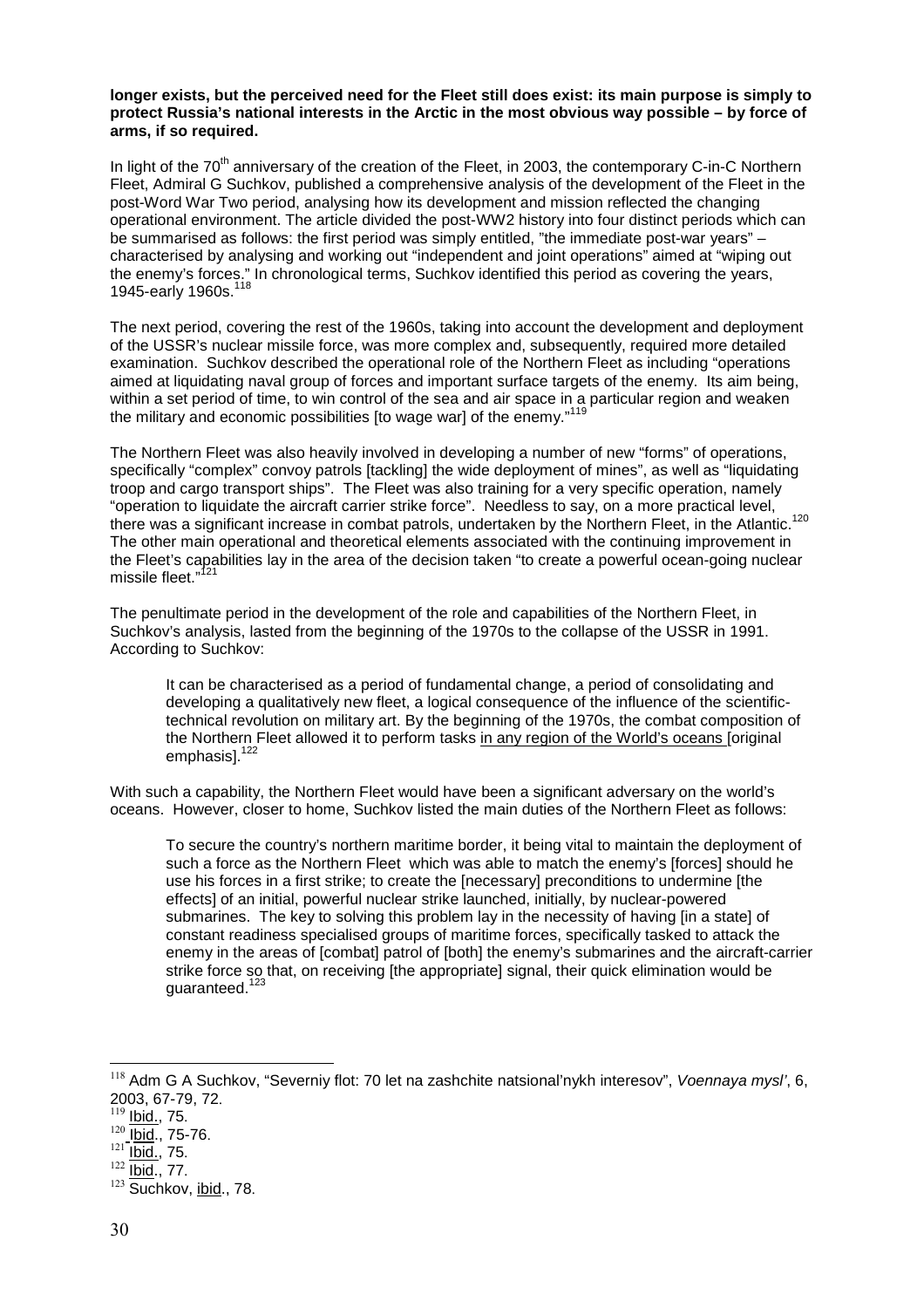Expanding further on the duties of the Northern Fleet during the height of the Cold War, Suchkov stated:

Indicators of the readiness of the Fleet to undermine the enemy's sudden nuclear strike were the constant tracking – in peace time – of the carriers of nuclear weapons representing a potential threat to our country and our ability to eliminate them quickly at the onset of war. The transfer of the Fleet to conduct combat duties fundamentally changed the means to fight [both] the nuclear-powered submarines and the aircraft carrier strike forces of the enemy and place our naval forces in a much better position by the beginning of the war, even despite the absence of a threat period.<sup>124</sup>

In his overall assessment of the immediate post-war decades of the development of the Northern Fleet up to the collapse of the USSR, Suchkov summarised it as follows:

On the whole, in the post-war period, (up to 1991), the main tasks of the Northern Fleet were corrected several times: for about 6 years, it was assisting the Ground Forces; then, for approximately 7 years, its main task was to disrupt the ocean and maritime communications of the enemy; the subsequent 10-15 years – combating the nuclear-powered submarines and aircraft carrier strike groups; then – striking at ground targets in far off territories; in the future – combating naval groups in the enemy's first operational echelon.

Thus, in the first post-war decades, the main operations of the Northern Fleet were geared towards carrying out tasks at tactical and operational level, but already from the end of the 1950s/beginning of the 1960s, the majority of the tasks were operational-strategic.<sup>125</sup>

In other words, the Fleet had changed to meet the perceptions and realities of the new military threats facing the country, moving away from simply assisting Ground Forces achieve their objectives to becoming, more or less, a significant military player in its own right, with a maritime capability not only able to repulse a large-scale military attack against the USSR but also, thanks to its nuclear submarine component, the capability to launch a large-scale nuclear strike against the enemy. Of course, times have changed a great deal since the height of the Cold War but, given the strategic environment, the unpredictable nature of the adversary, the Fleet's main operational zones – the Arctic, the Atlantic and, in time of a general war, no doubt, rendering assistance to its sister Fleet in the Pacific – the Northern Fleet, as had been the case during the Cold War, was the USSR's most powerful Fleet and, in many respects, still has to be the Russian Navy's most powerful Fleet. It still has a massive operational zone – the Atlantic and the Arctic – it still has a mix of maritime threats to face (both nuclear and conventional) – and, given the rise of China's interest in the Arctic and its plans for the future development of its maritime presence, could have the added responsibility and burden of having to watch the Chinese Navy in part of its operational zone in the not too distant future.<sup>126</sup>

Thus, despite the formal ending of the Cold War, there is still much of concern to both the command of the Russian Navy, in general, and the command of the Northern Fleet, in particular. Added to this already heady brew, the likely increase in competition between the Arctic Five – and others – the potential huge reserves of oil and gas and you have a possible situation which, in some respects, could be much less predictable than any scenarios worked out and planned for during the Cold War itself.

Suchkov ended his article by examining the fourth period of the development of the Northern Fleet, following the collapse of the USSR in 1991:

The beginning of the fourth period of the development of the Northern Fleet is connected with the collapse of the USSR and the formation of the Russian Federation, which brought about a change in the geo-strategic and military-political situation in the world and demanded a

 $\overline{a}$  $124$  Ibid.

 $125$  Ibid., 78.

 $126$  More and more articles are now appearing in the Russian media about China's presence in the Arctic, including from a military perspective: A Smirnov, "Zolotye marshruty", Novye Izvestiya, 18/3/2010; P Obraztsov, "Pingviny po-pekinski", Izvestiya, 28/9/2010; "Rossiya namerena borotsya za Arktiku, k kotoroi uzhe prismatrivayetsya Kitay – glavkom VMF", ITAR-TASS, 4/10/2010.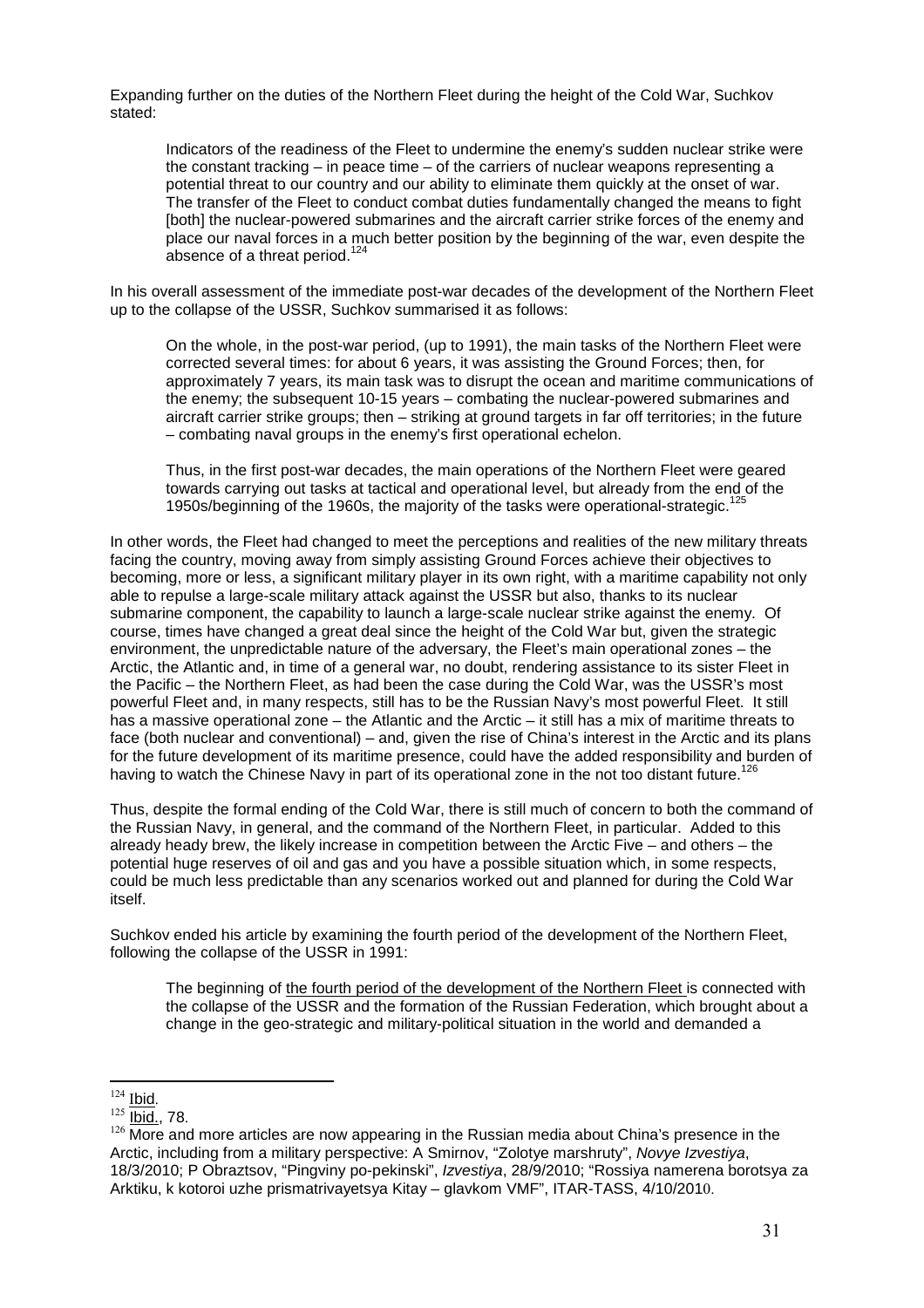clarification of its role and place in the country's defence system, fundamental operational tasks, ways and means of solving them, defining the direction of the reform process.<sup>127</sup>

As the contemporary C-in-C of the Northern Fleet, Suchkov initially outlined the Fleet's main strategic role and its still significant capability, a direct consequence of being the USSR's most powerful Fleet:

Today, the Northern Fleet, occupying the north-western flank of our maritime border, is called upon to play the fundamental role in maintaining the security of Russia's northern maritime border and is an important link in the country's whole collective security system. At its heart are the nuclear-powered strategic cruisers, the nuclear-powered multi-purpose submarines, the carrier, amphibious and multi-role surface ships, naval, missile-carrying, attack and fighter ASW planes.<sup>1</sup>

Given the outline of its overall role in Russia's defence, Suchkov outlined the Fleet's duties during both peace and war time:

In peace time, the main forms [in terms] of the...use of the Northern Fleet is combat service, patrol duties and carrying out specific, individual missions. Concurrently, the Fleet must also undertake a number of complex tasks: maintaining safe passage for merchant ships in [times of] crisis and [in] dangerous parts of the world; security for the fishing, productive and economic activity of Russia; flying Russia's flag, [by] expanding contacts and co-operation with the navies of other states, undertaking official visits…to foreign ports, hosting foreign vessels to our ports, conducting joint exercises and manoeuvres; carrying out alliance duties at sea and participating in international collective security plans.

This part of the "mission statement" of the Fleet can be shown to have been carried out successfully by the Northern Fleet over the years – it has carried out a series of exercises, for instance, with the Norwegian Navy; visited a variety of ports in the Mediterranean, France, Great Britain, etc., over the past decade; hosted an official Chinese Navy visit; undertaken anti-piracy missions off the Somali coast. Thus, in all of this, the Northern Fleet has successfully carried out its pre-allocated tasks. **Of course, to date, it has not been involved in any major combat operations, but there can be little doubt that, given the Navy's increased military muscle, (set to increase further over the next decade and beyond), that it will also be able to carry out the other part of the Fleet's "mission statement"- maintaining the defence and security of the Russian Federation, by military force, if required, either in the North, or wherever else the Fleet may be deployed.** 

Examining the future development of the Northern Fleet, Suchkov emphasised the necessity of looking forward, not backwards, in developing new approaches and techniques required to fight any future conflict:

At the present moment in time, maintaining the security of the Russian Federation demands new, non-traditional approaches and solutions, above all [in] working out ways concerning the future use of the Fleet to defend [Russia's] national interests at sea. The Northern Fleet possesses the means and must [continue to] do so in the future…The reduction in the order of battle of the Northern Fleet, the reduction in its basing system compels us even more to think about new forms and ways of using the Fleet, both in local wars and military conflicts, as well as in the event of the outbreak of a large-scale (world) war [original emphasis]. To solve this problem, it is pointless in attempting to apply what were true yesterday's principles of operational art. They have to be re-examined, taking into account the qualitative leap in the development of the means to fight war, the change in the scale, as well as the changing possibilities in the capability of the fleet in future war.<sup>130</sup>

This is no backward thinking Fleet, relying on simply analysing past glories from the days of the Great Patriotic War, for instance, blind or indifferent, to the current operational environment, but one which has realised and come to terms with the nature of the changing threat Russia faces and is learning and adapting to the changes both in technology and the nature of military operations in the future.

 $127$  Suchkov, ibid., 78.

<sup>128</sup> Ibid., 78-79.

 $129$  Ibid., 79.

 $130$  Ibid., 79.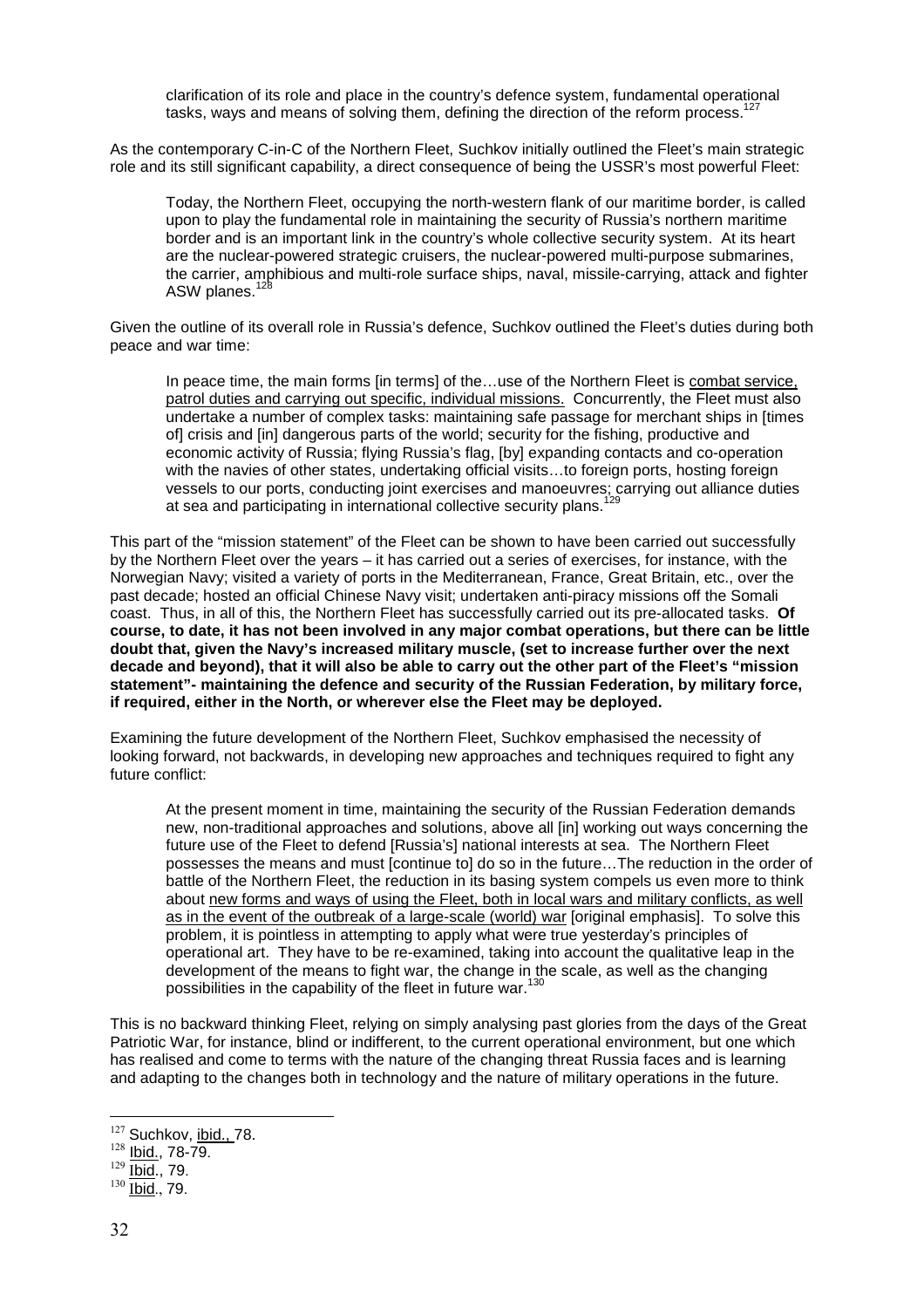Like all previous C-in-C of the Northern Fleet, both before and after his tenure in the top job, Suchkov was in no doubt that Russia's Arctic "fist" had to be strong and flexible, so that if non-combat deterrence failed and Russia was/is compelled to use military force, at whatever level, it had/has the means to do so. Thus, it would be safe to assume that, as long as oil and gas monies keep flowing into the Russian Treasury, in terms of allocation of future defence spending, the Northern Fleet will be accorded sufficient sums in order to maintain Russia's military posture both in the Arctic and Atlantic Oceans. Given the range of exercises that the Fleet has been involved in since 2003, as well as the new ships ands boats which are projected to come into service in the future, this would appear to be the case.

Since 2003, the Northern Fleet has been involved in a number of "Ocean"-style exercises, beginning in June 2003 with units of the Baltic Fleet in the Atlantic, followed by joint exercises with the Pacific Fleet in the Indian Ocean a year later, then more joint exercises with the Baltic Fleet in the north-east Atlantic in August-September 2005, then further "large-scale tactical exercises" with the Black Sea Fleet in the Atlantic in January 2008. In the words of another former C-in-C of the Northern Fleet, Admiral N M Maksimov:

The restoration of joint long-range voyages of Russia's fleets in the world's oceans is being conducted in a planned fashion.<sup>131</sup>

Thus, it was with a distinct element of national pride that, on the day that the Russian Minister of Defence, A Serdiukov, (5/12/2007), announced formally to the Russian President – V V Putin – at their joint working meeting, that the Russian Navy had restored a "permanent presence" in the "operationally vital regions of the world's oceans", that the Northern Fleet's naval strike group sailed into the north-east Atlantic heading for the Mediterranean:

From today to  $3<sup>rd</sup>$  February, a voyage of the Northern Fleet's Naval [strike] group to the northeast Atlantic and the Mediterranean is planned. The aim of the voyage is to maintain the military-naval presence [of Russia] in operationally vital areas of the world's oceans…and create conditions for the peaceful passage of Russian shipping. At the end of the meeting, Vladimir Putin wished all the sailors success and seven feet under the keel!<sup>132</sup>

According to the report of the meeting, the main tasks of the voyage were outlined and involved:

…studying the ocean and sea communication lanes, [various] elements in the management of operations in the ocean and maritime zones in the world's oceans, The Northern Fleet will also take part in joint operations with units of Long-Range Aviation…In undertaking combat readiness measures, the Northern Fleet plans to study all possibly adequate steps to maintain safe passage, by sea, of hydrocarbons and other maritime economic activity, [*morskaya* khoziastvennaya deyatel'nost<sup>1</sup>, combating pirate activity in relation to civilian maritime traffic, combating illegal arms and drug trafficking.

The report also mentioned that, when in the Mediterranean, along with units of the Black Sea Fleet, the Northern Fleet would be conducting joint operations involving Northern Fleet's aircraft-carrying heavy cruiser, Admiral of the Soviet Union Kuznetsov and, of course, literally flying the flag in various foreign ports along the way. $134$ 

Further remarking on the ocean-going capability of the Northern Fleet in 2008, M Maksimov, remarked not only on the necessity of the former, but also the time delay in equipping the Fleet with the necessary ships to realise the Fleet's full potential:

Re-equipping the Fleet is a lot more complicated…To build a tank, for example, is considerably quicker than constructing a ship, or a submarine. But there's nowhere else for

 $\overline{a}$ <sup>131</sup> S Vasil'ev, "My zayavili o natsional'nykh interesakh Rossii", Rossiyskoye voennoye obozreniye, 3, March 2008, 20-26; 22.

<sup>&</sup>lt;sup>132</sup> S Vasil'ev, ibid., 2, February 2008, 14-17; 14.

<sup>133</sup> Ibid., 15.

 $134$  Ibid.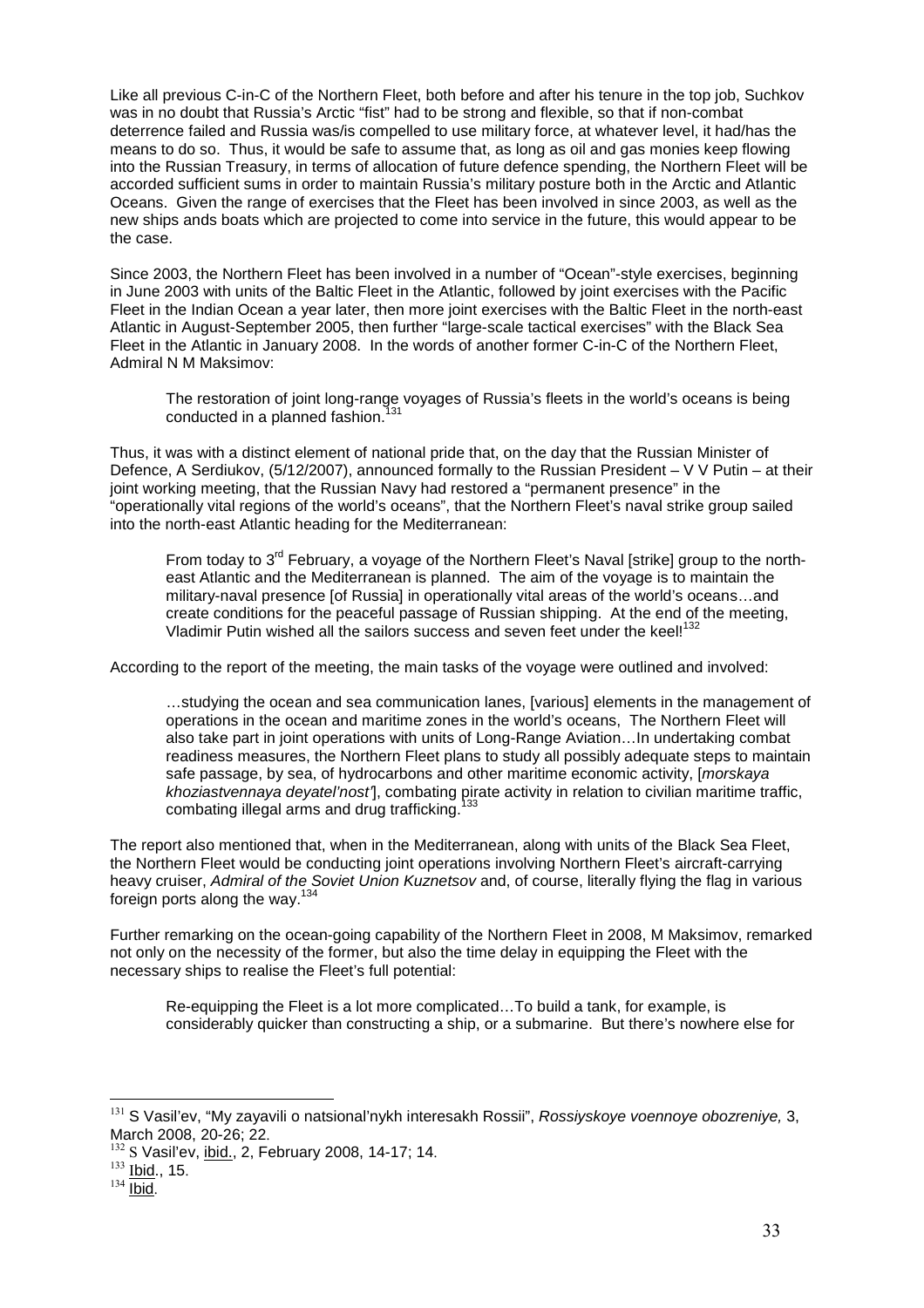us to fall back to. In order to defend our huge sea border, solve the complicated tasks placed before the sailors, we need large ocean-going ships and submarines. $^{135}$ 

Once again, commenting on the range of potential operations of the Northern Fleet, the current Commander-in-C Chief of the Northern Fleet, its former CoS, Vice-Admiral V Korolyov, recently remarked that:

The area of operations of the Fleet is not limited by anything – neither distance nor means. The Fleet can successfully operate on any part of the globe, either on the surface of the sea or under it, in the air and on the ground.<sup>136</sup>

Korolyov also outlined what he saw as the main role of the Northern Fleet in the Arctic region:

The main task of the Northern Fleet is maintaining military-political stability, defending national interests, the firm defence and protection of the state border in the surface water environment and in the under-water environment, the expanses of the sea, natural resources and the national standing [natsional'noye dostoyaniye] of the Russian Federation in the Arctic region. $137$ 

In his interview, he also stated that "all ships, units and formations of the Northern Fleet are in [a state of] permanent combat readiness."<sup>138</sup>

In short, since the collapse of the USSR in 1991 and the financial crisis of 1998, the Northern Fleet has steadily been developing its capability and credibility and is playing an increasingly important role in helping to re-establish Russia's naval power in the world's oceans. Over the past decade, it has grown in capability and reach and is fulfilling Serdiukov's confident statement that the Russian Navy, as a whole, is now one of the major world navies and has now returned as a maritime force to be reckoned with. The Northern Fleet has played its part in the reassertion of Russian naval power and, as long as the monies keep flowing into the Russian Treasury, its strength and presence will become ever more obvious as the years roll forward. It is no exaggeration to state that, given the medium to long-term importance of the Arctic region to Russia's future, Russia's primary military asset in the region – the Northern Fleet – will play a telling role. The actions of others, obviously, will also affect both Russia's and the Northern Fleet's role in the Arctic. In a recent article, examining Russia's economic and national interests in the area, one long-term naval analyst of Arctic affairs, quoting the Chief of the Russian General Staff, (CGS), General N Makarov, wrote:

The Russian side will react adequately to attempts to militarise the Arctic. In the first instance, this will be in relation to the tasks [set for] the Northern and Pacific Fleets…The military leadership will pay close attention to defending the country's national interests in the Arctic over the full length of Russia's northern coastline. The main role in this will be undertaken by the submarine force, which is the nucleus of the navy's strategic forces. We will carefully monitor the level of militarisation in the Arctic region. Russia will [re-] act depending on the latter.<sup>139</sup>

Thus, as far as the Russian CGS is concerned, the scale of direct military activity of others in the Arctic will have a corresponding effect on the military activity of Russia. This conveniently ties in with previous statements made by the political leadership, that Russia has no plans to actively militarise the region, only to securitise its presence there. On the surface of things, Russia's declared intent is laudable, but the reality of the situation dictates actions other than "wait and see". When you're dealing with, potentially at least, the world's no 1 military power – USA – the soon to be the world's no 1 economic power - the People's Republic of China – as well as the world's no 1 natural resource power – Russia - and a number of NATO powers with direct interests in the region – conflict is distinctly possible. Given the growth in "resource nationalism", the ever growing need for less and

<sup>&</sup>lt;sup>135</sup> A Bondar, "Vitse-admiral Nikolai Maksimov: 'nam neobkhodimo dvigatsya vperyed'", Na strazhe zapol'yara, 28/5/2008.

<sup>&</sup>lt;sup>136</sup> O Vorob'eva, "Realii i perspektivy Severnogo flota", Na strazhe Zapol'yarya, 2/6/2010.

<sup>&</sup>lt;sup>137</sup> Vorob'eva, ibid.

<sup>138</sup> Ibid.

 $139$  Capt. (1<sup>st</sup> class) A Smolovskiy, "Arktika-2010: Voenno-politicheskiye, transportnye i drugiye arkticheskiye faktory", Morskoi sbornik, 7, 2010, 38-44, 44.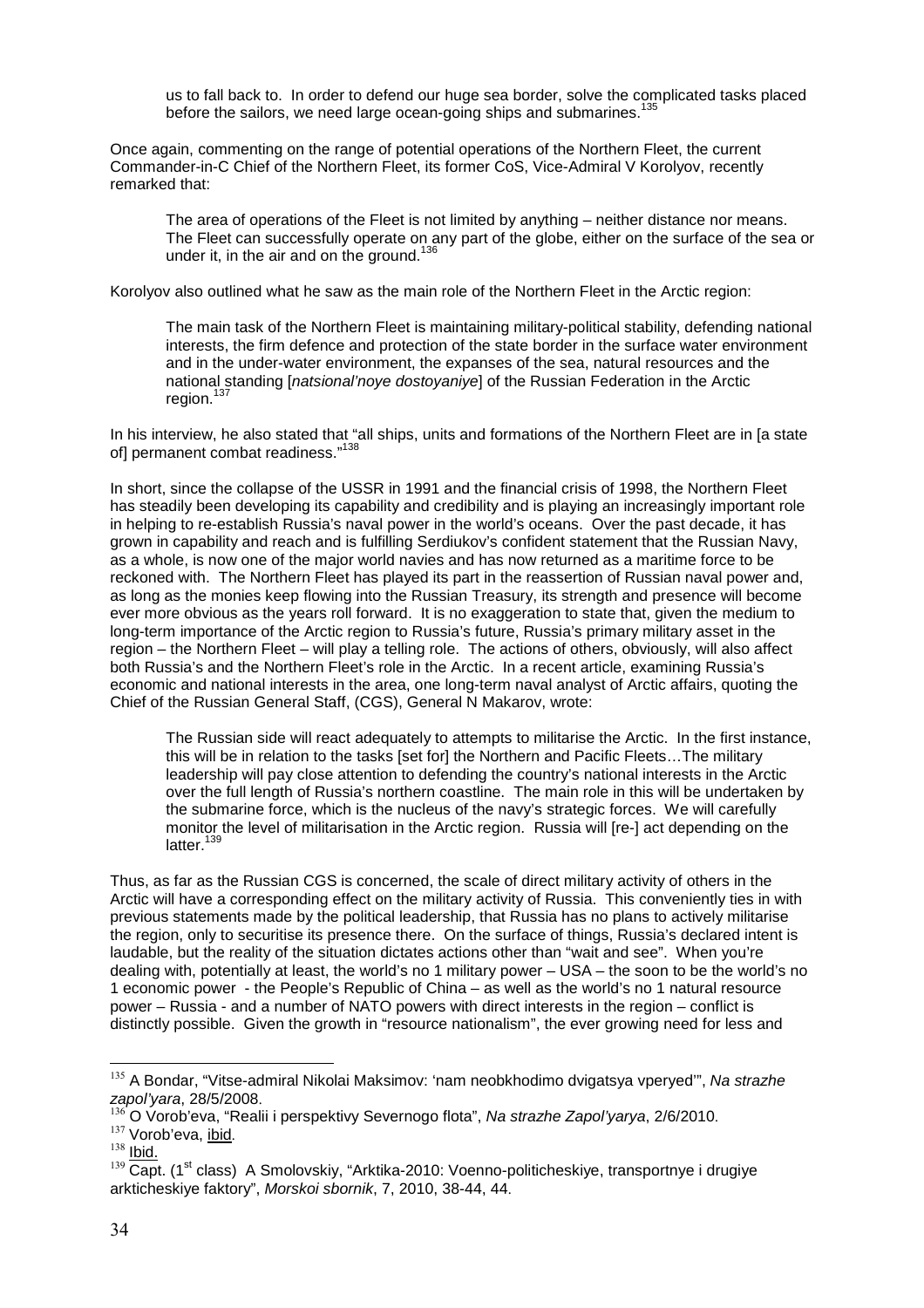less, the effects of global climate change, potentially making more accessible the Arctic's increasingly in demand hydrocarbon and mineral wealth, its water and bio-resources, etc. – the Russian military seems to be taking a much more pragmatic view of the situation than others and is openly warning the political leadership of the necessity of taking a more active interest in the area, as a whole:

The changes which are taking place in the Arctic represent a potential for economic growth of countries and are a source for competition and conflict as regards access to its [Arctic's] natural resources…the Russian leadership must stimulate its attention towards the question of the Arctic.<sup>14</sup>

These views are not uncommon amongst many of Russia's leading military analysts of the Arctic and are to be found, with increasing frequency, in the main journal of the Russian Navy, Morskoi sbornik. For instance, in assessing the future importance of the Arctic to Russia regaining its great power status, as well as the threat posed to Russia from the Atlantic, one analyst recently wrote:

To achieve the strategic aim of strengthening Russia's geostrategic position and restoring its status as naval power – is the synergic result of the coming together of two factors. Only the effective exploitation of the sea's natural resource potential in order to help secure competitive advantage of the national economy, (maintaining the high tempo of socio-economic development) and the navy's potential to defend national security can assist the strengthening of Russia's geo-strategic position. At the same time, increasing Russia's political influence in the world and restoring its status as a naval power would assist boosting the possibilities for the fuller use of [the sea's] natural resource and naval potential.<sup>141</sup>

It was also the case, however, that Russia's national interests in the Arctic would have to take into account the ambitions and politics of others in the region:

The organisation of naval activity in the Arctic regional direction should be built on the basis of the geopolitical significance of the region in the country's system of national interests. The change in the geopolitical status of the Russian Arctic is defined not only by the growing threat from the Atlantic, with the advancement of NATO on Russia's borders, but also the growing significance of the sea's natural resources, of which the Arctic continental shelf is rich. Such states as USA, Great Britain, Norway, Finland, even Germany and Japan consider the wealth of the Russian Arctic sector a resource of the whole world community…the leading naval powers are striving to limit Russia's access to the resources and expanse of the world's oceans, international sea routes, applying economic, political and legal pressure on the Russian Federation with a view to limiting its naval activity.

In this situation, in order to maintain Russia's national interests on the World's oceans and, in particular, in the seas of the Russian Arctic, the Northern Fleet must have sufficient naval .<br>potential.<sup>142</sup>

But in examining the actual potential of the Northern Fleet, as it currently stands, according to an interview of the governor of Murmansk oblast', D V Dmitrenko, it's not particularly impressive. As of December 2010, the strength of the Northern Fleet was 21 surface ships and 37 submarines.<sup>143</sup> For his part, Khramchikhin quoted slightly different figures, stating that the Northern Fleet consisted of (April 2010):

…(not including the nuclear-powered missile cruisers which belong to the country's Strategic Deterrence Forces) 16 nuclear powered and 7 diesel-powered submarines, 1 aircraft carrier, 3 cruisers, 2 destroyers, 5 large and 6 small ASW ships, 3 small missile ships, 7 mine sweepers, 5 troop landing ships." He also quoted numbers for ships and submarines belonging to the Fleet currently undergoing refit and repair, including a further 7 nuclear-

 $\overline{a}$  $140$  Rear-Admiral A Rudomyotkin, Capt (1<sup>st</sup> class) A Nagorskiy, "Arktika kak vazhneysheye napravleniye Rossiyskoi Morskoi deyatel'nosti", Morskoi sbornik, 8, 2010, 64-69, 66.

<sup>&</sup>lt;sup>141</sup> A Stolbov, "Optimizatsiya strategii razvitiya morskoi deyatel'nosti v Arktike", Morskoi sbornik, 1, 2009, 56-63, 58.

<sup>142</sup> Stolbov, ibid, 59.

<sup>&</sup>lt;sup>143</sup> A Potekhina, "Severniy forpost", Krasnaya Zvezda, 1-7/12/2010.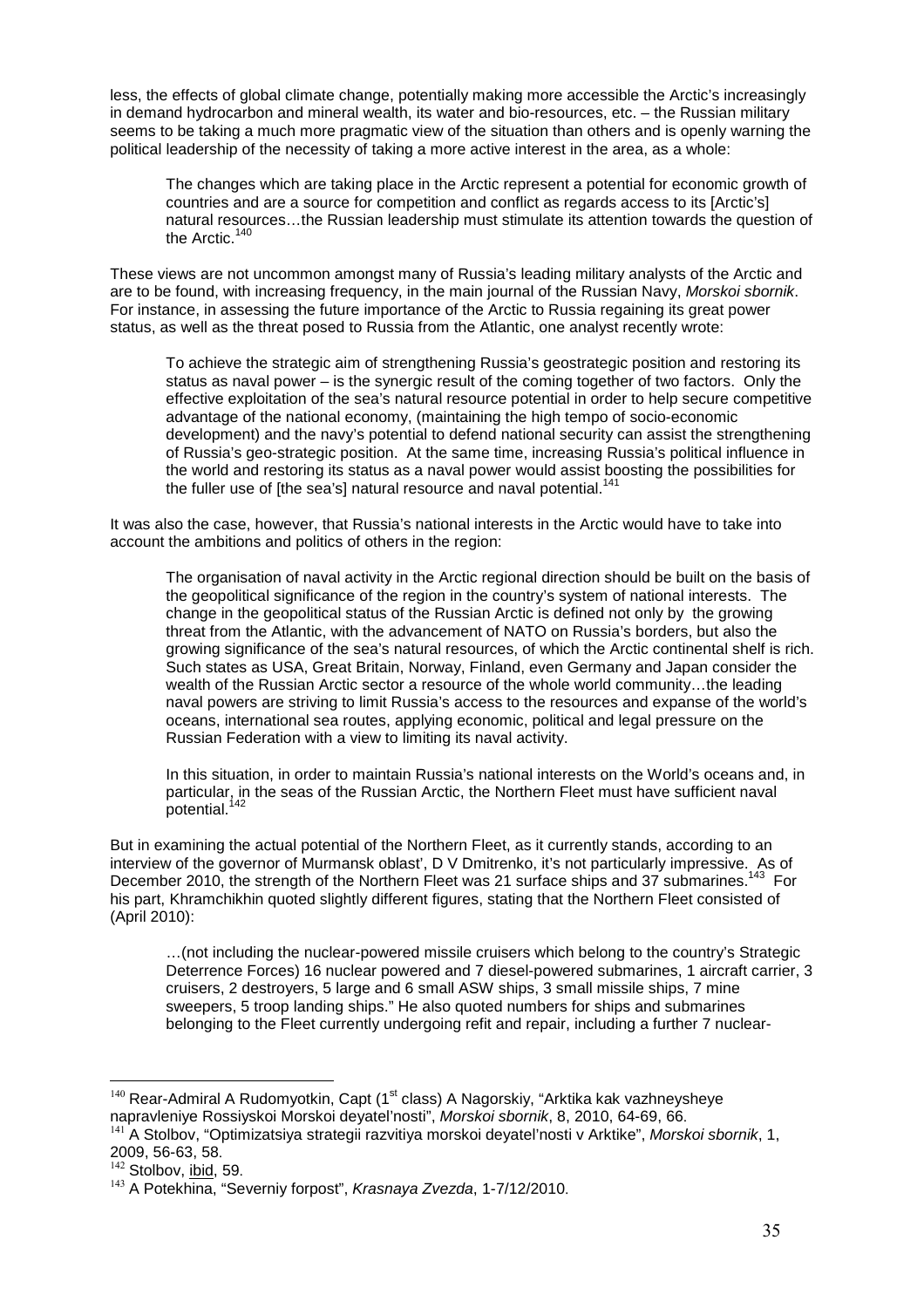powered submarines, but, as he concluded: "from repair [back] to our Navy, very rarely do the ships return. More often than not, they are broken up.<sup>144</sup>

Thus, although on the surface, the Northern Fleet's capability is not what it once was, certainly by comparison with the other local naval forces in the Arctic, it is impressive and, as the process of renewal, Khramchikin's pessimism aside, continues apace, it is set to become even more so. The region is simply too important for Russia for the state NOT to channel more resources in beefing up its military presence in the area, regardless of the outcome of the eventual decision of the UN Commission. One thing which the latter will not change is the length of the surface border which Russia has with the Arctic – just short of 20,000 kms – and regardless of who owns what of the shelf, Russia, by dint of both geography and actual physical security, will need to ensure that the border is adequately protected and, if needs be, defended. Russia's senior politicians may not want to militarise the region, but they may not have much of a choice, especially if the other major powers – USA and China – seek to influence further the course of events in exploring and exploiting the Arctic's "treasure."

Thus, for his part, Stolbov had no hesitation in joining up all the dots and making the assessment that for Russia to compete effectively in the new world order, it will need its presence felt on the world's oceans, in general and, in the Arctic Ocean, in particular, especially as the other great naval powers attempt "to internationalise" the natural resources of the Arctic region for their benefit, but to the detriment of Russia. Could the power play over the Arctic see the return of that old Cold War formula: what is good for the USA/China is bad for Russia? Or, put it in reverse, what is good for Russia is bad for the other two powers? Stolbov's comments are interesting in that he does not mention either of the emergent nations, also interested in internationalising the Arctic's resources – namely, China and India.

His argument that Russia is now feeling hemmed in, as described earlier in this paper, is a worrying trend: neither the world, nor Russia, need Russia to feel hemmed in. It has a dangerous parallel in the history of the 20<sup>th</sup> century: the USSR felt hemmed in by the fascist powers of the 1930s and felt hemmed in during the Cold War, as well. The actions and consequences of the actions of the Great Powers in the 1930s led directly to the outbreak of war in 1939 in Europe and between Nazi Germany and Soviet Russia in 1941. Although the Allies won the war, the Cold War then quickly ensued, leading to the USSR building its own "geopolitical wall" which didn't come down until 1989/1991. Although the current world situation is very different from the 1930s (and the immediate post-WW2 period), nevertheless, even just the talk of Russia being hemmed in is disturbing and should not be dismissed lightly.

One of the main factors contributing to the overall power of the Northern Fleet – and Russia – is its maritime strategic nuclear deterrent. Russians are extremely mindful of the fact that were it not for the strategic nuclear deterrent carried by the country's strategic nuclear missile carriers, Russia's geopolitical position would be considerably weaker than at present. The Northern Fleet, to all intents and purposes, is the home of Russia's maritime strategic nuclear capability and the Arctic Ocean provides a degree of protection and secrecy to the operations of the Russia's SSBN deterrent, (yet another extremely important reason why the Arctic is vital to Russia). As quoted earlier:

Great is the role of the Arctic in maintaining the defence capability of Russia., in [maintaining] control over the sea, air and expanse ["prostranstvo"] of our country. However, its main [importance] is containing the growing military-political pressure ad deep penetration of NATO and the USA in Russia's northern geopolitical space, designed to neutralise Russia's nuclear containment potential [SLBM forces].

The perception of a military threat to Russia, particularly in this part of the world, emanating from NATO and the USA, is clearly stated, with its main object being neutralising Russian's maritime nuclear capability. Given that both authors are Doctors of Economic Science and not professional military specialists, their views are even more interesting, possibly reflecting a deep and widely held suspicion amongst many in Russia's military strategic elite concerning the true medium-to long-term interests of the Western powers in relation to Russia. In examining Russia's security interests in the

<sup>&</sup>lt;sup>144</sup> Khramchikhin, "Severniy ledovitiy...", *ibid.* 

<sup>&</sup>lt;sup>145</sup> S Koz'menko, V Selin, "Kontseptsiya soglasovaniya ekonomicheskoi i oboronnoi deyatel'nosti v Arktike", Morskoi sbornik, 4, 2009, 55-60, 55; Korabel'nikov, ibid.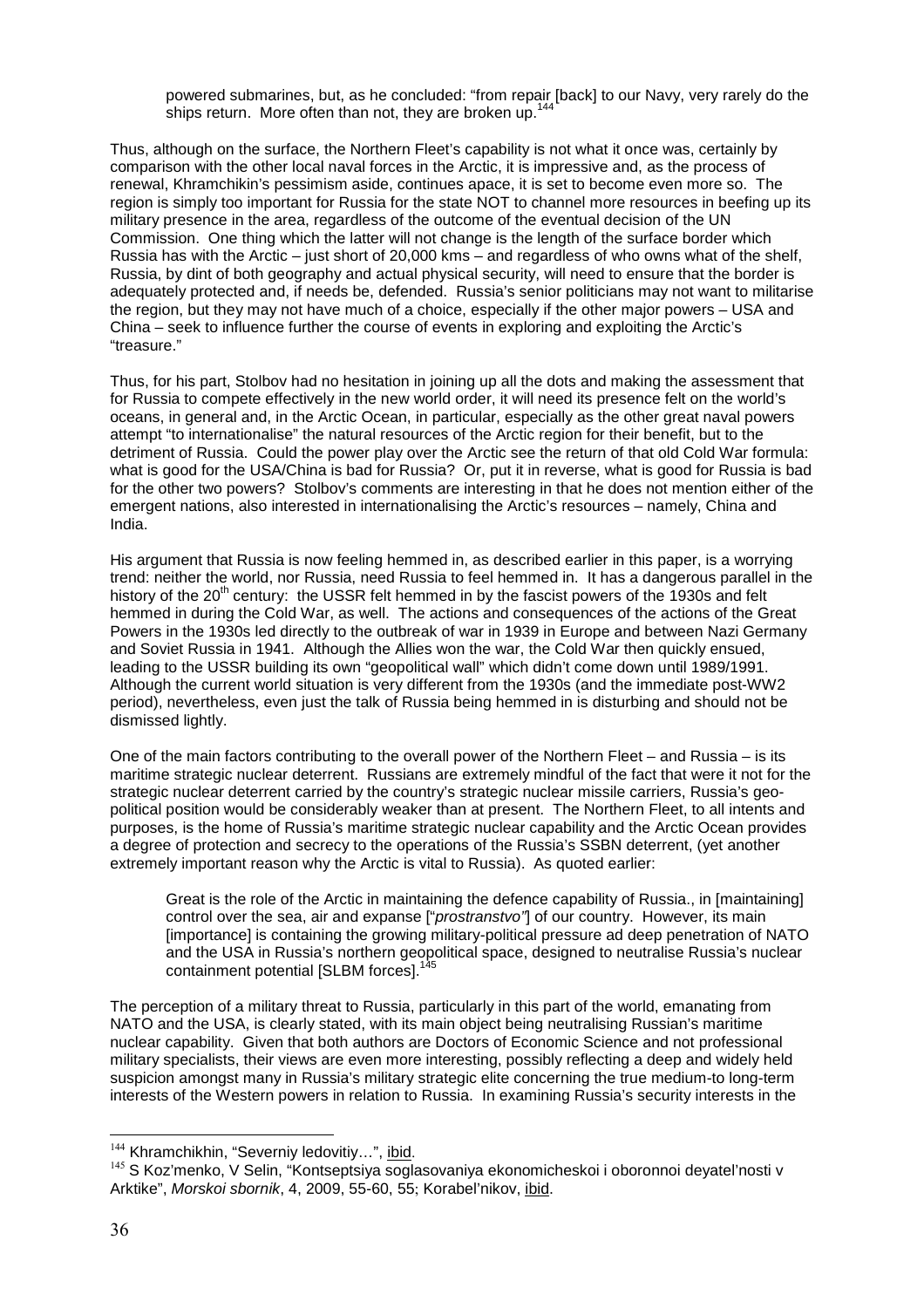Arctic, as well as the possible range of threats and missions which the Navy – i.e. the Northern Fleet – could face there, the authors stated:

Russia's security interests in the Arctic region, as well as the spectre of possible threats, will predetermine priorities in the selection of means and forces of the Navy sufficient to repel attack and inflict the necessary destruction on the aggressor in retaliatory strikes under all [operational] conditions; protect the Navy's strategic nuclear forces; protect the coastal maritime economic zones and communication [lanes] in the Arctic; support peace-keeping operations as well as limited participation in multi-national naval operations under the aegis of the UN and the OSCE.<sup>146</sup>

"Great" is the role of the Arctic, not only to Russia's security but also, as implied before, maintaining the nuclear balance between the two world's nuclear super-powers. Any attempt to encroach on Russia's nuclear retaliatory capability, based in the North of the country, will only serve to further enhance Russian apprehension of the true intentions behind NATO and US activities in the Arctic region and feed Russian fears that, once again, Russia is being "hemmed in." This may prove uncomfortable reading for some in the West, but a reading of the most recent published Russian strategic thinking on the Arctic confirms this thought process to be very evident. **Little is to be gained if we in the West simply dismiss Russian concerns along the lines that, once again, they've "got it wrong." We have to prove to the Russians that they have got it wrong, not by words alone, but by deeds.** 

The official website of the Northern Fleet lists four main tasks of the Northern Fleet and number one on the list is: "maintaining the Navy's strategic forces in a state of permanent readiness in the interests of nuclear containment."<sup>147</sup> Examining the submarine component of the Northern Fleet – particularly its nuclear strategic component – will form the basis of the next part of this examination of the Fleet.

In relation to submarine development, the Northern Fleet has a long and distinguished history. The first launch of a ballistic missile from the surface of the sea took place in the White Sea in September 1955; the first submarine-launched ballistic missiles entered the service of the Northern Fleet in June 1956; the world's very first nuclear-powered submarine - Leninskiy Komsomol – entered the service of the Northern Fleet in July 1958; the first underwater launch of an SLBM was carried out by the Northern Fleet in September 1960.<sup>148</sup> There is a very strong, almost organic, link between the Northern Fleet and the development and operation of the country's maritime nuclear capability. Only the Pacific Fleet has a relationship which can be compared to, but not match, the relationship between the Northern Fleet and Russia's nuclear-powered submarine force. Even in terms of the current leadership of both the Fleet and the Navy, the link with the submarine force appears to be almost organic: both the current head of the Northern Fleet, Vice-Admiral V Korolyov and the head of the Russian Navy, Admiral V S Vysotskiy, are not only ex-submariners, they are also both ex-Northern Fleet submariners!<sup>149</sup>

Without going into great detail about the technical characteristics of the Northern Fleet's submarine forces, suffice it to say that, according to Russian sources, it consists of 3 x heavy strategic missile submarine cruisers ("Typhoon" class) – "Dmitriy Donskoi", "Arkhangel'sk" and "Severstal'" submarines, each equipped with 20 "Bulava" SLBMs, as well as a variety of advanced torpedoes and the "Igla" surface missile complex; 6 x "Delta-IV" class strategic missile cruisers, each armed with the "Sineva" missiles, as well as torpedoes and the "Igla 1/9K38"ground missile complex; 6 x "Akula" nuclearpowered torpedo submarines; 3 x "Sierra" class nuclear-powered torpedo submarines; 4 x "Victor-III" nuclear-powered torpedo submarines and, finally, 7 x diesel-powered "Kilo" class submarines. Although not all the Fleet's nuclear-powered and armed submarines are at sea at any one time – a number of them are either in repair, or waiting to be extensively modernised – nonetheless, the submarines which are at sea still pack a powerful punch and are guaranteed – along with other parts of the Russian Navy - to ensure that, if needs be, Russia still has a nuclear maritime capability sufficient to give any of the world's great powers pause to think about any form of military action

<sup>&</sup>lt;sup>146</sup>Koz'menko, Selin, <u>ibid</u>.,55.

<sup>&</sup>lt;sup>147</sup> Severniy flot. (http://flot.com/nowadays/structure/north/?\_openstat=ZGlyZWNOLnlhomh/eC5ydTsx. Accessed, 5/11/2010)

<sup>148</sup> Istoriya Krasnoznamennogo Severnogo Flota, (http://www/gov-

murman.ru.patronage\_on\_fleet/history.shtml. Accessed 17/6/2011.

 $^{9}$  Na strazhe Zapolyar'ya, 19/9/2007; 2/7/2011.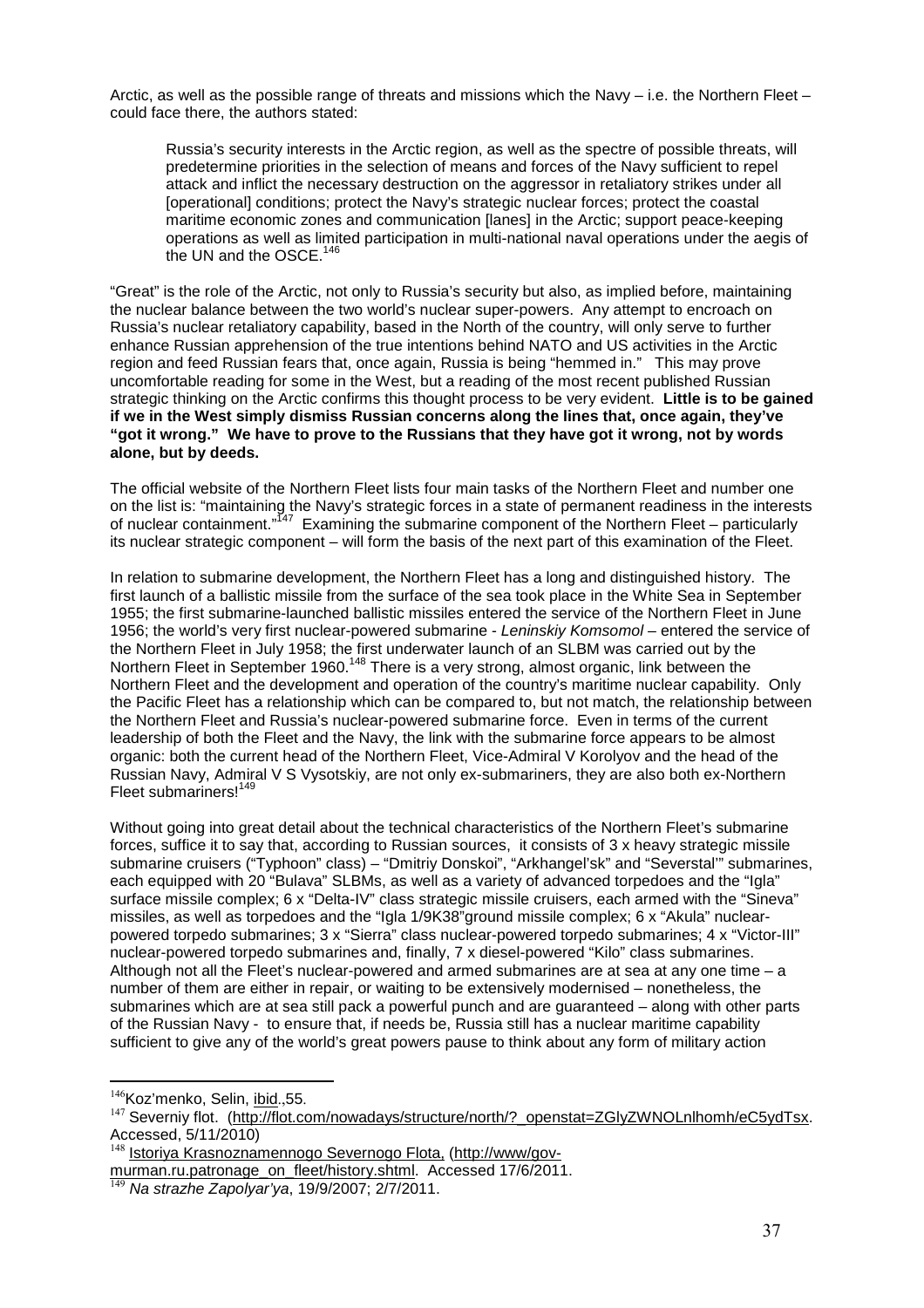directed against the Russian Federation in the North, or anywhere else for that matter.<sup>150</sup> In a contemporary analysis of the development of Russia's maritime nuclear strike force, three of the country's leading academics, closely associated with the development of Russia's SSBN force, with particular reference to the "Typhoon" class of submarine, stated the following:

An independent unit of six of these cruisers was quickly formed. It became the main strike force of the Navy, capable of solving the most complicated strategic tasks, a salvo from even one such submarine would cause huge damage to the enemy.<sup>15</sup>

A further interesting development in the future capability of the Northern Fleet was revealed in an interview of the acting head of the Fleet's submarine forces, Rear Admiral A Volozhinsky, published in April 2010. As of 10<sup>th</sup> February 2010, the Red Banner Submarine Forces of the Northern Fleet, uniting all the fleet's nuclear-powered submarine units into one, was formally created.<sup>152</sup> The main aim behind bringing all the units based at Gadzheiva, Gremikha, Western Litsa and Vidayev together, according to Volozhinskiy, was simply "to optimise the structures of control" and was simply a reflection of the further reform of the country's Armed Forces currently taking place. Commenting on the "correctness" of the decision taken, Volozhinskiy simply pointed out that it would mean that all the forces under his command would now operate "according to a unified leadership and a single plan", thereby helping to improve their overall combat effectiveness.<sup>153</sup> Volozhinskiy was keen to emphasise that the nature of the tasks facing the new unit had not changed – "preparing the boats and crews to carry out their functions and to make recommendations concerning their use, preparing the boats for deployment in accordance with the instructions of the commander of the fleet".<sup>154</sup> Commenting on the overall combat capability of the new unit was still too early – given the fact that it was only created a couple of months before the interview. However, Volozhinskiy did point out that the individual units which had gone to make up the new whole had scored a number of very impressive achievements over the past year, the success of one being a reflection, as well as being a vital component, of the success of the whole:

The Gadzhiev unit was recognised as being the best [submarine] unit in the entire Navy. All tasks set for 2009 had been [successfully] carried out by the submariners of the Northern Fleet. This included successful operations carried out in the Atlantic Ocean in the summer of 2009, the results of which led to a number of officers being recommended for state awards.[Added to this] the carrying out of the launch, rated 'excellent', from underneath the polar ice cap, on 1<sup>st</sup> November 2009, of an intercontinental ballistic missile by the nuclearpowered cruiser, 'Briansk'. The crews of the nuclear submarines, under the command of Captains (1<sup>st</sup> class) Sergey Dominin and Aleksey Dmitrov, who won the C-in-C Russian Navy's Cup, [also] received the highest ratings of the Navy, based on the results of the year. Not that long ago, another successfully completed task was the launch, on  $4<sup>th</sup>$  March 2010, of a 'Sineva' class ballistic missile from the area of the Barents Sea by the nuclear-powered strategic cruiser, 'Tula.'<sup>155</sup>

As Volozhinskiy himself stated, "our boats are continuously at sea, our crews have good experience of long voyages. What could be better for a sailor?!"<sup>156</sup>

Concerning the modernity of the boats under his command – given the back drop of years of overreliance on Soviet weapons and Soviet weapons technology, now 20 plus years old – Volozhinskiy emphasised that, in his opinion, the boats could be considered "modern" and that there was "a process of constant improvement" going on, an interchange between, for example, the men who served on the boats and the men who designed them, in particular from the design bureaux of "Malakhit" and "Rubin." In fact, further on in the interview, Volozhinskiy described his own personal

 $155$  Ibid.

 $156$  Ibid.

<sup>&</sup>lt;sup>150</sup> Severniy Flot, (http://ru.wikipedia.org/wiki/%CA%D1%D4. Accessed 19/4/2011.

<sup>151</sup> Zh Alferov, S Kovalev, A Rodionov, "Iubilyary. Glavnaya udarnaya sila Rossiyskogo flota", Nauka v Rossii, 1, 2008, 54-58, 56.

<sup>&</sup>lt;sup>152</sup> Rear-Admiral A Volozhinskiy, "Strategii iz Gadzhieva", Krasnaya Zvezda, 21-27/4/2010.

<sup>153</sup> Volozhinsky, ibid.

 $154$  Ibid.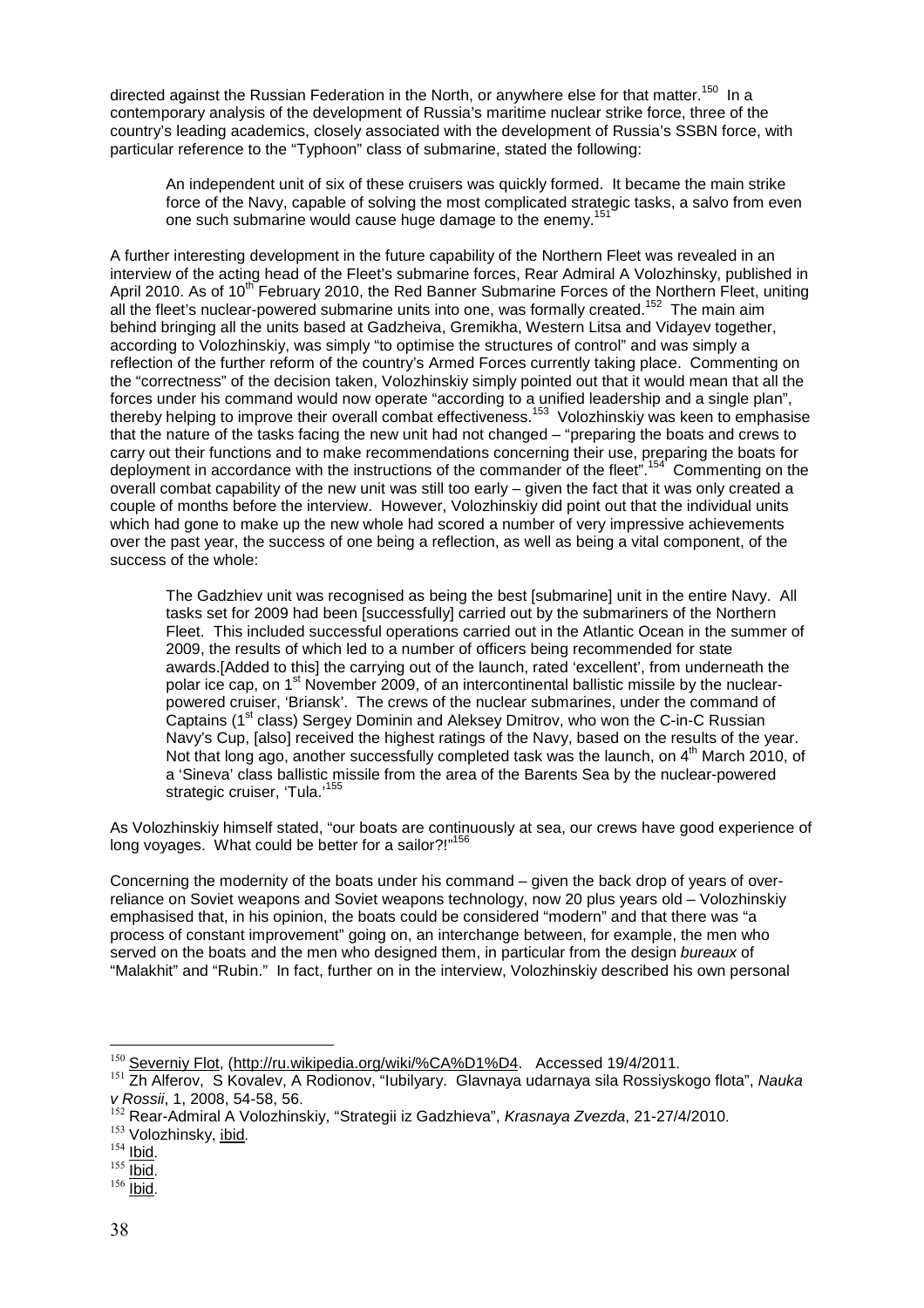relationship "with the representatives of industry" as "excellent", thereby leading to further improvements in the weapon systems and the living conditions on board the boats.<sup>157</sup>

Attesting to the increase in combat training of the crews was his admission that there had been a significant increase in sailing activity of the boats, "in the past two years, there has been a sharp increase in the intensity of combat training at sea", further adding that new boats would arrive "this year" (2010). However, he refused to detail exactly when and what would arrive, remarking simply that "if you want to make God laugh, tell him your plans."<sup>158</sup>

In replying to a question concerning the Fleet's strategic "partners", Volozhinskiy is "happy" that the Fleet has moved away from the "direct confrontational" ["*pryamoye protivostoyaniye"*] stance of previous times and is involved in more joint operations in securing right of free and safe passage, maintaining regional stability in various parts of the world, combating terrorism, rescue missions, etc., but he is also mindful not to ignore "areas of dispute, connected with the Arctic Ocean, where our naval presence, the demonstration of the Russian flag – are important and necessary steps, reminding those of the strength of the Russian Navy and that it is a power to be reckoned with."<sup>159</sup>

Thus, when all is said and done, the function of both the Northern Fleet and its submarine component is still divided between defending when and where needs be Russia's economic, political and strategic interests, as well as physically demonstrating the power of the Russian Navy to the world at large and, particularly in relation to the Arctic, its maritime pre-eminence in an area of the world which it considers vital to the future of the country. The West may have other views as regards the long-term ownership of the potential natural wealth of the Arctic, (as does China), but the Russians consider the Arctic as vital in ensuring the country's well-being deep into this century and, possibly, even beyond that. **Russia is slowly, but surely, in the process of developing an "Arctic fist" and, within the next decade, if not less, could be strong enough to be able to mount an effective, military challenge to anyone who seeks to change the current balance of forces n the Arctic.** 

Towards the end of the interview, once again, remarking on the general tasks facing the new unit and, more importantly, the level of combat readiness of the crews, Volozhinsky drew on the lessons learnt as a result of the last combat period of the Northern Fleet, the Soviet-German War of 1941-1945:

This year's [2010] tasks are no less intense and important, than the tasks of previous years. After a long break, as a result of the tragedy of the 'Kursk', submarines will, once again, go to sea in the oceans [of the world] and this makes us very happy.

If you remember the opening period of the war, that is 1941, in the make-up of the Northern Fleet's submarine forces, there were 15 boats, and not one of them, unfortunately, for a variety of reasons, had first-line crews, which met the demands of wartime. Right now, we have the task of maintaining constant [combat] readiness, and we achieve this: we constantly train at our training centres and at sea. Every crew annually carries out a full range of missions, which allows them to remain first-line and ready for use without restriction. It is gratifying that all the tasks, associated with combat exercises, are traditionally undertaken by submariners rated as 'excellent'.<sup>160</sup>

As far as Volozhinskiy is concerned, the new Red Banner Submarine Forces of the Northern Fleet, although comparatively new, have both a distinguished history to emulate and, more importantly, a very distinctive future role to perform, not only in relation to the immediate geo-strategic area of the Arctic Ocean but, obviously, much wider afield, both in flying the flag and, when/if needs be, revealing the military power which undoubtedly, as described earlier, it has at its disposal and will continue to have in the years ahead. Capability, as many readers will be well aware, by itself does not prove intent. However, capability plus a careful examination of what is said can reveal much, though obviously not the whole, picture. An openly published interview will not supply all the answers, it is in the nature of senior political and military figures of any country, for instance, to reveal so much, but not the whole story. As described here, there is enough publicly available information to support the assertion that, if needs be, Russia will have a sufficient military presence in the Arctic region – and

<sup>&</sup>lt;sup>157</sup> Volozhinskiy, ibid.

<sup>158</sup> Ibid.

 $159$  Ibid.

 $160$  Ibid.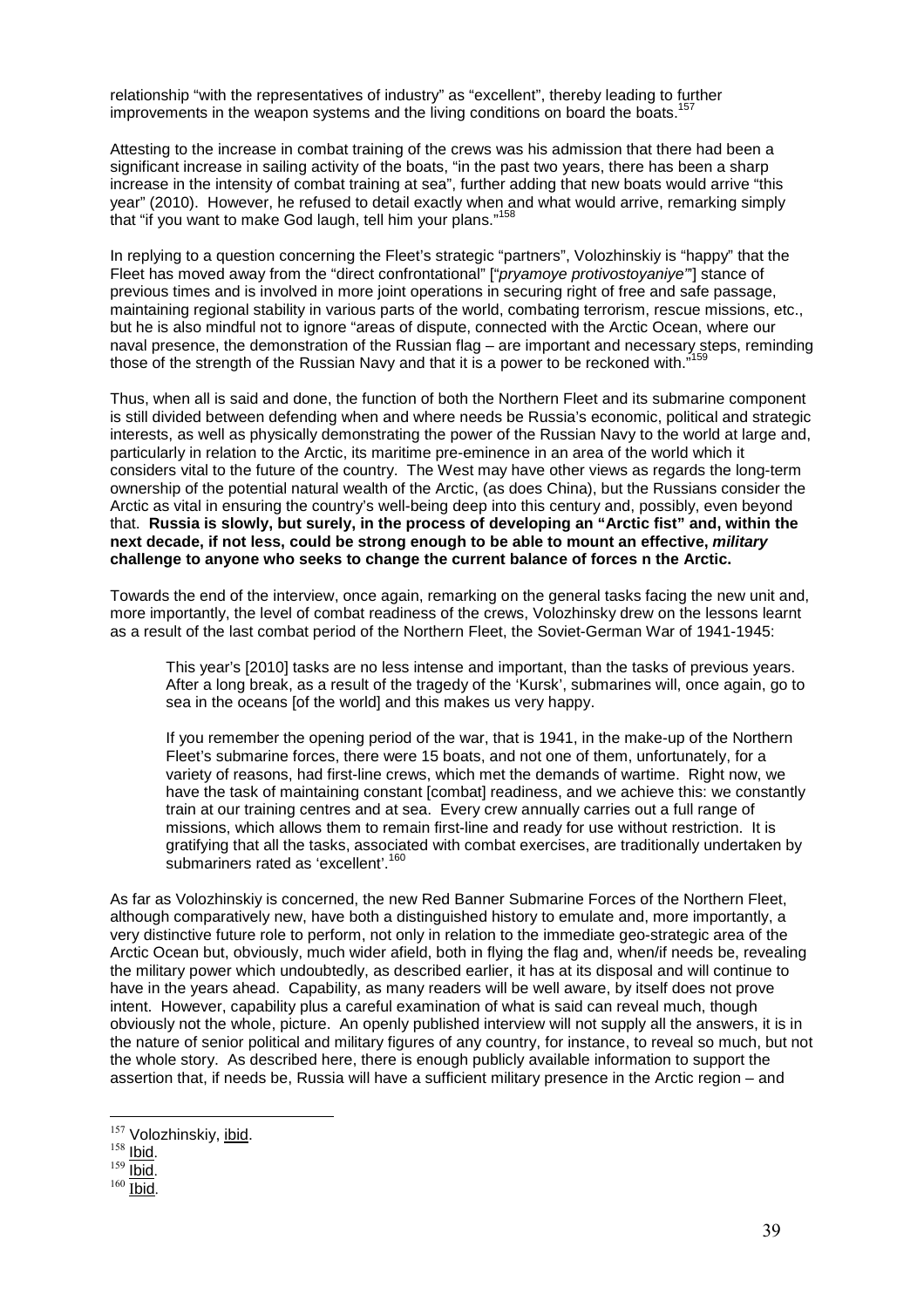one which looks set to improve in the coming decade – to mount an effective challenge to any one who may seek to upset the current balance of power between the member states of the Arctic Five in the Arctic geo-political space. **Of course, any decision which may seek to employ force will be taken by the political establishment but, as it stands, the Russian military/security infrastructure is being developed in the Arctic and the 'holes', left by years of neglect and indifference shown by previous administrations in the Kremlin, since the collapse of the USSR, are being gradually filled in.** To assert that this is not the case would not only contradict the statements of many of the leading Russian military "actors" on the Arctic stage, but would also seem to fly in the face of the steps being demonstrably taken to enhance Russia's overall local military/security infrastructure.

In an article commemorating the Day of the Northern Fleet,  $(1<sup>st</sup>$  June), published in the main military newspaper of the Russian Ministry of Defence, Krasnaya Zvezda, a brief reference was made to the creation of Volozhinskiy's Red Banner Submarine Forces of the Northern Fleet and the overall important role being played by the Northern Fleet's submariners:

"And today the Northern Fleet's submariners make a significant contribution to maintaining and strengthening the defence capability of the country, successfully carrying out all the training-combat missions placed before them. In February, the largest unit of nuclear-powered submarines in contemporary Russia – the Red Banner Submarine Forces of the Northern Fleet – began their full existence ["polnopravnoye sushchestvovanive"]."<sup>161</sup>

Although the reference was brief, it was considerably more than that which appeared, less than a week later, in the published interview of the Northern Fleet's current C-in-C, Korolyov. In his detailed interview, he made no specific reference to the Red Banner Submarine Forces of the Northern Fleet and only a small number of references to the work of the submarine forces, in general, but he did emphasise the "peculiar" nature of the Northern Fleet in having both nuclear and air force components, "ensuring strategic stability and defending the economic and political interests of Russia."<sup>162</sup> In examining the overall importance of the Fleet in today's world, Korolyov pointed out the almost Janus-faced nature of the contemporary role of the Fleet:

Evaluating the role of the Fleet in the modern world and the naval policy of the industriallyadvanced states, we see that the Fleet is the only Service branch able to be used effectively during war and, especially in peace time, in solving a variety of tasks – from military to humanitarian. The area of use of its forces knows no limits: neither distance, nor [operational] environment. The Fleet can successfully operate on any point of the globe, on the sea, under the sea, in the air or on the land.<sup>163</sup>

Given the recent announcement that approximately \$140 billion is to be spent on the purchase of armaments and military hardware for the Russian Navy alone over the next 8 years, it would appear that the Russian government is also very aware of the real, practical role of the Navy in the years ahead.<sup>164</sup> It is to be wondered whether other governments will also realise the importance of the Navy in defending their respective national interests in the years ahead.

A year after the creation of the Red Banner Submarine Forces of the Northern Fleet, Krasnaya Zvezda conducted an interview of the latter's Chief-of-Staff, Admiral V Kochemazov. From the outset, Kochemazov was quick to point out that, despite its comparative youth, it had already won 4 major naval prizes and the increase in intensity of sailings of both the boats and crews would only help to further increase the overall levels of combat capability. In response to a specific question concerning the "adequacy" of the "intensity of sailings", Kochemazov replied:

I think it is adequate. Our boats successfully carry out their allotted tasks in the depths of the oceans. Back in the 1990s, we couldn't even have dreamed that we would be out [at sea] with such regularity. The maritime component of combat training has significantly grown in the last few years and grows with the passing of every year. Today, even staff officers are out at sea

<sup>&</sup>lt;sup>161</sup> A Gavrilenko, O Vorob'eva, "Vakhta v polyarnykh shirotakh", Krasnaya Zvezda, 1/6/2010.

<sup>&</sup>lt;sup>162</sup> Vice-Admiral V Korolyov, "V moryakh nashi dorogi", Krasnaya Zvezda, 2-8<sup>th</sup> June, 2010.

<sup>163</sup> Korolvov, ibid.

<sup>&</sup>lt;sup>164</sup> Russian Navy to get up to 140bn dollars to buy armaments until 2020-official, (BBCM, 5/4/2011).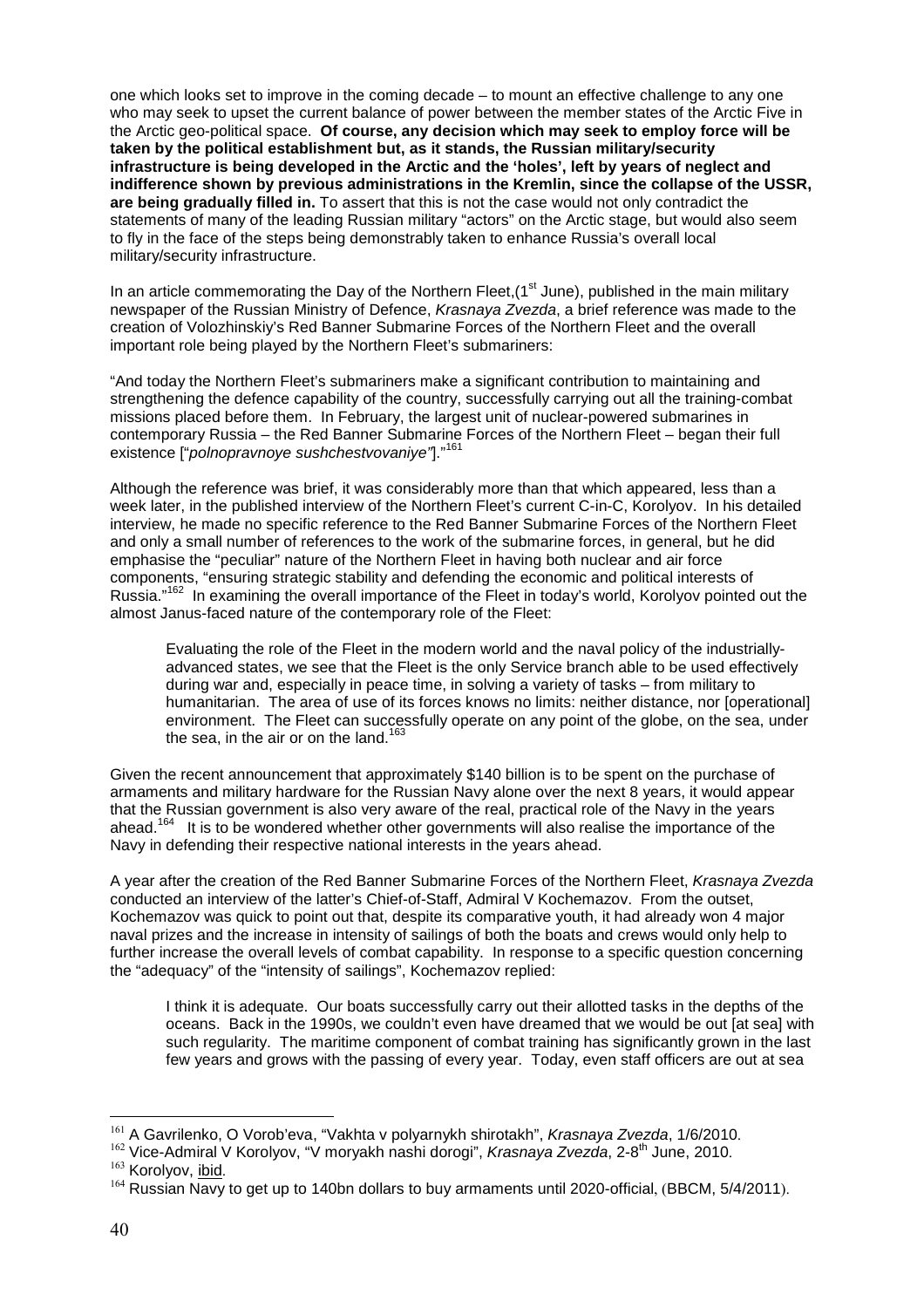for 4-5 months of the year and the crews of the nuclear-powered submarines considerably longer.<sup>165</sup>

Whilst acknowledging that there were "certain difficulties" in relation to "the material-technical equipment" of the boats themselves, he also pointed out that these "difficulties" were being resolved at the specialist ship-repair yards. In a passing reference to the decision to create the Red Banner Submarine Forces of the Northern Fleet, he remarked that the decision was taken "to improve the quality…of training…[to improve] the operation and mobility of controlling the boats at sea, maintaining them in a state of constant [combat] readiness."

Again, from an important source, we have a very clear indication that in creating such a grouping in the first place, first and foremost in the minds of the senior command of the Russian Navy was a twin desire not only to improve the training of the men and boats, but also to improve their overall – publicly admittedly already high – levels of combat readiness. There is no doubt, certainly in the writer's mind, that Russia is not preparing to start any significant combat operations in the Arctic but should any military conflagration break out, the submarine forces, in particular, and the Northern Fleet, in general, will be ready to defend Russia. Of course, as a professional serving submariner, this is no deep revelation, but putting all these statements together, as well as examining what is being done in terms of practically improving the military capability in the area, both now and planned projections and acquisitions, the other members of the Arctic Five should pay very serious heed both to what Russia IS doing and what it has already announced it PLANS to do in the future.

After all that has been described in this particular part of the paper, in conclusion, Kochemazov simply underlined a fundamental truism in relation to the role of the submarine forces of the Northern Fleet:

The basic burden and responsibility in solving tasks placed before Russia's nuclear-powered submarine fleet lies on the submarine forces of the Northern Fleet.<sup>16</sup>

Russia's main maritime strategic nuclear deterrent capability currently mainly lies in the SSBNs of the Northern Fleet. With this in mind, he expressed confidence that by the end of the year (2011), the Northern Fleet would see its strength being increased by the addition of the SSBNs, "Yury Dolgorukiy", "Aleksandr Nevskiy" and "Vladimir Monomakh".<sup>168</sup> Analysing the results of the latest exercise in the Barents Sea, one further report confirmed that the Northern Fleet would receive three submarines of the "Borey"-class, i.e. SSBNs; that Russian pilots operating from the sole "heavy aircraft-carrying cruiser" – "Petr Velikiy" - would have their own training facility in Russia, instead of having to hone their skills on the NITKA facility in Ukraine by 2015; that the Northern Fleet, following further reorganisation, had lost some 17% civilian and 15% military posts over the past year and, that last but not least, according to the Commander of the Red Banner Submarine Forces of the Northern Fleet, I Mukhameshin:

All crews on these submarines [those being equipped with the 'Bulava' missile system] have received the [necessary] training at special training centres of the Northern Fleet and are fully prepared to carry out their tasks.<sup>169</sup>

In short, the submarine forces of the Northern Fleet have a vital role to play, not only in terms of the local security picture in and around the Arctic Ocean, but also on a global scale. The increase in training, qualified manpower – regardless of how it has come about – more sailing time, new surface ships, as well as new SSBNs, being brought into service, more money being spent on armaments and military hardware, etc., would all clearly show that **not only is there the political will to maintain a significant military presence in the Arctic region, but there is now also the intent to match that will with the necessary capability**. However, one should be very careful that this should not be

 $\overline{a}$ <sup>165</sup> O Vorob'eva, "Podvodnye sily SF: itogi i perspektivy", Krasnaya Zvezda, 2/4/2011.

 $166$  Ibid.

 $167$  Vorob'eva, ibid.

<sup>&</sup>lt;sup>168</sup> Ibid. Putin has confirmed that "Aleksandr Nevskiy" will enter service in 2011, ("New nuclear ballistic missile sub to enter service in 2011 – Putin", BBCM, 13/12/2010).

<sup>&</sup>lt;sup>169</sup> Major naval exercise under way in Barents Sea, (BBCM, 1/4/2011). According to a recent report, Russian reliance on the NITKA in Ukraine may soon be coming to an end: a similar facility is being constructed at Yeysk, Krasnodar krai and is planned to be operational by 2013, ("Russian naval air arm chief notes modest carrier aircraft plan, training dates", (BBCM, 16/7/2011).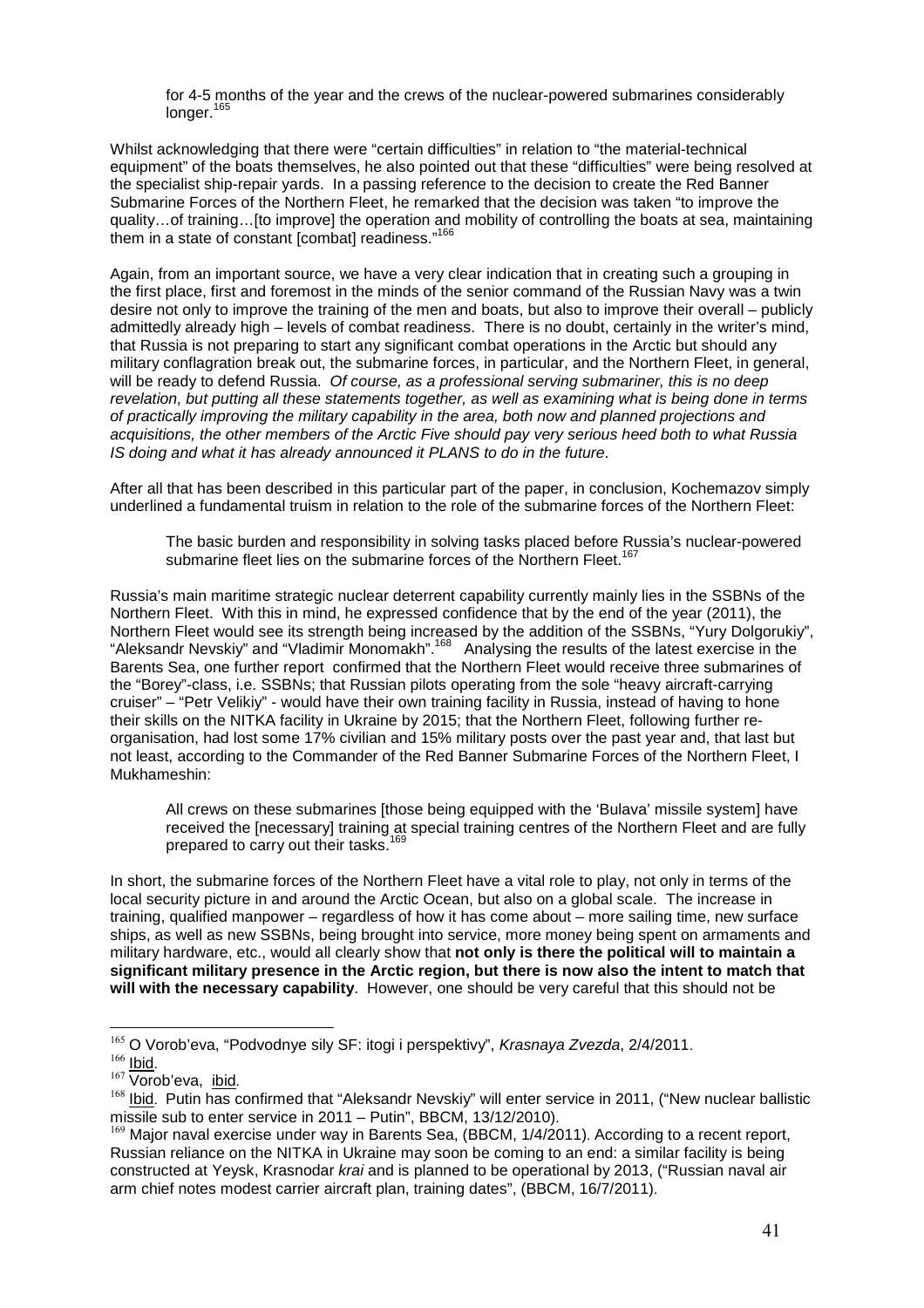interpreted that the Russians are getting ready to swamp the Arctic with thousands and thousands of "combat penguins", ready to take on Canadian Inuit Rangers at 'the top of the world' at some not too distant point in the future.<sup>170</sup> The increase in capability and the future intent to maintain that capability, already described, are strong indications that Russia, especially its senior military and political leadership, do view the Arctic as a very important region to the country – history aside – and are determined to make sure that, everyone else knows it and, this time, takes them seriously and, unlike other parts of the world in the 1990s, Russia will not be squeezed, or threatened, or muscled out, of a region of the world which it does seriously consider vital to its long-term future.

As described above, the military view the Arctic as being very important to Russia and, for the time being at least, so too does the central Russian political leadership. The interests of both groups have coalesced on this and, given the additional weight of the Russian and Soviet historical background, (and the potential natural wealth of the region), in many respects, it could not be otherwise. Unlike many other areas of geo-strategic importance to Russia, the Arctic is still a region where, militarily at least, it can still be a dominant power, if not the dominant military power.

But this is not a question of Russia developing its "fist" there simply because it has a "fist" that it can develop there. It is more complicated than that. Russia perceives a threat to its hold on a region of the world which, until comparatively recently, few of the other world's major powers had shown any great interest. Feeling increasingly hemmed in, the Arctic is militarily important to Russia, as it still allows its Fleets access to the Atlantic and, further east along its Arctic border, the Pacific Oceans; it is a vitally important area for the deployment and operational effectiveness of its nuclear-powered strategic submarine fleet – thereby helping to both defend Russia from possible aggression and maintain a degree of balance in the nuclear threat that still hangs over the world, at large.

As Russia's conventional military threat and capability has declined, since the collapse of the USSR, its reliance on its nuclear deterrent has grown, perhaps unhealthily, but nevertheless grown. Given the importance of the maritime portion of its nuclear forces to its overall retaliatory nuclear capability and the importance of the Arctic to the viable, operational deployment of Russia's maritime nuclear deterrent, the Arctic assumes an importance for Russia way beyond simply the potential reserves of oil and.

The Arctic is vital to Russia's security and, as the years ahead will clearly show, the Northern Fleet's military capability, both at the local and strategic level, will be enhanced and augmented. In any understanding of the Russian position on the Arctic, more weight should be given to the military dimension: it is not simply a question of the Arctic being the home base of the Northern Fleet, to date, still the most prominent military asset of any of the Arctic Five in the region; the Arctic plays a very important role in terms of Russia's nuclear deterrent retaliatory capability not only being viable but, just as importantly, being seen to be viable, helping to counteract the less benign actions of others, deliberately, or accidentally, misperceiving Russia's intent, either in relation to the Arctic, or defending Russia's economic and political interests elsewhere in the world.

Plugging the gaps: resource grab, border security and satellite reconnaissance

In an article unusually critical of past actions shown by previous central Russian administrations towards the Arctic, published recently in the main organ of the Russian General Staff, Voennaya mysl', one military academic stated the following:

In the post-Soviet period, a very dangerous tendency manifested itself amongst Russia's highest leadership: an underestimation of the threat to the national security of the RF in the [Arctic] region. Suffice it to say that in the 1990s, (particularly in 1993), all the Arctic units of the MoD RF's radio-technical troops, monitoring the air space of the region, were disbanded swiftly. Following that, in June 2006, the Independent Arctic Border Guard detachment, based in Vorkuta, was abolished, border guard units quit the Arctic [en masse]. It was argued that the cost of maintaining the aforementioned structures was too expensive and not profitable.<sup>171</sup>

 $\overline{a}$  $170$  F Pope, "Inuit Rangers lead troops into frozen waste to guard treasure of Arctic", The Times, 12/3/2011.

 $171$  Major-General (reserve) V I Sosnin, "Arktika – slozhniy uzel mezhgosudarstvennykh protivorechiy", Voennaya mysl', 7, 2010, 3-9, 6.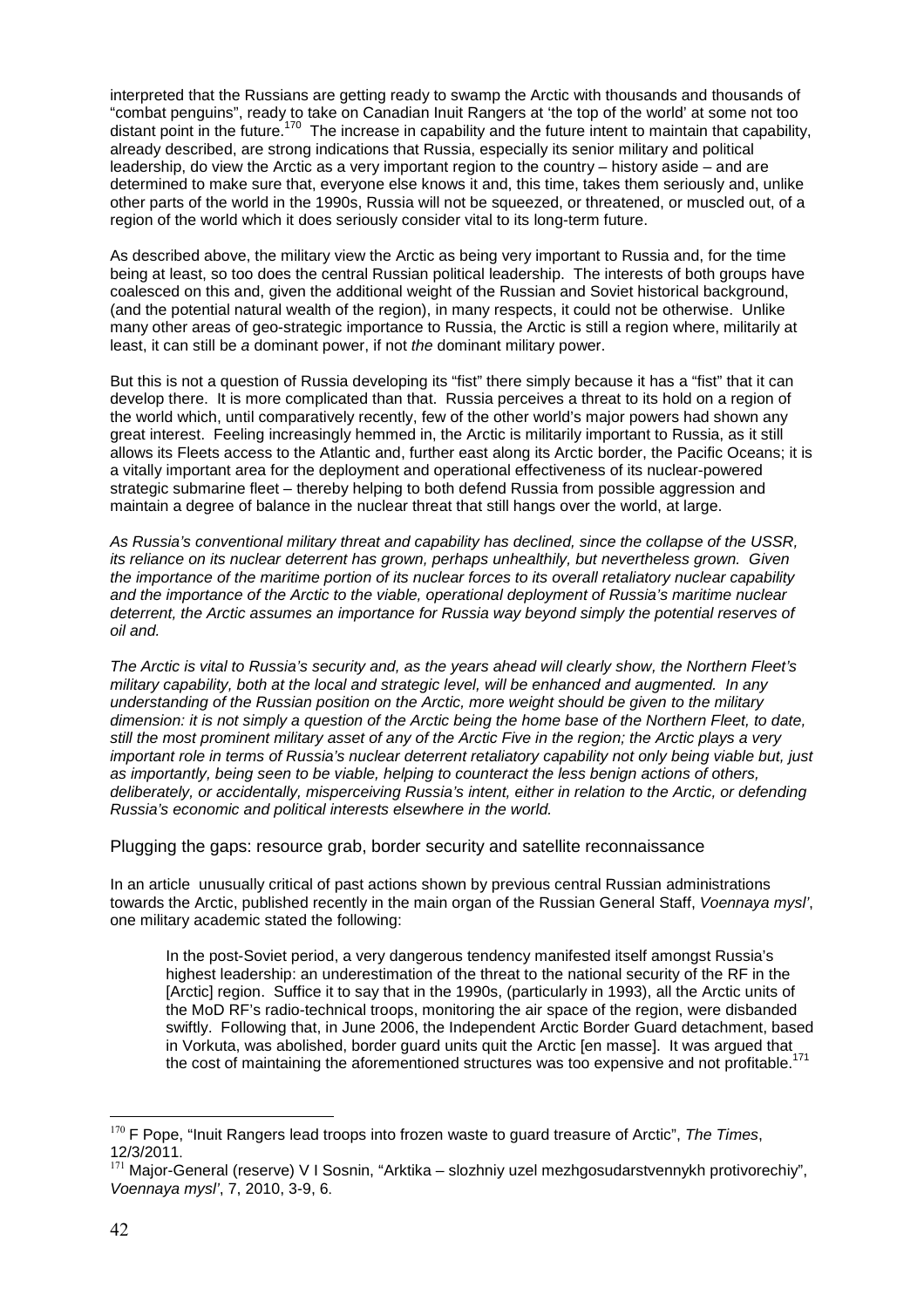Quoting a recent statement made by the current Russian Minister of Foreign Affairs, S Lavrov, concerning the "impossibility" of the Arctic becoming "a zone of potential conflict", Sosnin, in the following paragraph, simply stated:

The scale and consequences of these mistakes speak loudly enough for themselves.<sup>172</sup>

In Sosnin's opinion, it has only been in the past "2-3 years" that the central government has spent the money "to fill in the holes" left by previous Russian governments, but that there were "still a lot of problems to solve." Repeating Medvedev's earlier pronouncement that "no money should be spared on re-equipment or cadres", Sosnin endorsed such a stance, reminding the reader that the money spent here would go a long way "to ensuring the reliable defence of Russia's national interests in the region."<sup>173</sup>

Again, endorsing Medvedev's earlier (September 2008) remarks concerning the necessity of "optimising the system of complex control of the situation in the Arctic," including border guard controls, border posts, coastal protection, introduction of border controls in Russia's Arctic zone, as well as along the NSR, Sosnin had this warning if Russia did not introduce such a complex series of measures to ensure its control of the area:

[Russia's] state-competitors, realising the gigantic potential possibilities of the region, will move the struggle beyond the diplomatic table, masking their activities [under the pretence] with the desire to solve ecological issues.<sup>174</sup>

Quoting various actions by both the Americans and the Canadians in the region – the US declaration at the beginning of 2009 that the Arctic was now a "zone of national interests to the USA"; Canada's declared intent to construct a couple of military bases in the region, with a permanent Canadian military presence there; proposals that the USN should have a permanent naval presence in the Arctic,  $etc^{175}$  - led Sosnin to make the following conclusions concerning the growing importance of the Arctic to Russia and the future struggle for the world's declining natural resources and the necessity for Russia to maintain control of the region at whatever cost:

The struggle for the resources of the World's oceans has assumed a qualitatively new character. This is confirmed by the fact that countries which have borders with the sea have, in real terms, begun to carve the sea up. Exclusive economic zones have been declared by 114 states, between them accounting for some 40% of the World's oceans…it cannot be excluded that the further division of the deep water regions of the World's oceans will continue, but from a [future] position of strength.<sup>176</sup>

Comparing the natural resource grab of previous centuries with the one to unfold in the  $21<sup>st</sup>$  century, Sosnin's outlook was less than optimistic:

Increasingly more obvious is that the confrontation in the Arctic has a completely natural, objective character, due to a number of reasons. If the  $19<sup>th</sup>$  and  $20<sup>th</sup>$  centuries were characterised by a fierce struggle for the continental zones for their raw materials and reserves, the 21<sup>st</sup> century, as a consequence of the catastrophic exhaustion of the accessible natural resources on land, will unavoidably become the age of struggle for the 're-division of possession' ['peredel sobstvennosti'] of [in] the oceans, which we are already witnessing even today. On top of that, the outlook for the exhaustion of the reserves of the hydrocarbon fuels, other useful raw materials on land and in the shelves, as well as from the easily accessible regions, in the not too distant future will compel the governments of many countries to become involved in exploiting the [previously] untouched significant reserves of the Extreme North. The future of the human race will be determined by access to these resources…the desire of the USA to single leadership [of the world] following the collapse of the USSR is universal and cannot but involve the Arctic.

<sup>&</sup>lt;sup>172</sup> Sosnin, ibid.

 $173$  Ibid.

 $174$  Ibid.

 $175$  Ibid., 7-8.

 $176$  Ibid., 8.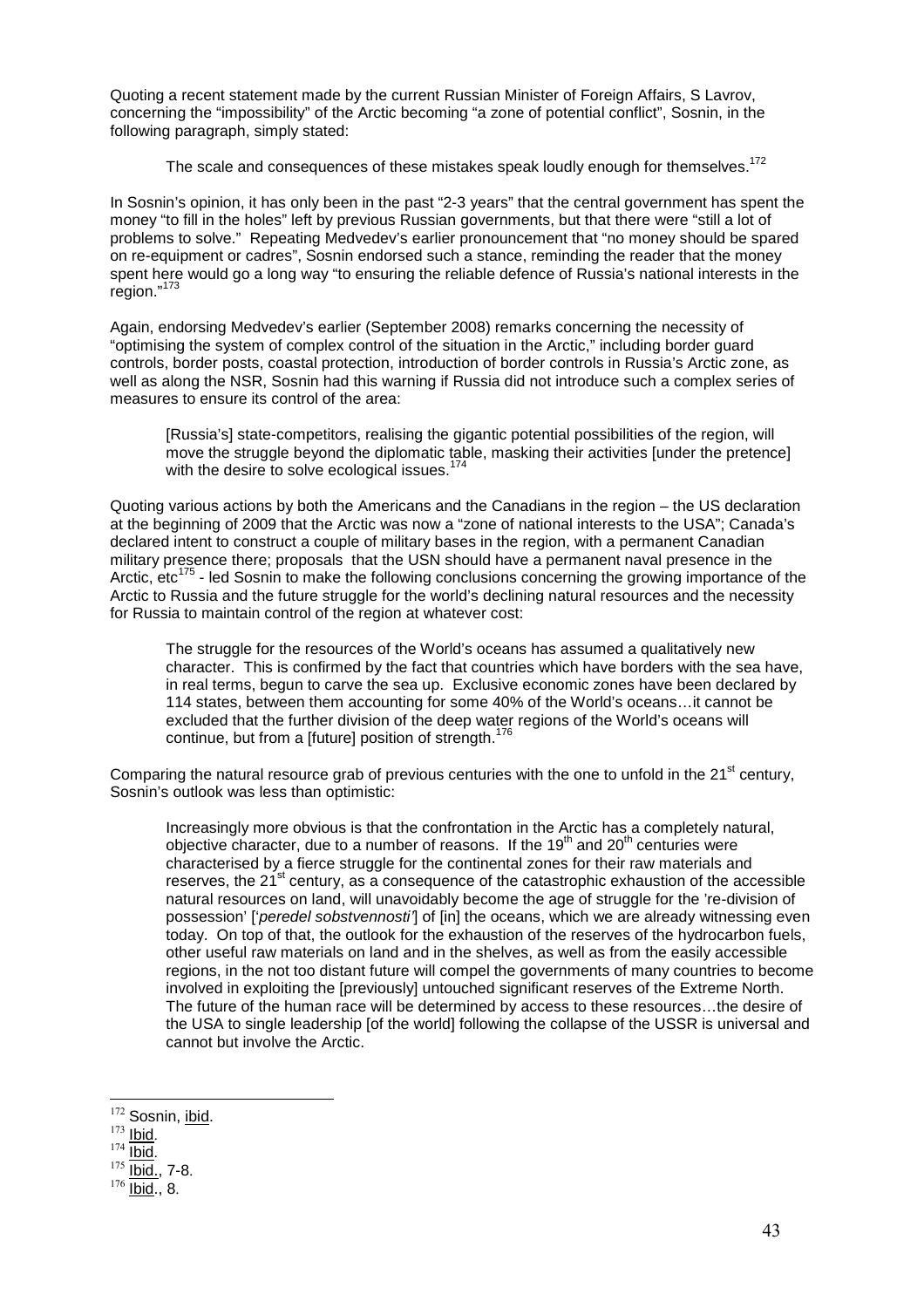Thus, the overall thrust of Sosnin's article is that, as the world's natural resources become scarcer and scarcer, more and more attention will be devoted not only to the natural wealth of the World's oceans, in general, but also the potential natural wealth of the Arctic, in particular, leading to an increase in the possibility of confrontation breaking out between powers, vying for an a share of a decreasing natural resource pie. Whilst Sosnin still seems to see things partly through the prism of the Cold War – with China on the scene, does the USA still have the desire to continue being the world's policeman? – there is a logic in his argument which would seem to confirm current trends, previously described here, concerning the further augmentation of Russia's security posture in the Arctic. If Lavrov – as quoted earlier – did not see the potential for conflict in the region, neither Sosnin nor, more importantly, did other members of the central Russian political leadership seem to share this opinion.

Examining other trends towards the region which could bode ill for Russia, Sosnin pointed out one more "very dangerous tendency" appearing recently namely, "the solution of the question of ownership of the raw material reserves of the Arctic less and less depending on the results of scientific analysis."<sup>1</sup>

This is in part reference to Russia's attempts to persuade the relevant UN Commission, concerning its bid, claiming a large part of the Arctic Ocean as part of Russia's continental land mass, as well as a response to Chinese policy statements, in particular, concerning the Arctic as not being the 'property' of any one nation, but the general inheritance of humanity. Given Russia's declared policy that, as far as Russia is concerned, "the Arctic is ours", the Russians will resist most strongly any attempt to undermine their efforts to retain a significant part of the Arctic as Russian sovereign territory and exploit it in Russia's national interests. This stance, in itself, could become a source of some friction between two of the world's main powers in the years ahead.

His final conclusion also does not bode well for the future:

In relation to maintaining Russia's national security in the Northern air-space environment, another issue becomes ever more obvious…confrontation on the Arctic's maritime borders. This inescapably leads to the situation that, despite the official position of the Russian Federation being against an arms race in the region, it will have to adopt a number of concrete steps, including those of a military nature, to underline the seriousness of its intentions to maintain its national interests.<sup>178</sup>

#### Border security

As detailed above, various steps have been taken to further enhance Russia's security position in the Arctic and, as alluded to by Sosnin, such practical measures, "including of a military nature" are also being put into effect. The "holes" left by years of neglect are gradually being repaired. A number of these will be examined below. In general, though, anyone who doubts Russia's resolve to hold and protect what it holds should disavow themselves of any illusion that, if force is required, not only will Russia have the renewed capability required, but also the will to employ whatever means it thinks will be necessary in order to maintain and defend Russia's national and strategic interests in the area. Both Putin and Medvedev are on public record, on a number of occasions, emphasising how vital the Arctic will be to Russia in the future and there is a lot of evidence – deeds, rather than words – which support this view. Other than what has been previously described in relation to Russia's most obvious military asset in the region, the Northern Fleet, in two other areas, in particular, are the "holes" being repaired: one, in terms of border guard security and the other - increased satellite reconnaissance, for a variety of non-military and military purposes. Both of these particular areas will be examined below. In a recent interview of the first deputy chief of FSB's Border Guard Service, Colonel-General V Dorokhin, stated that "equipping the Arctic sector" was "one of the priorities of the federal programme for 2010-2017."<sup>179</sup> In particular, Dorokhin stated that the programme envisaged the creation of "several checkpoints in the area stretching from Murmansk to Novaya Zemlya…which will help monitor vessels' movements along the NSR."<sup>180</sup> He also noted that, at present, the NSR was monitored by a collection of ships and aircraft from not only the FSB Border Guard Service, but also local Coast Guard department. In conclusion, he stated that, once the federal programme was fully enforced,

 $180$  Ibid.

<sup>&</sup>lt;sup>177</sup> Sosnin, ibid., 9.

 $178$  Ibid., 9.

 $179$  "Russia strengthens the protection of Arctic border-official", (BBCM, 1/3/2011).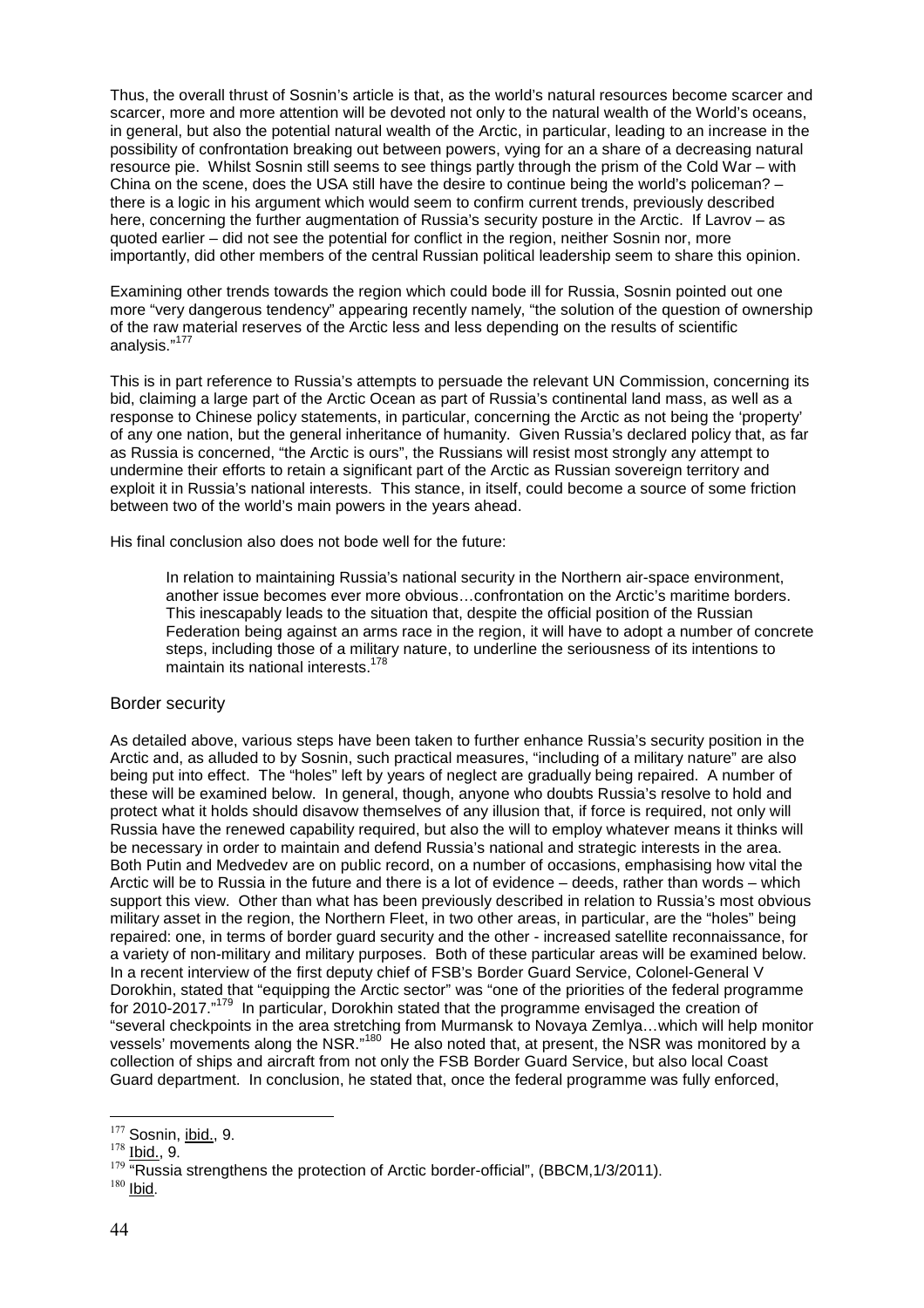"potential will be enhanced in the area. We will not allow anyone to do anything he likes in the future."181

In many respects, the latter announcement was one in a line of recent similar statements, all attesting to the fact that the central authorities were paying ever greater attention towards enforcing the border regime. As outlined in Russia's National Security Strategy to 2020, (published in May 2009), not only did the Strategy warn of the danger of "international politics in the long term…concentrated on securing sources of energy...on the shelf of the Barents' Sea and in other areas of the Arctic"<sup>182</sup>, but also detailed the "threats" with particular reference to the "border sphere":

Amongst the main threats to the interests and security of the Russian Federation in the border sphere are the presence and possible escalation of armed conflicts close to the state border" requiring, amongst other things, " increasing the effectiveness of protecting the state border in the Arctic zone.<sup>1</sup>

There are a number of references to the future work of the border guard/coastal defence units contained also in "the Basics of the state policy of the Russian Federation in the Arctic" (2008). As shown earlier, after outlining the overall importance of the Arctic to Russia's political and economic future, specifically in terms of improving the overall level of border security, the Basics listed the following:

Optimising the system of complex ['multi-agency', as opposed to 'difficult']control over the situation in the Arctic, including border control at the points of entry…introducing a regime of border [guard] zones in…Russian Federation's Arctic zone and organising an instrumenttechnical control over gulf zones, tributaries of rivers, estuaries, along the length of the Northern Sea Route; bringing border [guard] organs up to [full] capacity.

The Basics…also discussed the creation of an "actively functioning system of shore defence…and increasing the effectiveness of mutual interaction, with the border guard departments of coterminous states on issues of combating terrorism at sea, suppressing contraband activity, illegal migration, protecting the sea's biological resources; developing the Russian Federation Arctic zone's border guard infrastructure and technically re-equipping the border [quard] units."<sup>18</sup>

In the press release which accompanied the publication of the Basics…,the former emphasised – as previously noted – that the Basics…was not aimed at "militarising" the Arctic, but was designed to improve "the internal border [guard]/shore security organs."<sup>186</sup>

Given what's already been written here, this is a somewhat moot point. Whilst it could be argued, especially from a Russian point of view, that the measures outlined in both the Basics… and the Strategy do fit in with Russia's assertion that it genuinely has no desire to militarise the region, but to preserve it as a "zone of peace and cooperation",<sup>187</sup> it can also as easily be argued that any measures, designed to secure and maintain Russia's economic, political and security interests in the Arctic – never mind the practical steps taken to ensure that security, for instance in maintaining, if not improving, the actual combat capability of the Northern Fleet, for example – cannot be treated in splendid isolation and have to be taken as part of a complex whole, whose main design must be not only to maintain Russia's interests in the Arctic, but also defend – **by force of arms if necessary** – those interests if and when required. Given both what is, potentially at least, at stake in the region, as well as the actual physical border which Russia has with the Arctic, Russia has considerable interests in the Arctic and, as detailed here, is not prepared to see them bargain away, or reduced, by the increasing security presence of others in the area.

A couple of interesting articles appeared in 2009, concerning the role of the Border Guard units in relation to the Arctic. In one, outlining the general role of the Border Guards Service in the area, it

<sup>&</sup>lt;sup>181</sup> Russia strengthens..., ibid.

<sup>182</sup> Strategiya natsional'noi ..., ibid., 12/5/2009,

 $183 \overline{I}$  Ibid.

 $184 \overline{''Os}$  novy..., ibid.

 $185$  Ibid.

<sup>186 &</sup>quot;Press-reliz po Osnovam...", 27/3/2009.

<sup>&</sup>lt;sup>187</sup> T Borisov, "Voina i mir vo l'dakh", Rossiyskaya gazeta, 21/4/2009.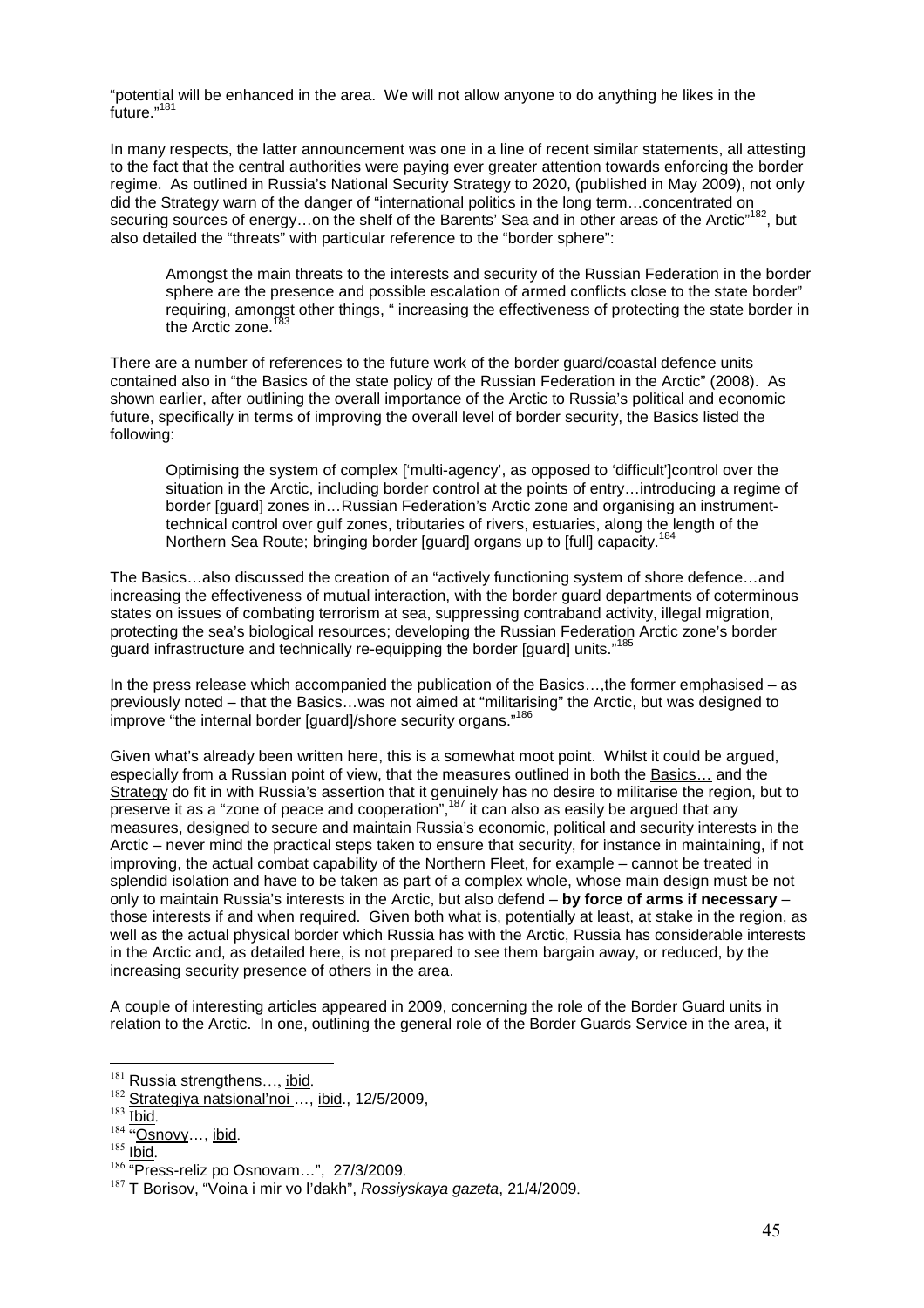confirmed that more border guard posts would be created in the Arctic and that the Service would be heavily involved in "working on a large-scale concept for the development of shore defence to 2017…with the intention of creating naval border [guard] regions."<sup>188</sup> Kulikov also mentioned that the Service would receive a new type of vessel of operating in the Arctic waters "later on in the year" but that, between 2004-2008, 46 new vessels had already been added for border guard/maritime protection duties.<sup>189</sup>

In an interview given by Colonel-General V Trufanov – head of coastal defence, Border Guard Service – the latter, whilst lamenting the reduction by one third in the number of coast guard cutters between 2000-2005, stressed, however, that the region's security would still have to be re-examined taking into account both the activities of the other member-states of the Arctic Five, as well as the need to create a system adequately safeguarding Russia's maritime border area:

The Arctic Five are paying close attention to the Russian zone of the Arctic, as an area of economic development.. This [in turn] has made it necessary [for us] to re-examine the concept of maintaining national security in the region, particularly in the border area. Border departments have been created for Murmansk and Arkhangel'sk oblasts. The construction of the northern border [guard] complex, 'Nagarsk', on Franz Josef Land has been completed. There are future plans to create similar such complexes on Wrangel' Island and throughout the entire length of the Arctic coastline. A complex of measures is being organised and gradually being put into effect for the deployment of a system off technical control of the surface water environment in the Arctic region. A model for maintaining border security...in the Arctic region, taking into account the future formation of a unified complex…to guard the border sea area and the shore [is being developed]. In 2008, for the first time in many years, a patrol, using border guard patrol vessels, was organised along the Northern Sea Route.<sup>190</sup>

In short, as in the military sphere, Russia is developing its overall security infrastructure with a keen eye on current and future activities of the other Arctic Five member-states. The neglect of the past looks set to be repaired, gradually perhaps, but repaired, both as a direct consequence of more resources being made available for various security and military matters. An investment now is being made with an eye on securing Russia's long-term interests in the region in the future. A reliable and comprehensive border guard structure in the Arctic region would assist not only, for instance, in the development and safe use of the NSR, thereby assisting in Russia's long-term economic future. Given what has already been described earlier, it would be safe to assume that further monies will be spent on Russian border security measures, both by central and local government, to continue rebuilding an effective border control regime.<sup>191</sup>

In a more recent interview of the  $1<sup>st</sup>$  deputy director of the FSB, V Pronichev, the latter emphasised the work of the border guards on what he described "in the protection of distant and frequently lifeless territories":

The Arctic now finds itself at the crossroads of the interests of the Arctic region[al] states [i.e. the Arctic Five] and states at some considerable distance from it [China]…The number of individuals and organisations looking to undertake one form of activity or another in the Arctic has increased several times over…Every month our staffers [border guards] are uncovering

 $\overline{a}$ <sup>188</sup> V Kulikov, "Severniy poyas", Rossiyskaya gazeta, 16/9/2009.

 $189$  Ibid.

 $190$  V Mokhov, "Beregovaya okhrana: dva goda v puti", Krasnaya Zvezda, 13/9/2009.

 $191$  In the Trufanov interview, mention was made of the border guard complex, "Nagarskoye" on Franz Josef Land. In a later article, detailing Putin's visit to the area in April 2010, the complex was described in some detail. Opened in 1981, its original purpose was "to protect the state border surrounding the archipelago." Consisting of an "admin-living bloc, garage, energy bloc[sub-station], fuel reserve, water tank and pipe system, and, more recently, a Russian Orthodox Church has been added." The admin-living bloc is "5,000 sq metres" and is made up of a "communication point, signals, living accommodation, training hall." The complex also has a 24-bed hospital, operating in conjunction with the Ministry of Emergency Situations. The complex's main purpose now is described as "ensuring the safe passage of ships along the Northern Sea Route and defending the economic interests of Russia…On top of that, the border guards must deal with the illegal shooting of polar bears [a subject very close to the PM's heart], whose migration paths cut across Franz Josef Land," (V Markushin, "Arkticheskiy forpost' Rossii", Krasnaya Zvezda, 30/4/2010).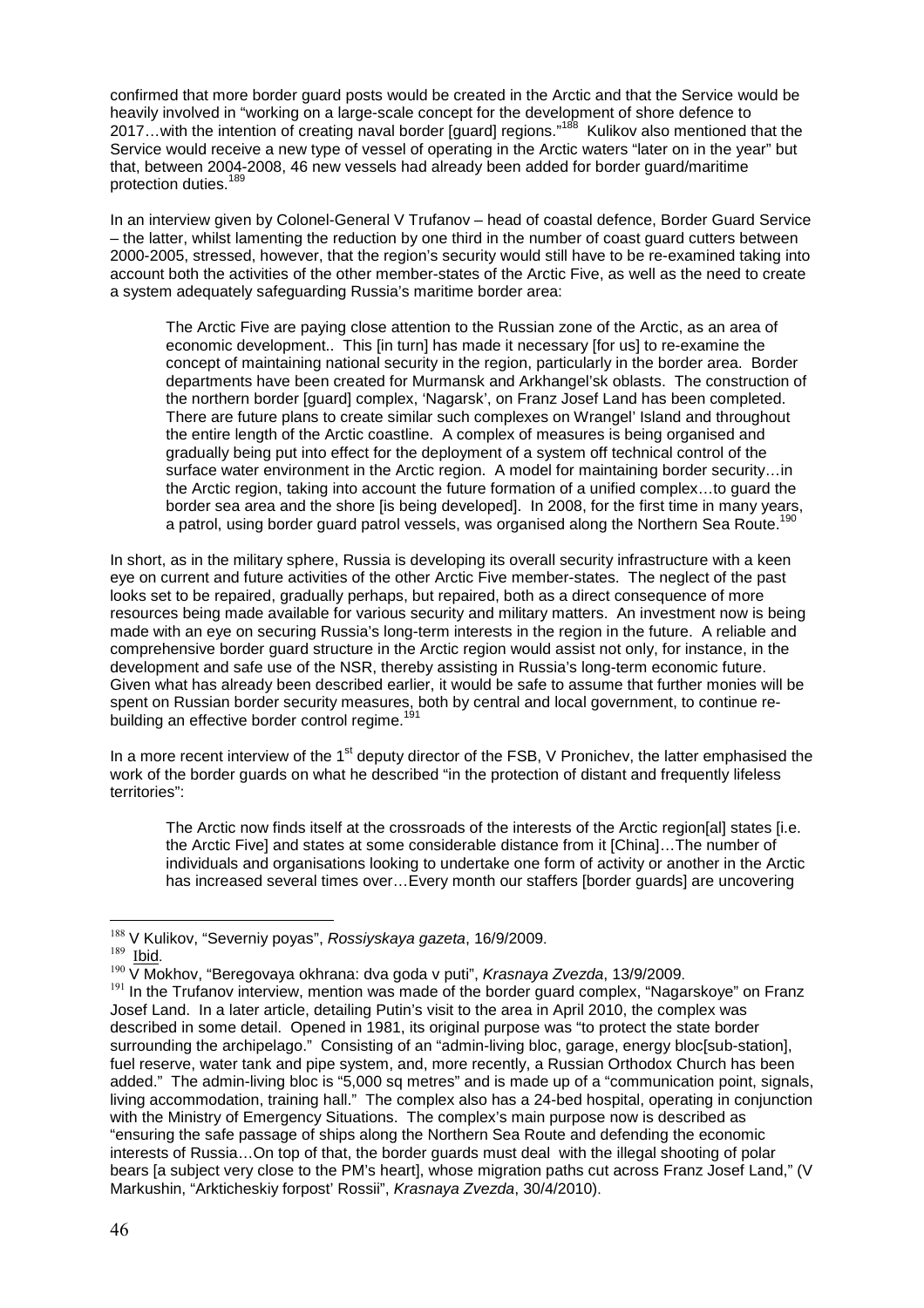instances of illegal labour migration by CIS citizens in all the RF's Arctic region components. We are also suppressing attempts to smuggle narcotic substances and to engage in poaching. Just last year [2009] over 650 individuals were detained in the Arctic for violations of the border-zone or entry-point regulations and procedures. So conclusions have to be drawn as to what is more expensive. The creation of a costly infrastructure, thereby ensuring the state's security, or an inexpensive system of border security and the loss of precious resources.

With specific reference to the Nagurskoye facility, Pronichev confirmed that "several border complexes similar to the Nagurskoye detachment" would be built over the length of the NSR and that not only would they carry out border guard duties, but also scientific ones in assisting expeditions heading to the North Pole.

Thus, to all intents and purposes, Russia has taken the decision to go for the more expensive option in order to secure and defend Russia's border in the Arctic region, as well as have a viable force able to counteract the growing levels of illegal activities forecast for the years ahead. This was confirmed recently in a report of a session of the Collegiate of the Border Guard Service (FSB Russia), held towards the end of 2010, specifically devoted to analysing problems in maintaining Russian security in the Arctic. Debate was continued with the holding of a conference on the same issues in the Border Guard's Academy of FSB of Russia, chaired by Colonel-General V Trufanov. In his opening remarks to the conference, Trufanov outlined the "basic elements" designed to maintain and defend Russia's interests in the Arctic:

…development of the organs [responsible for] coastal security, conducting counter-intelligence measures, opposing the Arctic desires ["arkticheskiye ustremleniya"] of foreign special services, combating terrorism and organised crime.

Trufanov further pointed out that "20 new and reconstructed border guard infrastructures would be built in the Arctic, as well as the creation of a complex system for controlling the surface water environment, broadening the zones of operation of the border guard ships."

Moving on to discuss the tasks for the organs of coastal defence, Rear-Admiral A Vol'skiy listed them as follows:

...defending the economic interests [of the country], supervising ['kontrol'] the observance of the law and international treaties, maintaining the security of maritime transport lanes, as well as [conducting] search and rescue [operations] and preserving the environment.<sup>196</sup>

Vol'skiy also informed the audience that, in the previous three years, 12 x new coast guard cutters had been added to the arsenal of the coastal border quard forces.<sup>19</sup>

According to one of the FSB's academic consultants, A Yegorov, the "main mass" of the threats facing the Arctic throughout the rest of the decade "will lie in the areas of economic activity" as states and foreign companies look and begin to extract the region's hydrocarbon reserves, as well as using the NSR to freight goods and carrying out industrial-scale fishing in the Arctic's seas.<sup>198</sup> In relation to matching intent and capability, Yegorov also made public that an ice-class border guard cutter ['pogranichniy korabel' ledovogo plavaniya'] for service before the end of the current decade was "being actively examined."<sup>199</sup>

Another speaker at the conference, N Orlova, moving slightly away from he economic/military security side of the Arctic question, spoke about the need to preserve the Arctic's unique environment, warning the audience that, unless the necessary ecological security steps were taken to manage the

 $\overline{a}$ 

 $195$  Ibid.

 $199$  Ibid.

 $192$  "V Pronichev. Spotlight on the Arctic", (BBCM,  $2/6/2010$ ).

 $193$  Ibid.

<sup>&</sup>lt;sup>194</sup> A Peslis, "Zashchitit' interesy Rossii v Arktike", Granitsa Rossii, 35 (771), September 2010, 13, 15; 13.

 $196$  Ibid.

 $197$  Ibid.

 $198$  Ibid.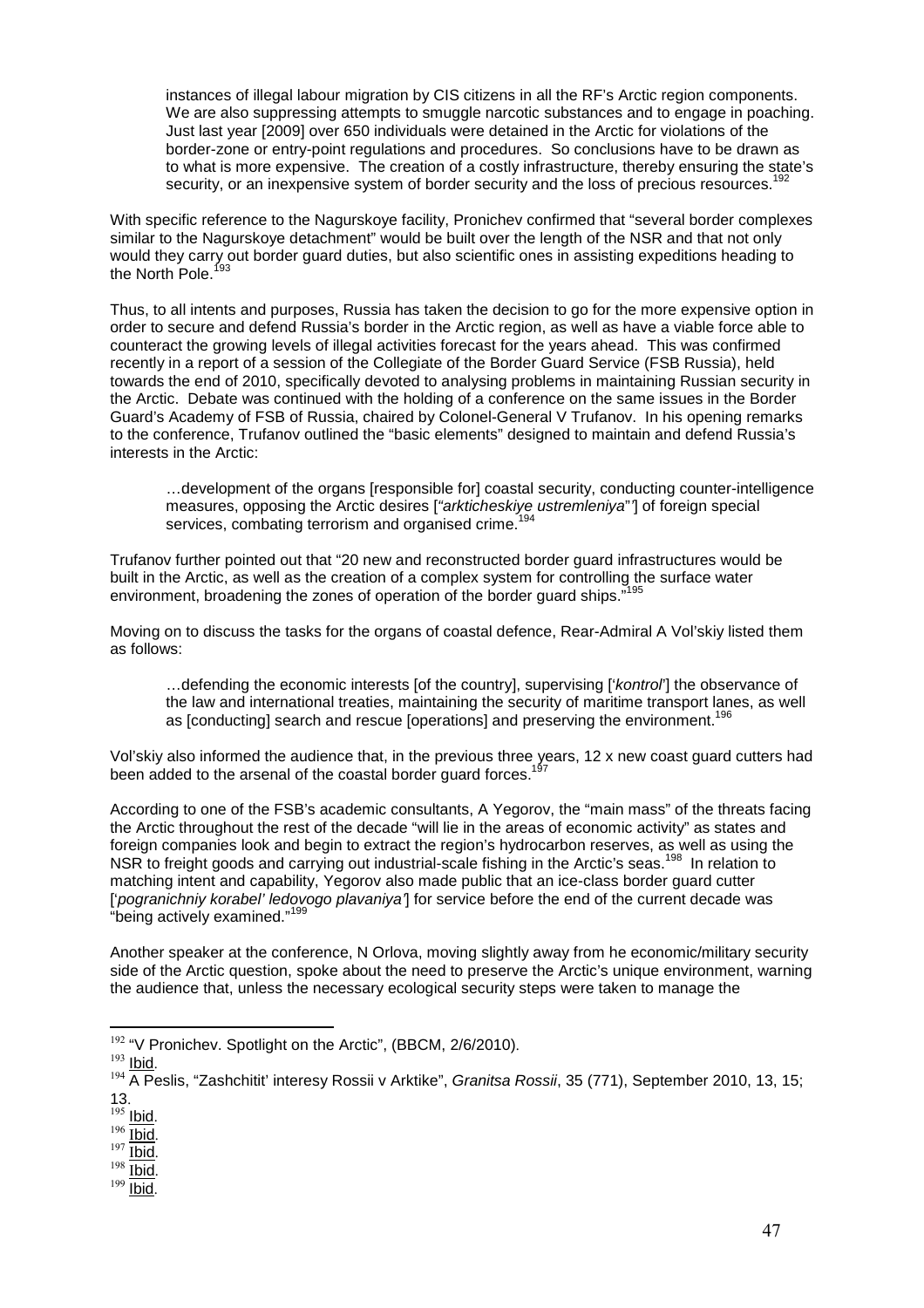exploitation of the region's resources, then "a global ecological catastrophe" could take place.<sup>200</sup> She also expressed the view that the proper disposal of spent nuclear fuel was "a subject of concern for the whole world community."<sup>201</sup>

Although the newspaper report does not make it clear whether, or not, Orlova expressed this view – and it would appear not to fit in with what she is reported to have said at the conference, so it seems unlikely – certainly someone did state that the issue of the ecology of the Arctic was being used, by other states and organisations, both to apply political pressure on Russia, or as a cover by "foreign secret services" to gather more sensitive information:

The ecological issue is being used as a form of political pressure and [is] a dirty set of [behind the scenes] games. In particular, many developed countries strive to present Russia as the main polluter of the Arctic region, with the aim of acquiring political dividend and pressuring our country on issues of exploring the Arctic expanse…under cover of preserving the environment, foreign intelligence services make [various] attempts to acquire secret information, detrimental to Russia's interests.<sup>202</sup>

These views, as demonstrated earlier, are not just the product of the imagination of some local, overzealous, parts of the local security apparatus, keen to see the work of foreign intelligence services everywhere and anywhere – redolent of a past, more sinister, age in the history of the country, trying to look, or sound, impressive to their bosses in Moscow - but, in actual fact, a reflection of views held centrally, i.e. emanating from Moscow itself. The Russian government on a number of occasions has expressed and shown its disquiet at the activities of the Norwegian ecological/environmental pressure group, "Bellona" – and it is a common feature of this local security environment that, rightly or wrongly, the perception holds that environmental/ecological concerns are being used for political purposes, a way to gather more intelligence on Russian military facilities in the Arctic region. From the Western perspective, this may seem absurd but, given the importance the Russians attach to the Arctic, the very real military assets it has in the region, the growing activity of non-Arctic Five member states in the Arctic, Russia has a strong misperception and fear of the true intent of others in the region. In terms of its historical record, it does not take much for Russia to be suspicious and fearful of "the foreigner."

Again in terms of matching intent and capability, one of the other delegates, Professor N Kudinov, argued that coast guard service should be equipped with ice-class ships, with "on board aviation assets", including helicopters, pilotless drones, all-weather aircraft. Each ship should have a displacement of  $12,000$ -15,000 tonnes.<sup>203</sup>

If any, or all, of these steps are realised, it would indicate strongly that, combined with the steps undertaken in the military sphere, Russia not only has an "Arctic fist" but, judging by a number of public announcements and equipment upgrades and plans for the future, its "Arctic fist" is set to become considerably stronger. The words are there, the overall strategy has been outlined, the national interests clearly defined, money is being spent on correcting the mistakes of the past. All the preliminary steps are being taken to ensure that Russia has adequate force in the region to meet a number of threats; for Russia, it looks increasingly likely that, despite the positive words about the region being a zone of co-operation and peaceful development, there will be conflict, even if the precise nature of the extractable natural wealth of the Arctic is still the subject of estimation, learned as it may be. **One of the questions of the early half of the 21st century may already be crystallising in front of our very eyes: will conflict break out in Arctic over the latter's potential resource base, or its known and proven extractable reserves? Looking at Russia's policy - and the practical steps undertaken and planned for in the future - towards the region over the past ten years, Russia looks to have decided the answer to that question already.** 

<sup>&</sup>lt;sup>200</sup> Peslis, <u>ibid</u>.

 $^{201}$  Ibid.

 $^{202}$  Ibid.

 $203$  Ibid.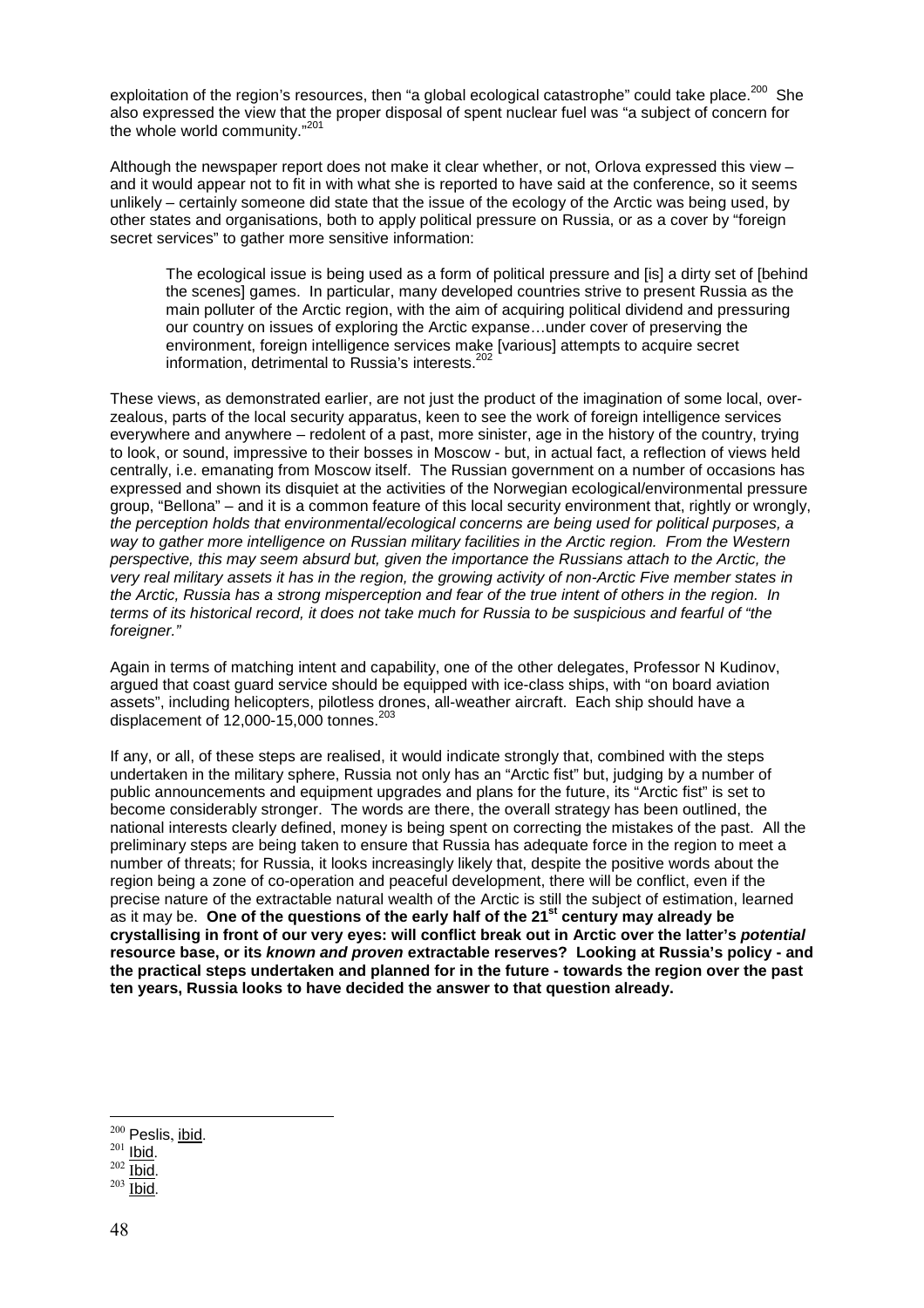### 'Arktika' for the Arctic

As stated earlier, in his criticism of the failings of past administrations in relation to maintaining Russia's interests in the Arctic, Sosnin made reference not only to the downgrading of the border guard presence in the area, but also to the disbandment of the MoD's local radio-technical units:

In the post-Soviet period, amongst the leaders of the highest echelon of the Russian Federation, there appeared a very dangerous tendency: an underestimation of the threat to the Russian Federation's national security in the region [Arctic]. Suffice it to say that in the 1990s, (on the whole in 1993), all the Arctic units of the RF MoD's radio-technical troops, who maintained radar control over the air environment in the area, were hurriedly disbanded.<sup>204</sup>

In another article, on the same theme, Sosnin further examined Russia's lack of radar control over the local air-space environment and the very real threat, as he saw it, facing Russia in this part of the world:

In general, within the [physical] parameters of the Northern air-space axis ["severnoye vozdushno-kosmicheskoye napravleniye"] during [the length] of an air-space operation, one could expect [the enemy] to use about 2,400-2,500 units of aerial attack and, in the conduct of [such] an air operation, upwards of 500-520 'Cruise' missiles, aircraft carrier, tactical and strategic aviation [assets]. Thus…the aerial threat from this axis over the past 10-15 years has increased due to the improvement and radical increase in the quantity of sea-borne 'Cruise' missiles. The danger to the Arctic sector of the Russian Federation has increased further if one takes into account...that this development has not been matched [by developments] in PVO [anti-air defence] of the [Russian] Navy.<sup>2</sup>

In other words, having analysed conflicts over the past two decades and knowing, from their own experience, the current state of the Russian Navy's PVO system and the increasing intensity for control of the Arctic's potential hydrocarbon and mineral wealth, both authors are convinced that Russia will face a military challenge to its role in the Arctic and, given the current primacy of the air as the preferred means of operational assault, both authors, having identified the identified the nature and means of the aerial threat – obviously, it has to be emanating from the West – proceed to sharply criticise the earlier decision to effectively denude the Arctic region of comprehensive radar cover:

Having saved money in the 1990s by not maintaining the radar system [in the Arctic], Russia lost the main factor in employing [its] PVO system in the event of aggression…the factor of timeousness in using the PVO system of the Northern Fleet, as well as the men and means of the Air Force's naval units.<sup>206</sup>

And, as far as both men were concerned, the situation has not improved that much, either:

Today, above the endless expanse of the Arctic Ocean, Western and Eastern Siberia, Chukotka and the Kurile Islands, the radar net is completely non-existent.<sup>2</sup>

Of course, this lack of radar cover, whilst being exceptionally lethal to Russia being able to defend its national interests in the Arctic sufficiently, or even adequately, was good news, in the thinking of both Sosnin and Ryzhov and, no doubt others, to the US. Now dubbed a "zone of national interests to the USA", the USA has shown an ever-greater interest in the Arctic with the passing of time and, like it or not, there is very little Russia can do to stop this growing influence, hence its earlier decision to go ahead and beef up its formal military presence in the area, including its monitoring systems:

In such a situation, Russia had no choice but to create afresh a group of means and men in the region, the basis of which are…the Northern Fleet…and the [local] men and means of the

<sup>&</sup>lt;sup>204</sup> Sosnin, <u>ibid</u>., 6.

<sup>&</sup>lt;sup>205</sup> Maior-General V Sosnin, Colonel G Ryzhov, "Vosstanovleniye kontrolya za vozdusnhoi i nadvodnoi obstanovki v Arktike-vazhneyhsheya zadacha Rossii", Morskoi sbornik, 7, 2010, 32-37; 33.

<sup>&</sup>lt;sup>206</sup> Sosnin, Ryzhov, ibid., 34.

 $207$  Ibid.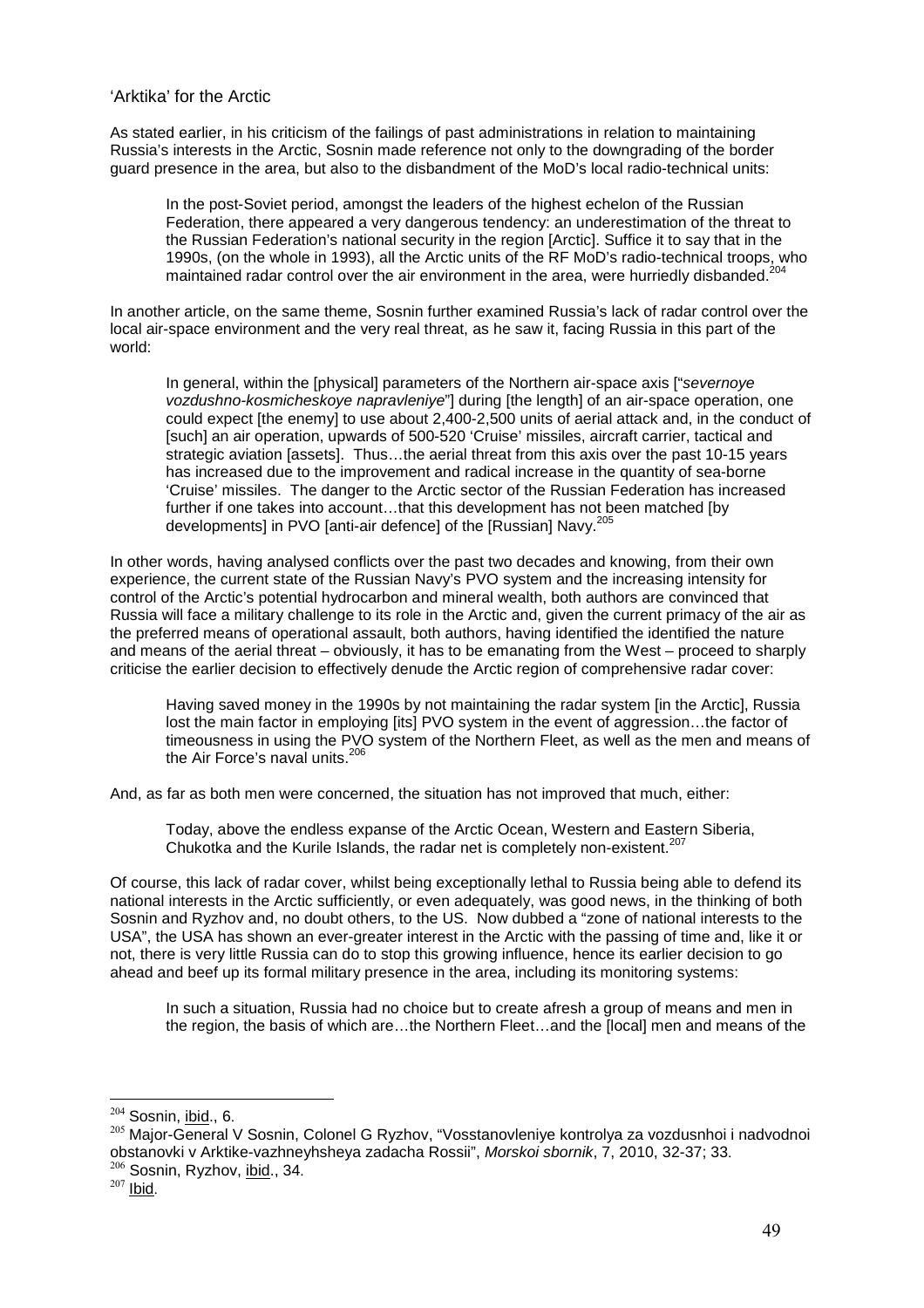Air Force. The guarantee of [their] effectiveness is their use in a constant [permanent] functioning system, monitoring the air, ground and underwater environments.<sup>208</sup>

Ruling out the creation or, rather, the re-creation of the former Soviet radar network in the region, on the grounds of a number of "technical and economic reasons", both authors were in favour of an airborne technical capability on the basis that the latter would be harder to target and also because it could mean employing pilotless drones and could be considerably cheaper to develop and deploy.<sup>209</sup>

In general, both men were in no doubt about the possibility of force being used in the Arctic and the necessity for Russia to have an integrated complex ready to hand in the Arctic:

Russia, in essence, already has got an area of conflict on its northern borders, which we earlier would have considered secure…In the Arctic, at the present moment in time, active inter-state competition for control of [its] natural resources is taking place. Under such circumstances, it is necessary more fiercely and decisively to maintain the position of the state. In order to effect the defence of [Russia's] national interests in the Arctic, [we] will require a system of political, economic and other measures which [in turn] will have to rely on an element of force in the shape of a multi-disciplinary and multi-functional group of men and means in the aforementioned region [emphasis mine – SJM**]**. It goes without saying that one of the priorities in the creation of such a group of men and means…must be the development of a reconnaissance and [early-]warning air-space attack system. Solving this issue will depend on the smooth integration of all current and future information systems, of various operational types...regardless of their Service branch or departmental ownership.<sup>210</sup>

Thus, both men must have welcomed the decision, formally announced in the spring of this year (2011), of the unification of Russia's air-space defence assets into one united whole.<sup>211</sup> With particular reference to the Arctic, they must also have slept a bit easier at night following the announcement, at the end of April 2011, by the then Head of the Russian Space Agency (Roskosmos), A Perminov, to create a satellite-based monitoring system for the Arctic, (somewhat unimaginatively titled, 'Arktika'). At long last, both men must have thought that their public concerns over the lack of a radar monitoring system for the Arctic, were now being addressed.

Opening the press conference, Perminov stated that:

Currently, one notes that the governments of many countries are paying particular attention to the Arctic region. The Arctic was and is 'the kitchen' for the [world's] climate, [but] especially for those countries which it borders. A multitude of countries have interests in the industrial development of the resources of the Arctic region. That is why…knowledge of the situation, monitoring, becomes ever more important. The main task of the new space system is, in the shortest possible space of time, to secure the primacy of Russia's national interests in the Arctic, particularly in the detection and development of new sources of hydrocarbons on the shelves of the Arctic seas. This work has to be undertaken from space, both to ensure the security of oil and gas extraction, as well as [assisting] in transporting oil and gas. Many firms which are planning to become involved in the extraction of hydrocarbons in the Arctic demand security for their economic activity from space.<sup>212</sup>

Perminov outlined the overall main tasks of the new satellite-monitoring system:

Meteorology; development of the information infrastructure; control ['kontrol'] of economic and other activities; information security for transport systems; control of emergency situations; tasks of a geological, geophysical and geochemical nature; ecological monitoring.<sup>213</sup>

In order to achieve these goals, 'Arktika' will consist of three sub-systems:

<sup>&</sup>lt;sup>208</sup> Sosnin, Ryzhov, ib<u>id</u>., 35.

 $^{209}$  Ibid., 35.

 $^{210}$  Ibid., 37.

<sup>&</sup>lt;sup>211</sup> BBCM reports, various, March 2011.

<sup>&</sup>lt;sup>212</sup> A Il'in, "'Arktika' dlia Rossii", Novosti kosmonavtiki, 7, July 2010, 4-43; 42.

 $213$  II'in, ibid., 42.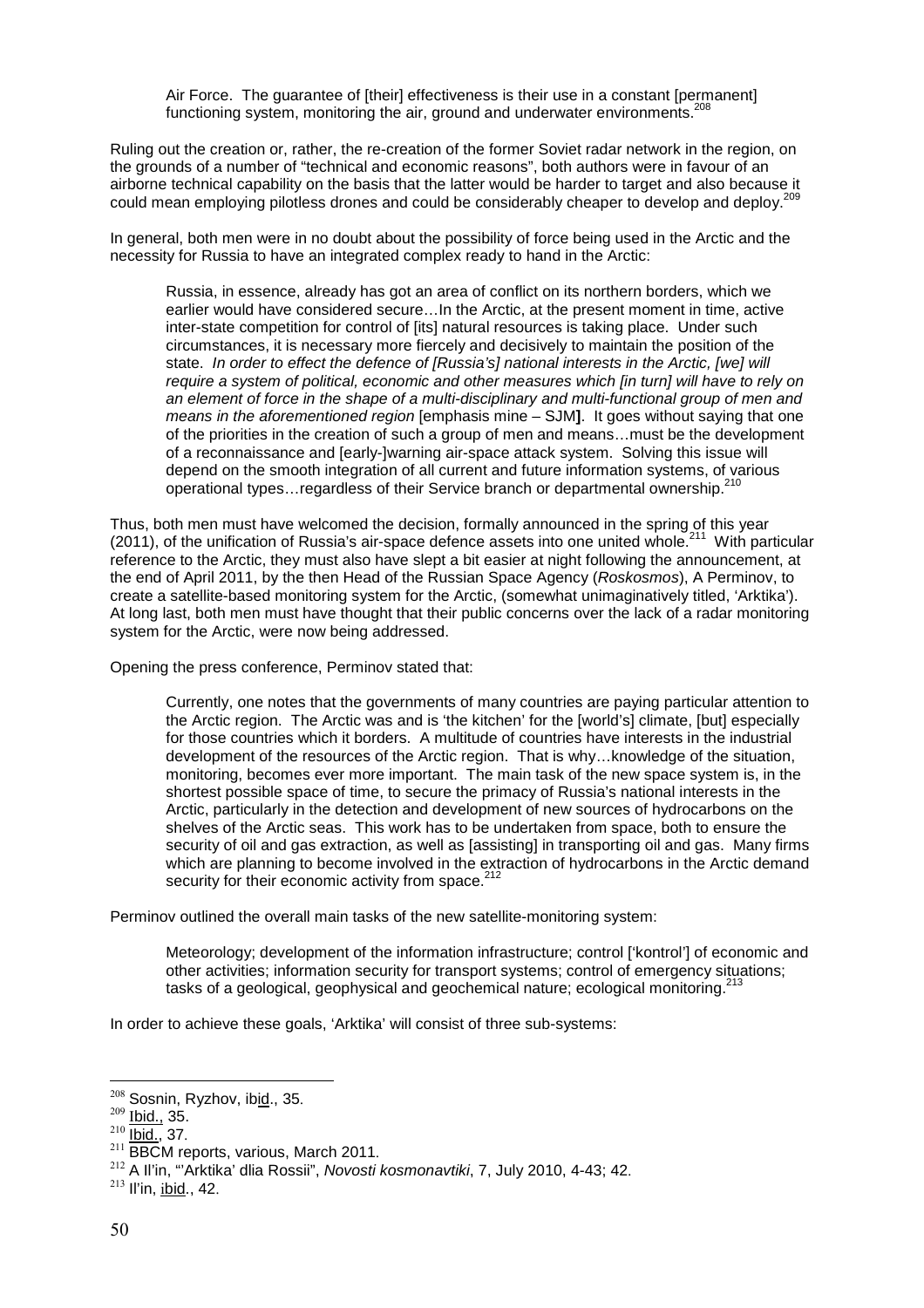'Arktika-R', (radar monitoring], 'Arktika-M', (hydro-meteorological monitoring) and 'Arktika-MS' (communications).<sup>214</sup>

He further estimated the total cost of the system at 68 bn roubles – half of which he confidently predicted would come from private sources, keen to get the system up and running in order to further their search for potentially new sources of the region's hydrocarbon and mineral wealth. Deployment of the system would begin in 2014-2015, with profit beginning to flow into the state's coffers, in his estimation, as early as  $2016.<sup>215</sup>$ 

This may not seem as fanciful as it looks: 'Arktika' is partly designed to ensure more accurate longrange weather forecasts. According to the head of Russia's Meteorological Service, A Frolov, Russia's weather can cost the country an annual 40-60 bn roubles worth of economic damage, thus anything which can help to ameliorate the economic cost of Russia's climate can only be but a good thing. $216$ 

Other than helping to increase the accuracy of Russia's weather forecasts, the system is also specifically targeting providing accurate information for cross-polar flights from Europe-North America; improving communication links; enhancing the safety of passage for ships traversing the Northern Sea Route, etc.<sup>217</sup> If, as many Russian academics predict, the 21<sup>st</sup> century becomes the 'Arctic century', then 'Arktika' could play a very significant role in opening up and helping to exploit the Arctic's potential natural wealth and realise their prediction.

Although primarily designed to assist in the peaceful development of the Arctic, there can be little doubt that some of the intelligence gathered will have a military edge to it, thus, when the system is fully deployed and operational, it should go some way in alleviating the concerns of Sosnin and Ryzhov – and, no doubt, others in the Russian military/security apparatus –over the current poor state of radar protection for the region. What the development of the new satellite-based system for the Arctic also proves is, once again, how serious Russia's commitment is to maintaining its "lead" position in Arctic affairs.

As stated at Perminov's press conference, one of the functions of the deployment of the 'Arktika' system is to improve the passage of ships along the NSR, the infamous north-east passage, designed to route the fabulous riches of the East to the West. Potentially, at least, the NSR could be one of he world's most important arterial freight routes, if the necessary level of investment could be secured; the northern part of the world continues to heat up and, last but by no means least, contrary to centuries of international economic trade, both countries and companies the world over, decide to transport a significant volume of the world's freight by the northern route, as opposed to the southern arterial routes of Suez, Panama Canal and the Cape of Good Hope.

# The Northern Sea Route

As stated at the beginning of this paper, the Northern Sea Route (NSR, also known as the North-East Passage), has been the object of much attention and speculation about its role and utility throughout Russian and Soviet/Russian history. Potentially, if properly developed and made economically viable, the NSR could prove to be just as important to Russia's long-term economic well-being, as the reserves of oil and gas reputed to lie underneath the Arctic ice.

As a trade artery between Europe and Asia, the NSR could significantly reduce the freight times of goods being transported between the two continents, as well as producing a much safer trade route for ships, now no longer needing to sail through the increasingly pirate-ridden waters in and around the coast of East Africa. For instance, St Petersburg-Vladivostok via NSR is approximately 14,000 kms; the same route via the Suez Canal is more than 23,000 kms. Similarly, Murmansk-Yokohama, via the NSR, is 5,770 nautical miles; same route, via Suez Canal, 12,840 nautical miles. Jumping slightly ahead, such a significant reduction in the amount of time ships would be at sea would mean a significant financial saving for all companies and countries concerned. However, for the NSR to be commercially successful, a significant investment would have to be made in local infrastructure, as

 $214$  II'in, <u>ibid</u>.

 $^{215}$  Ibid.

 $^{216}$  N Slavina, "Sputniki nad Arktikoi", Rossiyskaya gazeta, 5/5/2010.

 $217$  Ibid.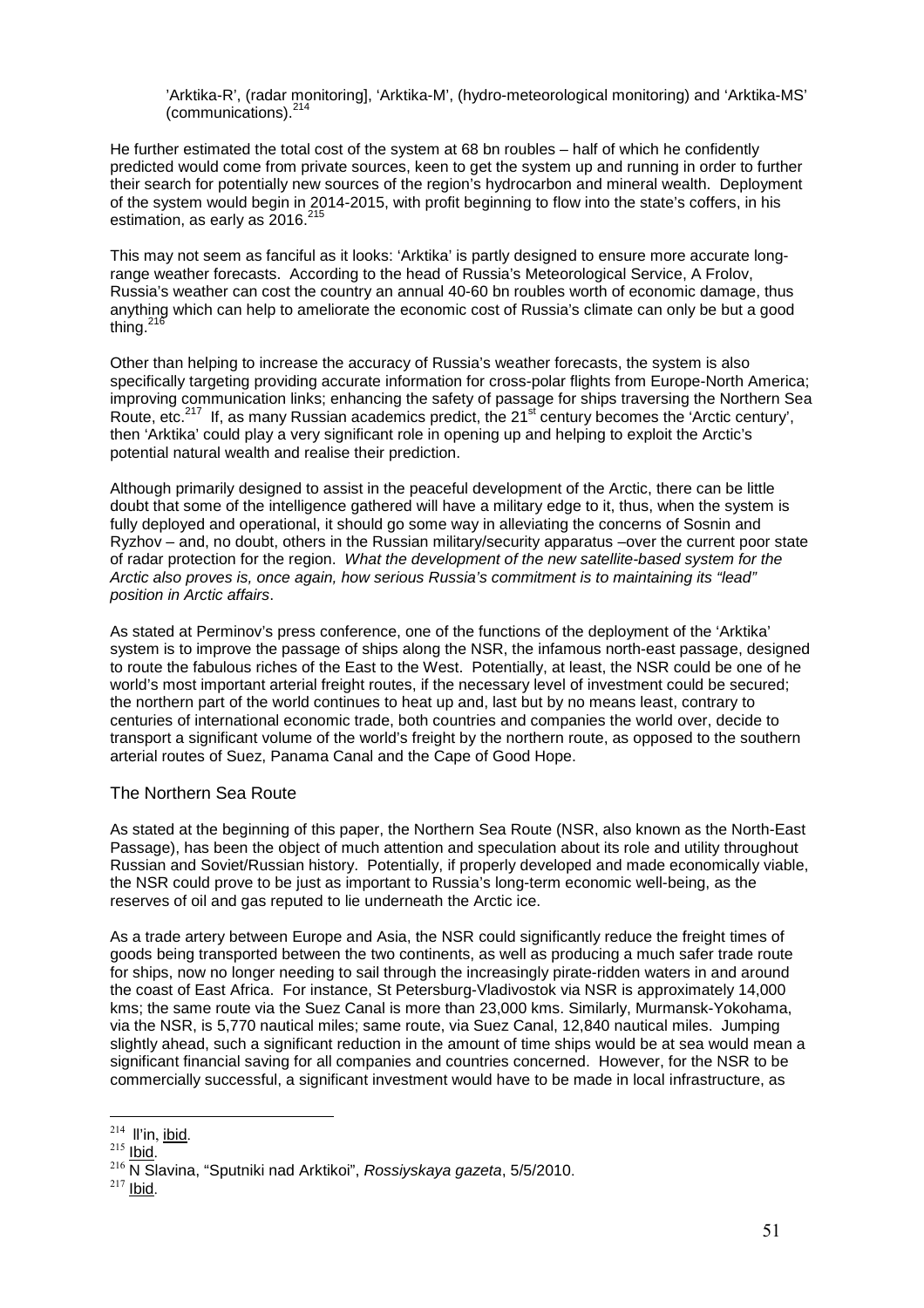well as an increase in the number of both ice-class ships and ice-breakers, available for use by companies traversing the NSR when it still has significant ice cover; an improvement in the accuracy of both long-range weather and ice cover forecasts, etc. Although much has been written about the NSR over centuries, this section will simply concentrate on providing the reader with a summary examination of the Russian perspective on NSR, the historical background, (both Russian and Soviet), its economic development, the threat of "internationalisation".

For the purposes of this particular section of the paper, the NSR is defined, in geographical terms, as "a system of shipping lanes traversing the coastal waters north of Siberia, bounded by Bering Strait in the east and by the straits between the Barents Sea and the Kara Sea in the west."<sup>21</sup>

Touching on a few of the issues which will be looked at later, a Soviet definition of the NSR, published in the mid-1970s, still has value. Issues of geography and navigation do not change simply because the political colour of the regime in power changes:

The principal ice-encumbered path of the Northern Sea Route from the straits of Novaia Zemlia to the port of Providenia is 5,160 kms long; the navigable river routes with access to the Northern Sea Route have a total length of approximately 17,000 km. Long, severe winters and short, cold summers, however, make the Arctic seas icebound and render ship passage difficult over considerable segments of the route. The most difficult conditions for navigation occur near such regions as the Taimyr Peninsula and Aion Island, where large accumulations of thick ice never completely break up, even in the warmest months. Only with icebreakers can ships pass through these areas.

Even though the Soviet entry is over 30 years old, it still has value, in pointing out a few of the difficulties which still have to be tackled with today, if the NSR is to prove economically – as opposed to politically and strategically – important , both for Russia and the other nations of the world. Ice is still a problem for many months of the year – regardless of global warming – and ice-breakers are still very much required to ease the passage of ships along the NSR. Thus, the role and number of the latter, at commercially attractive rates, is vital if Russia is to successfully market the NSR as an economic artery between East and West. There have been various attempts, over the centuries, to explore the commercial viability of the NSR, including a number made by intrepid British sailors in centuries gone by. As early as the 16<sup>th</sup> century, the English sea Captain, Sir Hugh Willoughby, made a number of attempts to find an easy – or easier – passage to the riches of the fabled East, but never managed to get further than Novaya Zemlya. Such attempts were eventually to cost him his life.<sup>220</sup>

As described earlier, a number of prominent Russian academics also devoted much time and effort to studying the lands of the Far North, in particular M V Lomonosov and D I Mendeleyev, speculating about the possibility of a northeast passage to the Far East. Various expeditions were undertaken in the 18<sup>th</sup> and 19<sup>th</sup> centuries and, amongst other things, proved that, despite the ice, for certain times of the year and with great fortitude and endurance, the NSR was navigable. By the beginning of the 20<sup>th</sup> century, "one steamship made annual trips from Vladivostok to the Kolyma River", but these trips were suspended as a result of regular supply facilities not being made available over the whole length of the route.<sup>221</sup> The NSR was to assume ever greater importance from the very beginning of the 20<sup>th</sup> century to its very end. Invoking the "sad" memory of the Russo-Japanese War, one Soviet commentator remarked:

The sad lesson of the 1904-1905 Russo-Japanese War forced the Tsarist government to consider the Arctic. The defeat at Tsushima of Rozhestvenskiy's squadron caused such a wave of protest amongst Russian patriots. 'If 1/10 of what we lost at Tsushima' - wrote D I Mendeleyev – 'had been spent on getting to the Pole, our squadron, probably would have been able to reach Vladivostok, bypassing the German sea and Tsushima.<sup>'22</sup>

<sup>220</sup> D Mountfield, "A history of Polar exploration", (London, 1974), 27.

<sup>&</sup>lt;sup>218</sup> T Armstrong, "The Northern Sea Route, Soviet exploitation of the North East Passage", (Cambridge, 1952), xii.

<sup>&</sup>quot;Great Soviet Encyclopedia", vol 23, 3<sup>rd</sup> edn., M.1976, 'Northern Sea Route', 176-178; 176.

<sup>&</sup>lt;sup>221</sup> "Great Soviet Encyclopedia...", ibid., 177.

<sup>&</sup>lt;sup>222</sup> V S Lupach, "Russkiy flot kolybel' velichayshikh otkrytiy i izobreteniy" (M,1952), 57.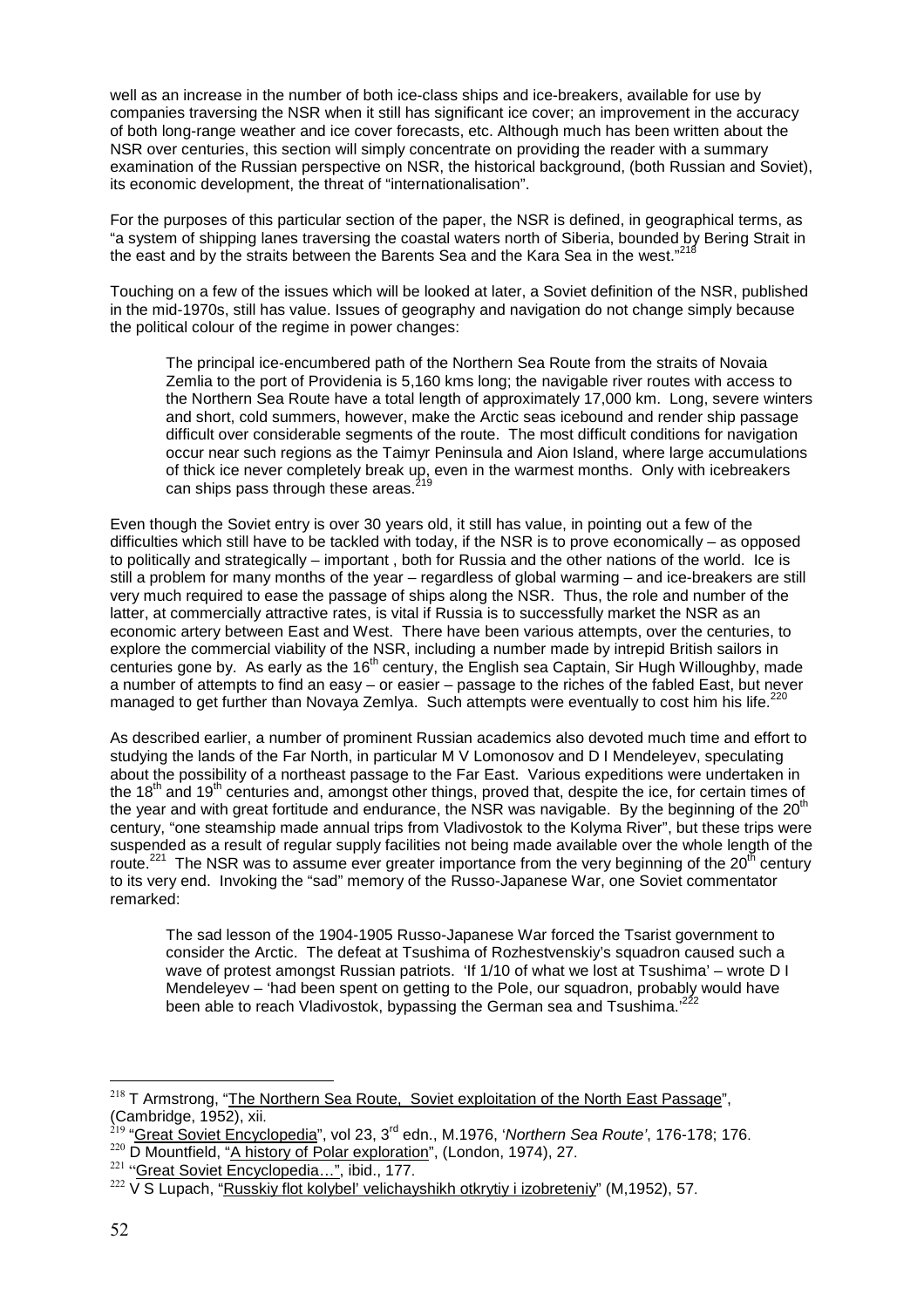Not for the last time, 1905 saw a renewed interest in the NSR as a result of famine elsewhere in Russia. Famine had broken out in central Siberia in 1905 and, as the Russo-Japanese War was in full swing and the Trans-Siberian Railway Line, (itself just completed that year), was over-laden with military freight, so the government decided to send a large convoy of food ships through the Kara Sea. This was a success but, as soon as the Russo-Japanese War had come to a conclusion and the immediate famine crisis abated, the NSR fell into inactivity, the government in Moscow thinking that, in terms of trade routes east, all that was needed was the Trans-Siberian Railway Line. $^{223}$ 

As described earlier, the 1917 October Revolution further stimulated Bolshevik interest in the Arctic, not least because of its natural mineral wealth.<sup>224</sup> As had been the case with its Tsarist predecessors, the NSR was to be of great practical value when, once again, it was found necessary to use it in order to avert famine in Russia. In an article commemorating the  $75<sup>th</sup>$  anniversary of the creation of the Great Northern Sea Administration (Glavsevmorput') in December 1932, one author wrote:

The NSR rendered invaluable assistance on more than one occasion to Russia during many critical moments in its history. At the beginning of the 1920s, the NSR saved European Russia and Ukraine from severe famine, maintaining the supply of bread from the mouths of the rivers Ob' and Yenisey.<sup>225</sup>

The importance of the NSR was to grow throughout the early period of Soviet power. In that part of the article commemorating the role of Glavsevmorput' in the 1930s, Yakovlev struck a tone very reminiscent of an earlier period in Soviet history:

In the 1930s, unified in the structure of Glavsevmorput' were industry, transport and trade [of the North] which made it possible in the shortest possible space of time to raise the economy of the North. The mastery of the NSR was one of the [main] branches in the great reconstruction [of the country]. The country carried out a gigantic economic leap forward and placed it[self] amongst the most powerful states in the world.<sup>226</sup>

In a report of Molotov's speech at the  $18<sup>th</sup>$  Party Congress, there is a distinct foretaste of what Yakovlev wrote 70 plus years ahead:

Following the report of comrade Molotov at the  $18<sup>th</sup>$  Party Congress...the decision was taken to turn the Northern Sea Route into a normal waterway, ensuring the [Five Year] planned links with the Far East. This decision was exceptionally important both for the continuing strengthening of the country's defence might, as well as increasing its economic potential, the well-being of the people. At the same time, this decision also brought about to a head the age-old struggle of humanity to master the harsh Arctic, subordinating it to the interests of man…the Land of the Soviets remembers the efforts and sacrifices of those who went before it, whose labour eased the conquest of the Northern Sea Route. $227$ 

A Norwegian historical account of this period has a more pragmatic approach:

Stalin had begun to invest heavily on polar research and exploration in the 1930s, with an eye to exploiting the far north economically and forging a heroic Soviet identity that would overcome polar challenges.<sup>228</sup>

With the creation of the Northern Sea Route Administration in 1932, the latter helped to make the Route safe for navigation and passage. Thus, in 1933, work was begun to create a new fleet of

 $\overline{a}$ <sup>223</sup> Armstrong, <u>ibid.</u>, 10.

<sup>&</sup>lt;sup>224</sup> M S Volin, "Organizatsiya izucheniya estestvennykh resursov sovetskoi strany v 1917-1920 godakh", Voprosy istorii, 2, 1956, 8-88; A I Timoshenko, "Sovetskiye initsiativy v Arktike v 1920-e gg. (K voprosu o strategicheskoi preemstvennosti"," Gumanitarnye nauki v Sibiri, 2, 2010, 48-52.

<sup>&</sup>lt;sup>225</sup> A Yakovlev, "Rossiya ne sdavala i ne sdaet svoi pozitsii v Arktike", Morskoi sbornik, 4, 2007, 61-68; 64.

 $226$  Yakovlev, ibid., 64.

<sup>&</sup>lt;sup>227</sup> L Baranov, "Otkrytive i osvoeniye Severnogo morskogo puti", *Istoricheskiy zhurnal*, 9, 1939, 108-123; 108.

 $228$  E-A Drivenes, H D Jolle, (eds.,), "Into the ice. The history of Norway and the Polar Regions", (Oslo, 2007), 323.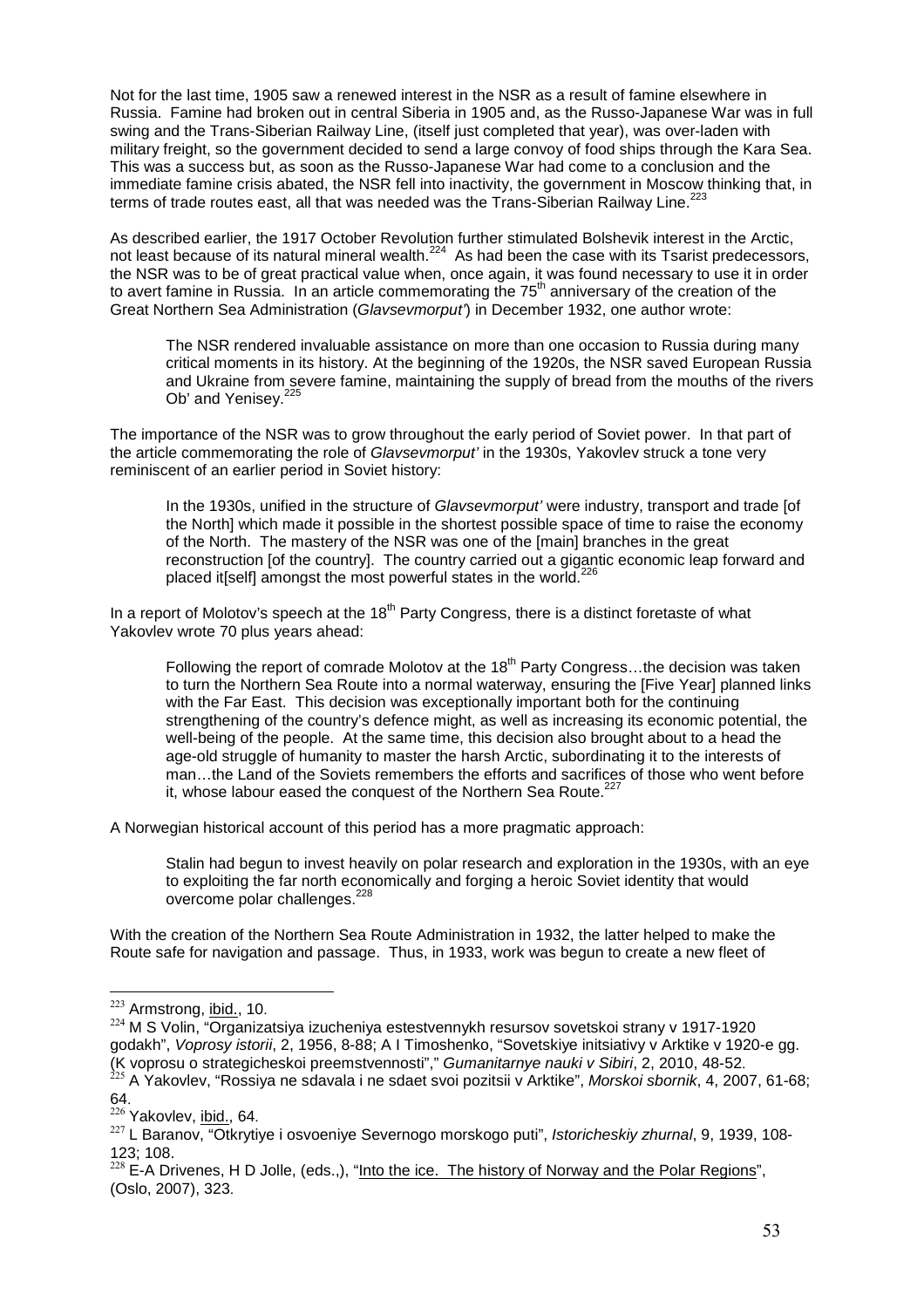icebreakers and freight carriers, as well as providing more supply points for ships and, increasingly, airplanes, as well. Several Arctic ports were built in the 1930s and 1940s – Igarka, Dikson, Pevek, etc. In 1936, ships of the Baltic Fleet used the NSR to sail to the Far East proving, amongst other things, that if and when required, the Route could be used to help strengthen Soviet defences in the Far East, turning the NSR into the largest inland waterway.<sup>229</sup> Without going into exhaustive detail, suffice it to say that the Great Patriotic War, (1941-1945) also proved the vital utility of the Route to the USSR, being used to supply vital supplies to the front from the East, helping to put the USSR's defence industry in the North onto a war footing and, last but by no means least, safe passage of military ships from the East to the West.<sup>230</sup> According to one source, the significance of the NSR during wartime was "great":

Great was the significance, for both the Front and the Rear of the country, of the freight transported along the Northern Sea Route. Sailings in the eastern part of the Barents Sea, in the White and Kara Seas were undertaken in extremely harsh ice and weather conditions. In the White Sea, with the assistance of the ice-breakers, the sailors of the North during the war not only significantly extended the time of the summer navigation, but made it year round…the maritime fleet [in the North] transported to the Front and the [overall] national economy 4,230,000 tonnes of cargo.

After the war, according to Yakovlev, the development of the NSR became a "priority" in the USSR's plans to develop the North. By the end of the 1980s, after considerable investment both to develop USSR's strategically important North and the NSR, the USSR boasted 16 icebreakers, 8 of which were nuclear-powered and a further 200 ice-capable ships, carrying an annual amount of 6.6 m tonnes of freight by the end of 1987. $232$ 

However, as noted elsewhere, following the collapse of the USSR in 1991, matters took a decisive turn for the worse both for the NSR and Russia's North, Both were still important areas for Russia, Russia simply failed, initially, to appreciate and value how important both were to the continuing economic well-being and survival of the country until well into the 1990s. In the mean time, much of the infrastructure which had been built up and maintained during the Soviet period was allowed to go to waste and a prolonged economic crisis also ensured that Russia lost much valuable time in realising both the importance of the region and NSR to Russia's future economic well-being and prosperity. As Yakovlev somewhat dryly noted:

Due to the period of reforms, begun in the 1990s…a significant part of the traditional [economic] production of the North was curtailed. Consequently, the freight base of the NSR was reduced by more than three times, (in 2005, it was about 2 million tonnes). The movement [of freight, ships] along the NSR ceased.<sup>233</sup>

However, despite the disastrous impact of events, brought about both by the collapsing centralised state economy, as well as the initially ambivalent attitude shown by central government to the both the North and the NSR – previously described in various parts of this paper – by the middle part of the previous decade, things were beginning to look better. Yakovlev points out that new freight appeared – namely, oil– and had to be transported along the NSR. Quoting figures for 2005, Yakovlev stated that oil transported along the NSR amounted to 7.2 m tonnes, of which 40,000 tonnes was shipped out of Tiski; from the mouths of the rivers Ob' and Yenisey, a further 386,000 tonnes; 600,000 tonnes from the terminal at Varandey, over 6 m tonnes from the ports of Arkhangel'sk and Vitino.<sup>2</sup>

<sup>234</sup> Yakovlev, ibid.

 $229$  Great Northern Route..., ibid., 177. Legally, the term "inland waterway" may not be being used correctly here, but it is the term found regularly in Soviet/Russian literature on the NSR. Yakovlev, ibid., 64.

<sup>&</sup>lt;sup>231</sup> S F Edlinskiy, "Severniy transportniy flot v Velikoi Otechestvennoi voine Sovetsogo Soiuza, 1941- $\frac{1945}{232}$ , (M.1963), 219-220.

Yakovlev, ibid., 65

 $233$  Ibid. In the words of another contemporary report on the NSR: "the basic reason for the decline in commercial shipping was the fall in the volume of industrial output, investment activity, and geological exploration, as well as in the population in regions adjacent to the NSR and affected by the general economic crisis", (A Granberg, "The North Sea Route", International Affairs, 5, 1997, 188-197; 190).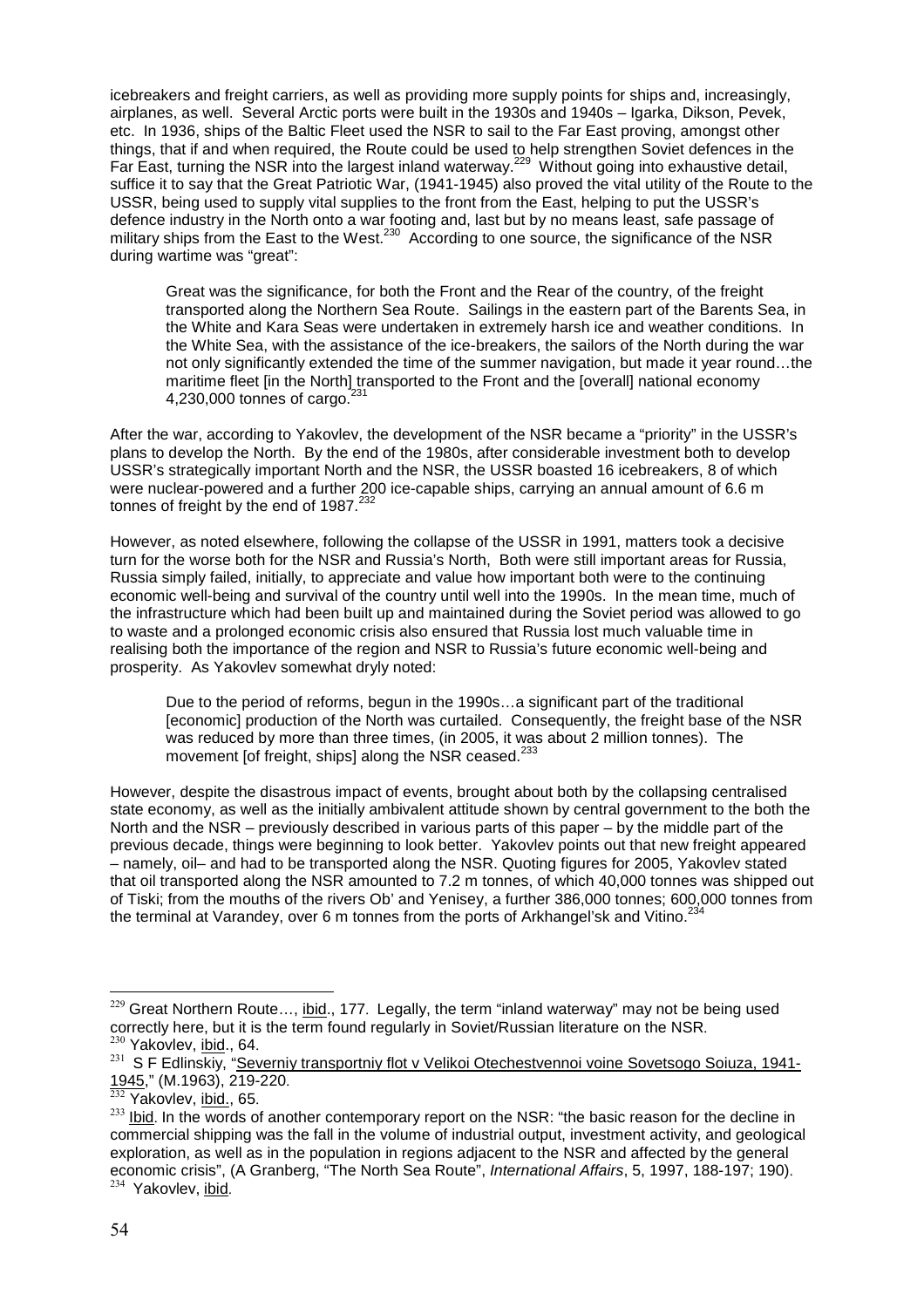Looking towards the future, Yakovlev projected that, by 2020, the amount of freight transported along the NSR would be in the order of 30-35m tonnes, estimated to require upwards of 95 ice-capable ships and 12 icebreakers, including 5 nuclear-powered. With this in mind, Yakovlev argued that a variety of federal and regional programmes would have to be developed and that this would require greater unanimity of views from the Presidential administration, the government and the local political leadership, than had previously been the case:

A common understanding has to exist amongst academics from the Russian Academy of Science, the Presidential administration and the government of the RF, leaders of the Arctic territories of the Federation.<sup>235</sup>

Like many other Russian specialists on the Arctic, Yakovlev was against any attempts to "internationalise" the NSR, arguing that its status should be confirmed as a "Russian Eurasian transport corridor", with the emphasis most definitely on the word "Russian". He argued for the swift adoption of a new federal law on the NSR, necessitated by the need to further improve the control of shipments of oil and gas from the area; better protection for the local environment; clearer elaboration of the various rules and regulations concerning the operation of shipping along the Route, etc.<sup>236</sup> In his opinion, the new law should have greater clarity "in defining the specific legal regime, allowing a broadening of all types of economic activity, as well as taking into account the interests of the Navy, other Service branches of the Armed Forces, whilst establishing [Russian] jurisdiction and control over the sea's ocean floor, both in the shelf and Arctic sector."<sup>237</sup>

In a later article, expressing his worry at the increasing attempts by other states to reduce Russia's influence in the region by attempting "to internationalise" the NSR, Yakovlev pointed out that this process was also running in parallel with an increase in the activities of both the USA and a number of NATO countries in the Arctic:

An important factor necessitating the strengthening of the state's control over shipping along the NSR currently is the desire of foreign states to internationalise the NSR, exploit the resources of the Russian Arctic and the growing [presence] of (USA and NATO) of their military in the Arctic zone. In connection with this, Russia's 'Maritime doctrine' advanced the task of securing Russia's national interests along the NSR, [by means of] creating a centralised state administration for this transport system. $^{23}$ 

For his part, Medvedev has also said that any attempts to limit "Russia's access to developing the deposits in the Arctic" (by implication, if not in real terms, using the NSR) would be "unacceptable".<sup>239</sup> **In the eyes of many Russians, the North's resources are vital for Russia's continuing well-being, both in the medium to long-term**. In exploiting what they consider to be Russia's natural wealth in the region, Russia will require a fully functioning transport corridor, namely the NSR:

Taking into account all circumstances, in the foreseeable future, there is no alternative to the Northern Sea Route, in the Far North and in the Arctic regions of Siberia, as a national transport corridor, the former will remain an important factor in the business and economic development of the above-named regions… Subsequently, there is no alternative to icebreakers with nuclear-powered engines, maintaining the stability and security of passage in the Arctic's vast expanse.<sup>2</sup>

According to one source, Russia's Ministry of Transport has calculated that in order to maintain safe, regular passage along the NSR, Russia will require a minimum of 4 nuclear-powered and 6 dieselpowered icebreakers.<sup>241</sup> If these figures are accurate, then it could be that Russia will miss out taking full advantage of the commercial opportunity represented by the impact of climate change in the

 $\overline{a}$ 

<sup>240</sup> Yu A Rogozhin, V N Barinov, "Kuda plyvyot atomniy flot?", Atomnaya strategiya, 1, 2008, 15-16; 15.

<sup>241</sup> S Golubchikov, "Mirovoi kholodil'nik prirodnykh resursov", Nezavisimaya gazeta, 24/11/2010.

<sup>&</sup>lt;sup>235</sup> Yakovlev, <u>ibid</u>., 66-67.

 $^{236}$  Ibid., 67.

 $^{237}$   $\overline{\text{Ibid.}}$ , 68.

<sup>&</sup>lt;sup>238</sup> Rear-Admiral, Professor A Yakovlev, G Lebedev, "Kto upravlyaet severnym morskim putyom?", Morskoi sbornik, 6, 2010, 34-43; 40.

<sup>&</sup>lt;sup>239</sup> Smolovskiy, "Arktika-2010...", ibid., 38.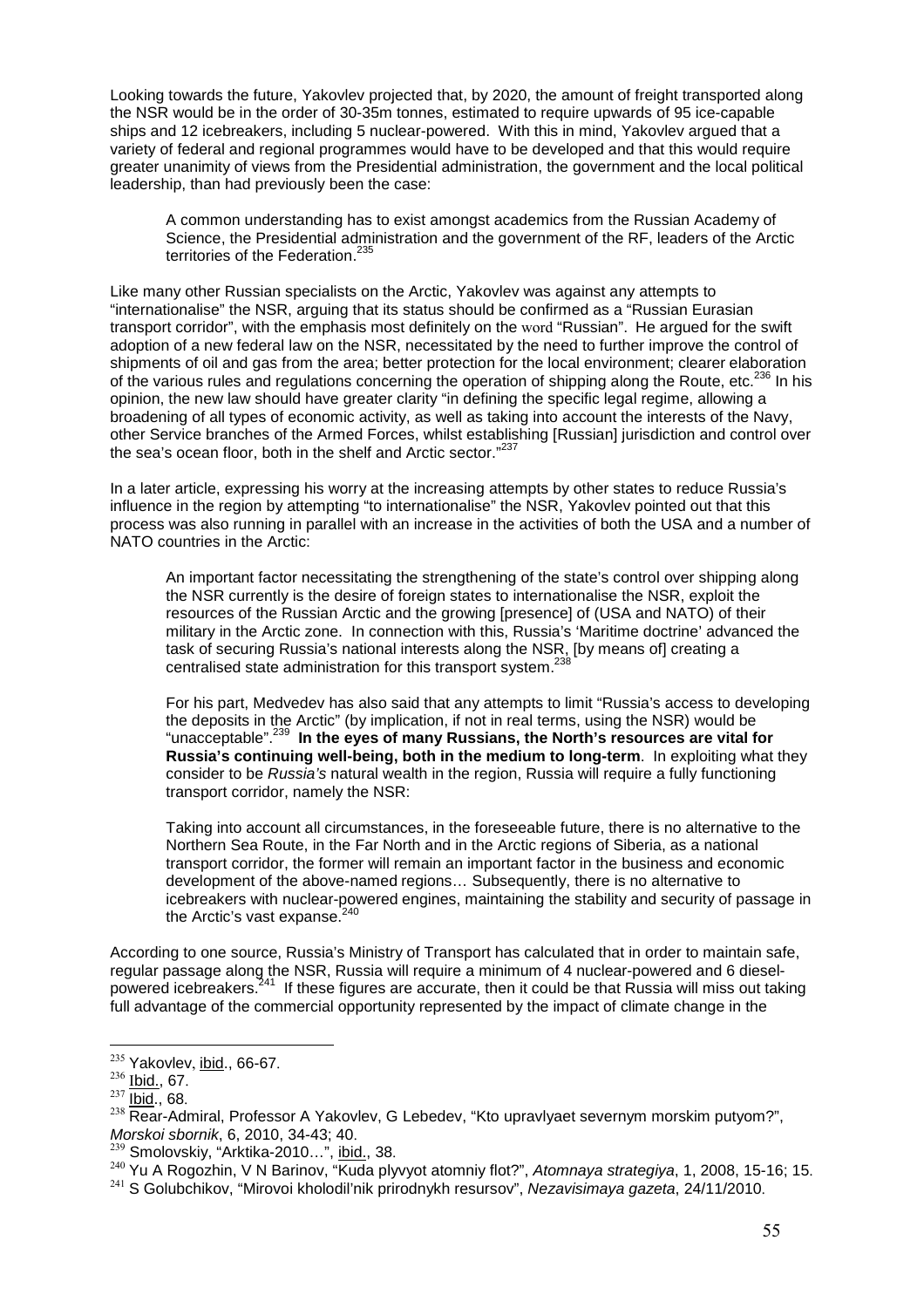region – reduction in ice cover, as well as a reduction in the thickness of ice - and increasing insurance costs for freight being shipped through the more traditional southern route, i.e. Suez, as a result of pirate activity in the Indian Ocean.<sup>242</sup> As it currently stands, Russia's nuclear –powered icebreaking fleet is ageing rapidly: the first nuclear-powered icebreaker , "Lenin" entered service in 1957, but was withdrawn in 1989, having clocked up over 650,000 miles and escorted over 3,700 ships along NSR. Using the experience of the latter, the USSR/Russia constructed a number of others – "Arktika", "Sibir'", "Rossiya", "Sevmorput'" – to date the first and only nuclear-powered cargo ship – "Taimyr" - "Sovetskiy Soiuz", "Vaygach", "Yamal" and, finally and most recently, "50 let Pobedy".<sup>243</sup> Of this number, what is known is that, other than the "Lenin", "Sibir'" was withdrawn from service in 1993; in October 2008, the "Arktika" was laid up and, despite programmes to extend the lives of its "sister ships", in order to meet the increasingly stringent safety requirements, it is unlikely that the rest of Russia's nuclear-powered icebreakers will be much further behind in being withdrawn from service, with the sole exception of "50 let Pobedy".<sup>244</sup> Lamenting the loss of so many of Russia's nuclear-powered ice breakers over the course of the next decade, a former C-in-C of the Northern Fleet, writing in his capacity as deputy chairman of the Federation Council's Security and Defence Committee, stated that:

It is planned to take out of service the nuclear-powered icebreakers, 'Arktika' in 2008, the 'Taymyr' and 'Vaygach' in 2012-2013. Given such a turn of events, after 2013, the transport system of the company 'Noril'sk Nickel' will be left without the security of an ice breaker. By 2018, there will only be three nuclear-powered ice breakers in service: 'Yamal'", 'Sibir'" and "50 let Pobedy", by 2020, only one – '50 let Pobedy.' Losing the nuclear-powered ice breakers, which have been the main factor in the steady operation of the Northern Sea Route, will have a negative impact not only on maintaining the Northern flow of freight to the Far North, but also on the return flow of raw materials [from the North] which, [in turn] will lead to a further weakening and constriction in the influence of Russia in the Arctic zone. Taking into account the strategic significance of Russia's presence in the Arctic seas and maintaining the Northern Sea Route, a state programme for the renewal and support of the nuclear-powered ice breakers is necessary.<sup>2</sup>

Writing four years after Popov's gloomy assessment of the future, Makarov did have some good news for the future. Writing in the authoritative popular science magazine, Nauka v Rossii, he stated that a new design for a nuclear-powered icebreaker is being worked on at "Iceberg" Central Construction bureau in St Petersburg – "Project 22220" – but it's not expected to enter service until 2015 at the earliest.<sup>246</sup> Of course. Russia still possesses diesel-powered icebreakers – four according to one source – but if their technical state is similar to that of the nuclear-powered icebreakers, then it too can only be a matter of time before they will have to be replaced (and pretty quickly), especially if Russia maintains the position that only icebreakers flying the Russian flag are allowed to sail along the  $\sf NSR.^{247}$ 

However, the main object of the report cited above was to confirm the transport, along the NSR, of a large tanker supplying gas condensate from Murmansk to one of the ports in southeastern Asia, accompanied by one of the working nuclear-powered ice breakers.<sup>248</sup> In August, one of the main

<sup>245</sup> V Popov, "Zakonodatel'noye obespecheniye natsional'noi morskoi politiki i ekonomicheskoi deyatel'nosti v Arktike", Morskoi sbornik, 9, 2006, 46-50, 49-50.

 $^{246}$  Makarov, ibid., 37.

 $\overline{a}$  $242$  Golubchikov, ibid. According to the latter, ice cover is being reduced in the area 5% every ten years and the thickness of the ice is half what it was 50 years ago. Due to pirate activity in the Indian Ocean, insurance for freight being shipped through Suez has increased x10 between September 2008-March 2009. According to another source, Rosgidromet –Russia's main meteorological service – has undertaken a "strategic forecast" for climate change in Russia over the next 50 years and has concluded that "the area of ice in the Arctic will significantly fall", (L G Tsoy, N A Vysotskaya, Yu v Glebko, "Chem teplee v Arktike, tem nuzhnee ledokoly", Nauka v Rossii, 1, 2009, 16-17; 16). <sup>243</sup> Rogozhin, Baranov, ibid., 15.

<sup>&</sup>lt;sup>244</sup> V Makarov, "Budushchee sudovoi atomnoi energetiki", Nauka v Rossii, 4.2010, 34-40;35.

<sup>247 &</sup>quot;Rossiya stanovitsya na Sevmorput", (Bigness.ru. Pravda, ru.

http://www.bigness.ru/?area=articleItem&id=110007&mode=print. Accessed 20/12/2010. Indeed, according to the latter report, at the present rate of wear and tear, by 2015-2016, there will only be one nuclear-powered icebreaker left at Russia's disposal, "50 let Pobedy."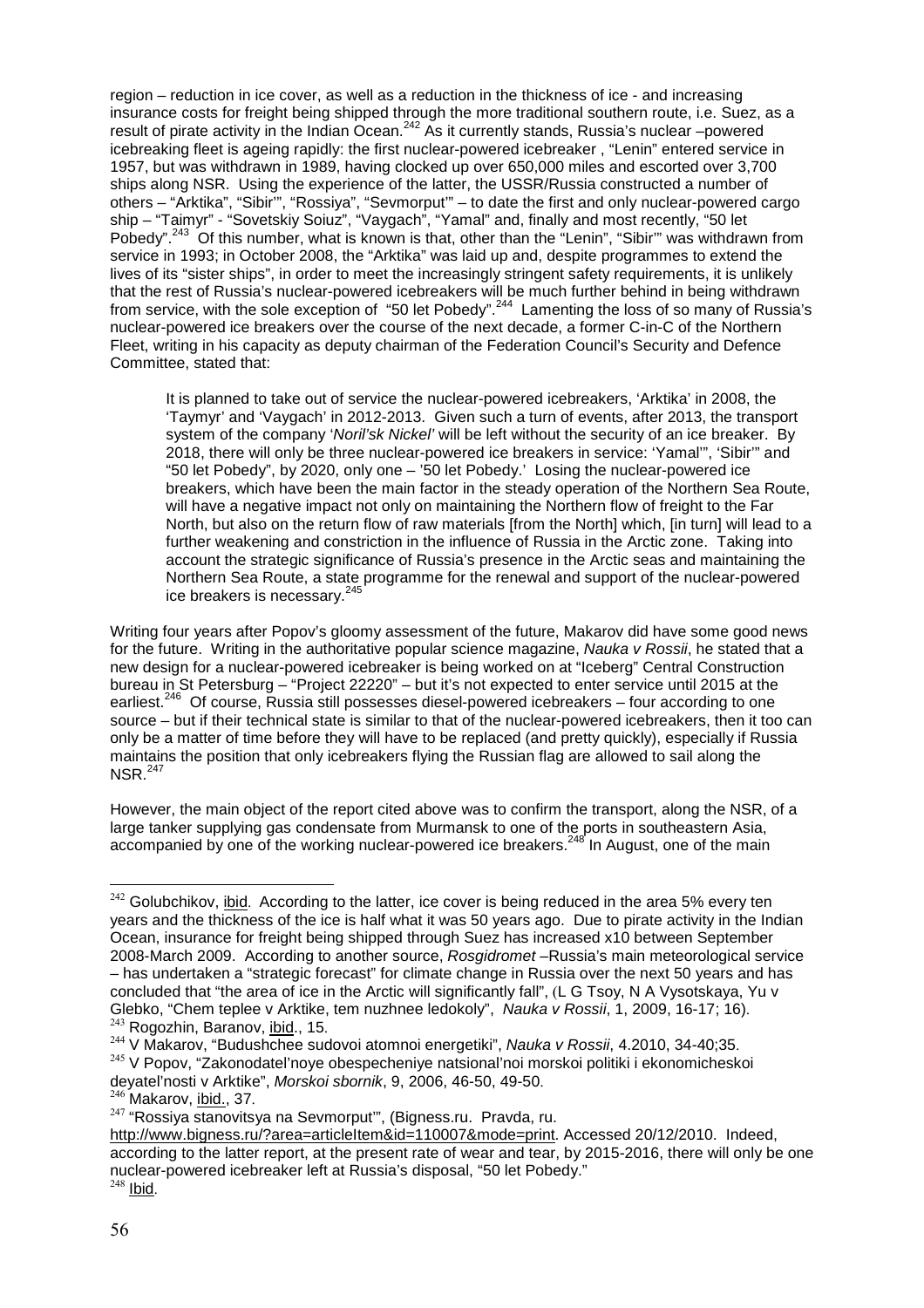Russian newspapers carried details of the shipment of 72,000 tonnes of gas condensate being transported from Murmansk to China, on board the Russian super tanker, "Baltika" accompanied, at various times, by the "Rossiya", "Taymyr" and "50 let Pobedy." Owned by the Russian shipping giant, Sovkomflot, at over 114,000 tonnes, the tanker was the largest vessel ever to navigate the NSR. In a contemporary press release, the company stated:

The aim of the voyage is to determine the feasibility of delivering energy on a regular, economically viable and safe basis along the Northern Sea Route from the Barents and Kara Seas to the markets of South-East Asia.<sup>2</sup>

Everything went smoothly and the shipment arrived in record time, thus making the point that such shipments could be undertaken. However, the report also made note of the fact that the journey was "experimental" and, at various points of the journey, 3 nuclear-powered ice breakers had been required. This, in turn, meant that the cost of the escort "had been sufficiently high" but that the overall costs of such an escort could be reduced, in the future, if the ice breakers were escorting not just one tanker, but several.<sup>250</sup> Sovkomflot, despite the success of the voyage, also pointed out that there were still "many obstacles" to overcome before the NSR would be able to steal much business from the established southern trade routes. Details of another major shipment, this time of iron ore, leaving the port of Kirkenes, in Norway in late September 2010, again headed for China, along the NSR, were released, under the heading "new shipping route opens." Whilst not wishing to belittle the practical impact of another major cargo being freighted along the NSR, as shown by this paper, the NSR cannot be described as representing a new shipping route!<sup>251</sup>

However, not all are convinced inside Russia that the NSR will be able, any time soon at least, to attract a significant volume of trade away from the more established southern routes, even if the latter now do suffer from an increased risk of piracy. In one article, the author also criticised the current PM, V Putin, for talking up the potential future of the NSR, against a background where the words bore very little resemblance to the deeds, or simply ignored the many difficulties which lie ahead of turning the NSR of Putin's wishes into the NSR of Russia's reality:

The re-birth of the Northern sea Route has, for a sufficiently long time, figured in the number of Vladimir Putin's favourite 'children'. The noisy campaign to popularise the shining future of Sevmorput' became one of his first pre-election forays when he was acting President of Russia. In April 2000, at a meeting held to discuss the problems of the Northern Sea Route and shipbuilding in Russia, in general, specially convened in Murmansk, staged on the nuclear-powered ice breaker, "Rossiya", Putin affirmed that already 'in the nor too distant future', the annual level of freight being transported in the Arctic 'will exceed more than 10 m tonnes' (despite the fact that, at the time, the level of freight barely exceeded 1 m tonnes).  $252$ 

Quoting Putin's own words, Golotiuk listed three main areas which Putin himself emphasised:

First of all, in his [Putin's] words, 'the state needs a seaborne traffic ['sudokhodnaya'] policy and the Arctic transport system could serve as an excellent test bed ['poligon] for developing one.'

Secondly, 'in the North there is such wealth, which will be needed not only by Russia, but also all of mankind' and following on from that, 'the northern territories – are our strategic reserve for the future.'

And from that, it [also] logically follows, thirdly, that 'Sevmorput' is an important factor in maintaining the security of the state.<sup>253</sup>

- (http://www.chinadaily.com.cn/cndy/2010-08/26/content\_11204270.htm) Accessed 5/10/2010. <sup>250</sup> P Obraztsov, "Rossiya idyet Severnym putyom", Izvestiya, 27/8/2010.
- <sup>251</sup> "New shipping route opens", (http://www.chinadaily.com.cn/hkedition/2010-

09/07/content\_11264507.htm) Accessed 5/10/2010.

 $^{249}$  "First Russian gas tanker forges passage to China", 26/8/2010,

<sup>&</sup>lt;u>09/07/content\_1120<del>4</del>007.html</u>/ Accessed o/1c/2c i.e.<br><sup>252</sup> Yu Golotiuk, "Na strazhe belogo bezmolviya", *Rossiya v global'noi politike*, no. 3, vol.6, 2008, 169-179; 178.

 $253$  Golotiuk, ibid., 178.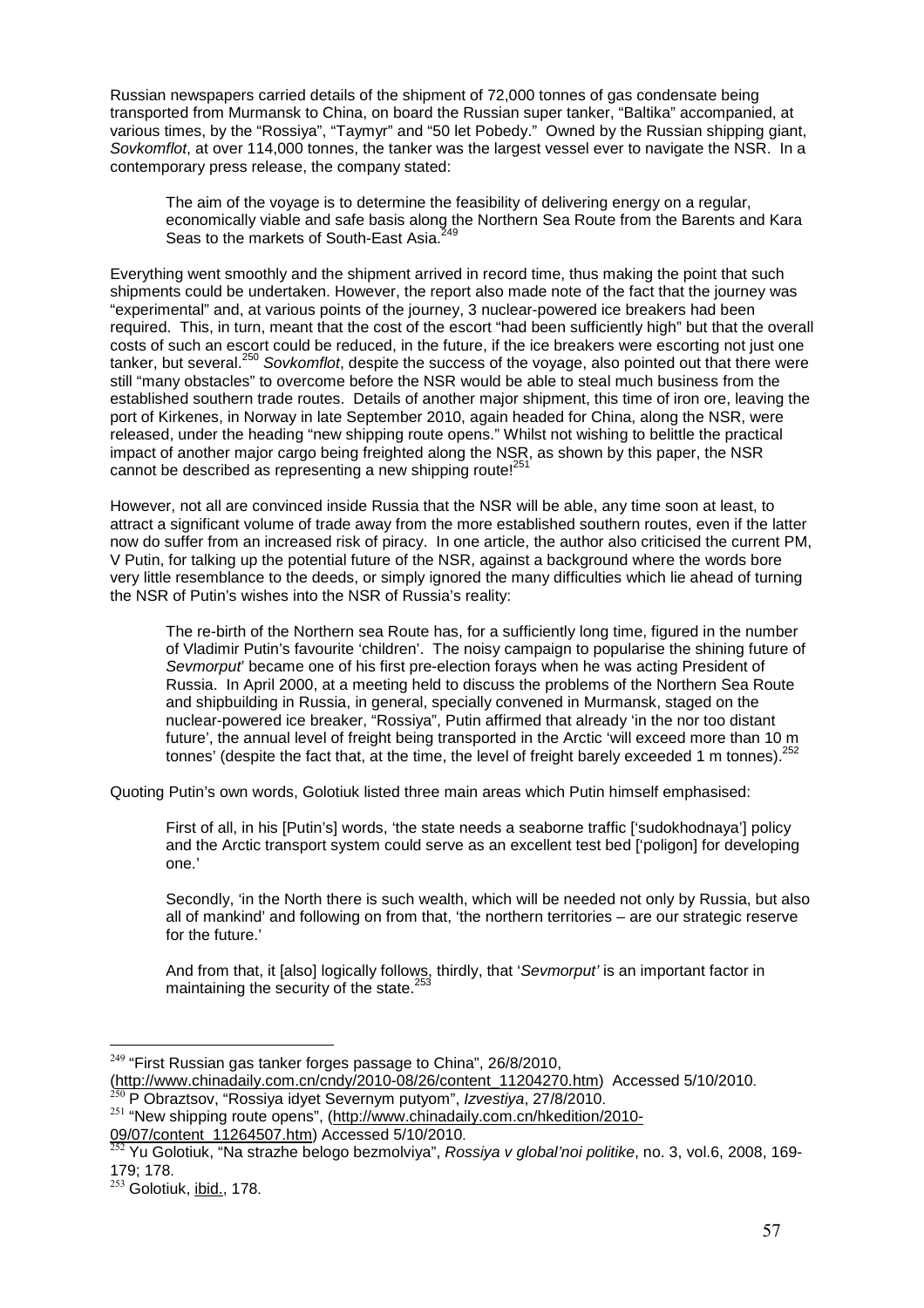Golotiuk had no argument about the logic of the statements made, only their realisation or, more to the point, the possibility of their realisation. In his words, the NSR still remained simply:

…an internal Russian artery. At best, it could be used as a route for the transport of Russian raw materials abroad, most of all, hydrocarbons and metals. Hopes that the route could be used for transit freight between Europe-Asia are not justified…The former head of the Federal Maritime and River Transport Agency, Vyacheslav Ruksha, has publicly stated that under current conditions, transit[ing] freight between Europe-Asia along the Northern Sea Route is not profitable, as the route passes through the gulfs (Vilkitsky, Sannikov) which have a depth of [only] about 17 metres. This limits the tonnage of freight ships and, consequently, even the much longer southern route, Europe-Asia, is considerably cheaper because the ships used can be of bigger tonnage. $<sup>2</sup>$ </sup>

Thus, as with most things in relation to the NSR, it is not simply a question of ice cover and/or the length of time ships will have to take navigating the Route. It is also very much a question of cost. Ice cover restricts passage duration and incremental passage duration cost per tonne/kilometre obviously also increases costs. Therefore, whilst it may be true that thanks to global warming, the Arctic will become more navigable, a lot of the time, unlike Suez, the NSR will still not be navigable. Until there is a greatly improved weather/ice monitoring system in place, unlike Suez, it will still be difficult to accurately predict exactly when it will be possible to set sail. Despite, according to one report, new port facilities being built at Murmansk, Indiga, Yasya, etc., the NSR still requires significant investment if it is to compete economically with the other, better established trade routes between East and West. The consequences of the previous years of neglect are still evident for everyone to see. Indeed, it has been estimated that to renew and build the necessary infrastructure will require no less than \$7 bn.<sup>2</sup> Even given the scale of investment required, the potential natural wealth to be reaped once everything is in place, has still led a number of Russian commentators to argue that "modernising and restoring the whole [transport] system of the Northern Sea Route…must become the priority of the state's policy in Russia's North."<sup>25</sup>

Time will tell whether, or not, the Russian government and/or private investment will allocate sufficient funds not only to maintain Russia's lead in the continuing development of its nuclear-powered icebreaking fleet, (without which the NSR for a large part of the year will not be economically viable) and, in turn, further develop the whole maritime infrastructure of the NSR, thereby mounting a real challenge to the trade dominance of the current southern trade routes) or simply leave the NSR to become yet another Russian missed opportunity?

### Russia and United Nations Convention on Law of the Sea (UNCLOS)

As detailed above, one of the primary motives behind Russia's reinvigorated interest in the Arctic, after decades of neglect, is economic. The living and non-living wealth of the Arctic is potentially enormous – ranging from the potentially huge reserves of hydrocarbons in the area to the region's biological wealth, represented by its marine fauna.<sup>257</sup> As the world's natural resources continue to decline, so the potential wealth of the Arctic will attract not only those whose interests are already represented there, but also those whose growing power and need for more of the Earth's dwindling resources will force them to seek further and further afield for more of less and less.

 $256$  Istomin et al., ibid., 171.

 $254$  Golotiuk, ibid., 178-179.

 $255$  Golubchikov, ibid.

 $257$  A Russian newspaper report, published just after Russia submitted its first claim on the Arctic territories in 2001, stated that "recoverable resources of hydrocarbons in the Russian shelf could be as much as 100 bn tonnes…including 15.5 bn tonnes of oil and 84.5 trillion cubic metres of gas", (M Ignatova, "Podvodnoi shleyf", Izvestiya, 17/4/2002). For more on the potential oil/mineral wealth of the shelf from a Russian perspective, see also: I Gramberg et al., "Continental shelf: Russia's last fueland power-reserve", Science in Russia, 1, 1998; S Golubchikov, "Arctic shelf, Russia's chief reserve", Science in Russia, 1, 2000; N Bogdanov, "Search and development. Russia's shelf, its riches", Science in Russia, 4, 2003; R K Balandin, "Panorama pechati. Osvoeniye shel'fa Rossii", Nauka v Rossiii, 1, 2005; M Alekseyev, V Drushchits, "Human environment. Geology and mineral resources of the Russian shelf areas", Science in Russia, 1, 2006.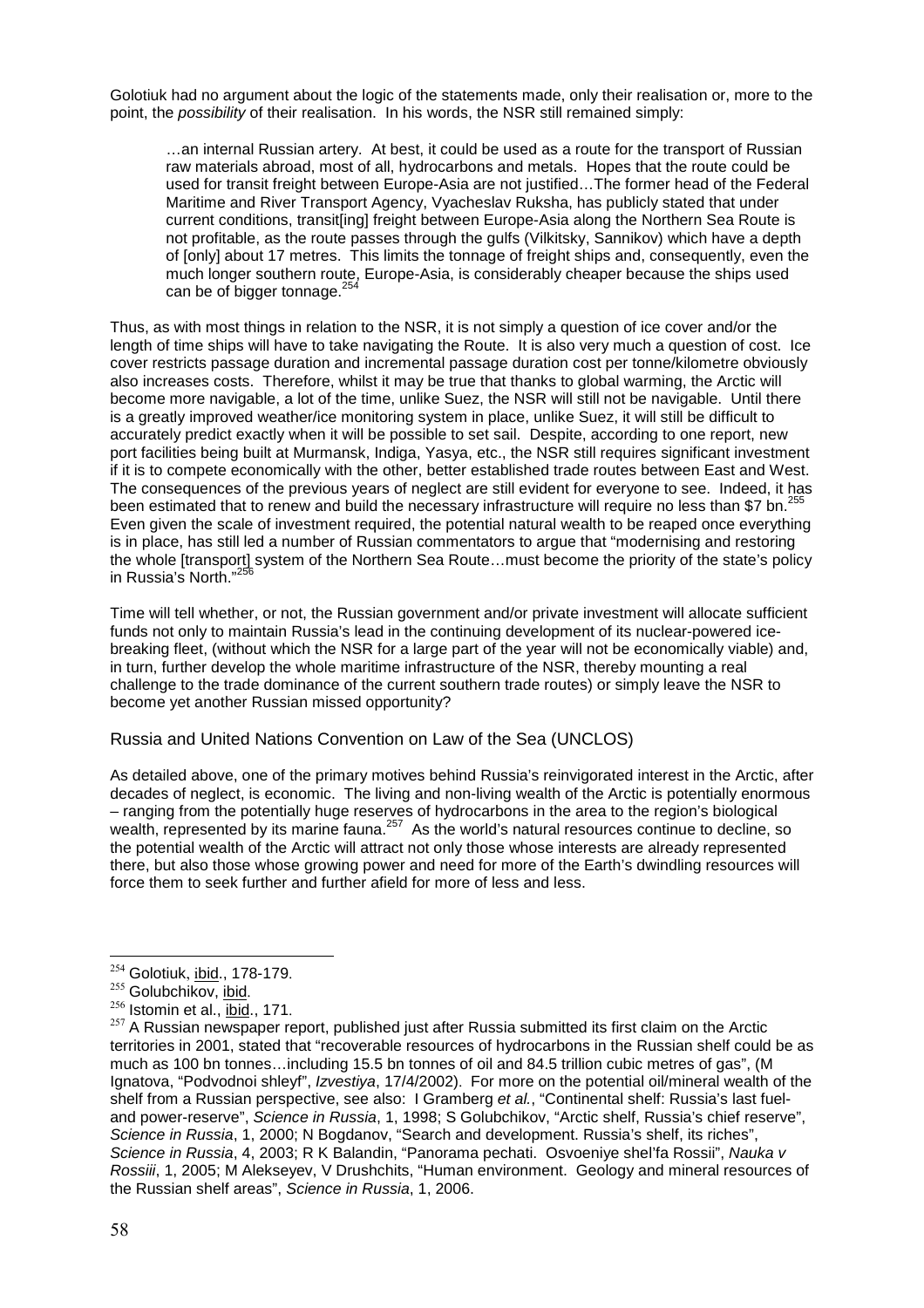Ever since Putin came to power (first as PM in 1999 and then as President in March 2000), Russia has developed an increasingly more strident attitude towards its Arctic façade. As the price of hydrocarbons has steadily increased, (and the flow of oil and gas revenues to the Russian coffers), Russia has adopted an increasingly distinctive foreign policy, one more reflecting Russia's traditional foreign policy/national security concerns, rather than one trying to curry favour with an increasingly annoyed and, apparently, misunderstanding West. Even so, Russia has played according to "the rules" and avoided openly challenging the West in any military fashion.

However, as has been argued elsewhere in this paper, it would be both short-sighted and potentially dangerous if the West deluded itself into a false sense of security, that because nothing has happened which could have entailed the potential use of military force in the recent past, (with the possible exception of NATO's military action against FRY in 1999), that there will be no major rift between us and them, that we in the West can sit back, "run the show" as we best see fit, confident in the belief that "the Bear" has been "tamed", (or at least "contained" within its own psychological and physical borders, more interested in events much closer to home than anything the West is involved in). This is delusional, especially more so given the rise in power of other actors on the world stage. **If Russia's "vital, national" interests are placed under threat, it will use all that it has – including military force - to protect and defend those interests as it has shown in the wars against Chechnya and, to a lesser extent, its 2008 military action against Georgia.**

In discussing the possibility of the Arctic being involved in any future European Security Treaty, one author, referencing the events of August 2007, as well as the contemporary statements of the Russian CGS, General N Makarov, stated simply that:

In principle, Russia is prepared to use military force to uphold its interests in the Arctic [emphasis mine – SJM]. Unfortunately, the realities of today are such that even if the depths of the Arctic are buried in flags, nothing will change. PVO [anti-air defence] system, submarine and ice-breaking fleet more effectively convinces our opponents. A stated by CGS Russia, [our] military training plans for the Navy now factor in the presence of NATO ships in the Arctic. As CGS, First Deputy Minister of Defence, General N Makarov [recently] warned: 'the Russian side will adequately respond to [any] attempts to militarise the Arctic. In the first instance, this affects the tasks of the Northern and Pacific Fleets. The military leadership will pay particular attention to defending the country's national interests in the Arctic along the full length of Russia's northern maritime border.<sup>258</sup>

Russia is a skilful player on the world stage and will not instinctively reach for the gun, so to speak, it will use other means at its disposal, (political, economic, diplomatic), before using the military option. Both the civilian and military leadership are keenly aware of Russia's geopolitical position in the world and the limitations – now less than what they were, admittedly, even 5-10 years ago – of the power that the leadership can wield to influence world events. If, in the past, Russia was guaranteed protection at least along the Northern axis, this is no longer the case. Due to climate change, if nothing else, the political and military leadership are now very aware that the North no longer affords them the defensive protection that it once did. Given the situation elsewhere along Russia's state border, Russia does not need to look too hard, or very far, to see potential conflict points along many sections of its border, including the North.

Thus, in a further attempt to increase its hold on the Arctic, Russia will seek to use whatever means it can in order to further firm up its presence there, hence its ratification of the United Nations Convention on the Law of the Sea (UNCLOS) in February 1997, three years after the latter came into force, and its subsequent attempts, through the UN, to get its claim on its Arctic zone formally recognised by the international community.<sup>259</sup>

Without going into great detail, UNCLOS was concluded in 1982, came into force in 1994 and, in the words of the Official text, the Convention:

<sup>&</sup>lt;sup>258</sup> O Kolesnichenko, "Arktika-prioritet rossiyskoi vneshney politiki", Voenno-promyshlenniy kur'er, 33, 26-8-2009.

<sup>&</sup>lt;sup>259</sup> Yu Kazmin, "K voprosu o vneshney grantise kontinental'nogo shel'fa Rossii v Arktike", Mezhdunarodnaya zhizn', 3, March 2010, 12-35, 18.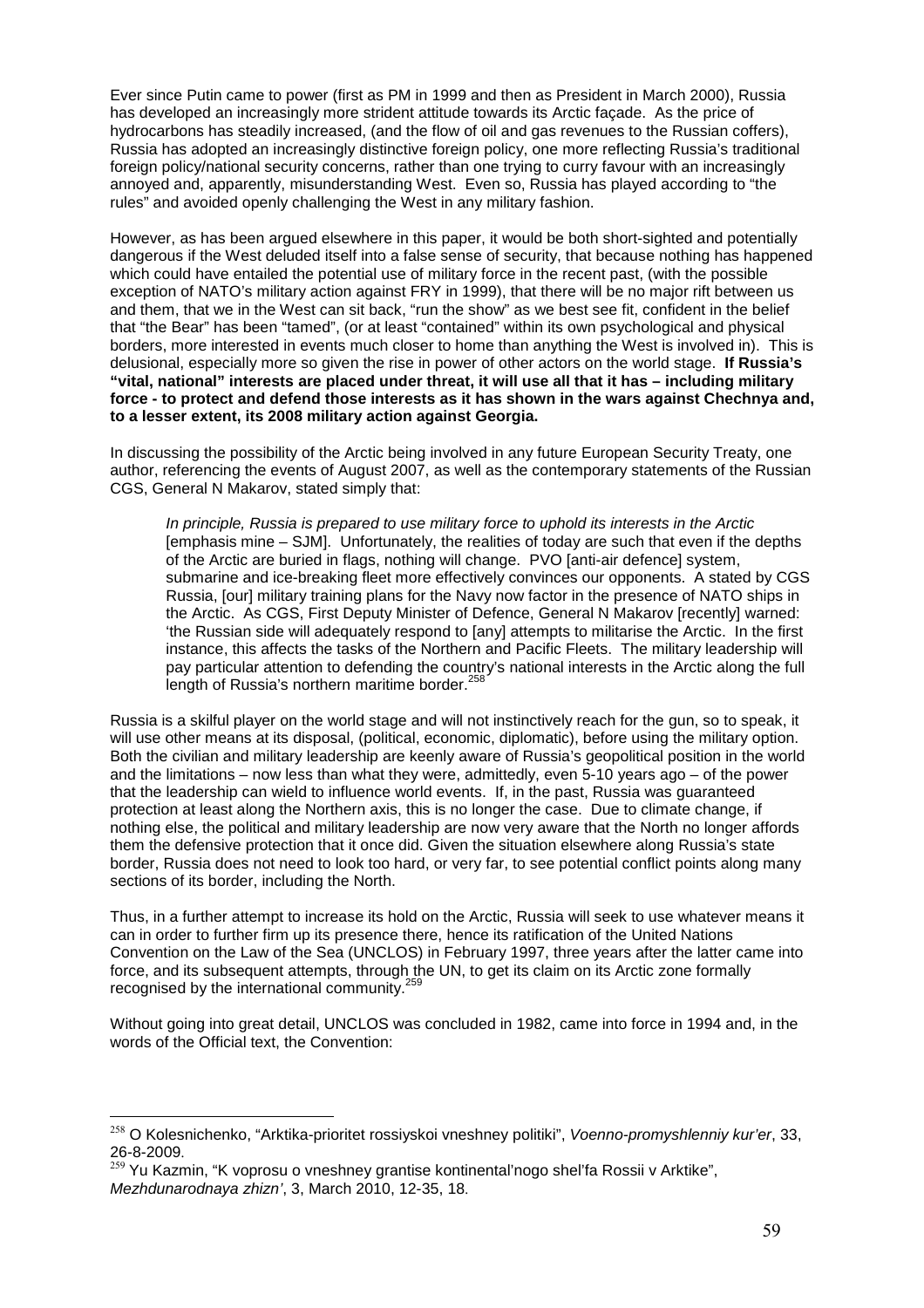…establishes a comprehensive framework for the regulation of all ocean space - and contains provisions governing, *inter alia*, the limits of national jurisdiction over ocean space, access to the seas, navigation, protection and preservation of the marine environment, exploitation of living resources and conservation, scientific research, seabed mining and other exploitation of non-living resources, and the settlement of disputes.<sup>2</sup>

In the words of one source, the Convention "defines the rights and responsibilities of nations in their use of the World's oceans, establishing guideline for businesses, the environment, and the management of marine natural resources."<sup>26</sup>

Whilst great attention has been paid to the potential wealth of the "non-living" resources of the Arctic, as Kolesnichenko stated there is more to the wealth of the Arctic than simply its potential hydrocarbon reserves, however great they may be. In her words, there is also the region's "bio-resources, the fresh water [not everyone is as blessed to have as much of "Adam's wine" as we do in Scotland!] as well as the transport, shipping and air routes. $2^{26}$ 

In similar vein, a Western analysis of the continental shelf, published in 2001, also outlined the potential "living" wealth of the Arctic:

The living resources of the deep Arctic seabed…have not been catalogued extensively. With deep areas lying generally beyond the limits of conventional fisheries operations and research, the varieties and quantities of food stocks have not been properly assessed – this situation prevails in other oceanic regions. Non-food resources such as pharmaceuticals and DNA material might also be extracted from certain life forms that develop and flourish under the Arctic's unique environmental conditions.<sup>263</sup>

However, regardless of the wealth which may, or may not, be there, the question of "ownership" of that wealth still remains undecided and will remain so for some time to come. As if the legal side of things was not complicated enough, what makes the situation even more complicated is that one of the Arctic Five – arguably, outside of Russia, the most important member of the Arctic Five – the USA has not ratified UNCLOS and, therefore, as such, is under no legal/moral obligation to adhere to its rulings, or findings. The recent US presence at the biennial meeting of the region's powers, held at Nuuk, Greenland, in May 2001, may herald a shift in the position of the US towards UNCLOS in the medium term but, as matters stand right now, (2011), the US influence on events in the Arctic's future is limited as long as it continues to refrain from ratifying UNCLOS. According to an exchange of telegrams between US diplomats and the Danish FM, P S Moller in 2007, the latter apparently cabled "if you stay out, then the rest of us will have more to carve up in the Arctic."<sup>264</sup>

To date, UNCLOS is the only legal framework currently operating in relation to the Arctic; unlike Antarctica, there is no equivalent of the 1959 Antarctic Treaty operating here.

Before ratifying the Convention in February 1997, Russia had already passed a federal law, defining the Russian continental shelf, in November 1995. Thus, in the words of one experienced commentator:

Thus, for Russia, the single international-legal document on issues concerning the external border…of the continental shelf is the 1982 UNCLOS, the principles of which are reflected in the federal law, 'on the continental shelf of the Russian Federation'.<sup>265</sup>

 $^{260}$  The Law of the Sea. Official text of UNCLOS with Annexes and Index, (UN, NY, 1983), 224 pp; xxiv.

<sup>&</sup>lt;sup>261</sup> UNCLOS, (http://en.wikipedia.org/wiki/United\_Nations\_Convention\_on\_the\_Law\_ of\_the\_Sea) Accessed – 8/6/2011.

<sup>&</sup>lt;sup>262</sup> Kolesnichenko, ibid.

<sup>&</sup>lt;sup>263</sup> R Macnab, P Neto, R van de Poll, "Cooperative preparations for determining the outer limit of the juridical continental shelf in the Arctic Ocean: a model for regional cooperation in other parts of the world?", IBRU Boundary and Security Bulletin, spring 2001, 86-96; 88.

<sup>&</sup>lt;sup>264</sup> T Macalister, "US signals it is ready for Arctic oil battle", The Guardian, 13/5/2011.

<sup>&</sup>lt;sup>265</sup> Yu Kazmin, "K voprosu o vneshney granitse kontinental'nogo shelfa v Arktike", Mezhdunarodnaya zhizn', 3, 2010, 12-35; 18.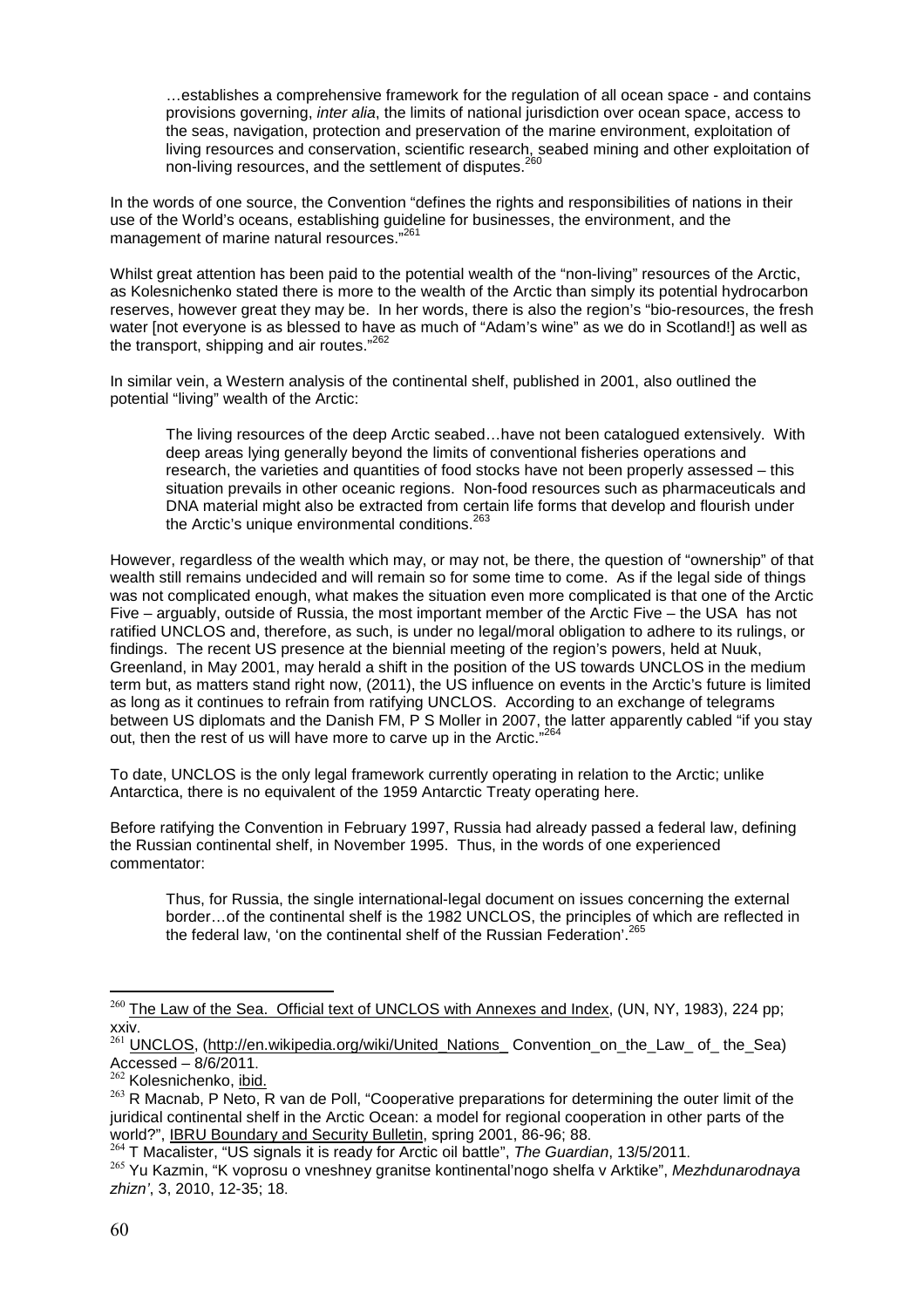In submitting its first claim to the UN in 2001, Russia defined its continental shelf as the area surrounding and including the Mendeleyev and Lomonosov ridges up to the North Pole and the central part of the Okhotsk Sea.<sup>266</sup> As previously described, Russia, a positive decision on the Russian claim would not only increase its hydrocarbon reserves significantly, but would also add to the actual size of the Russian Federation, as well. In a press article, published not long after Russia made its first submission to the UN, the author, quoting an official from the Ministry of Natural Resources, stated that:

In the words of Rinat Murzin, head of department of resources of the internal seas, territorial seas, continental shelf and the world's oceans, Ministry of Natural Resources, currently the area of Russia's continental shelf is approximately 6 million sq. kms. In the event of a positive decision from the UN, it would grow by 1/5. In relation to Russia's reserves of oil and gas, then Russia would succeed in increasing its hydrocarbon potential…by up to 105 billion tonnes.<sup>267</sup>

Thus, in a world of ever decreasing natural resources, especially of hydrocarbon fuels, if approved, Russia's hold on the global energy market, both in the medium-to long-term would be considerably enhanced and, perhaps, for a number of the world's major players this would be too much to accept at this critical juncture in the history of the 21<sup>st</sup> century, as the world still struggles to wean itself of fossil fuels. For instance, in the Ignatova article, there is a very strong hint that the Russians, even in 2002, (years before a decision concerning Russia's initial claim to the UN was made), were very aware of US unhappiness at the UN decision going Russia's way:

The idea surrounding the extension of their territory in the Arctic zone is shared by five states: Russia, USA, Canada, Norway and Denmark-Greenland. However, a strong [negative] reaction to the Russian initiative has been expressed by the United States. According to the testimony of those there, America is applying maximum pressure to block the UN Commission from adopting the Russian submission.<sup>2</sup>

Interestingly enough, the Russian author "understood" the US position, admitting that "if the Commission approves the Russian request, then Russia will receive a fairly substantial territory with all the economic advantages which will flow from it."<sup>26</sup>

In terms of the actual mechanics of the 2001 submission, Kazmin described it thus:

The Russian Federation sent their claim to the Commission on the Borders of the Continental Shelf through the UN Secretary General on 20<sup>th</sup> December 2001. In addition to the Russian Federation claim...the Commission also received 5 verbal notes about the Russian claim from the governments of Canada, Denmark, Japan, Norway and the USA. The claim was translated...and sent [for examination] at  $10<sup>th</sup>$  session of the Commission, which was held between 25<sup>th</sup> March to 12<sup>th</sup> April.<sup>270</sup>

Needless to say, a sub-commission was created to analyse the Russian submission in more detail and more sessions held to discuss the detail of the claim, including consultations with the Russian team of experts sent there to assist the UN evaluate the voracity of the Russian territorial claim. In all, according to Kazmin, 36 questions were sent to the Russian group of experts which required a detailed, written response. However, this still was not enough for the UN and further "additional materials" had to be provided for the former both during the  $10<sup>th</sup>$  session and for a meeting held to discuss the claim on  $15<sup>th</sup>$  May 2002.<sup>271</sup>

By the end of June 2002, the Commission had examined the draft recommendations, prepared by the special sub-commission which the Russians were not allowed to examine before they were sent to the Commission. Needless to say, given the public anxiety of the USA, Russia's claim was not upheld, but neither was it rejected outright. The Commission made a number of recommendations to the Russian

 $\overline{a}$ <sup>266</sup> V Aglamish'yan, "Shel'f Rossii podrastet", *Izvestiya*, 1/4/2010.

<sup>267</sup> M Ignatova, "Podvodnoi shleyf", Izvestiya, 17/4/2002.

 $268$  Ignatova, ibid.

 $269$  Ibid.

 $270$  Kazmin, ibid., 23.

 $271$  Ibid.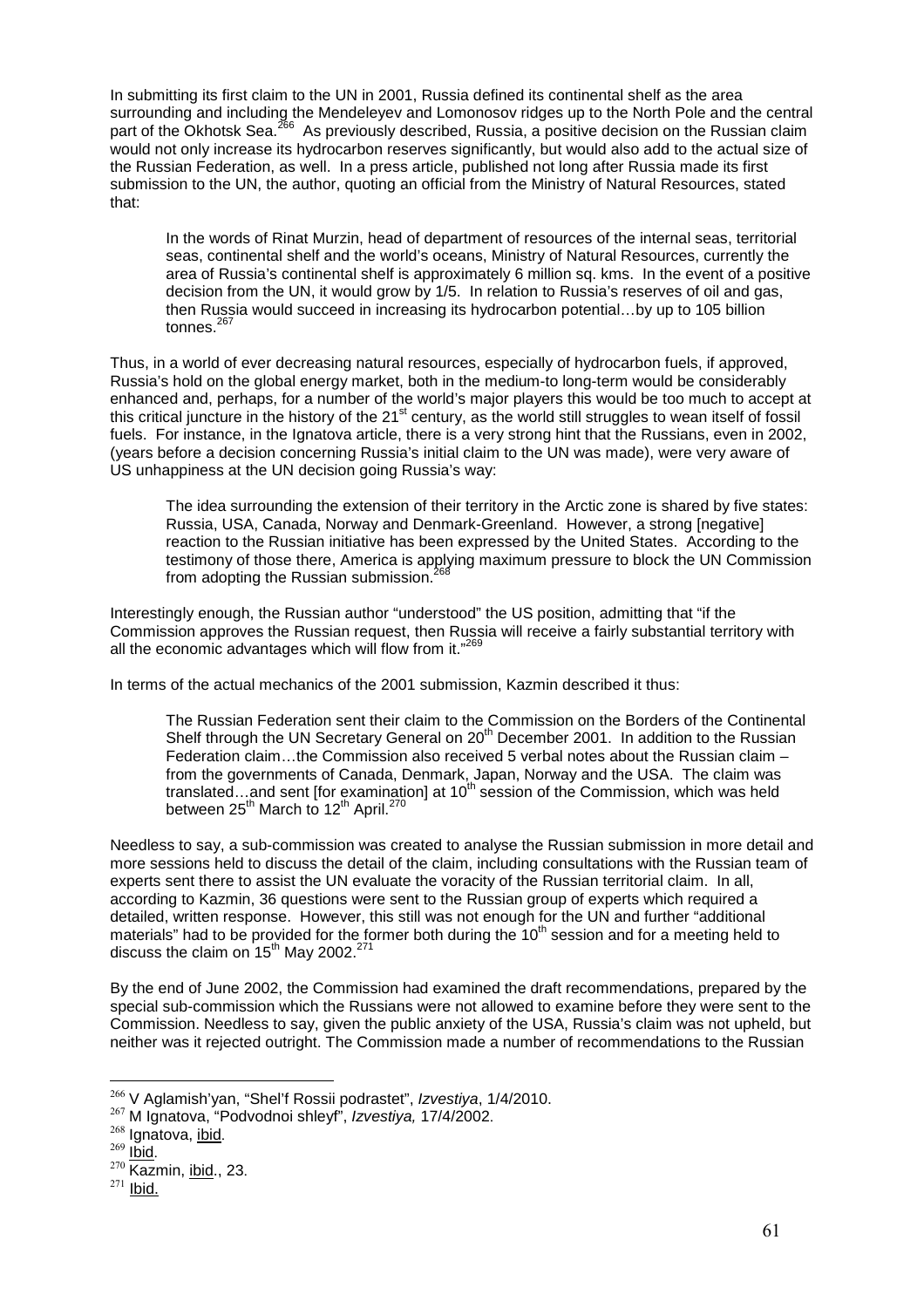authorities and told them that they could re-submit their claim "within a reasonable period of time" but, next time round, the re-submitted claim would require "additional scientific data, showing [for instance] the continental geological nature of the Lomonosov and Mendelevev ridges."<sup>272</sup>

In the words of Kazmin:

At least, the experience of the examination of our submission by the Commission gave our scientists focus in directing the necessary [future] research to prove our point of view.<sup>2</sup>

However, as he was also forced to concede:

Although the recommendations on our submission were made by the UN Commission in the middle of 2002, up to the present time [article was published in 2010] many issues have not been practically dealt with ["prakticheski ne resheny"] with the exception of the geologicalgeophysical work…on the Mendeleyev and Lomonosov ridges, undertaken by the Ministry of Natural Resources in 2005 and 2007. In many ways, this can be explained by the intradepartmental nature of the problem and the lack of appropriate coordination of the work on the problem.<sup>274</sup>

This is a very interesting admission to make, even more so as regards, potentially at least, what is at stake, in relation to the long-term development of Russia. Russia should also be acutely aware that time, arguably, is not on its side. Russia has already had one bite at the cherry, other states are also preparing to lodge their Arctic territorial claims with the UN Commission. In terms of Russia's resubmission, the UN Commission did stipulate that it could do so "within a reasonable time period" and ten years has already elapsed since Russia's first submission. Given the previous public statements made by the country's senior political leadership, one would have thought that they would have wanted this matter to be sewn up as quickly as possible if, for no other reason, so as then to be able to work out a long-term programme for the country's development, taking into account, the wealth, or otherwise, of the Arctic.

As pointed out earlier, it is also difficult to understand why the "lack" of co-ordination in the work of the various organs involved in helping to collate the necessary data required by the UN Commission has been allowed to arise, never mind continue. This situation is even less comprehensible, especially when one realises how important a positive decision on Russia's re-submitted claim will have on the country's ability to regain lost influence on the world, at large.

 Russia knows that a number of other member-states of the Arctic Five – particularly Canada and Denmark – are also preparing their own Arctic territorial claims and will not hang around waiting for Russia to re-submit its claim before submitting their own. As recently reported, Denmark is preparing a claim "proving" that the area around the North Pole is geologically linked to Greenland.<sup>275</sup> Similarly in relation to Canada: according to one Canadian government minister, Gary Lunn, by 2013, Canada will make "a very strong claim", a date which was later confirmed by the Canadian FM, Lawrence Cannon, at a press conference held in Moscow in September 2010.<sup>276</sup>

For his part, Kazmin offered the following explanations and timetable for the future of Russia's claimmaking process:

At the present moment in time [article was published, remember, in 2010], the Federal Agency for Sub-surface Management (Rosnedr')…plans additional bathymetric and seismic work in the Arctic with the aim of meeting the Commission's recommendations and preparing the reexamined submission. The work will be carried out in 2010-2012 using an ice-class scientificresearch vessel accompanied through the ice by a nuclear-powered ice-breaker…the re-

 272 Kazmin ibid., 31; T Penkova, "Russia in the Arctic race", ISPI Policy Brief, Milan, 2009, 1-8; 5.

 $273$  Kazmin,  $\overline{ibid}$ ., 32.

 $274$  Ibid.

 $275$  "Danes enter race to claim the North Pole", The Daily Telegraph, 19/5/2011.

<sup>&</sup>lt;sup>276</sup> A Crawford, A Hanson, D Runnalls, "Arctic sovereignty and security in a climate-changing world", International Institute for Sustainable Development, (Winnipeg, 2008), 1-16; 15; A Ovchinnikova, "Sosedi po Arktike delyat khrebet Lomonosova", Izvestiya, 16/9/2010.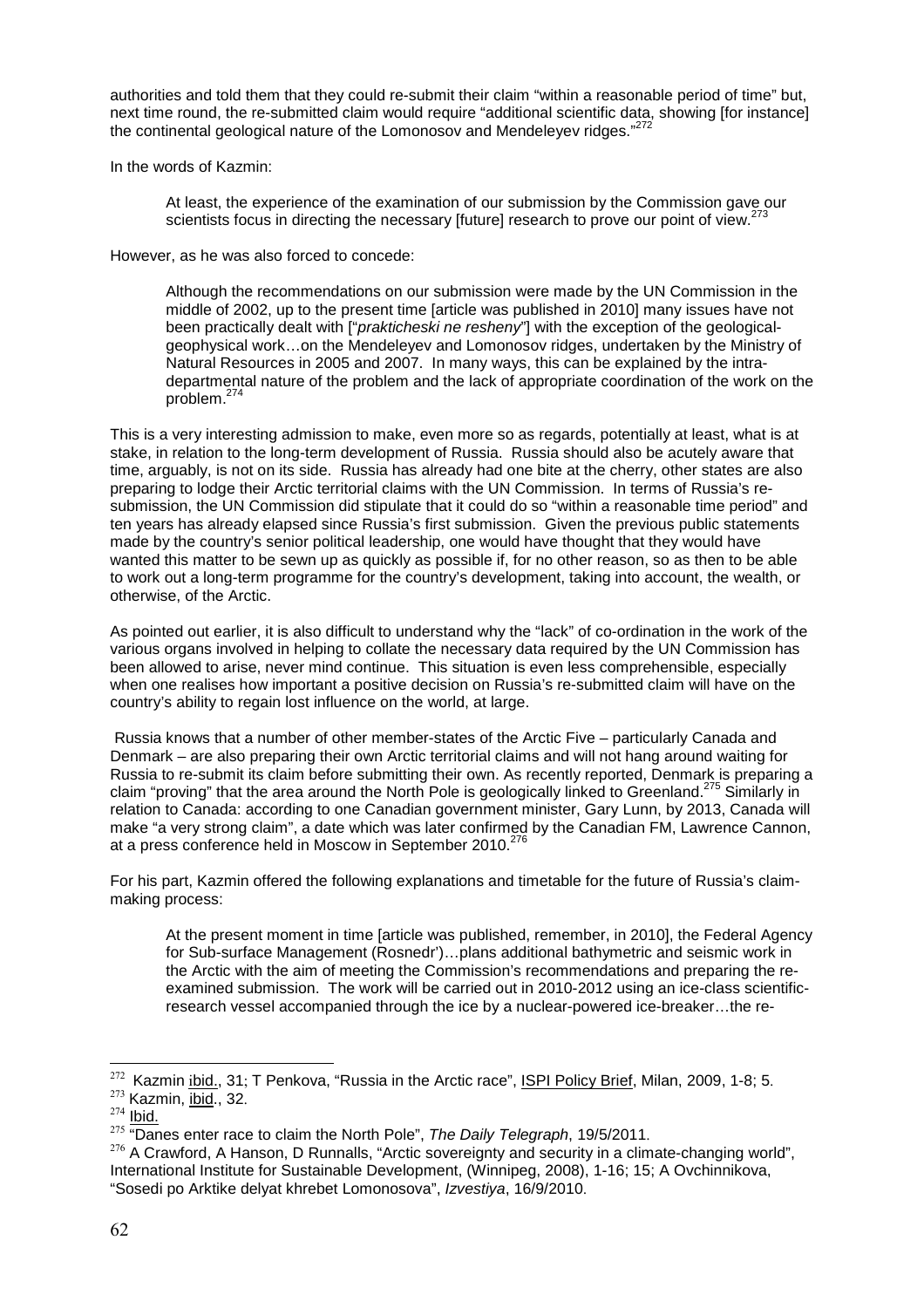examined Russian submission will be ready by 2013-2014, as will the Canadian and Danish submissions.<sup>277</sup>

If that timetable holds, it looks like the UN is going to be very busy in the coming years, examining the claims and counter-claims of the various states involved, just as well that the US, so far, has not even ratified UNCLOS, never mind submitting its own Arctic territorial claim.

In its attempt to collect the necessary scientific data, in August 2007, Russia embarked on yet another expedition to the Arctic, led by one of Russia's most prominent Arctic explorers and, in some respects, "professional" Arctic politician, Artur Chilingarov. According to one recent Russian assessment of the August 2007 expedition:

The question of the ownership ['*prinadlezhnost'*] of the Arctic's continental shelf which, according to some estimates, may contain [the last remaining significant] richest deposits of oil and gas, attracted widespread attention after the Russian deep water expedition of 2007. Those who took part were determined to prove that the Lomonosov and Mendeleyev ridges are an extension of the Siberian continental platform and, de jure, allows Russia to claim it. On reaching the seabed floor, 'Mir-1' and 'Mir-2' [the names of the bathyspheres involved in the expedition] planted a Russian tricoleur and took samples of rock and living organisms from a depth of 4.261 m. $^{278}$ 

Slightly further on in his article, Kozhukin emphasised the importance of the expedition, careful to stress that the expedition was undertaken in fulfilment of both a government decree and a decision of the government's own Maritime collegiate.<sup>279</sup> However, a contemporary article which appeared on the website of the Russian Academy of Sciences painted a very different picture from that published last year in Krasnaya Zvezda. Dubbing Chilkingarov an "Arctic hawk", the article quoted him as saying, just before he set of, "we must prove that the North Pole is a continuation of Russia's continental shelf", a clear sign not only of a prejudiced mind, but also one with the very obvious political aim of fulfilling the wishes of the political leadership back in the Kremlin. The article also pointed out that 3/6 passengers on board the two bathyspheres, were domestic and foreign "sponsors" and that, in overall terms:

From the scientific point of view, the results of the expedition, 'Arktika-2007' will hardly be seen as providing a convincing base for the legal foundation of Russia's claim to new ocean territory, as the scientific part of the expedition programme was limited.<sup>28</sup>

A later Western magazine report confirmed that Russian and Swedish businessmen, as well as an Australian tour operator, had been paying passengers on 'Mir-2.<sup>281</sup> As with many things in contemporary Russia, even a seat on an important national scientific expedition can be bought. The planting of the Russian tricolour on the Arctic seabed did much to attract a fairly hostile reaction from the world's media – particularly in the West – and undermined the seriousness of the scientific nature of the expedition. It can be seen that the planting of the Russian flag had more to do with the realm of gesture politics, rather than the scientific realm. Even some 16 months after the August 2007 expedition, The Times correspondent, B Maddox, still somewhat contemptuously labelled the expedition a "stunt".<sup>282</sup>

In concluding their analysis of the August 2007 expedition, A Kolodkin (a well-respected academic and President of the Russian Association of International Law and Law of the Sea), and S Glandin, stated that:

The placement of a flag on the Arctic Ocean floor is not evidence of effective occupation. A flag on the ocean floor is a symbolic gesture by the Russian expedition demonstrating the

<sup>&</sup>lt;sup>277</sup> Kazmin, <u>ibid</u>., 33.

<sup>278</sup> M Kozhukin, "Letom tyanet v Arktiku…", Krasnaya Zvezda, 29/7/2010.

<sup>279</sup> Kozhukin, ibid.

<sup>&</sup>lt;sup>280</sup> T Oganesyan, "Delezh articheskogo piroga", 13/8/.2007, Russian Academy of Sciences, (http://www.ras.ru/digest.showdnes.aspx?language+ru&id+4ed60709-6427-4f23-a9…). Accessed 12/2/2010.

 $281$  M Funk, "Arctic landgrab", National Geographic, May 2009, 104-121; 106.

<sup>&</sup>lt;sup>282</sup> B Maddox, "Russia leads Arctic race to claim Northwest Passage", The Times, 6/2/2009.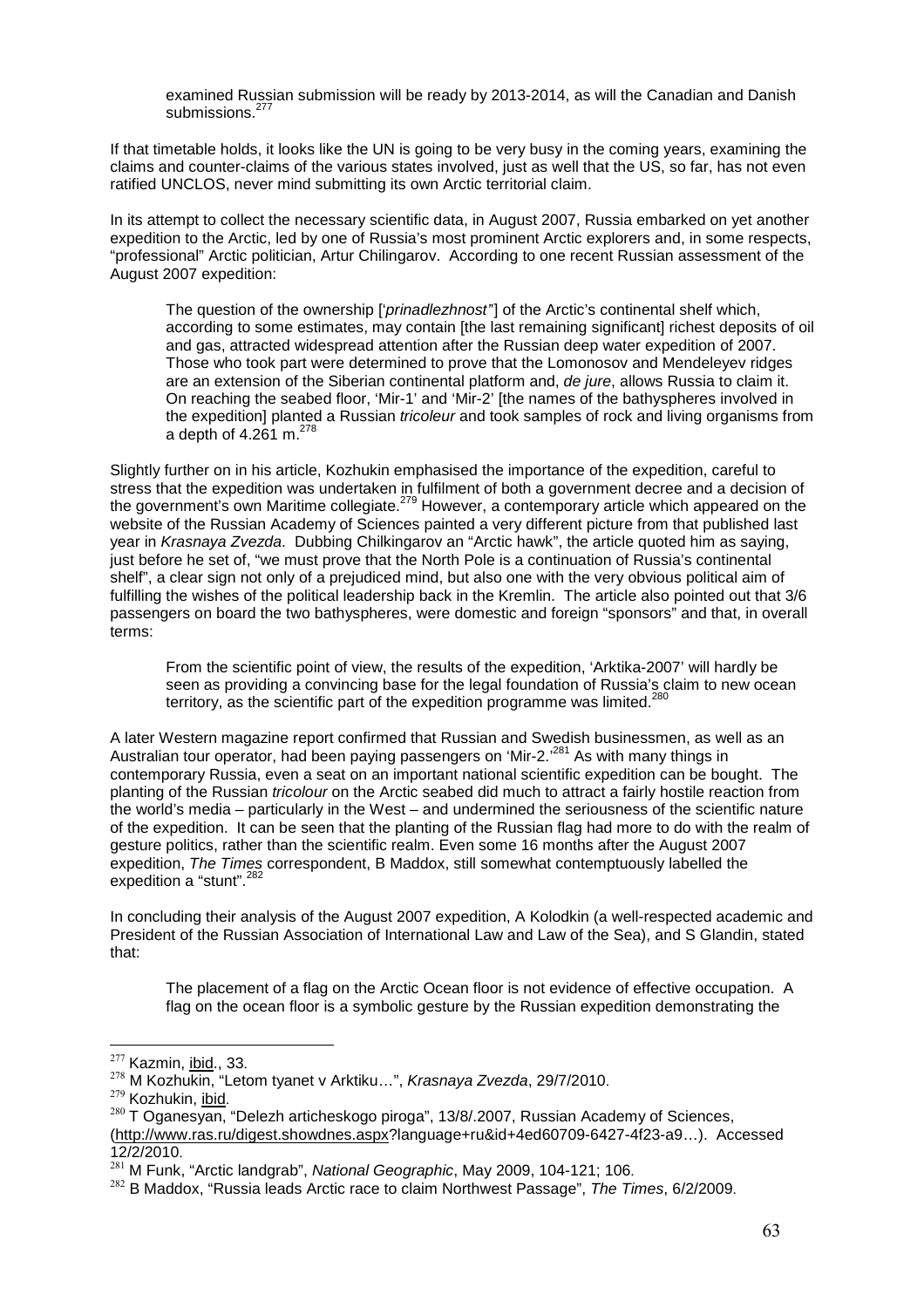fulfilment of its obligations to the [UN] Commission in the search for additional proof in substantiation of its claims. To date, the Commission has not completed consideration of Russia's application…Should a positive conclusion be made - the Russian Federation will expand the area of its continental shelf to the North Pole. Due to rapid technological advancement, the development of natural resources in that zone will be possible in the near future.<sup>283</sup>

However, even if there was a degree of political showboating going on, and the scientific part of the expedition somewhat undermined by the planting of the Russian tricoleur on the sea bed of the Arctic, nevertheless, the descent to the sea bed was to take water and mineral samples as further proof that the area under investigation is a geological extension of Russia's Siberia platform.<sup>2</sup>

In short, if the samples taken in August 2007 help prove Russia's claim that the Lomonosov and Mendeleyev ridges are extensions of the Siberian continental shelf, then Russia's legal claim to the potential hydrocarbon wealth lying beneath the Arctic sea floor will be considerably strengthened. After all, as stated earlier, "the only legal framework currently regulating all activities in the region" is UNCLOS.<sup>285</sup> There is no equivalent of the 1959 Antarctic Treaty operating here and, more importantly, to date, no one has yet saw fit to challenge the legal/moral authority of UNCLOS to operate in the Arctic.

In a statement, released by *Interfax*, three years after the "Arktika-2007" expedition, Chilingarov (now the Russian president's special representative on international co-operation in the Arctic and the Antarctic) stated that:

Our task is to define the borders of the shelf in order to draw up Russia's claim for their legal registration with the UN Commission. The request will be submitted in 2014 at the earliest. We need to leave the shelf, which will continue to guarantee Russia's economic security, for future generations, and to do this we need to prove now that this shelf is ours. We are in favour of international cooperation, but we have our plans and tasks.<sup>2</sup>

One of the passengers on 'Mir-2' – a Russian state duma deputy, as well as a very rich businessman, V Gruzdev – also emphasised the importance of Russia laying formal claim to the Arctic in a manner which was even more strident than Chilingarov's:

The Arctic is our treasury, and it is important that it remains ours and that nobody lays claim to this treasury. We need to look after the future generations and do everything we can to stake out a claim to as many territories as possible.<sup>28</sup>

As the time draws nearer to various claims being submitted on the Arctic, one can expect the public pronouncements and interventions, particularly on the part of politicians, to re-emphasise their nation's right to "exclusivity" in ownership of the disputed territories. This could become a bone of contention for a number of states, members and non-members of the Arctic Five alike, (for instance, China and India which require ever increasing amounts of hydrocarbon fuels to sustain, never mind increase, current levels of economic growth).

China already has a developed and developing Arctic research programme and is certainly of the opinion that the Arctic's treasure, so to speak, should not be the sole preserve of one nation, but is a common asset and should benefit all mankind, not just one small section. This has been noted by no less a body than SIPRI which, in March 2010, published a ground-breaking report, examining China's stance on the Arctic, in which the author concluded:

 $\overline{a}$  $^{283}$  A Kolodkin, S Glandin, "the Russian Flag on the North Pole", International Affairs, 6, vol 53, 2007, 6-16; 14.

 $284$  Penkova, ibid., 4; Funk, ibid.

 $285$  Ibid., 4-5.

<sup>&</sup>lt;sup>286</sup> "Russia to file claim for Arctic shelf with UN no earlier than 2014-official", BBCM, 2/8/2010.

 $287$  Ibid.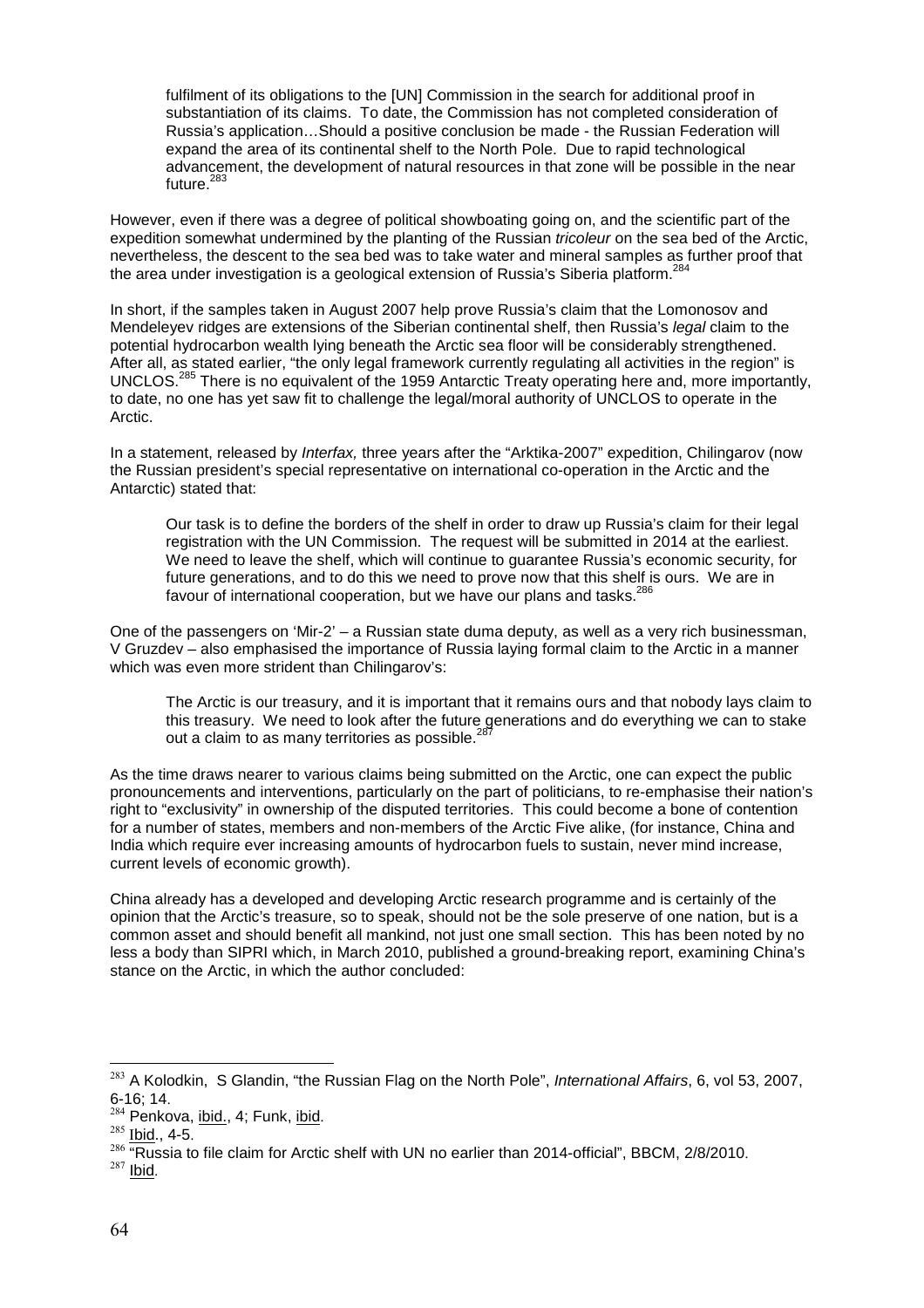Based on official statements by the Chinese government and the open-source literature written by Chinese Arctic scholars, China can be expected to continue to persistently, yet quietly and unobtrusively, push for the Arctic...being accessible to all.<sup>288</sup>

Expressing himself more succinctly, (retd). Rear Admiral Yin Zhuo, currently working as a "researcher" for the Chinese Navy, was quoted last year, roughly at the same time as Jakobsen's report was published, as stating that "the Arctic belongs to all the people around the world, no [single] nation has .<br>sovereignty over it."<sup>289</sup>

For its part, Russia not only insists that the Arctic is "theirs", but also re-emphasises that the eventual decision about who owns what be based purely on the scientific data. Russia seems to be very confident that the science will prove it right in its assertion that the ridges in question are extensions of the Siberian continental shelf. In a meeting with Canada's Foreign Minister (FM), Lawrence Cannon, held in September last year, the Russian FM, S Lavrov, insisted that only "scientifically-based data" be the criteria used to decide ownership of the shelf:

The Lomonosov ridge was discovered by Russians, however, we will show that it is a continuation of our continental shelf. We will continue to present our evidence to the Commission, Canada will present its data. Incidentally, Denmark is thinking about announcing the Lomonosov ridge a continuation of Greenland. All these [assertions] must be based on scientifically-based data, which must be examined by the Commission. There will be decided who is right and who is not right. $^{290}$ 

This emphasis on the science dictating the eventual outcome of the UN Commission's decision concerning the outer borders of the continental shelf seems to be a calculation, on the part of the Russians, to remove some of the "heat" out of the rhetoric surrounding the territorial claims being made in relation to the ownership of the areas under dispute. This could also have been one of the factors in the "surprise" decision, announced last year, to settle the decades-long territorial dispute in the area – over the so-called "grey zone" in the Barents Sea – between Russia and Norway which, in turn, could be a more hopeful sign for the future. In short, a return to international problems being settled, not by reliance on force, or the threat of the use of force, but by international negotiation and adherence to international law. After all, the signing of the treaty between Russia and Norway not only settled amicably a decades-long dispute between two of the main Arctic powers but also, in the words of one contemporary account of the Treaty, demonstrated that:

…it [Russia] can pursue its national interests within accepted legal rules" thereby making it harder" to dismiss it as a land-grabbing colonial power from the 19<sup>th</sup> century.<sup>291</sup>

In a recent pronouncement on the matter, during a press conference with the Norwegian FM, J G Store, held to commemorate "the exchange of instruments of ratification for the Russia-Norway Treaty on Maritime Delimitation and Cooperation in the Barents Sea and Arctic Ocean" in June 2011 (the dispute between the two countries over the so-called "grey zone" in the region), Lavrov was keen to emphasise what could be tackled "peacefully" through "mutual agreements and the UN Convention on the Law of the Sea, without the intervention of any extra-regional forces."<sup>292</sup> Thus, both Lavrov and the FT would appear to be as of one in terms of what could be achieved if everyone adheres to solving disputes through international law.

Interestingly enough, as Lavrov was voicing his support for agreements negotiated and struck within the confines of international law, ITAR-TASS released a statement by a Russian MP– confirming a similar statement made in April 2010 – that Russia was speeding up the preparatory work on its resubmission and now intended "to file a claim in 2013."<sup>293</sup> The MP in question was Chilingarov and in the press release, he was quoted as saying:

<sup>&</sup>lt;sup>288</sup> L Jakobsen, China prepares for an ice-free Arctic, (SIPRI Insights on Peace and Security, no 2010/2 Stockholm, March 2010), 1-16; 13.

<sup>289</sup> Gordon G Chang, "China's Arctic policy", The Diplomat, 9/3/2010.

<sup>290</sup> "Prinadlezhnost' khrebta Lomonosova opredelyat uchenye", Izvestiya, 17/9/2010.

 $291$  "Thaw in the Arctic", The Financial Times, 30/4/2010.

<sup>&</sup>lt;sup>292</sup> "Russian Foreign Minister's remarks following talks with Norwegian counterpart", (BBCM, 9/6/2011).

<sup>&</sup>lt;sup>293</sup> "Russia to submit claim over Arctic shelf to UN in 2013-minister", (BBCM, 19/4/2010); "Russia to file Arctic claim with UN earlier than planned – MP", (BBCM, 16/9/2010).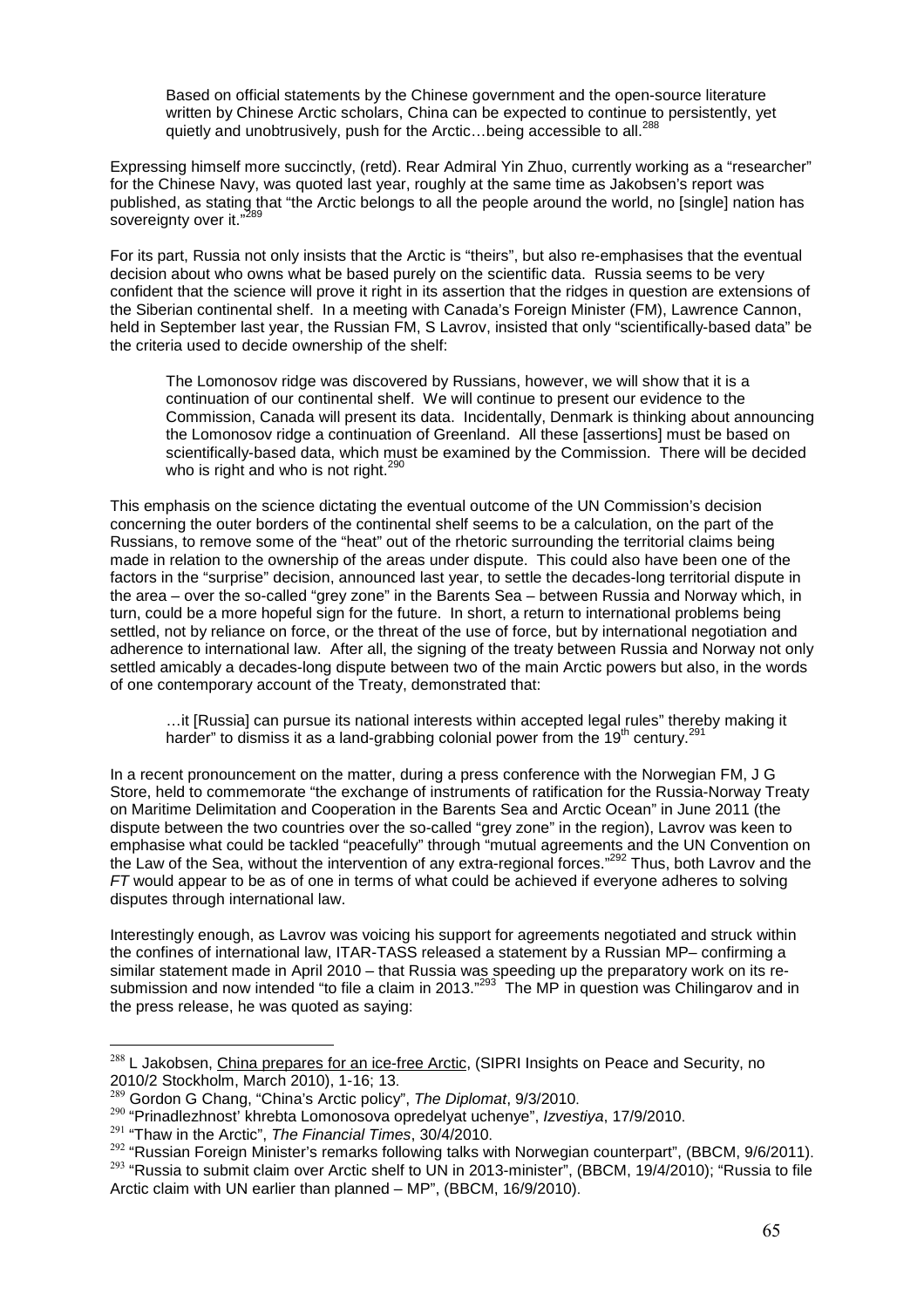We had a consultation today and, bearing in mind that Canada has said that in 2013 it will file a claim to extend its continental shelf in the Arctic, while we planned to do that in 2014, we will speed up our work and will also file a claim in 2013, because there may be some disputable points. Russia is going to defend its interests in the North Pole vigorously.<sup>2</sup>

Thus, it all looks set for a very interesting future for the Arctic. There are a number of big questions to be answered in relation to Russia and UNCLOS, not least being how will Russia react if its resubmitted claim is not accepted by UN (again) or, worse still for Russia, completely rejected? Probably even worse than that would be if the claims of other nation states as regards the "ownership" of the ridges in question were accepted? Lavrov has stated that he will let the science decide, but the suspicion is he's saying that because he probably has a strong indication that the ridges can be scientifically proven to belong to the Siberian continental shelf, but what if the UN Commission judges the Russian data not to validate the Russian claim but finds the Canadian, or Danish, claim to be more compelling? Will Russia calmly step aside and let other nations help themselves to Russia's "treasure"? Given both its long and involved history with the Arctic, the military and strategic importance of the region, the possibility of a new potential trade route being opened to challenge the trade routes of the south, the long-term importance of the region's potential wealth to Russia's economic and political development, will Russia stand sportingly aside and let others carve up what both Russian Presidential candidates have publicly stated as "ours"?

Given what has been written throughout the whole of this paper concerning the importance of the potential wealth of the region to Russia's long-term development, if the UN negates Russia's Arctic territorial claim, what is Russia's back-up position? The answer to that question, and the others posed here earlier, will determine much of the future development not only of Russia, or even the memberstates of the Arctic Five, but have truly very profound global consequences, as well.

## **Conclusion**

As stated at the outset, this is a big topic to cover, involving so many different areas currently affecting Russian policy, both at the national and international levels. Given the global significance of the decision still to be arrived at by the UN Commission on the Limits of the Continental Shelf, there is much at stake for all parties involved. Russia's history with the Arctic has been a long one, stretching back over centuries and involving many figures who have been prominent in the nation's history - Lomonosov, Mendeleyev, Makarov, etc. The Arctic is more than just a frozen ocean to Russia; there was something strangely symbolic that the current President's first session as Chairman of his nation's Security Council, on becoming President, was devoted to analysing the security of the Arctic. In terms of the historical picture, Russia can claim almost 1,000 year involvement in the Arctic, from the first sailings of the local tribes in the North to Chilingarov's planting of the Russian flag on the Arctic seabed in 2007. Although widely condemned as a "stunt" and probably achieving little in advancing Russia's scientific claim to the shelf, nevertheless, as a symbolic gesture, it did not lack power and, for many Russians, asserted what they would consider to be a symbolic reinforcement of a self-evident truth, even emanating from the very mouths of the country's most senor political leadership, simply put: "the Arctic is ours." So confident is the current political leadership in an eventual positive decision by the UN Commission that they are now more than publicly happy "to let the science decide."

As the evidence has accumulated, concerning the potential wealth of the Arctic, Russia has published a number of policy documents concerning both the development and security of the region, all underlining the basic idea that the "treasure" of the Arctic is Russia's, both by dint of history, geography and, of course, science. Given the potential of the wealth lying both beneath the surface of the Arctic seabed, as well as in the waters themselves, Russia has been steadily improving its militarysecurity infrastructure, partly as a response to decades of neglect, but also as a reaction to the intentions of other member-states of the Arctic Five, as well as those non-member-states of the Arctic Five whose appetite for the world's resources seems to know few limits. However, having been bitten once, in terms of their first claim submitted in 2001 and officially, at least, unaware, of the bids being put together by both the Canadians and the Danes, in particular, the Russians may still be in for yet another nasty surprise in the next few years, if, according to the UN Commission, the "science" decides in favour of one of the other rival bids and Russia does not achieve the international legal status for what it considers to be Russian territory.

 $\overline{a}$ <sup>294</sup> "Russia to file…", <u>ibid</u>.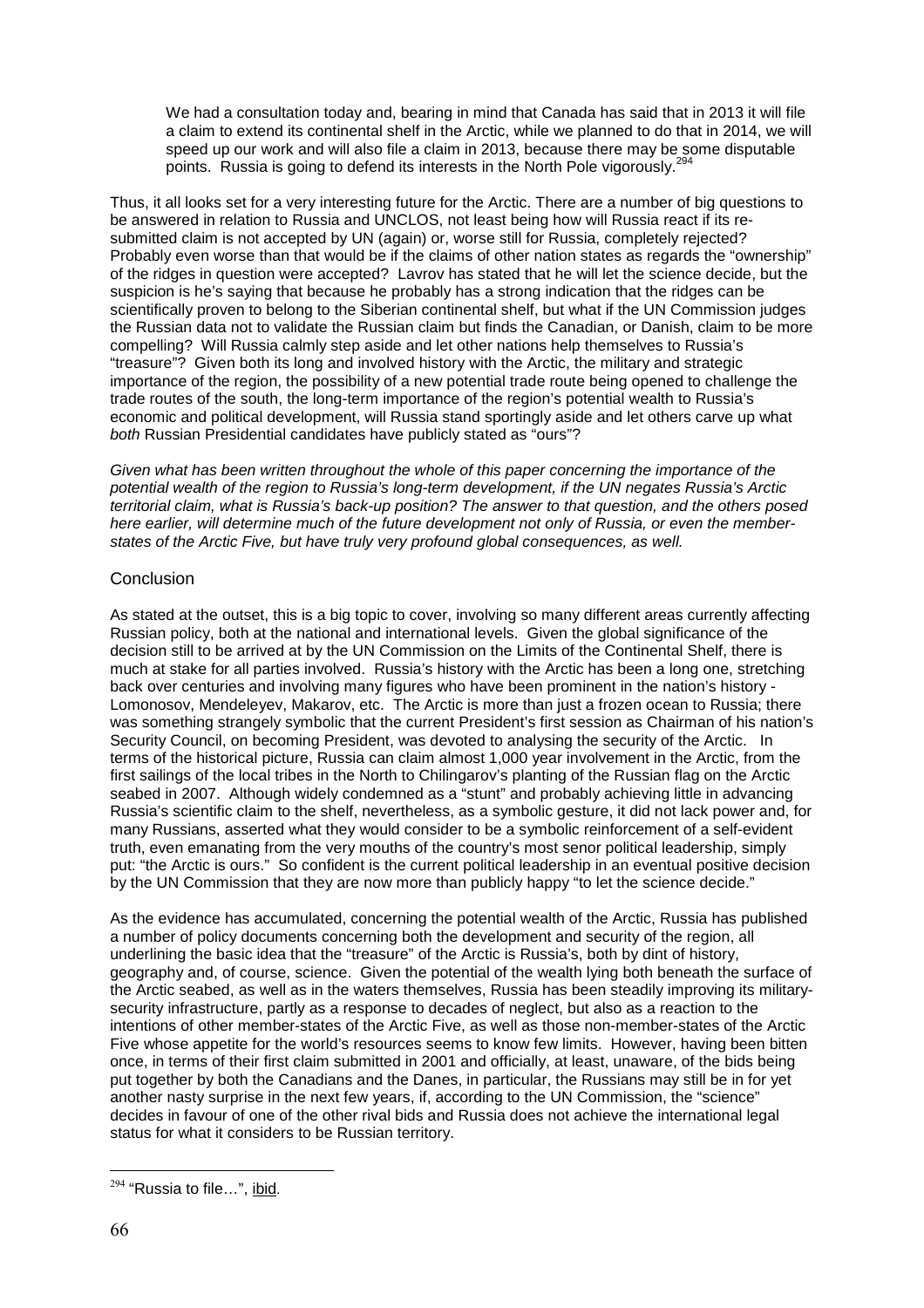If their re-submitted claim fails to gain the support of the UN Commission, what will be Russia's reaction? Does it have a "back-up" policy to take into account another failed bid to convince the world community that the Arctic is "theirs"? Neither of the two world's great powers – the USA and China – accept that Russian fundamental premise anyway and, in the light of a second rejected bid, it is impossible to envisage a set of circumstances where either of the two sides would switch positions and not challenge further Russian hegemony and control in the area. Russia, as a long-term player on the global stage, has always been good at creating "back-up" positions should things go bad: given its (too?) confident attitude in relation to the eventual decision of the UN Commission, has its confidence over-ridden its natural disposition to think through an alternative strategy, (similar to playing a game of chess), just in case it does not get the decision it expects? Fearful of being physically boxed in by NATO, USA, China, has it intellectually boxed itself in, by not thinking through an alternative Arctic policy, if the current one fails?

To defend its economic interests in the region, Russia is expending not inconsiderable effort to ensure that the necessary military and security infrastructure is in place – partly correcting the neglect of the past twenty years – should the state require something a bit more muscular to challenge those who would wish to wrest control of the Arctic from Russian hands. Time and again, Russian commentators have increasingly underlined the fact that if Russia's national security interests are placed under threat, then the country should have the necessary muscle in place to effect a robust response to those seeking to challenge Russia's local position, including by force of arms if so decided by the Kremlin. Such a position may seem to us as out of odds with the way things should be done in the 21<sup>st</sup> century, but with NATO jets flying over Libya at the current moment in time, it would be harder for the West to criticise Russian military action in the Arctic if Russia was convinced that there was no other way to adequately defend vital Russian national interests there. Beefing up the Northern Fleet – Russia's primary military asset in the region – looks set to continue in the years ahead, as a way of convincing others that Russia is serious in its intent of defending this part of the world, as it has done so ever since the First World War. Russia has had to fight for control of its North on several occasions in the  $20<sup>th</sup>$  century and has learnt how to. Given a number of published analyses over the past 4-5 years, it looks certain that, if push comes to shove, it will do so again. It will react to any attempt, by others, to upset the current balance of forces in the region.

As the sea ice becomes less of an issue, the NSR has potential to become a viable trade artery for Russia, but it is harder to see it making that quantitative leap which would allow it to become a northern version, say, of the Suez Canal. Considerable investment would be required for that potential scenario to be realised. But a knowledge of history shows that, when required, you would be foolhardy to bet against Russia pulling off such a feat. The NSR has proven itself in the past to be a vital lifeline for Russia and, even if the UN Commission's decision does go against Russia, with the right levels of investment, the NSR could prove itself to be a very lucrative venture still for the Russian government to develop. After all, regardless of the decision of the UN Commission, Russia will still have a very lengthy border to protect and defend and a waterway that could still be made to pay, IF global climate change continues to extend the length of the navigation season in the Arctic. Russia will also still need the Arctic in order to continue to maintain an effective retaliatory nuclear strike capability; would this be under threat if the decision does go against Russia and the country was forced to find new operational deployment areas, well away from the prying eyes of, potentially at least, 2/3 states that are in the process of submitting Arctic territorial claims?

In short, although the current leadership is keen to have its claim on the region asserted and approved by international law, and leave a notable legacy for future generations of Russians, if the decision does not go Russia's way, will Russia calmly step aside and let others reap its "treasure"? The answer to that particular question will be a determining factor in deciding both the destiny and shape not only of Russia, but could have consequences going far beyond Russia's northern shores.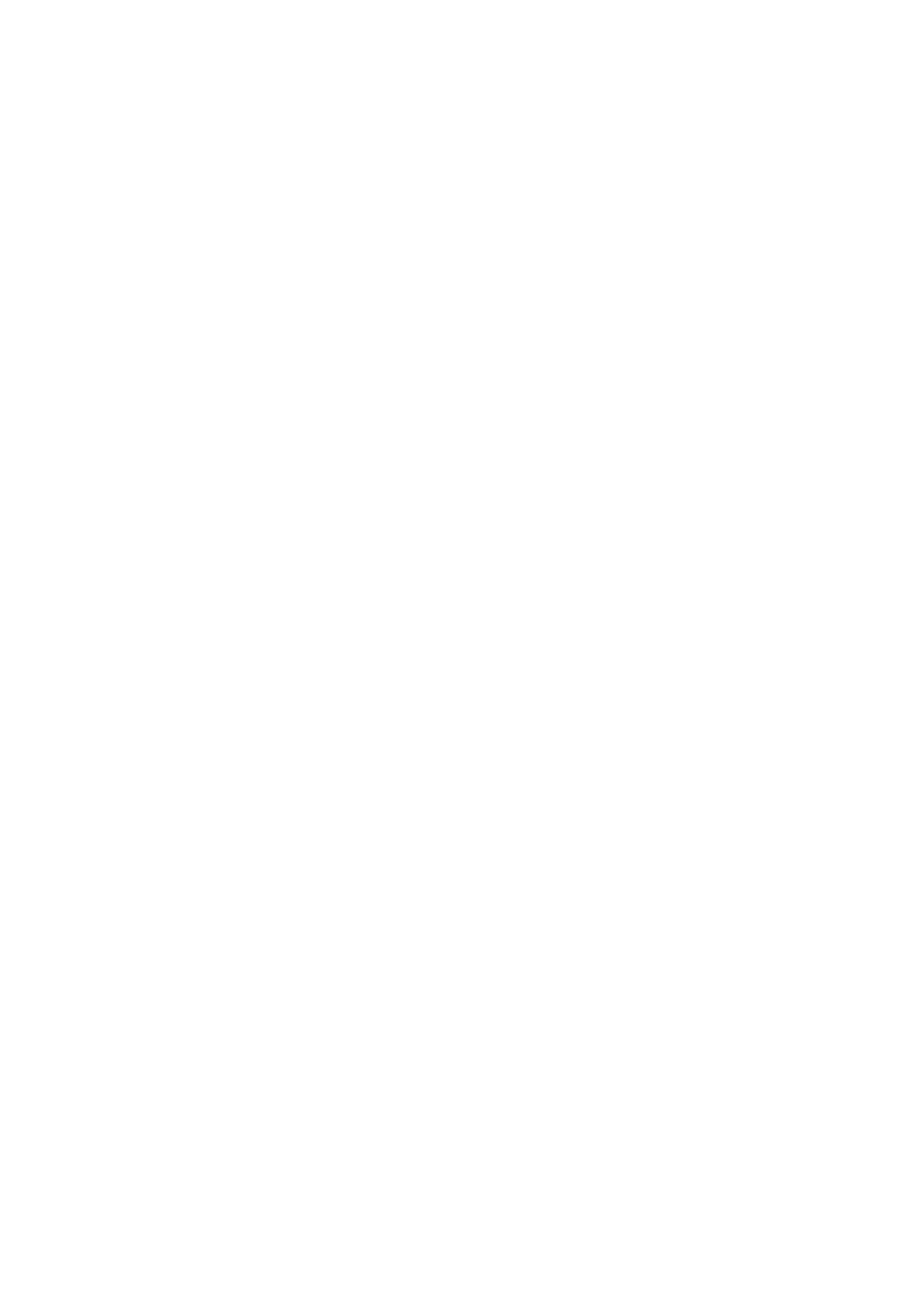## **Disclaimer**

The views expressed in this paper are entirely and solely those of the author and do not necessarily reflect official thinking and policy either of Her Majesty's Government or of the Ministry of Defence.

ISBN 978-1-905962-97-6